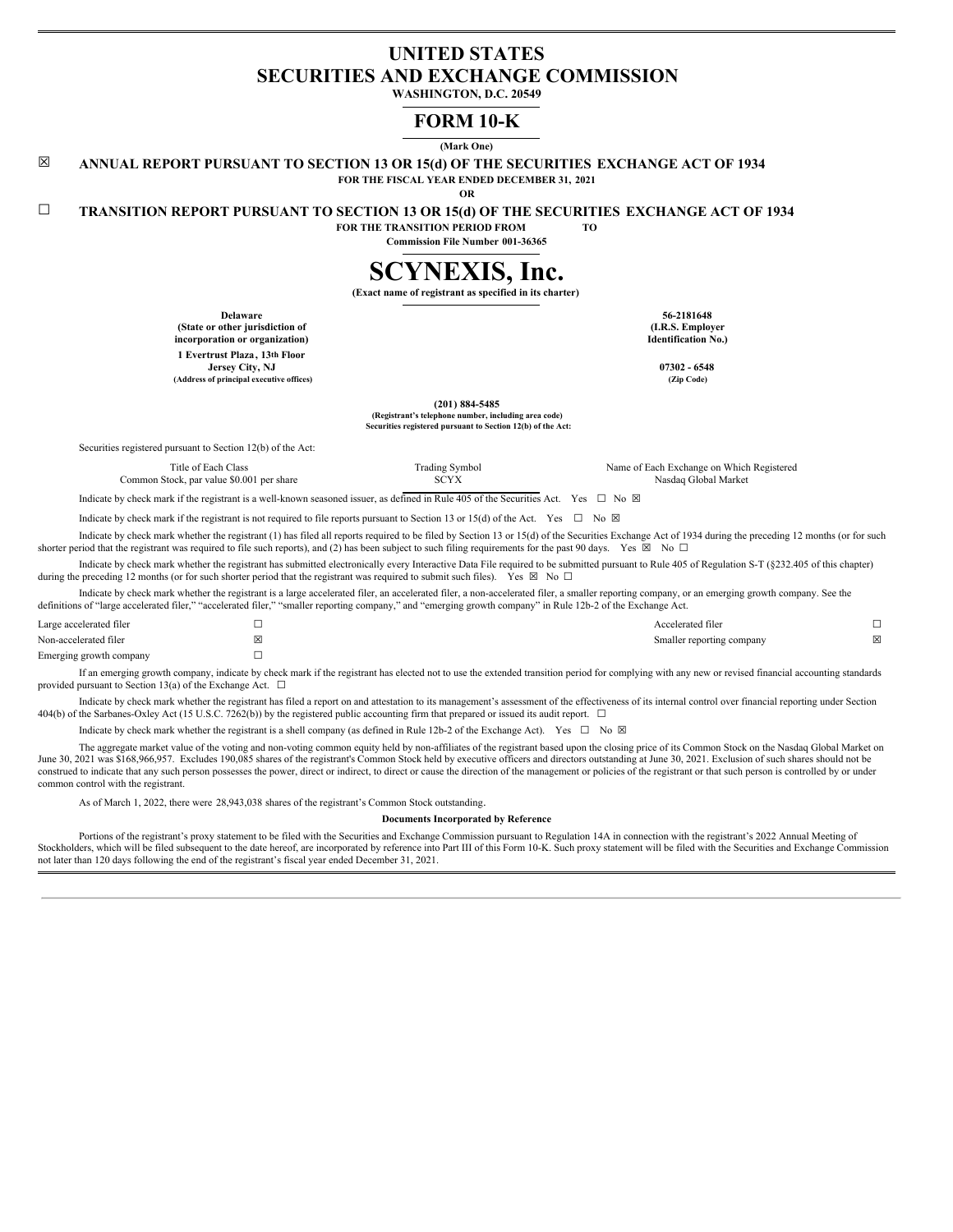### **SCYNEXIS, INC. ANNUAL REPORT ON FORM 10-K FOR THE FISCAL YEAR ENDED DECEMBER 31, 2021**

## **TABLE OF CONTENTS**

| PART I.           |                                                                                                              | 3  |
|-------------------|--------------------------------------------------------------------------------------------------------------|----|
| Item 1.           | <b>Business</b>                                                                                              | 5  |
| Item 1A.          | <b>Risk Factors</b>                                                                                          | 19 |
| Item 1B.          | <b>Unresolved Staff Comments</b>                                                                             | 43 |
| Item 2.           | <b>Properties</b>                                                                                            | 43 |
| Item 3.           | <b>Legal Proceedings</b>                                                                                     | 43 |
| Item 4.           | <b>Mine Safety Disclosures</b>                                                                               | 43 |
| PART II.          |                                                                                                              | 44 |
| Item 5.           | Market for Registrant's Common Equity, Related Stockholder Matters and Issuer Purchases of Equity Securities | 44 |
| Item 6.           | [Reserved]                                                                                                   | 44 |
| Item 7.           | Management's Discussion and Analysis of Financial Condition and Results of Operations                        | 45 |
| Item 7A.          | <b>Ouantitative and Oualitative Disclosures About Market Risk</b>                                            | 55 |
| Item 8.           | <b>Consolidated Financial Statements and Supplementary Data</b>                                              | 56 |
| Item 9.           | Changes in and Disagreements with Accountants on Accounting and Financial Disclosure                         | 90 |
| Item 9A.          | <b>Controls and Procedures</b>                                                                               | 90 |
| Item 9B.          | <b>Other Information</b>                                                                                     | 90 |
| Item 9C           | <b>Disclosure Regarding Foreign Jurisdictions that Prevent Inspections</b>                                   | 90 |
| PART III.         |                                                                                                              | 91 |
| Item $10$ .       | Directors, Executive Officers and Corporate Governance                                                       | 91 |
| Item 11.          | <b>Executive Compensation</b>                                                                                | 91 |
| Item 12.          | Security Ownership of Certain Beneficial Owners and Management and Related Stockholders Matters              | 91 |
| Item 13.          | Certain Relationships and Related Transactions, and Director Independence                                    | 91 |
| Item 14.          | <b>Principal Accounting Fees and Services</b>                                                                | 91 |
| PART IV.          |                                                                                                              | 92 |
| Item $15$ .       | <b>Exhibits and Financial Statement Schedules</b>                                                            | 92 |
| Item $16$ .       | Form 10-K Summary                                                                                            | 95 |
| <b>Signatures</b> |                                                                                                              | 96 |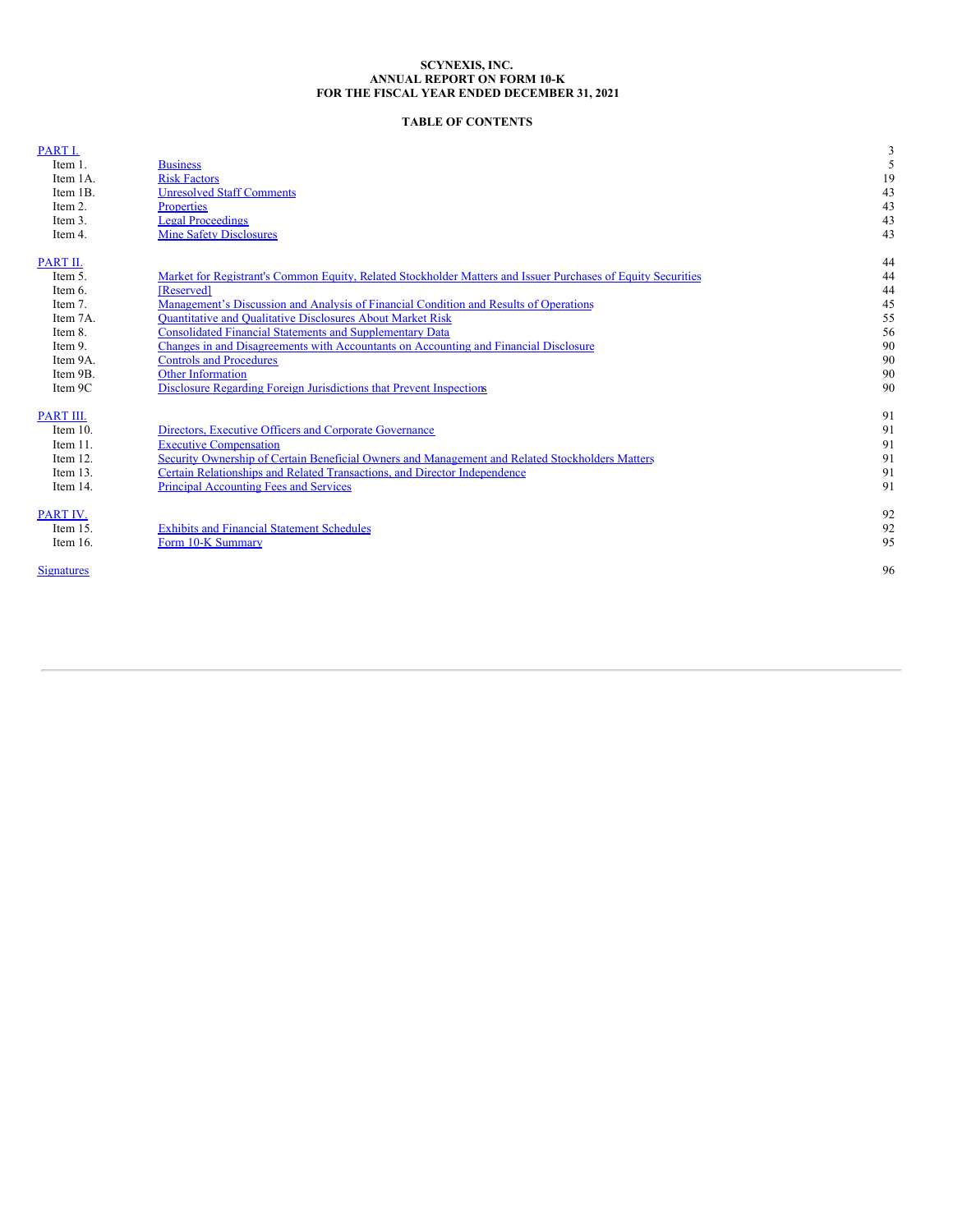#### **PART I**

## <span id="page-2-0"></span>**SPECIAL NOTE REGARDING FORWARD-LOOKING STATEMENTS**

This Annual Report on Form 10-K contains forward-looking statements within the meaning of Section 27A of the Securities Act of 1933, as amended, and Section 21E of the Securities Exchange Act of 1934, as amended, which are subject to the "safe harbor" created by those sections. Forward-looking statements are based on our management's beliefs and assumptions and on information currently available to our management. In some cases, you can identify forward-looking statements by terms such as "may," "will," "should," "could," "would," "expect," "expectations," "plan," "anticipate," "believe," "estimate," "project," "predict," "potential" and similar expressions intended to identify forward-looking statements. These statements involve known and unknown risks, uncertainties and other factors which may cause our actual results, performance, time frames or achievements to be materially different from any future results, performance, time frames or achievements expressed or implied by the forward-looking statements. We discuss many of these risks, uncertainties and other factors in this Annual Report on Form 10-K in greater detail under the heading "Risk Factors." Given these risks, uncertainties and other factors, you should not place undue reliance on these forward-looking statements. Also, these forward-looking statements represent our estimates and assumptions only as of the date of this filing. You should read this Annual Report on Form 10-K completely and with the understanding that our actual future results may be materially different from what we expect. We hereby qualify our forward-looking statements by our cautionary statements. Except as required by law, we assume no obligation to update these forward-looking statements publicly, or to update the reasons actual results could differ materially from those anticipated in these *forward-looking statements, even if new information becomes available in the future.*

In addition, statements that "we believe" and similar statements reflect our beliefs and opinions on the relevant subject. These statements are based upon information available to us as of the date of this Annual Report on Form 10-K, and while we believe such information forms a reasonable basis for such statements, such information may be limited or incomplete, and our statements should not be read to indicate that we have conducted an exhaustive inquiry into, or review of, all potentially available relevant information. These statements are inherently uncertain and investors are cautioned not to unduly rely upon these statements.

#### **RISK FACTOR SUMMARY**

Risks and uncertainties we face are set forth in this Annual Report on Form 10-K in greater detail under the heading "Risk Factors." The following is a summary of these risk factors:

## **Risks Relating to Our Financial Condition and Need for Additional Capital**

- BREXAFEMME may only achieve a limited degree of commercial success. The continued commercialization and development of BREXAFEMME will require substantial capital that we may not be able to obtain.
- We have never been profitable, we have only one product approved for commercial sale, and to date we have generated limited revenue from product sales. As a result, our ability to curtail our losses and reach profitability is unproven, and we may never achieve or sustain profitability.
- We will continue to require substantial additional capital and if we are unable to raise capital when needed, we would be forced to delay, reduce or eliminate our development programs for ibrexafungerp as well as our sales and marketing activities for BREXAFEMME.
- Our operating activities may be restricted as a result of covenants related to the indebtedness under our senior convertible notes and our loan payable. We may be required to repay the notes and our loan payable in an event of default, which could have a materially adverse effect on our business, statement of operation, and our balance sheet.

## Risks Relating to the Development, Regulatory Approval and Commercialization of Our Product Candidates For Human Use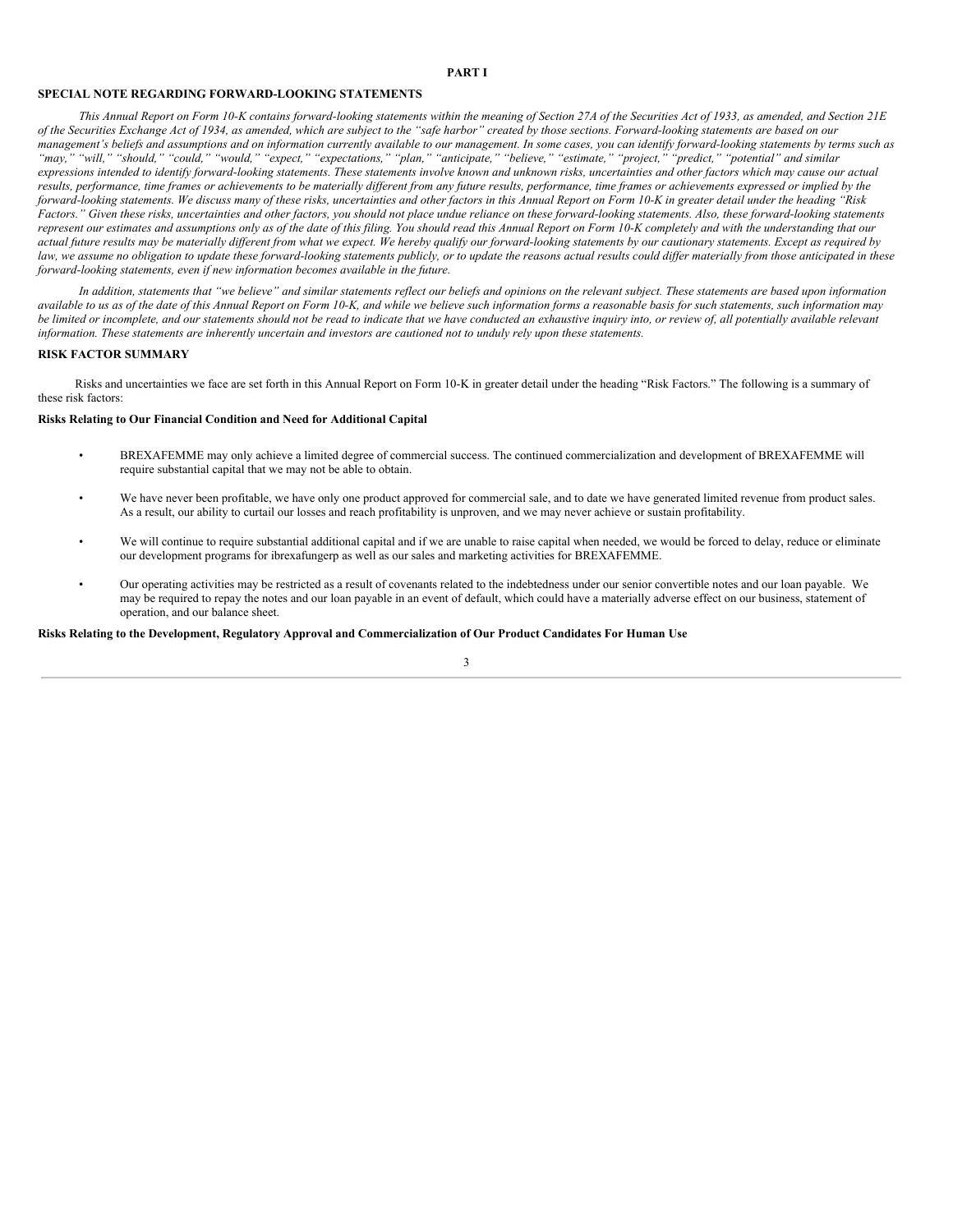- We cannot be certain that certain indications for ibrexafungerp will receive regulatory approval in the indications we are pursuing, and without regulatory approval, we will not be able to market ibrexafungerp for these indications. Regulatory approval is a lengthy, expensive and uncertain process, and there is no guarantee that ibrexafungerp will be approved by the U.S. Food and Drug Administration (FDA) for the indications we are pursuing.
- Delays in the commencement, enrollment and completion of clinical trials could result in increased costs to us and delay or limit our ability to obtain regulatory approval for ibrexafungerp or any future product candidates.
- Clinical failure can occur at any stage of clinical development. Because the results of earlier clinical trials are not necessarily predictive of future results, any product candidate we or our current or potential future partners advance through clinical trials may not have favorable results in later clinical trials or receive regulatory approval.
- We have only submitted one NDA before, and we may be unable to do so for ibrexafungerp in additional indications or any future product candidate we may seek to develop.
- If BREXAFEMME or any other future product candidates for which we receive regulatory approval do not achieve broad market acceptance, the revenue that is generated from their sales will be limited.
- If resistance to ibrexafungerp develops quickly or cross-resistance with echinocandins becomes more common, our business will be harmed.
- If we are unable to obtain regulatory approval of both the oral and IV formulations of ibrexafungerp, ibrexafungerp may not achieve broad market acceptance and sales will be limited.
- Our product candidates may have undesirable side effects that may delay or prevent marketing approval, or, if approval is received, require them to be taken off the market or otherwise limit their sales.
- We have one marketed drug, and if we are unable to establish an effective sales force and marketing infrastructure or enter into licensing arrangements, we may not be able to successfully commercialize ibrexafungerp and any future product candidates we may seek to develop.
- We expect that BREXAFEMME and any future product candidates we may seek to develop will face competition, and most of our competitors have significantly greater resources than we do.
- Reimbursement decisions by third-party payors may have an adverse effect on pricing and market acceptance in the United States. If there is not sufficient reimbursement for our products, it is less likely that our products will be purchased by patients and/or providers.

## **Risks Related to Our Dependence on Third Parties**

- We are dependent on our existing third-party collaborations for drug development and to commercialize ibrexafungerp, and if these third-parties do not perform well under these collaborations, or our prospects may be harmed.
- As we do not intend to own or operate facilities for manufacturing, storage and distribution of drug substance or drugproduct, we are dependent on third parties for the manufacture of ibrexafungerp. If we experience problems with any of these third parties, the commercial manufacturing of ibrexafungerp could be delayed.

## **Risks Relating to Our Intellectual Property**

- We were dependent on Merck for the establishment of our intellectual property rights related to ibrexafungerp, and if Merck did not establish our intellectual property rights with sufficient scope to protect ibrexafungerp, we may have limited or no ability to assert intellectual property rights to ibrexafungerp.
- It is difficult and costly to protect our proprietary rights, and we may not be able to ensure their protection.
- We may incur substantial costs as a result of litigation or other proceedings relating to patent and other intellectual property rights and we may be unable to enforce or protect our rights to, or use, our technology.

## **Risks Related to Employee Matters and Managing Growth**

- We may not be able to manage our business effectively if we are unable to attract and retain key personnel.
	- We may need to expand our operations and increase the size of our company, and we may experience difficulties in managing growth.

## **Other Risks Relating to Our Business**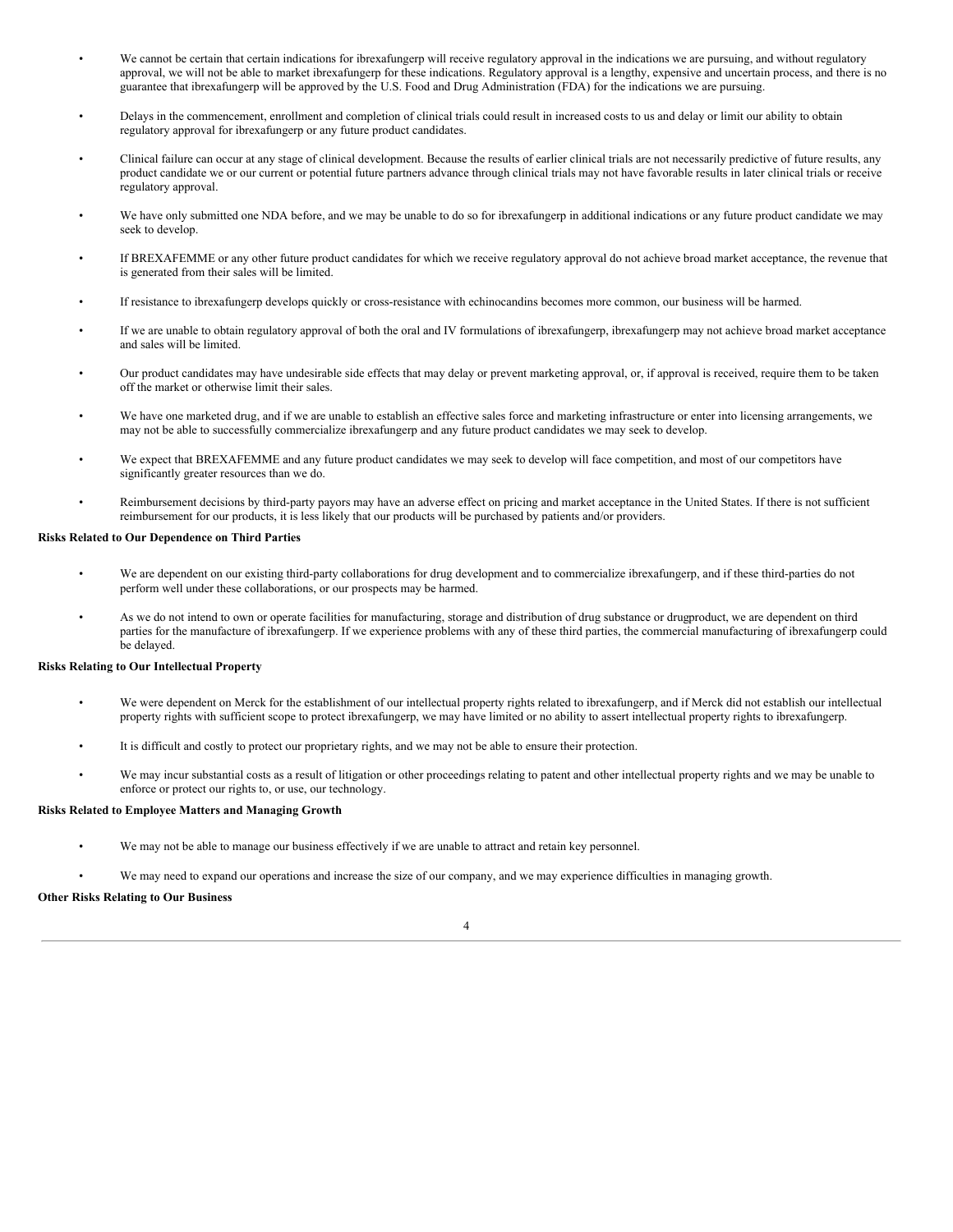- We may face potential product liability exposure, and if successful claims are brought against us, we may incur substantial liability for a product candidate and may have to limit its commercialization.
- Our internal computer systems, or those used by our contract research organizations or other contractors or consultants, may fail or suffer security breaches.
- Our insurance policies are expensive and protect us only from some business risks, which will leave us exposed to significant uninsured liabilities.
- Our research and development activities could be affected or delayed as a result of possible restrictions on animal testing.
- U.S. and foreign privacy and data protection laws and regulations may impose additional liabilities on us.
- Our business may be adversely affected by the COVID-19 pandemic, in regions where we or third parties on which we relyhave significant concentrations of clinical trial sites, manufacturing facilities, or other business operations.

#### **Risks Relating to Owning Our Common Stock**

- The market price of our common stock may be highly volatile.
- Anti-takeover provisions in our charter documents and under Delaware law could make an acquisition of us, which may be beneficial to our stockholders, more difficult and may prevent attempts by our stockholders to replace or remove our current management.
- Sales of our common stock to Aspire Capital may cause substantial dilution to our existing stockholders and the saleof the shares of our common stock acquired by Aspire Capital could cause the price of our common stock to decline.

## **REVERSE STOCK SPLIT**

On July 16, 2020, we implemented a 1-for-10 reverse stock split of our common stock and decreased the number of authorized shares of our common stock from 250,000,000 shares to 100,000,000 shares. All share and per share amounts presented in this Annual Report on Form 10-K have been retroactively adjusted for the reverse stock split.

### **ITEM 1. BUSINESS**

## <span id="page-4-0"></span>**Overview**

SCYNEXIS, Inc. is pioneering innovative medicines to potentially help millions of patients worldwide in need of new options to overcome and prevent difficult-to-treat and drug-resistant infections. We are developing our lead product candidate, ibrexafungerp, as a broad-spectrum, intravenous (IV)/oral agent for multiple fungal indications in both the community and hospital settings. In June 2021, the FDA approved BREXAFEMME (ibrexafungerp tablets) for treatment of patients with vulvovaginal candidiasis (VVC), also known as vaginal yeast infection, and we have commenced the commercialization of BREXAFEMME in the U.S. We also are continuing late-stage clinical development of ibrexafungerp for multiple indications, including the treatment of life-threatening invasive fungal infections caused primarily by *Candida* spp. (including *C. auris*) and *Aspergillus* spp. in hospitalized patients.

Ibrexafungerp, the first representative of a novel class of antifungal agents called triterpenoids, is a structurally distinct glucan synthase inhibitor and has shown*in vitro* and *in vivo* activity against a broad range of human fungal pathogens such as*Candida* and *Aspergillus* genera, including multidrug-resistant strains, as well as *Pneumocystis, Coccidioides, Histoplasma* and *Blastomyces* genera. *Candida* and *Aspergillus* genera are the fungi responsible for approximately 85% of all invasive fungal infections in the United States (U.S.) and Europe. To date, we have characterized the antifungal activity, pharmacokinetics, and safety profile of the oral and IV formulations of ibrexafungerp in multiple *in vitro*, *in vivo*, and clinical studies. The FDA has granted Qualified Infectious Disease Product (QIDP) and Fast Track designations to ibrexafungerp for the indications of VVC (including the prevention of recurrent VVC), invasive candidiasis (IC) (including candidemia), and invasive aspergillosis (IA), and has granted Orphan Drug designations for the IC and IA indications. The European Medicines Agency has granted Orphan Medicinal Product designation to ibrexafungerp for IC. These designations may provide us with additional market exclusivity and expedited regulatory paths.

#### **BREXAFEMME**

In June 2021, the FDA approved BREXAFEMME for use in patients with VVC. This approval was based on positive result from two Phase 3, randomized, doubleblind, placebo-controlled, multi-center studies (VANISH-303 and VANISH-306), in which oral ibrexafungerp demonstrated statistically superior efficacy compared to placebo and a favorable tolerability profile in women with VVC. The FDA granted BREXAFEMME five years of exclusivity extension under the Generating Antibiotic Incentives Now (GAIN) Act, which is added to five years of new chemical entity (NCE) exclusivity, for a combined ten-year period of regulatory exclusivity. BREXAFEMME also is protected by multiple patents, including a composition-of-

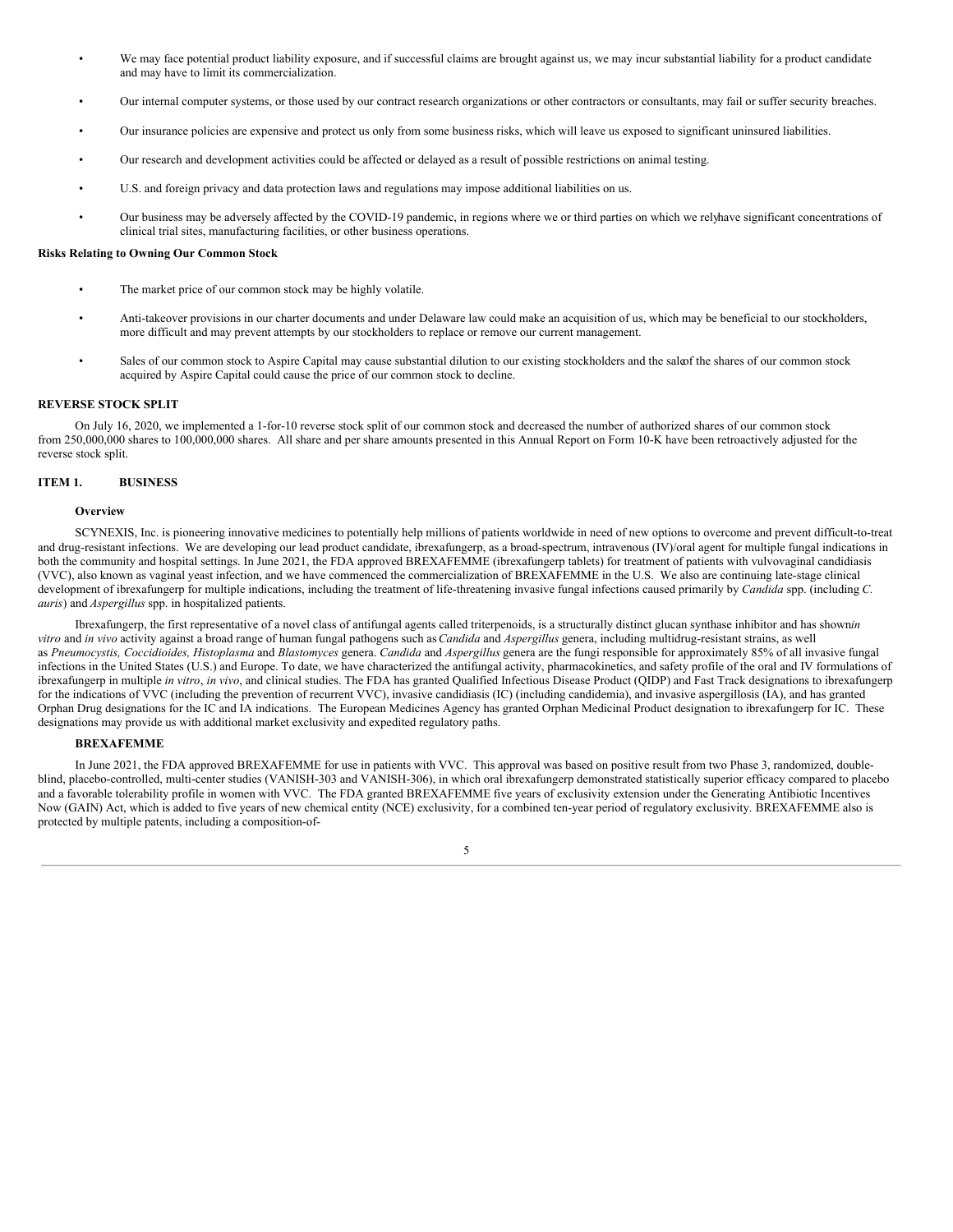matter patent covering the ibrexafungerp molecule. With patent term extension, this patent is expected to expire in 2035, providing an expected 13 years of protection from generic competitors in the U.S.

Following approval of BREXAFEMME in June 2021, by August 2021 the product had been manufactured, packaged, and distributed to pharmacies and our partnered sales force had been hired and trained with the commercial launch formally announced in September 2021. BREXAFEMME was prescribed by over 1,600 healthcare providers (HCPs) in the fourth quarter of 2021, and 40% of these doctors expanded their use and prescribed the treatment to multiple patients during this period. According to IQVIA data, there were 3,674 total prescriptions for BREXAFEMME written in the fourth quarter of 2021, and approximately 4,600 total prescriptions written in 2021, which was in line with our internal forecast. As of the end of 2021, BREXAFEMME was covered by plans representing more than 81 million commercially-insured lives or approximately 48% of insured patients.

## **Our Platform of Indications**

## *Ibrexafungerp Hospital and Community Development Programs*

We continue to actively advance our clinical programs, leveraging the potential of ibrexafungerp to be a suitable treatment for multiple indications with significant unmet medical needs and considerable commercial opportunities. The following illustration summarizes the status of the indications for ibrexafungerp currently being pursued in the hospital and community setting, as well as our current expectations regarding the time of reporting data and, if the data supports it, the filing of an NDA and potential FDA approval:

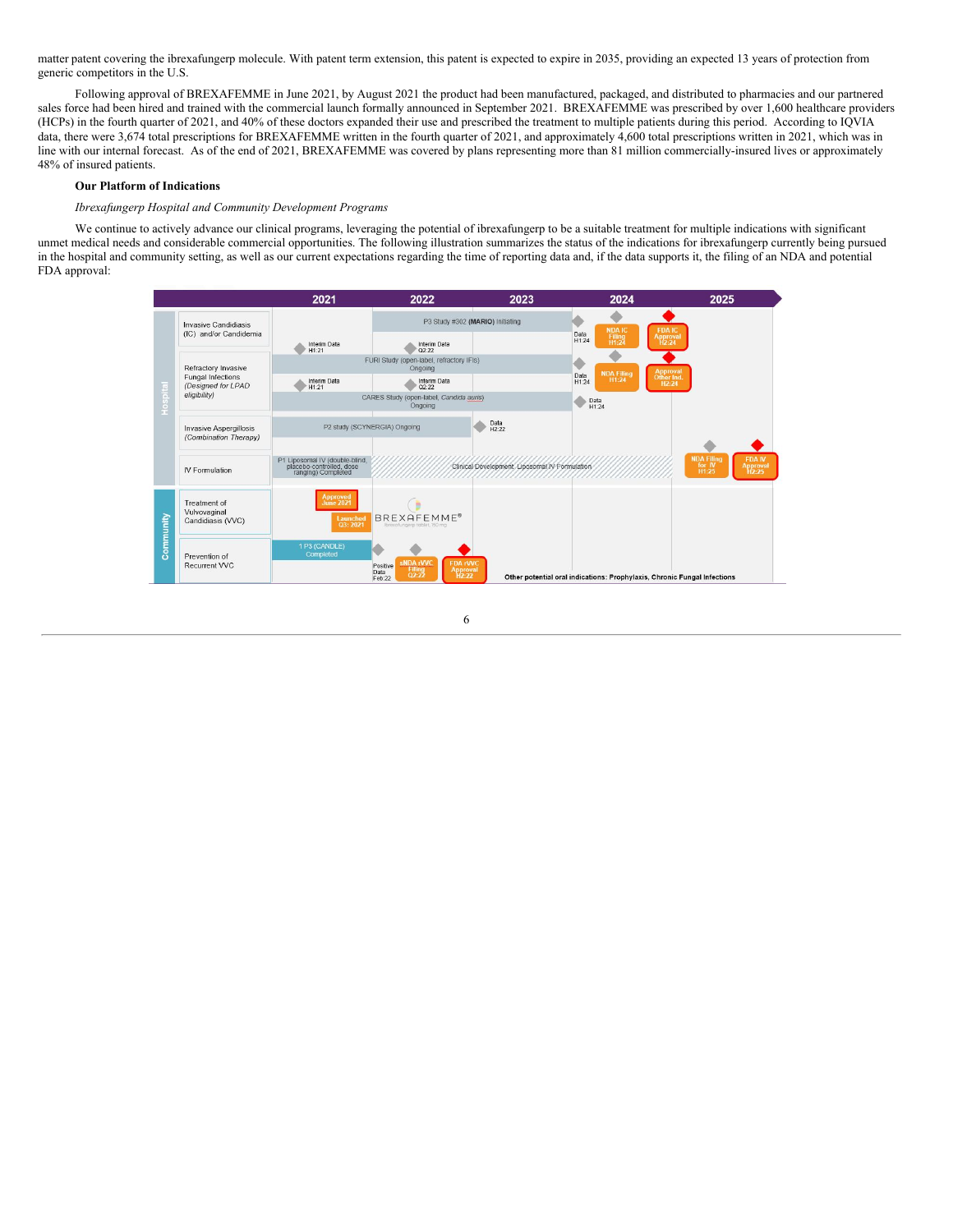#### *Prevention of Recurrent VVC*

In February 2022, we announced positive results from our global Phase 3 CANDLE study investigating the safety and efficacy of oral ibrexafungerp for prevention of recurrent vulvovaginal candidiasis (rVVC), also known as vaginal yeast infection. We plan to submit the results to the FDA in the second quarter of 2022 and a potential approval by year-end.

The study showed that 65.4% of patients receiving ibrexafungerp achieved clinical success by having no recurrence at all, either culture-proven, presumed or suspected, through Week 24 compared to 53.1% of placebo-treated patients (p=0.02). The advantage of ibrexafungerp over placebo was sustained over the three-month follow-up period and remained statistically significant (p=0.034). Secondary endpoints were consistent with the results of the primary analysis and will be presented at a future medical meeting.

The study also evaluated an additional group of 24 patients who failed to respond to the initial three-day regimen of fluconazole and received a one-day open-label treatment course of ibrexafungerp (300 mg BID). In those patients treated with ibrexafungerp, 71% successfully achieved a significant reduction or elimination of signs and symptoms.

In the study, ibrexafungerp was generally safe and well-tolerated. There were no serious drug-related adverse events, and no patients treated with ibrexafungerp discontinued therapy due to adverse events. The most commonly reported events were headaches and gastrointestinal events, which were mostly mild and generally consistent with the current BREXAFEMME label.

The CANDLE study, which was conducted in female patients age 12 years and older living with recurrent VVC, randomized 260 patients from approximately 50 global centers. The primary endpoint of the study was efficacy as measured by the percentage of patients with no recurrences of an acute episode of VVC, up through their test-of-cure (TOC) evaluation at week 24. Secondary endpoints of the study included evaluation of VVC recurrences at other time points up to week 36, time to first recurrence, mycological eradication and quality of life assessments. All patients in the CANDLE study initially received three doses of oral fluconazole to treat their acute VVC episode present at screening. Patients who responded to oral fluconazole for their acute VVC episode were enrolled in the prevention of recurrence phase of the study and randomized to oral ibrexafungerp (300mg BID for one day) or placebo, given one day per month for six months. Patients who failed to sufficiently respond to fluconazole treatment for their acute VVC episode were included in a nested open-label sub-study, in which they were offered a single day of oral ibrexafungerp treatment (300mg BID) for their unresolved VVC infection. The CANDLE study was conducted in accordance with an agreement with the FDA under a Special Protocol Assessment (SPA) on the design, trial population, endpoints and statistical analysis of the study. This SPA provided agreement with the FDA that the Phase 3 protocol design adequately addresses efficacy objectives that, if met, would form the primary basis of a regulatory submission for approval of oral ibrexafungerp for the prevention of recurrent VVC, an indication with no FDAapproved therapies.

#### *Invasive Candidiasis and/or Candidemia*

In the fourth quarter of 2021, we initiated a global Phase 3 study to evaluate the efficacy, safety and tolerability of oral ibrexafungerp as a step-down therapy for patients with IC including candidemia following IV echinocandin therapy in the hospital compared to currently available therapies (the MARIO study). The global Phase 3 multi-center, prospective, randomized, double-blind study of two treatment regimens will evaluate oral ibrexafungerp as a step-down treatment from IV echinocandin in patients suffering from IC. Eligible patients with IC will receive treatment with IV echinocandin and will then be switched to either oral ibrexafungerp or a standard of care option, either oral fluconazole or best available therapy (BAT) for subjects with infections caused by fluconazole non-susceptible strains, once step-down criteria are met. Approximately 220 patients will be enrolled and randomized in the study.

The primary objective of the study is to determine whether treatment of IC with IV echinocandins followed by oral ibrexafungerp is as effective as treatment with IV echinocandins followed by oral fluconazole (or BAT), the current standard of care. The primary end point of the study will be all-cause mortality at 30 days after initiation of antifungal therapy. Approximately 35,000 cases of IC in the U.S. per year are caused by the *Candida* isolates that are resistant to azoles, one for which ibrexafungerp could provide a much-needed oral alternative.

## *Invasive Aspergillosis*

Based on promising pre-clinical data from combination use of ibrexafungerp with voriconazole, the current standard of care, vs.*Aspergillus* spp., we are conducting a Phase 2 study (SCYNERGIA study) of oral ibrexafungerp in combination with voriconazole in patients with IA. This study is a randomized, double-blind trial with the objective of assessing the safety and efficacy of oral ibrexafungerp in combination with voriconazole, compared to voriconazole alone. We believe that ibrexafungerp's broad activity against *Aspergillus* spp., including azole-resistant strains, along with its minimal drug-drug interactions, high tissue penetration into the lungs, and oral formulation allowing for long-term administration, may make it an ideal candidate for use as combination therapy to provide improved outcomes vs. standard of care. Enrollment in our Phase 2 SCYNERGIA study for patients with invasive aspergillosis has been slower than initially projected and has been extended into 2022 to enable investigators impacted by the COVID-19 pandemic additional time to enroll patients for this important trial.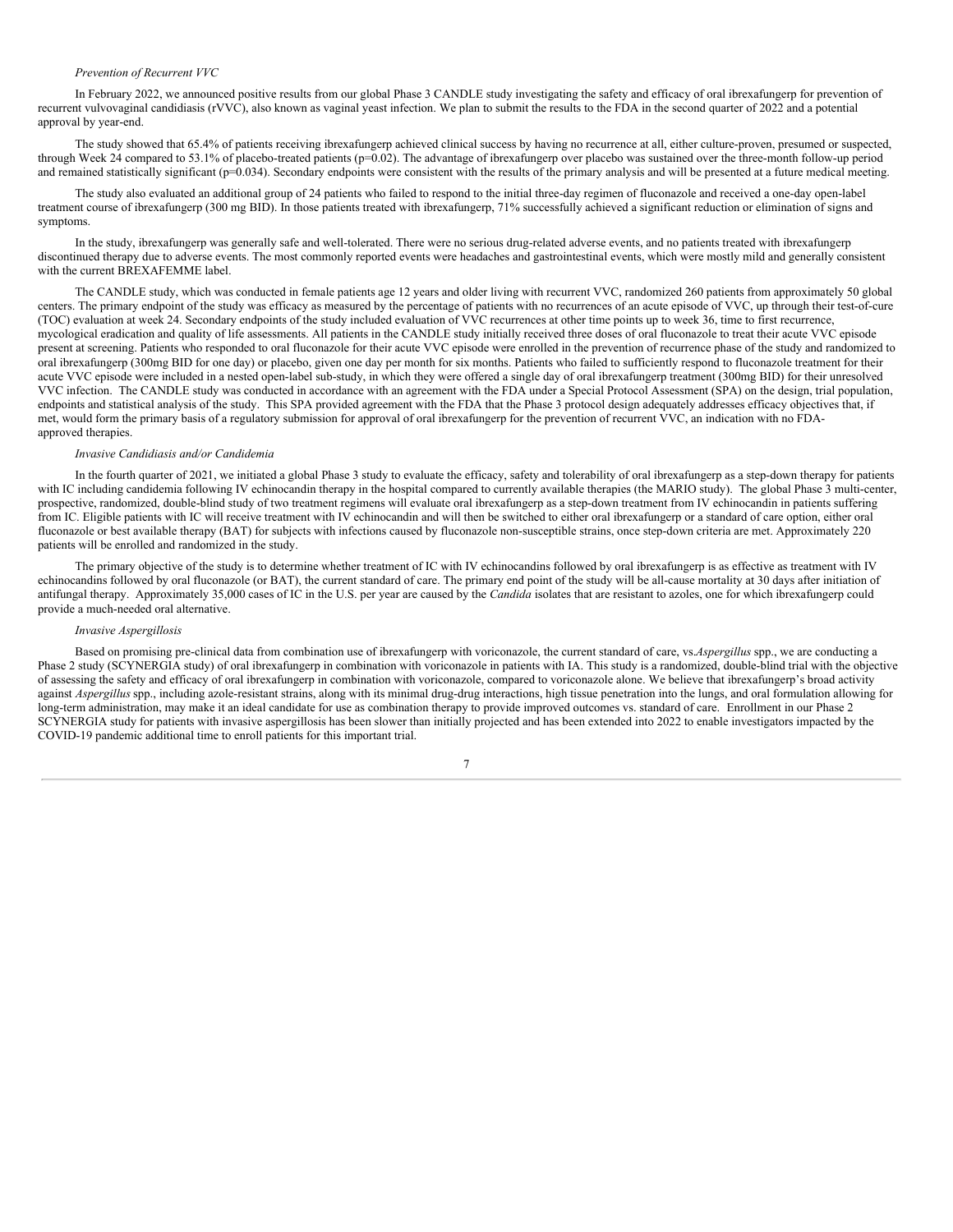The prioritization of hospital resources toward addressing the COVID-19 pandemic has impacted the ability of many institutions to focus on screening and enrolling patients into some clinical trials, including SCYNERGIA. With recent decreases in COVID-19 hospitalizations in some regions, we expect enrollment to accelerate over the next two quarters and anticipate top-line results in the second half of 2022.

## *Refractory Invasive Fungal Infections (rIFI)*

Enrollment is ongoing in our rIFI program, which comprises two open-label Phase 3 studies (FURI and CARES) designed to support a potential future NDA submission through the Limited Population Pathway for Antibacterial and Antifungal Drugs (LPAD).

In March 2021, we announced that a Data Review Committee (DRC) of independent experts assessed the efficacy of oral ibrexafungerp in a third cohort of 33 patients from the FURI study and a first cohort of ten patients from the CARES study. The third interim analysis of the FURI study showed that antifungal activity was consistently positive across all interim analyses with oral ibrexafungerp showing clinical benefit in 30 out 33 patients, and no patients with progression of disease. On an aggregate basis, oral ibrexafungerp showed clinical benefits in 86.5% of patients (64 of 74), with 46 patients achieving a complete or partial response and 18 patients achieving a stable disease response. Of the 74 treated patients, only five did not respond to ibrexafungerp treatment, one patient died of an underlying condition unrelated to the treatment or fungal infection, and four patients were considered indeterminate. Analysis of the CARES study found that 80% (8 of 10) patients with invasive candidiasis and candidemia due to *Candida auris* experienced a complete response, one patient died of an underlying condition unrelated to the treatment or fungal infection and one patient was considered indeterminate. Oral ibrexafungerp exhibited a positive safety profile and was well-tolerated, with gastrointestinal issues cited as the most common treatment-related adverse events. There were no safety signals warranting changes to the studies.

The FURI study is evaluating oral ibrexafungerp as a salvage treatment in patients with a variety of difficult-to-treat mucocutaneous and invasive fungal infections that are refractory to or intolerant of current standards of care, or require a non-azole oral step-down therapy for treatment of azole-resistant species. The CARES study is focused on hospitalized patients with invasive candidiasis caused by the multidrug-resistant *Candida auris* organism, which is associated with high mortality, and the interim analysis was the first clinical trial data of an investigational treatment against infections caused by *Candida auris*. *Candida auris* has been recently declared an "Urgent Threat" to public health by the Centers for Disease Control and Prevention (CDC) in its report, Antibiotic Resistance Threats in the United States, 2019, as it can be multidrug-resistant, has resulted in high mortality rates (up to 60%), and can be spread from patients (and surfaces) to patients, resulting in hospital outbreaks. The CARES study is intended to provide rapid access to oral ibrexafungerp for patients suffering from this life-threatening infection.

The open-label designs of the FURI and CARES studies permit evaluation of the data on an interim basis to further inform subsequent regulatory steps of the development program. We believe that compelling data from the FURI and/or CARES studies could allow ibrexafungerp to become eligible for the regulatory LPAD, potentially resulting in an NDA submission based on streamlined development. The LPAD was established under the 21st Century Cures Act of 2016, and FDA draft guidance issued in June 2019 suggests smaller, shorter or fewer clinical trials may be appropriate to support approval to treat a serious or life-threatening infection in a limited population with unmet needs. We plan to continue to advance enrollment in the FURI and CARES studies, both in the U.S. and globally. Positive clinical findings from these studies have so far reinforced the potential role of oral ibrexafungerp as a novel therapy to combat severe and difficult-to-treat fungal infections, including multidrug-resistant *Candida auris*.

#### *IV Ibrexafungerp Development Program*

We completed our Phase 1 randomized, double-blind, placebo-controlled single and multiple ascending dose study evaluating the safety, tolerability, and pharmacokinetics of the liposomal IV formulation of ibrexafungerp in 64 healthy subjects with treatment durations of up to seven days. The liposomal IV formulation of ibrexafungerp was designed to optimize tolerability and address dose-limiting infusion site irritation adverse events observed with previous formulations. The study was conducted in South Africa and dosing began in March 2021 and the last cohort was completed in October 2021. The liposomal IV formulation of ibrexafungerp was generally well tolerated with no serious adverse events reported. The most common adverse events were mostly mild (a few moderate) reactions at the infusion site. The dosing was successfully progressed until the target exposure was achieved (i.e., exposure associated with efficacy from animal models). We are evaluating next steps toward the registrational program for this formulation.

## **Key Development Milestones**

We believe we will potentially achieve the following key milestones in the next 12 months:

- submit an NDA supplement for the prevention of recurrent VVC in the second quarter of 2022 with a potential approval by year end;
- to continue to progress the MARIO study, a global Phase 3 study to evaluate ibrexafungerp as an oral step-down treatment for IC in the hospital setting, with first patient expected in the second quarter of 2022;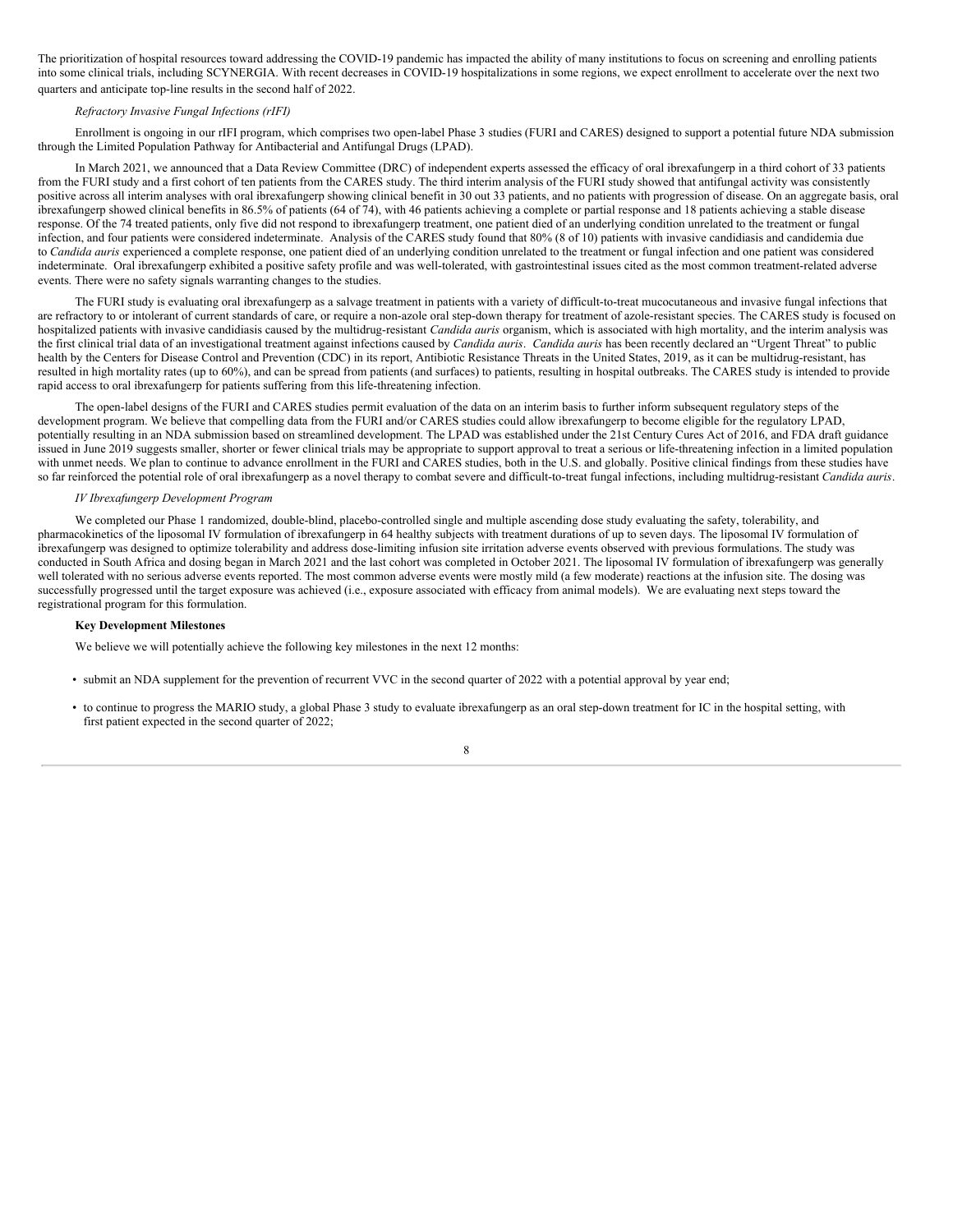- continue to advance enrollment in both the FURI and CARES studies with a potential new interim data review in the first half of 2022;
- report development updates on the IV liposomal formulation of ibrexafungerp; and
- provide top-line data of the Phase 2 SCYNERGIA study in the second half of 2022.

## **Our Strategy**

Key elements of our strategy include:

- to further develop ibrexafungerp and obtain regulatory approval in major commercial markets for our key initial indications: prevention of recurrent VVC, invasive candidiasis, and invasive aspergillosis;
- to continue the commercialization of BREXAFEMME in the U.S. through a dedicated commercial team, including a partnered field force;
- to contract with commercial partners to develop and commercializeibrexafungerp outside of the U.S.;
- to assess external opportunities for in-licensing to expand our development pipeline and add products for commercialization; and
- to leverage our strong scientific team to pursue the development of other internal proprietary compounds.

## **Market Opportunity**

*Vaginal Yeast Infections*

VVC, commonly known as a vaginal yeast infection due to*Candida*, is the second most common cause of vaginitis. Although these infections are frequently caused by *Candida albicans*, infections caused by fluconazole-resistant and non-albicans*Candida* strains, such as *Candida glabrata*, have been reported to be on the rise. An estimated 70-75% of women worldwide will have at least one episode of VVC in their lifetime, and 40-50% of them will experience multiple episodes. VVC can be associated with substantial morbidity, including significant genital discomfort (pain, itching, burning), reduced sexual pleasure and activity, psychological distress (stress, depression, anxiety), embarrassment, reduced physical activity, and loss of productivity. Typical VVC symptoms include pruritus, vaginal soreness, irritation, excoriation of vaginal mucosa and abnormal vaginal discharge.

Current treatments for VVC include several topical azole antifungals and oral fluconazole, which is the only (other than BREXAFEMME) orally administered antifungal currently approved for the treatment of VVC in the U.S. and which accounts for over 90% of the prescriptions for VVC written each year, primarily by obstetrician and gynecologist (OGBYN) offices. Fluconazole reported a 55% therapeutic cure rate in its label, which now also includes warnings of potential fetal harm, illustrating the need for new oral alternatives. In addition, there are many women with persistent (chronic) infections, recurrent infections (four or more recurrences in a 12-month period), non-*albicans* / azole-resistant *Candida* strains (e.g., *Candida glabrata*), diabetic patients, especially with poorly controlled glycemia, and obese patients that could potentially benefit from a non-azole treatment. Except for BREXAFEMME, there are only azole class treatments available for women suffering from VVC with no other approved alternative class in the U.S. When a patient fails fluconazole therapy, patients typically are treated with more fluconazole or a topical azole. Women with VVC could benefit from a non-azole, and preferably oral, treatment option.

We believe BREXAFEMME has the potential to address vaginal yeast infections across a broad range of patients and could be an ideal treatment option for many patients for whom current treatment options are suboptimal. Despite yeast infections being so common and prevalent, with millions of women suffering from it every year, it is still an under-appreciated, under-reported, and under-served women's health condition. Treatments for VVC have historically included several topical azole antifungals and oral fluconazole. Approximately 80% of VVC sufferers will have more than one yeast infection and over a third of women may have six yeast infections or more in a lifetime. There are over 17 million prescriptions written for VVC in the U.S. annually, all of which (prior to BREXAFEMME) belonged to a single drug class, the azoles. There had been no new oral treatment for VVC in over 25 years other than BREXAFEMME, and we believe health care providers are eager for a novel oral alternative to treat their patients.

BREXAFEMME is the first and only approved oral, non-azole treatment for vaginal yeast infections. We believe that BREXAFEMME's unique combination of features, including being from a novel class with a different mechanism of action, single-day oral dosing, broad spectrum, and fungicidal activity in all *Candida* species (*albicans* and non-*albicans*) including fluconazole-resistant strains, differentiates it from competing products.

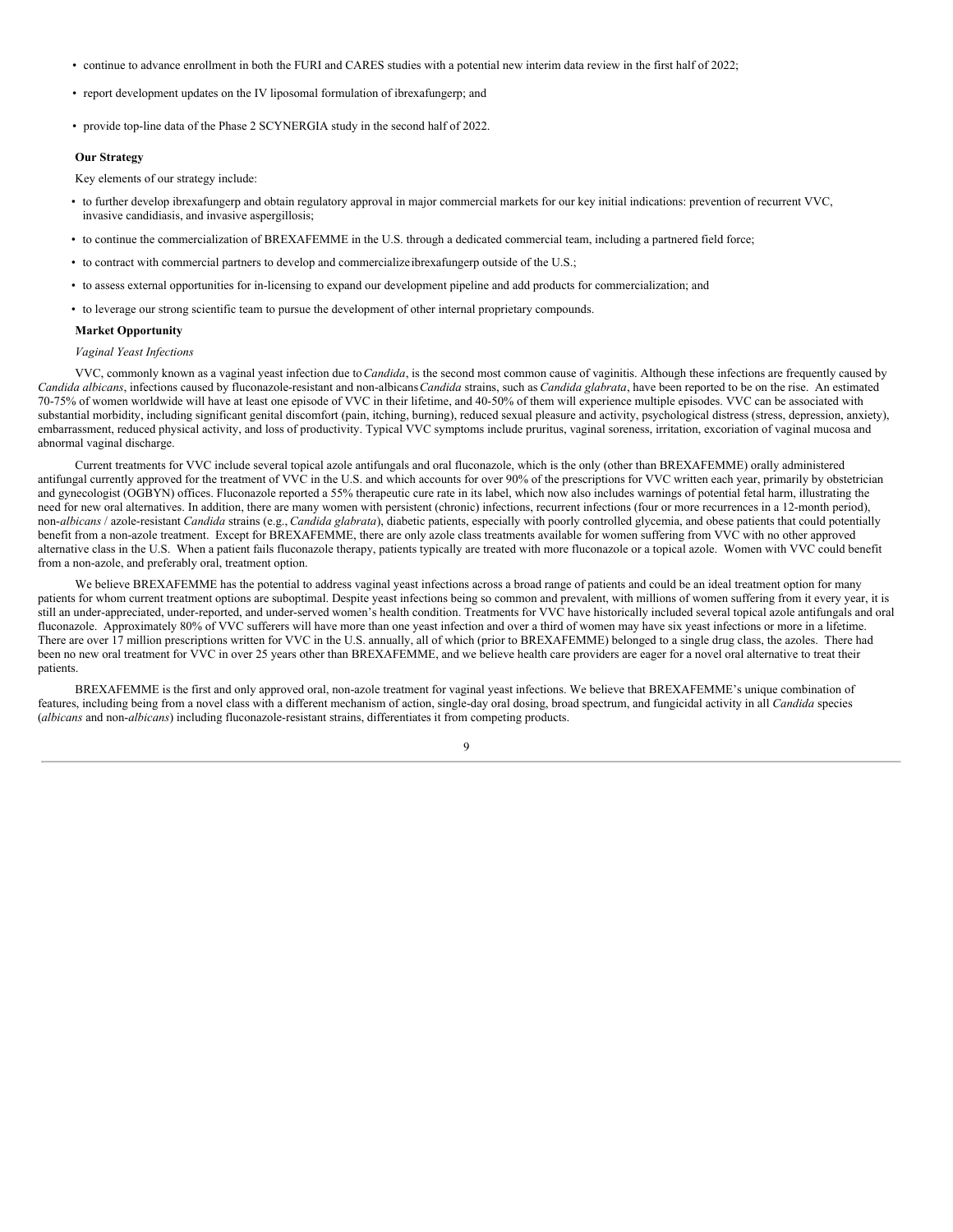## *Invasive Aspergillosis*

Current treatment guidelines for IA in the U.S. and in Europe recommend the use of azoles (itraconazole, voriconazole or isavuconazole) as the initial first-line therapy. However, patients face unsatisfactory clinical outcomes with mortality rates ranging from 30% to 80% (depending on the stage of infection and the host underlying disease) and long treatment durations. Additionally, current azole therapies often exhibit drug-drug interactions, and the recent emergence of *A. fumigatus* azole-resistance is increasingly becoming of clinical concern worldwide.

Due to the significant rate of resistance in some countries, combination antifungal therapy as first-line treatment for patients suspected of IA is recommended. The combination of voriconazole or isavuconazole with a glucan synthesis inhibitor agent (IV echinocandin) is recommended at least until results of resistance testing are obtained. A previous study, by Marr et al. in IA patients demonstrated that the combination of an IV echinocandin and an IV/oral azole for two weeks followed by an oral azole alone for four additional weeks improved outcomes in certain patient subgroups. In this study, the combination regimen was given for only two weeks because of the limitations of using an IV echinocandin long-term in the outpatient setting. We believe that oral ibrexafungerp, if approved in combination with standard of care for the treatment of IA, would allow patients to receive the desired combination treatment of two agents with different mechanisms of action for the full six to twelve weeks of therapy, potentially leading to better outcomes.

#### *Invasive Candidiasis / rIFI*

Treatment options for invasive candidiasis are limited to three main drug classes: echinocandins, azoles, and amphotericin B. The echinocandins are considered the first line recommended therapy in most invasive candidiasis settings. Because the echinocandins can be administered only intravenously, orally administered azoles are often used as step-down agents after initial IV echinocandin therapy. However, antifungal treatment duration for invasive candidiasis typically extends for several weeks and patients for whom the azoles are not a suitable therapy due to resistance, intolerance, or risk of drug-to-drug interaction are restricted to use IV therapy for several weeks. Amphotericin B is also only available via IV administration and is associated with a significant risk of renal toxicity and infusion reactions, making it an unsuitable option in settings where there is underlying, or high risk of, renal impairment. Due to significant monitoring issues, Amphotericin B is also less desirable for outpatient parenteral administration. The echinocandins are typically well tolerated but clinical resistance is rising in many centers, due to development of mutations in the fks genes leading to echinocandin resistance and shift species with natural resistance as well as the rise of novel drug resistant species, such as *Candida auris*. When resistance develops, the available treatment options may be less efficacious or more toxic. The phenomenon of multi-drug resistance is also reported among isolates of different species of *Candida*, making the management of patients suffering from these infections extraordinarily challenging, considering the very limited treatment options available. Specifically, 90% of *Candida auris* isolates have been reported to be resistant to at least one antifungal agent and 30% isolates resistant to at least two antifungals.

There is a clear need for new antifungal treatment options for patients with invasive candidiasis that are refractory or intolerant to available therapies as well as for those who would benefit from oral therapy. We believe ibrexafungerp has the potential to address many of these unmet needs by providing a well-tolerated oral antifungal agent, with low risk for drug-drug interactions that has activity against azole-resistant and most echinocandin-resistant strains.

## **Ibrexafungerp Target Product Profile**

Ibrexafungerp, the first agent in a novel antifungal class, acts through the inhibition of the glucan synthase complex, an established target in antifungal therapeutics. Ibrexafungerp is being developed as oral and IV formulations and has demonstrated potent activity against a large collection of medically relevant strains of *Candida* and *Aspergillus* genera, including multidrug-resistant strains, as well as*Pneumocystis, Coccidioides, Histoplasma* and *Blastomyces* genera. Additionally, ibrexafungerp has shown *in vitro*, *in vivo* and clinical activity against multidrug-resistant organisms such as*Candida auris* and synergistic/additive activity in combination with isavuconazole against *Aspergillus* strains and in combination with amphotericin B against fungi causing mucormycosis. Ibrexafungerp has unique attributes that define its potential to address significant unmet medical needs and provide considerable commercial opportunities, including: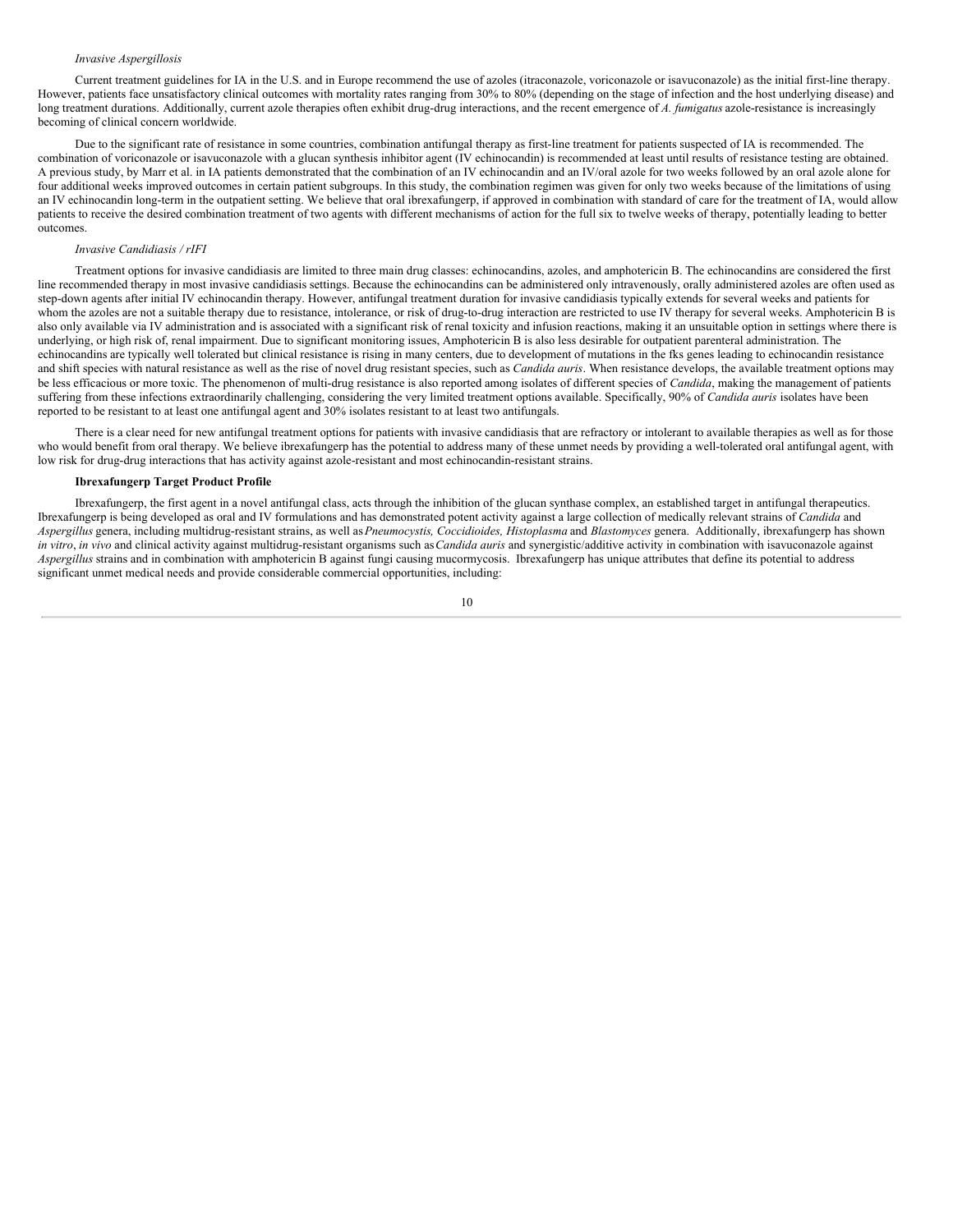- oral bioavailability, unlike other glucan synthase inhibitors, allowing for convenient long-term outpatient use;
- broad activity against *Candida*, *Aspergillus*, *Pneumocystis, Coccidioides, Histoplasma* and *Blastomyces* strains;
- distinct chemical structure from other glucan synthase inhibitors, providing a unique spectrum of activity and pharmacokinetic profile;
- activity against azole-resistant and most echinocandin-resistant*Candida* strains, including *Candida auris* and multidrug-resistant strains;
- activity against azole-resistant *Aspergillus* strains;
- fungicidal (i.e., killing the fungi) capabilities against the*Candida* genus compared to azoles, which are fungistatic (i.e., only inhibiting the growth of fungi);
- high tissue penetration, allowing high concentrations in the organs commonly affected by fungal infections;
- generally well tolerated with over 1,200 subjects and patients exposed; and
- 20-hour half-life with a low risk of drug-drug interactions.

We believe that ibrexafungerp, if approved, has the potential to address significant gaps with commercially available therapies in the following indications:

- prevention of recurrent VVC;
- invasive candidiasis (including resistant infections);
- invasive aspergillosis (including resistant infections); and
- refractory invasive fungal infections.

In the future, we may also consider other indications for ibrexafungerp for which longer oral antifungal regimens are typically needed and would benefit from the broadspectrum activity, favorable safety profile and low potential for drug-drug interactions, including for the treatment of chronic fungal infections and for prophylaxis.

We have established commercial operations and distribution capabilities and we are in the process of assessing our global commercial strategy. We have been rapidly building the commercial organization including talent, operational infrastructure, processes and IT and data capabilities. We have also been putting in place an ecosystem of key sales, marketing, market access, distribution, and patient support partners to ensure an agile, omnichannel commercial model that will provide a positive experience for both patients and healthcare providers.

For the treatment and prevention of vaginal yeast infections, we anticipate that prescribing physicians will mostly be obstetricians, gynecologists, and nurse practitioners. In February 2021, we partnered with a third-party commercial sales organization, Amplity, Inc., for the commercial launch of ibrexafungerp for the treatment of VVC in the U.S. We are utilizing Amplity's commercial execution expertise and resources for sales force, remote engagement, training, market access and select operation services. Amplity is deferring a portion of its direct service costs in the first two years (2021 and 2022), up to a cap, which we will repay over three years starting in 2023. Amplity has the potential to earn a performance-based success fee, up to a cap, in the 2023-2025 timeframe by exceeding certain revenue targets. Each party retains the right to terminate the agreement upon notice to the other party.

For the treatment of invasive fungal infections, we expect that prescribing physicians will be located at major medical centers, where physicians specializing in critical care, infectious disease specialists, and physicians treating immune compromised or immuno-suppressed patients, such as oncologists and those performing solid organ transplants and stem cell transplants, are likely to be found. For these indications, we intend to form our own focused hospital-based field force to target physicians in the U.S. Outside of the U.S., subject to obtaining necessary marketing approvals, we will likely seek to commercialize ibrexafungerp through distribution or other collaboration arrangements.

## **Competition for Ibrexafungerp**

Our competitors include large pharmaceutical and biotechnology companies, and specialty pharmaceutical and generic drug companies. The leading antifungal drugs representing each main class are as follows:

*Azoles.* Noxafil® (posaconazole) marketed by Merck and Cresemba® (isavuconazole), approved in the U.S. and other global markets and marketed by Astellas in the U.S.; Diflucan® (fluconazole), Pfizer, off-patent with multiple generics, Terazol (terconazole), Jannsen, off-patent with multiple generics, Gynazole (butoconazole), Perrigo, off patent with multiple generics

*Echinocandins*. Cancidas® (caspofungin), a product that became generic in March 2017, and Mycamine® (micafungin), a generic product. Pfizer markets the echinocandin Eraxis® (anidulafungin); and

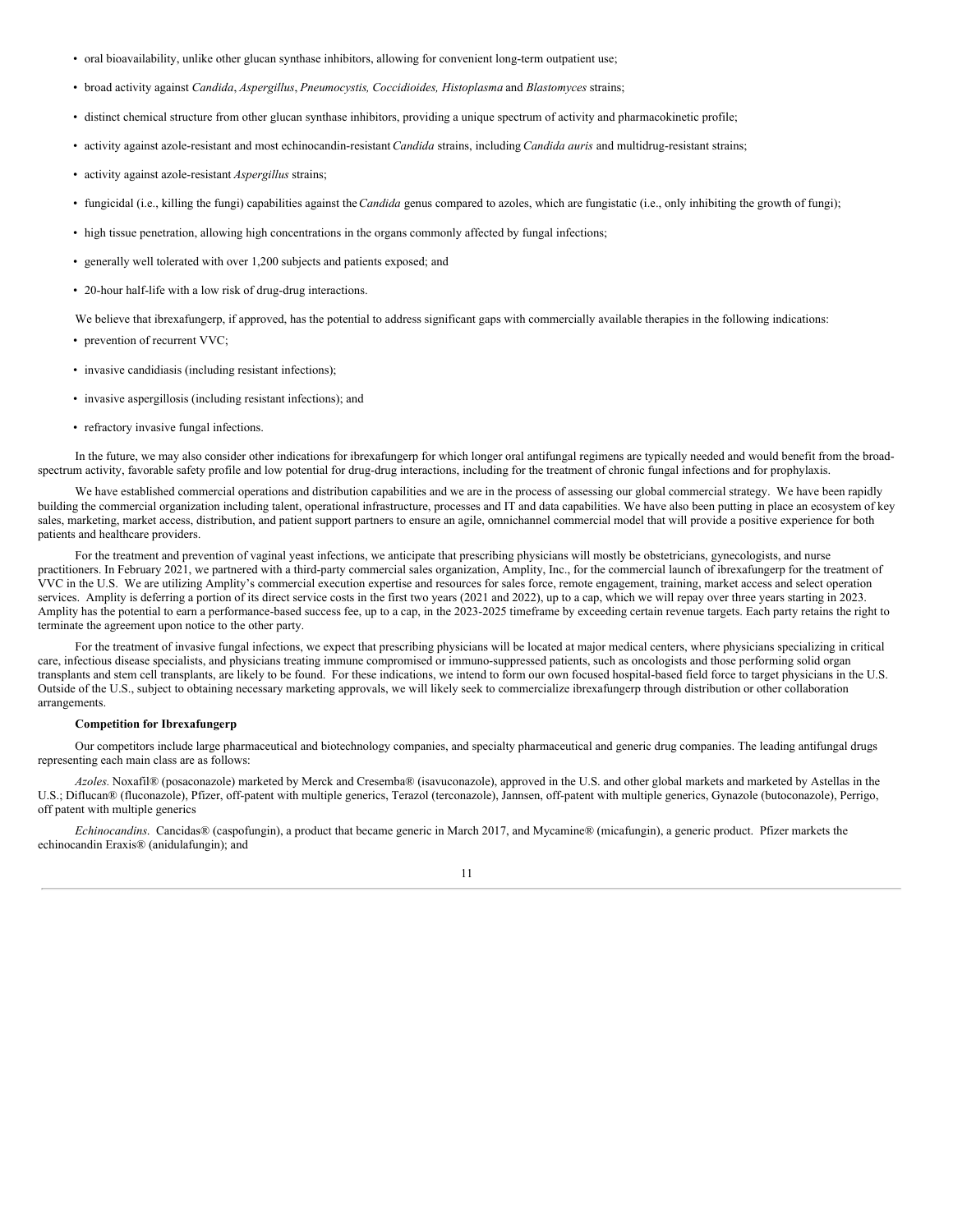*Polyenes*. AmBisome® (liposomal amphotericin B), a product sold by Gilead in Europe, by Astellas in the U.S. and by Dainippon-Sumitomo in Japan.

Pfizer, Merck, Astellas, and Gilead are all large pharmaceutical companies with significant experience and financial resources in the marketing and sale of specialty pharmaceuticals. Various other producers market and sell generic oral voriconazole, fluconazole and itraconazole.

The VVC market has three generic prescription agents, fluconazole (oral), terconazole and butoconazole (topical), manufactured by multiple generic companies. There is limited to no marketing to support these generic products.

Further, we expect that product candidates currently in clinical development may represent significant competition, if approved. These include the azole Oteseconazole (VT-1161) being developed by Mycovia Pharmaceuticals, Inc., formerly Viamet Pharmaceuticals, Inc. (assets acquired by NovaQuest Capital Management, LLC), the longacting IV echinocandin Rezafungin (CD101) being developed by Cidara Therapeutics, Inc., Fosmanogepix (APX-001) being developed by Amplyx Pharmaceuticals Inc., the polyene amphotericin B oral formulation MAT2203 being developed by Matinas BioPharma Holdings Inc., and Olorofim (F901318) being developed by F2G Limited. These companies may have greater resources than ours.

We believe that ibrexafungerp has the ability to perform well in the future fungal infection market given the sparse competitive marketplace, the unmet medical need, and the often high mortality rate of many of these infections. The key competitive factors affecting the success of ibrexafungerp, if approved, are likely to be its efficacy, safety, convenience, use in outpatient settings, the level of generic competition and the availability of reimbursement from government and other third-party payors. If approved, we believe that ibrexafungerp's unique features, including being from a novel antifungal class, broad-spectrum of activity including resistant strains, IV and oral formulations, fungicidal activity versus *Candida*, high tissue penetration, and favorable safety profile, will differentiate it from competing products and allow premium pricing to generics and other competing products.

Our commercial opportunity could be reduced or eliminated if our competitors develop and commercialize products that are safer, more effective, have fewer or less severe side effects, are more convenient or are less expensive than products that we may develop. Our competitors also may obtain FDA, or other regulatory, approval for their products more rapidly than we may obtain approval for ours. In addition, our ability to compete may be affected because in many cases insurers or other third-party payors seek to encourage the use of generic products. In the azole class, fluconazole, itraconazole, posaconazole, and oral voriconazole are generic. Caspofungin, the largest selling echinocandin, is now available on a generic basis. If approved, we believe ibrexafungerp will be capable of delivering value supportive of premium pricing over competitive generic products.

## **Manufacturing and Supply of Ibrexafungerp**

We have agreements with external vendors that are capable of supplying drug substance and of producing drug product to support ongoing and planned clinical trials, as well as for commercial product. However, we do not own or operate and do not intend to own or operate facilities for manufacturing, storage and distribution, or testing of drug substance or drug product. We have relied on third-party contract manufacturers for synthesis of our clinical compounds and manufacture of drug product. We expect to continue to rely on either existing or alternative third-party manufacturers to supply ibrexafungerp for ongoing and planned clinical trials and for commercial production.

Ibrexafungerp is a semi-synthetic compound. Thus, the manufacturing process for ibrexafungerp involves fermentation and synthetic chemical steps. The synthetic process does not require any specialized equipment and uses readily sourced intermediates. At commercial scale, we expect cost of goods for ibrexafungerp to be similar to that of other small molecule drugs. We have negotiated agreements with our primary contract manufacturers to produce both drug product and drug substance for our current clinical and commercial needs. In the future, we plan to qualify secondary suppliers to establish a secure supply chain to support commercialization.

We estimate our supplies on hand as well as those we plan to produce for the oral formulation of ibrexafungerp are sufficient to supply our ongoing and planned clinical trials as well as our commercial launch for the treatment of VVC. Manufacture of additional supplies of ibrexafungerp drug substance is planned to support any further optimization of either the oral or IV formulations, if needed. Additional batches of both oral and IV ibrexafungerp drug product will be manufactured as needed to support the subsequent stages of our clinical development plan and commercial supply requirements.

A drug manufacturing program subject to extensive governmental regulations requires robust quality assurance systems and experienced personnel with the relevant technical and regulatory expertise as well as strong project management skills. We believe we have a team that is capable of managing these activities.

The primary third-party vendors with which we have agreements in place to support manufacturing and supply both for clinical development and commercial launch have the required capabilities with respect to facilities, equipment and technical expertise, quality systems that meet global regulatory and compliance requirements, satisfactory regulatory inspection history from relevant health authorities and proven track records in supplying drug substance and drug product for late-stage clinical and commercial use.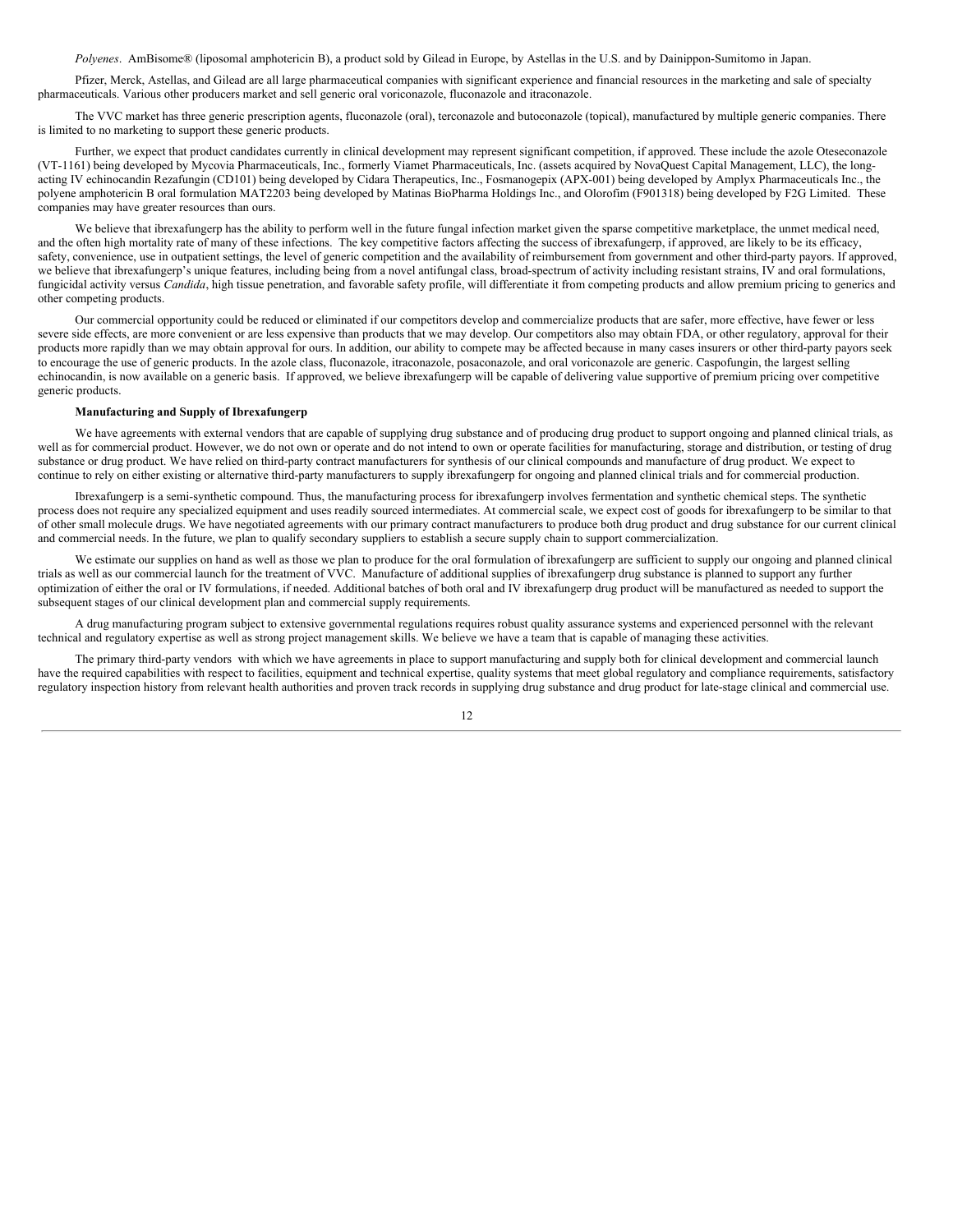## **Collaborations and Licensing Agreements Associated with Our Core Drug Development Operations**

We have a number of licensing and collaboration agreements associated with our core drug development operations, including the following:

#### *Merck*

We initially discovered and developed ibrexafungerp through a research collaboration with Merck Sharp & Dohme Corp. (Merck), a subsidiary of Merck & Co., Inc. In May 2013, Merck transferred to us all development and commercialization rights for ibrexafungerp (also known as MK-3118). This decision was made following a review and prioritization of Merck's infectious disease portfolio. Under the terms of the agreement, we received all human health rights to ibrexafungerp, including all related technical documents, preclinical data, data from the seven Phase 1 trials conducted by Merck, and drug product and drug substance. The agreement continues until expiration of all royalty obligations. The agreement may be terminated if either party is in material breach and fails to remedy the breach after receiving written notice. In January 2014, Merck assigned the patents to us related to ibrexafungerp that it had exclusively licensed to us. Under the terms of the patent assignment, Merck no longer has responsibility to maintain the patents. Merck was originally eligible to receive milestones upon initiation of a Phase 3 clinical study, NDA submission and marketing approvals in each of the U.S., major European markets and Japan that could total up to \$19 million. In addition, Merck will receive tiered royalties based on worldwide sales of ibrexafungerp. The aggregate royalties are mid- to high-single digits of net sales, and we expect to pay royalties on net sales of ibrexafungerp to Merck for no more than ten years from first commercial launch, on a country-by-country basis.

In December 2014, we entered into an amendment to the license agreement with Merck that defers the remittance of a milestone payment due to Merck, such that no amount will be due upon initiation of the first phase 2 clinical trial of a product containing the ibrexafungerp compound (the Deferred Milestone). The amendment also increased, in an amount equal to the Deferred Milestone, the milestone payment that will be due upon initiation of the first Phase 3 clinical trial of a product containing the ibrexafungerp compound. In December 2016 and January 2019, we entered into second and third amendments to the license agreement with Merck which clarified what would constitute the initiation of a Phase 3 clinical trial for the purpose of a milestone payment. In January 2019, a milestone payment became due to Merck as a result of the initiation of the VANISH Phase 3 VVC program and it was paid in March 2019.

On December 2, 2020, we entered into a fourth amendment to the license agreement with Merck. The amendment eliminates two cash milestone payments that we would have paid to Merck upon the first filing of a NDA, triggered by the FDA acceptance for filing of our NDA for ibrexafungerp for the treatment of VVC, and first marketing approval in the U.S. in June 2021 for our NDA for ibrexafungerp for the treatment of VVC. These cash milestone payments would have been creditable against future royalties owed to Merck on net sales of ibrexafungerp. With the amendment, these milestones will not be paid in cash and, accordingly, credits will not accrue. Pursuant to the amendment, we will also forfeit the credits against future royalties that had accrued from a prior milestone payment already paid to Merck. All other key terms of the license agreement are unchanged.

## *Hansoh*

In February 2021, we entered into an Exclusive License and Collaboration Agreement (the Agreement) with Hansoh (Shanghai) Health Technology Co., Ltd., and Jiangsu Hansoh Pharmaceutical Group Company Limited (collectively, Hansoh), pursuant to which we granted to Hansoh an exclusive license to research, develop and commercialize ibrexafungerp in the Greater China region, including mainland China, Hong Kong, Macau, and Taiwan. Under the terms of the Agreement, Hansoh shall be responsible for the development, regulatory approval and commercialization of ibrexafungerp in Greater China. We received a \$10.0 million upfront payment and will also be eligible to receive up to \$112.0 million in development and commercial milestones, plus low double-digit royalties on net product sales. The obligation to pay royalties with respect to sales in a specified region will continue until the later of the date of expiration of all intellectual property and regulatory exclusivity for the product in the region and ten years from the first commercial sale, unless earlier terminated by Hansoh with advanced notice for convenience or under other specified circumstances.

#### *R-Pharm*

In August 2013, we entered into an agreement with R-Pharm, CJSC (R-Pharm), a leading supplier of hospital drugs in Russia, granting them exclusive rights to develop and commercialize ibrexafungerp in the field of human health in Russia, Turkey, and certain Balkan, Central Asian, Middle Eastern and North African countries. We retained the right to commercialize ibrexafungerp in the Americas, Europe, and Asia. In November 2014, we entered into a supplemental arrangement with R-Pharm, whereby R-Pharm was informed of the modified IV formulation development plan and R-Pharm agreed to reimburse us for specifically identified IV formulation development and manufacturing costs incurred by us. We received a non-refundable upfront payment of \$1.5 million from R-Pharm in August 2013 which was recognized over a period of 70 months and is fully amortized.

## **Government Regulation**

*Government Regulation*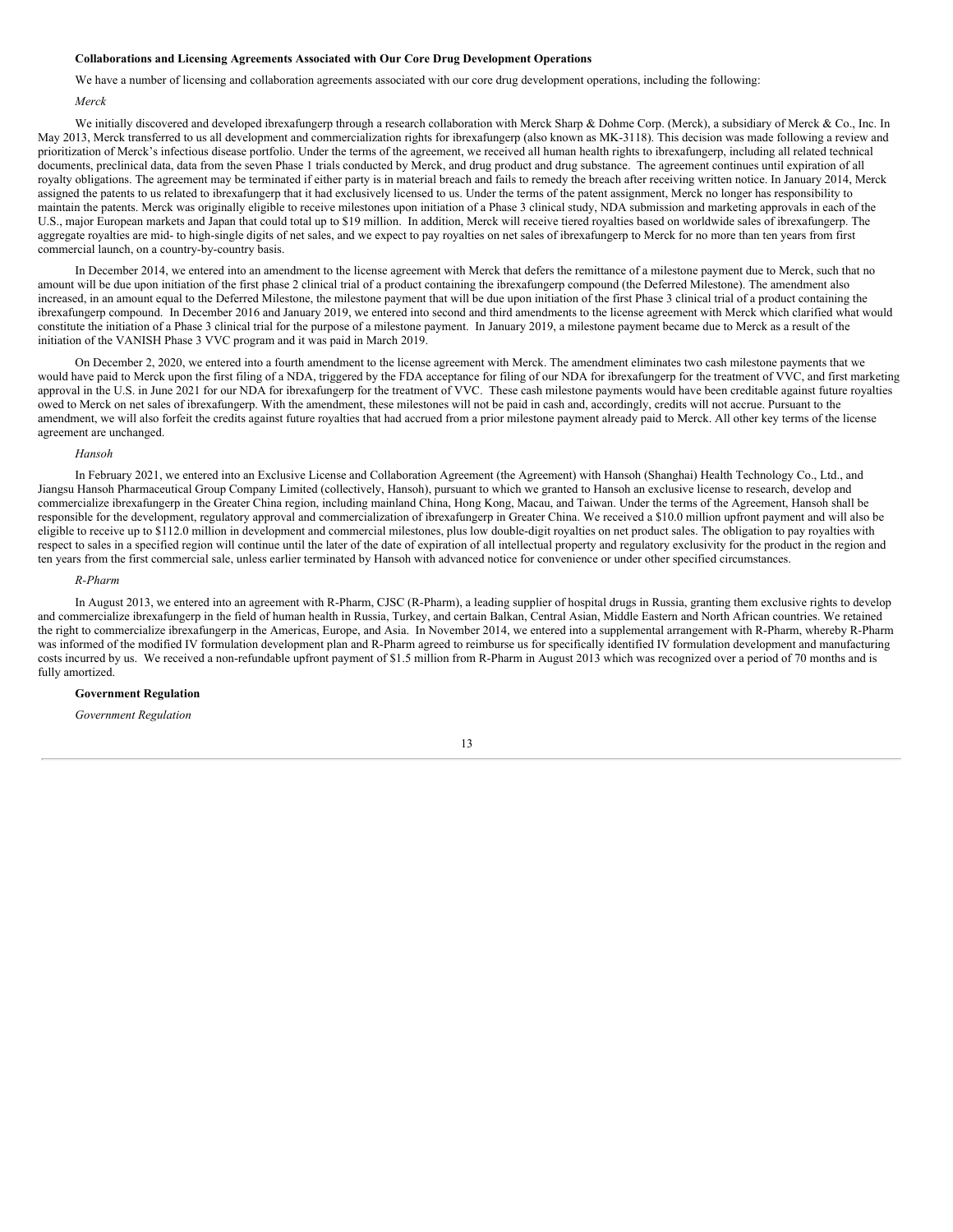Government authorities in the United States, at the federal, state and local level, and in other countries extensively regulate, among other things, the research, development, testing, manufacture, including any manufacturing changes, packaging, storage, recordkeeping, labeling, advertising, promotion, distribution, marketing, import and export of pharmaceutical products such as those we are developing. The processes for obtaining regulatory approvals in the United States and in foreign countries, along with subsequent compliance with applicable statutes and regulations, require the expenditure of substantial time and financial resources.

#### *U.S. Drug Approval Process*

In the United States, the FDA regulates drugs under the Federal Food, Drug, and Cosmetic Act (FDCA), and implementing regulations. The process of obtaining regulatory approvals and the subsequent compliance with appropriate federal, state, local and foreign statutes and regulations requires the expenditure of substantial time and financial resources. Failure to comply with the applicable U.S. requirements at any time during the product development process, approval process or after approval, may subject an applicant to a variety of administrative or judicial sanctions, such as the FDA's refusal to approve pending NDAs, withdrawal of an approval, imposition of a clinical hold, issuance of warning letters, product recall requests, product seizures, total or partial suspension of production or distribution, injunctions, refusals of government contracts, restitution, disgorgement or civil or criminal penalties.

The process required by the FDA before a drug may be marketed in the United States generally involves the following:

- completion of preclinical laboratory tests, animal studies and formulation studies in compliance with the FDA's good laboratory practice (GLP) regulations;
- submission to the FDA of an investigational new drug application (IND) which must become effective before human clinical trials may begin;
- approval by an independent institutional review board, or IRB, at each clinical site before each trial may be initiated;
- performance of adequate and well-controlled human clinical trials in accordance with good clinical practice (GCP) to establish the safety and efficacy of the proposed drug for each indication, subject to on-going IRB review;
- submission to the FDA of an NDA;
- satisfactory completion of an FDA advisory committee review, if applicable;
- satisfactory completion of an FDA inspection of the manufacturing facility or facilities at which the product is produced to assess compliance with current Good manufacturing practice (cGMP) regulations and guidance, and to assure that the facilities, methods and controls are adequate to preserve the drug's identity, strength, quality and purity; and
- FDA review and approval of the NDA.

After evaluating the NDA and all related information, the FDA may issue an approval letter, or, in some cases, a complete response letter. A complete response letter generally contains a statement of specific conditions that must be met in order to secure final approval of the NDA and may require additional clinical or preclinical testing in order for FDA to reconsider the application.

## *Preclinical Studies*

Preclinical studies include laboratory evaluation of product chemistry, toxicity and formulation, as well as animal studies to assess potential safety and efficacy. An IND sponsor must submit the results of the preclinical tests, together with manufacturing information, analytical data and any available clinical data or literature, among other things, to the FDA as part of an IND. Some preclinical testing may continue even after the IND is submitted. An IND automatically becomes effective 30 days after receipt by the FDA, unless before that time the FDA raises concerns or questions related to one or more proposed clinical trials and places the clinical trial on a clinical hold. In such a case, the IND sponsor and the FDA must resolve any outstanding concerns before the clinical trial can begin. As a result, submission of an IND may not result in the FDA allowing clinical trials to commence.

### *Clinical Trials*

Clinical trials involve the administration of the investigational new drug to human subjects under the supervision of qualified investigators in accordance with GCP requirements, which include the requirement that all research subjects provide their informed consent in writing for their participation in any clinical trial. Clinical trials are conducted under protocols detailing, among other things, the objectives of the study, the parameters to be used in monitoring safety, and the effectiveness criteria to be evaluated. A protocol for each clinical trial and any subsequent protocol amendments must be submitted to the FDA as part of the IND. In addition, an IRB at each institution participating in the clinical trial must review and approve the plan for any clinical trial before it commences at that institution. Information about certain clinical trials must be submitted within specific timeframes to the National Institutes of Health (NIH) for public dissemination on their ClinicalTrials.gov website.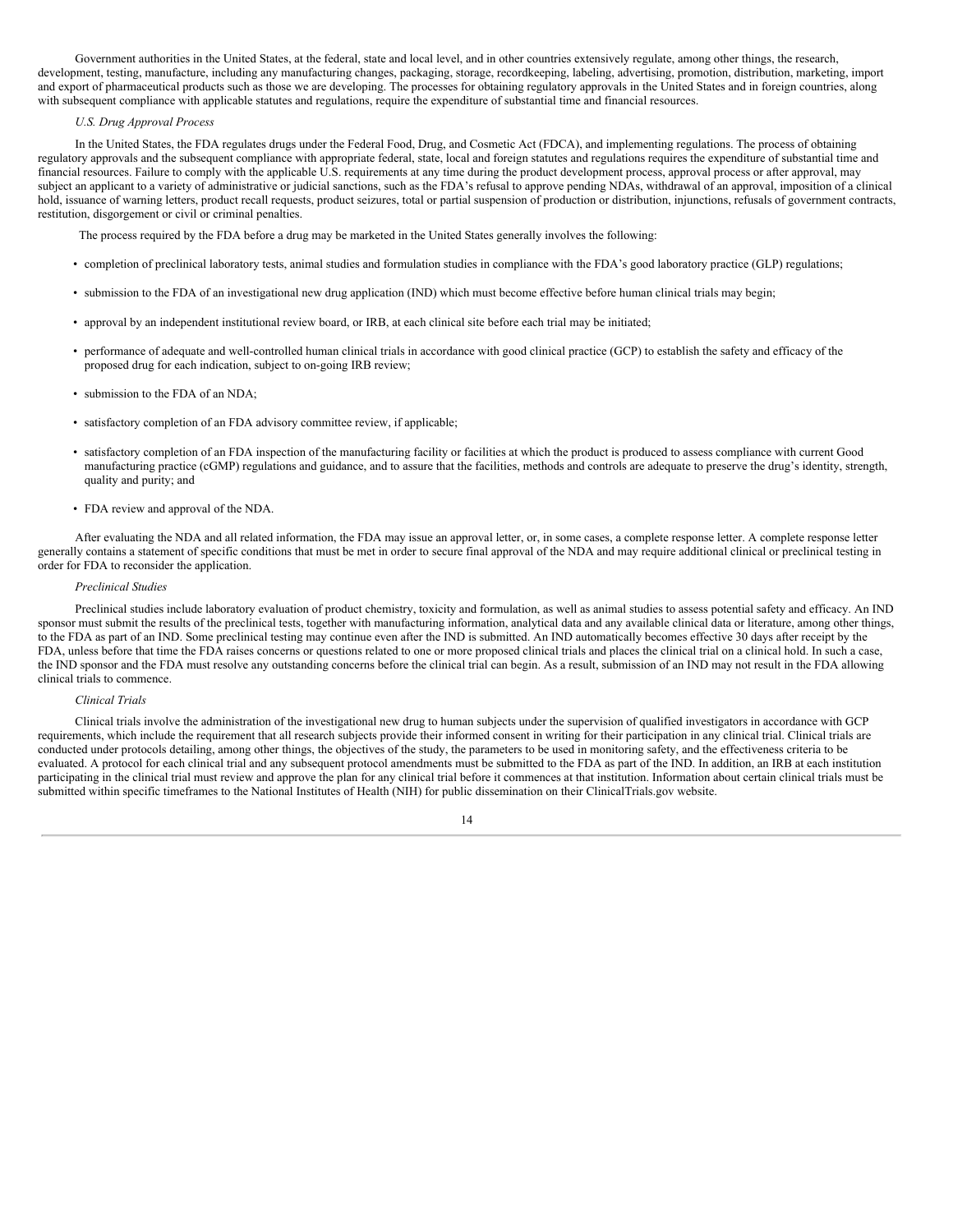Human clinical trials are typically conducted in three sequential phases, which in some cases may overlap or be combined:

Phase 1: The drug is initially introduced into healthy human subjects or patients with the target disease or condition and tested for safety, dosage tolerance, absorption, metabolism, distribution, excretion and, if possible, to gain an early indication of its effectiveness.

Phase 2: The drug is administered to a limited patient population with the target disease to identify possible adverse effects and safety risks, to preliminarily evaluate the efficacy of the product for specific targeted diseases and to determine dosage tolerance and optimal dosage.

Phase 3: The drug is administered to an expanded patient population with the target disease, generally at geographically dispersed clinical trial sites, in well-controlled clinical trials to generate enough data to statistically evaluate the efficacy and safety of the product for approval, to establish the overall risk-benefit profile of the product, and to provide adequate information for the labeling of the product.

Progress reports detailing the results of the clinical trials must be submitted at least annually to the FDA and more frequently if serious adverse events occur. Phase 1, Phase 2 and Phase 3 clinical trials sometimes cannot be completed successfully within any specified period, or at all. Furthermore, the FDA or the sponsor may suspend or terminate a clinical trial at any time on various grounds, including a finding that the research subjects are being exposed to an unacceptable health risk. Similarly, an IRB can suspend or terminate approval of a clinical trial at its institution if the clinical trial is not being conducted in accordance with the IRB's requirements or if the drug has been associated with unexpected serious harm to patients.

In some cases, the FDA may condition approval of an NDA for a product candidate on the sponsor's agreement to conduct additional clinical trials to further assess the drug's safety and effectiveness after NDA approval. Such post-approval trials are typically referred to as Phase 4 studies.

In some circumstances, the FDA may also order a sponsor to conduct post-approval clinical trials if new safety information arises raising questions about the drug's riskbenefit profile. Those clinical trials are typically referred to as Post-Marketing Requirements (PMRs).

## *GAIN Act*

The FDA has various expedited development programs, including break-through therapy, fast track designation and priority review, that are intended to expedite or simplify the process for the development and FDA review of drugs that meet certain qualifications. The purpose of these programs is to provide important new drugs to patients earlier than under standard FDA review procedures.

The GAIN Act is intended to encourage development of new antibacterial and antifungal drugs for the treatment of serious or life-threatening infections by providing certain benefits to sponsors, including extended exclusivity periods, fast track and priority review. To be eligible for these benefits a product in development must seek and be awarded designation as a Qualified Infectious Disease Product (QIDP).

To qualify as a QIDP according to the criteria established in the GAIN Act, a product must be an antibacterial or antifungal drug for human use intended to treat serious or life-threatening infections, including, those:

- caused by an antifungal resistant pathogen, including novel or emerging infectious pathogens; or
- qualifying pathogens listed by the FDA in accordance with the GAIN Act.

## *Fast Track Designation*

The FDA is required to facilitate the development, and expedite the review, of drugs that are intended for the treatment of a serious or life-threatening disease or condition for which there is no effective treatment and which demonstrate the potential to address unmet medical needs for the condition. Under the Fast Track program, the sponsor of a new drug candidate may request that the FDA designate the drug candidate for a specific indication as a Fast Track drug concurrent with, or after, the filing of the IND for the drug candidate. The FDA must determine if the drug candidate qualifies for Fast Track designation within 60 days of receipt of the sponsor's request.

If a drug candidate is granted Fast Track designation, the sponsor may engage in more frequent interactions with the FDA, and the FDA may review sections of the NDA before the application is complete. This rolling review is available if the applicant provides, and the FDA approves, a schedule for the submission of the remaining information and the applicant pays applicable user fees. However, the FDA's time period goal for reviewing an application does not begin until the last section of the NDA is submitted. Additionally, Fast Track designation may be withdrawn by the FDA if the FDA believes that the designation is no longer supported by data emerging in the clinical trial process.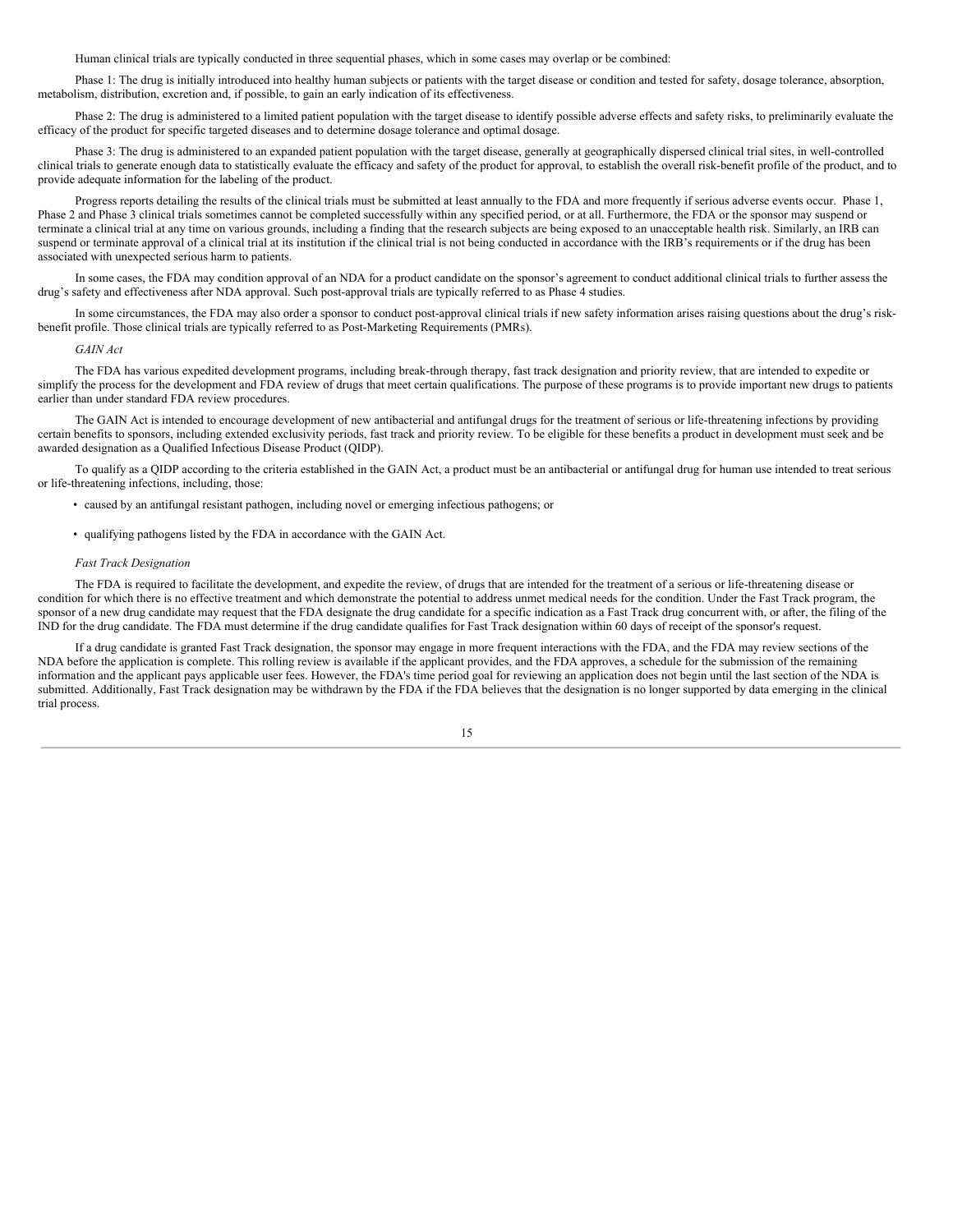## *Post Approval Requirements*

Drugs manufactured or distributed pursuant to FDA approvals are subject to pervasive and continuing regulation by the FDA, including, among other things, requirements relating to recordkeeping, periodic reporting, product sampling and distribution, advertising and promotion and reporting of adverse experiences with the product. After approval, most changes to the approved product, such as adding new indications, manufacturing changes or other labeling claims, are subject to further testing requirements and prior FDA review and approval. There also are continuing annual user fee requirements for any marketed products and the establishments at which such products are manufactured, as well as application fees for supplemental applications with clinical data.

Even if the FDA approves a product, it may limit the approved indications for use of the product, require that contraindications, warnings or precautions be included in the product labeling, including a boxed warning, require that post-approval studies, including Phase 4 clinical trials, be conducted to further assess a drug's safety after approval, require testing and surveillance programs to monitor the product after commercialization, or impose other conditions, including distribution restrictions or other risk management mechanisms under a REMS, which can materially affect the potential market and profitability of the product. The FDA may prevent or limit further marketing of a product based on the results of post-marketing studies or surveillance programs.

In addition, drug manufacturers and other entities involved in the manufacture and distribution of approved drugs are required to register their establishments with the FDA and state agencies, and are subject to periodic unannounced inspections by the FDA and these state agencies for compliance with cGMP requirements. Changes to the manufacturing process are strictly regulated and often require prior FDA approval before being implemented. FDA regulations also require investigation and correction of any deviations from cGMP and impose reporting and documentation requirements upon the sponsor and any third-party manufacturers that the sponsor may decide to use. Accordingly, manufacturers must continue to expend time, money and effort in the area of production and quality control to maintain cGMP compliance.

The FDA strictly regulates marketing, labeling, advertising and promotion of products that are placed on the market. Drugs may be promoted only for the approved indications and in accordance with the provisions of the approved label, although physicians, in the practice of medicine, may prescribe approved drugs for unapproved indications. However, pharmaceutical companies may share truthful and not misleading information that is otherwise consistent with the labeling. The FDA and other agencies actively enforce the laws and regulations prohibiting their promotion of off-label uses, and a company that is found to have improperly promoted off-label uses may be subject to significant civil, criminal and administrative liability.

In addition, the distribution of prescription pharmaceutical products is subject to the Prescription Drug Marketing Act, or PDMA, which regulates the distribution of drugs and drug samples at the federal level, and sets minimum standards for the registration and regulation of drug distributors by the states. Both the PDMA and state laws limit the distribution of prescription pharmaceutical product samples and impose requirements to ensure accountability in distribution.

## *Pediatric Exclusivity*

Pediatric exclusivity is another type of non-patent marketing exclusivity in the United States and, if granted, provides for the attachment of an additional six months of regulatory protection to the term of any existing exclusivity, including the non-patent exclusivity periods described above, and to the regulatory term of any patent that has been submitted to FDA for the approved drug product. This six-month exclusivity may be granted based on the voluntary completion of a pediatric study or studies in accordance with an FDA-issued "Written Request" for such a study or studies.

#### *Qualified Infectious Disease Product Exclusivity*

If the NDA for a QIDP is approved by the FDA, the FDA will extend by an additional five years any non-patent marketing exclusivity period awarded, such as a fiveyear exclusivity period awarded for a new chemical entity. This extension is in addition to any pediatric exclusivity extension awarded. Eligibility for the extension will be denied if the product is approved for uses that would not meet the definition of a QIDP.

## *Other U.S. Healthcare Laws and Compliance Requirements*

In the United States our activities are potentially subject to regulation by various federal, state and local authorities in addition to the FDA, including but not limited to, the Centers for Medicare & Medicaid Services, or CMS, other divisions of the U.S. Department of Health and Human Services (HHS) such as the Office of Inspector General, the U.S. Department of Justice, or DOJ, and individual U.S. Attorney offices within the DOJ, and state and local governments. For example, in the United States, sales, marketing and scientific and educational programs also must comply with state and federal fraud and abuse laws, false claims laws, transparency laws, government price reporting, and health information privacy and security laws. These laws include the following:

• the federal Anti-Kickback Statute, which makes it illegal for any person, including a prescription drug manufacturer (or a party acting on its behalf), to knowingly and willfully solicit, receive, offer or pay any remuneration that is intended to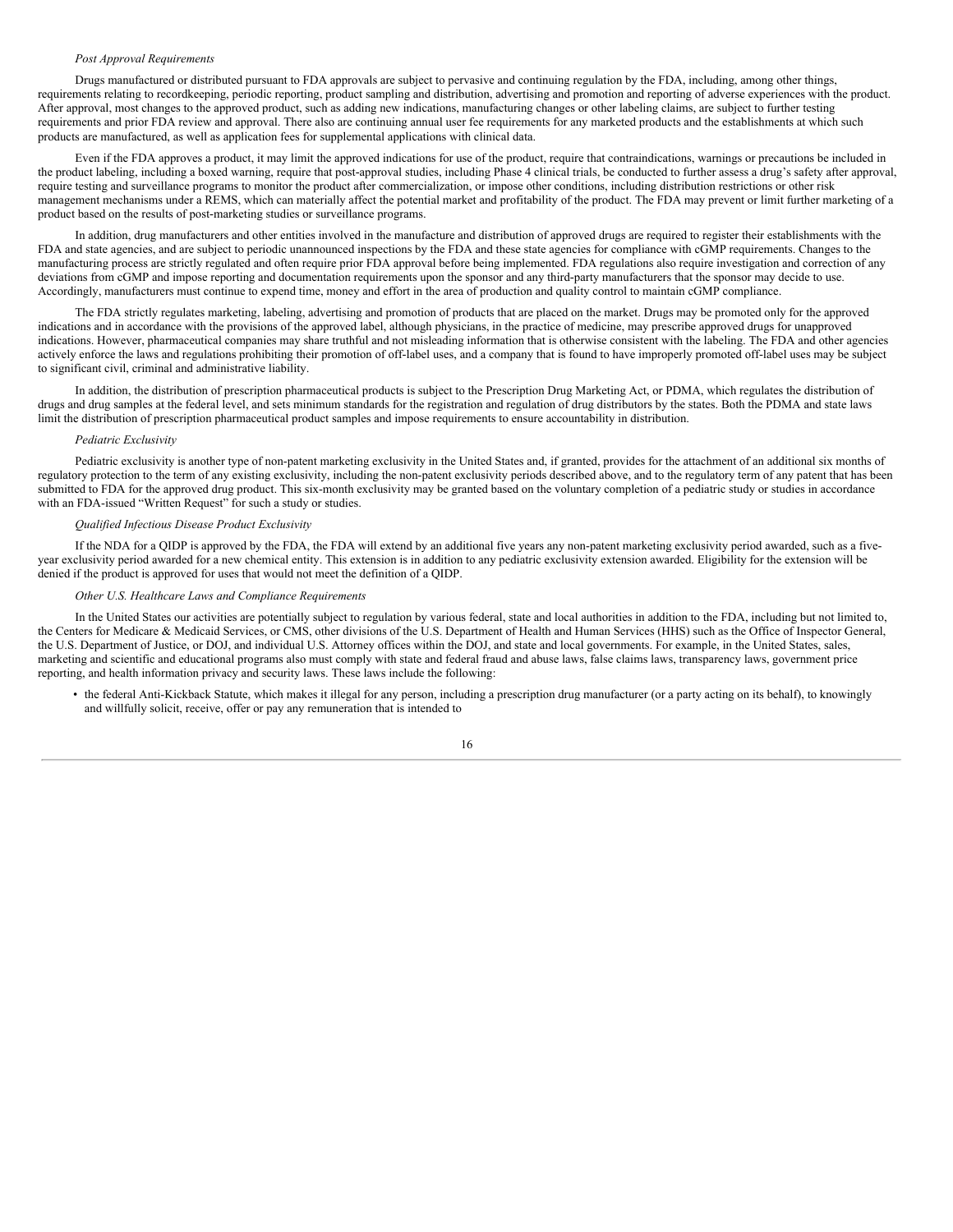induce or reward referrals, including the purchase, recommendation, order or prescription of a particular drug, for which payment may be made under a federal healthcare program, such as Medicare or Medicaid. Moreover, the Patient Protection and Affordable Care Act, as amended by the Health Care and Education Reconciliation Act of 2010, or collectively, the Affordable Care Act, provides that the government may assert that a claim including items or services resulting from a violation of the federal Anti-Kickback Statute constitutes a false or fraudulent claim for purposes of the civil False Claims Act;

- the federal civil and criminal false claims laws, including the civil False Claims Act that can be enforced by private citizens through civil whistleblower or qui tam actions and civil monetary penalties laws, prohibit individuals or entities from, among other things, knowingly presenting, or causing to be presented, to the federal government, claims for payment that are false or fraudulent or making a false statement to avoid, decrease or conceal an obligation to pay money to the federal government;
- the Federal Health Insurance Portability and Accountability Act of 1996, or HIPAA, prohibits, among other things, executing or attempting to execute a scheme to defraud any healthcare benefit program or making false statements relating to healthcare matters;
- the federal Physician Payments Sunshine Act requires applicable manufacturers of covered drugs, devices, biologics and medical supplies for which payment is available under Medicare, Medicaid or the Children's Health Insurance Program, with specific exceptions, to annually report to CMS information regarding payments and other transfers of value to physicians (defined to include doctors, dentists, optometrists, podiatrists and chiropractors), other healthcare professionals (such as physician assistants and nurse practitioners), and teaching hospitals as well as information regarding ownership and investment interests held by physicians and their immediate family members;
- HIPAA, as amended by the Health Information Technology for Economic and Clinical Health Act and their implementing regulations, also imposes obligations, including mandatory contractual terms, on "covered entities," including certain healthcare providers, health plans, healthcare clearinghouses, and their respective "business associates," that create, receive, maintain or transmit individually identifiable health information for or on behalf of a covered entity as well as their covered subcontractors, with respect to safeguarding the privacy, security and transmission of individually identifiable health information, as well as analogous state and foreign laws that govern the privacy and security of health information in some circumstances, many of which differ from each other in significant ways and often are not preempted by HIPAA, thus complicating compliance efforts; and
- analogous state and foreign laws and regulations, such as state anti-kickback and false claims laws, may apply to sales or marketing arrangements and claims involving healthcare items or services reimbursed by non- governmental third-party payors, including private insurers.

For example, sales, marketing and scientific/educational grant programs must comply with the federal and state anti-fraud and abuse laws, false claims laws, the privacy provisions of the Health Insurance Portability and Accountability Act, or HIPAA, and payment transparency laws.

If our operations are found to be in violation of any of the federal and state healthcare laws described above or any other governmental regulations that apply to us, we may be subject to significant penalties, including civil, criminal and administrative sanctions, damages, disgorgement, monetary fines, possible exclusion from participation in Medicare, Medicaid and other federal healthcare programs, imprisonment, integrity oversight and reporting obligations, and contractual damages.

#### *Foreign Regulation*

To market any product outside of the United States, we would need to comply with numerous and varying regulatory requirements of other countries regarding safety and efficacy and governing, among other things, clinical trials, marketing authorization, commercial sales and distribution of our products. Whether or not we obtain FDA approval for a product, we would need to obtain the necessary approvals by the comparable regulatory authorities of foreign countries before we can commence clinical trials or marketing of the product in those countries. The approval process varies from country to country and can involve additional product testing and additional administrative review periods. The time required to obtain approval in other countries might differ from and be longer than that required to obtain FDA approval. Regulatory approval in one country does not ensure regulatory approval in another, but a failure or delay in obtaining regulatory approval in one country may negatively impact the regulatory process in others.

## *Pharmaceutical Coverage, Pricing and Reimbursement and Health Care Reform*

Our ability to commercialize our product candidates successfully will depend in part on the extent to which the United States and foreign governmental authorities, private health insurers and other third-party payors establish appropriate coverage and reimbursement levels for our product candidates and related treatments. In many of the markets where we would commercialize a product following regulatory approval, the prices of pharmaceutical products are subject to direct price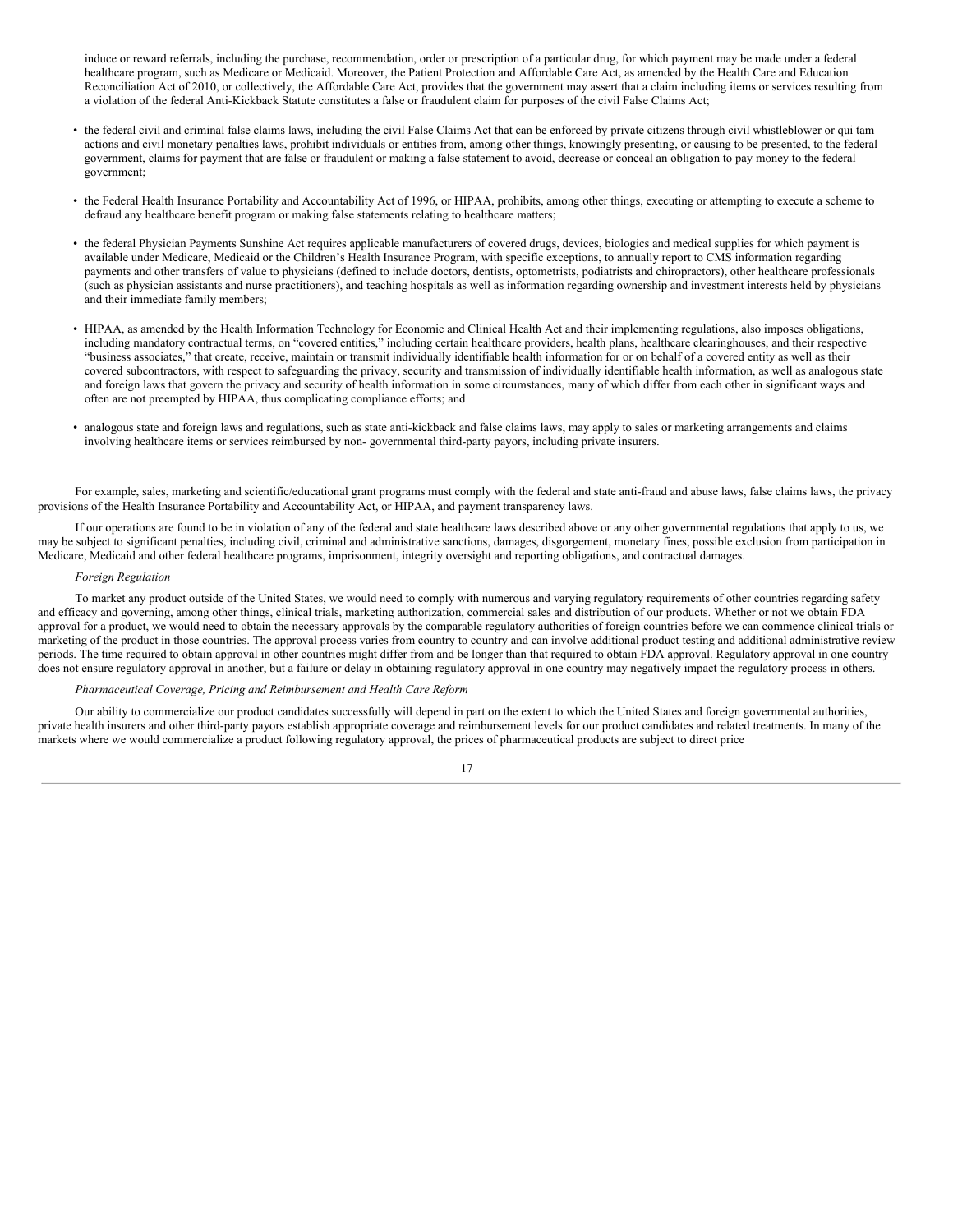controls (by law) and to drug reimbursement programs with varying price control mechanisms. In the United States, no uniform policy of coverage and reimbursement for drug products exists among third-party payors. One third-party payor's determination to provide coverage for a product candidate does not assure that other payors will also provide coverage for the product candidate. As a result, the coverage determination process is often time-consuming and costly.

Increasingly, third party payors are requiring that drug companies provide them with predetermined discounts from list prices and are challenging the prices charged for medical products. Further, such payors are increasingly challenging the price, examining the medical necessity and reviewing the cost effectiveness of medical product candidates. There may be especially significant delays in obtaining coverage and reimbursement for newly approved drugs. Third party payors may limit coverage to specific product candidates on an approved list, known as a formulary, which might not include all FDA-approved drugs for a particular indication. The Company may need to conduct expensive pharmaco-economic studies to demonstrate the medical necessity and cost effectiveness of its products. As a result, the coverage determination process is often a time-consuming and costly process that will require the Company to provide scientific and clinical support for the use of its products to each payor separately, with no assurance that coverage and adequate reimbursement will be obtained. Additionally, third-party payors may refuse to include a particular branded drug in their formularies when a competing generic product is available. Under Medicare, hospitals are reimbursed under an inpatient prospective payment system. This pricing methodology provides a single payment amount to hospitals based on a given diagnosis-related group. As a result, with respect to Medicare reimbursement for services in the hospital inpatient setting, hospitals could have a financial incentive to use the least expensive drugs for the treatment of invasive fungal infections, particularly the IV formulations of these drugs, as they are typically administered in the hospital. Further, coverage policies and third-party reimbursement rates may change at any time.

Public and private health care payors control costs and influence drug pricing through a variety of mechanisms, including through negotiating discounts with the manufacturers and through the use of tiered formularies and other mechanisms that provide preferential access to certain drugs over others within a therapeutic class. Payors also set other criteria to govern the uses of a drug that will be deemed medically appropriate and therefore reimbursed or otherwise covered. In particular, many public and private health care payors limit reimbursement and coverage to the uses of a drug that are either approved by the FDA or that are supported by other appropriate evidence (for example, published medical literature) and appear in a recognized drug compendium. Drug compendia are publications that summarize the available medical evidence for particular drug products and identify which uses of a drug are supported or not supported by the available evidence, whether or not such uses have been approved by the FDA.

### *Healthcare Reform*

In the United States and some foreign jurisdictions there have been, and continue to be, several legislative and regulatory changes and proposed reforms of the healthcare system to contain costs, improve quality, and expand access to care. For example, in the United States the Affordable Care Act substantially changed the way healthcare is financed by both governmental and private insurers, and continues to significantly impact the U.S. pharmaceutical industry. There have been executive, judicial and congressional challenges to certain aspects of the Affordable Care Act. For example, on June 17, 2021 the U.S. Supreme Court dismissed a challenge on procedural grounds that argued the Affordable Care Act is unconstitutional in its entirety because the "individual mandate" was repealed by Congress. Thus, the Affordable Care Act will remain in effect in its current form. Prior to the U.S. Supreme Court ruling, on January 28, 2021, President Biden issued an executive order that initiated a special enrollment period for purposes of obtaining health insurance coverage through the Affordable Care Act marketplace. The executive order also instructed certain governmental agencies to review and reconsider their existing policies and rules that limit access to healthcare, including among others, reexamining Medicaid demonstration projects and waiver programs that include work requirements, and policies that create unnecessary barriers to obtaining access to health insurance coverage through Medicaid or the Affordable Care Act. It is possible that the Affordable Care Act will be subject to judicial or Congressional challenges in the future. It is also unclear how such challenges and the healthcare reform measures of the Biden administration will impact the Affordable Care Act and the Company's business.

Other legislative changes have been proposed and adopted in the United States since the Affordable Care Act was enacted. These changes included aggregate reductions to Medicare payments to providers of 2% per fiscal year, effective April 1, 2013, which, due to subsequent legislative amendments, including the Infrastructure Investment and Jobs Act, will stay in effect through 2031 unless additional Congressional action is taken. However, the Coronavirus Aid, Relief, and Economic Security Act (CARES Act) and other SARS-CoV-2 relief legislation have suspended the 2% Medicare sequester from May 1, 2020 through March 31, 2022. Under current legislation the actual reduction in Medicare payments will vary from 1% in 2022 to up to 3% in the final fiscal year of this sequester. In January 2013, the American Taxpayer Relief Act of 2012 was signed into law, which, among other things, reduced Medicare payments to several providers, and increased the statute of limitations period for the government to recover overpayments to providers from three to five years. These laws may result in additional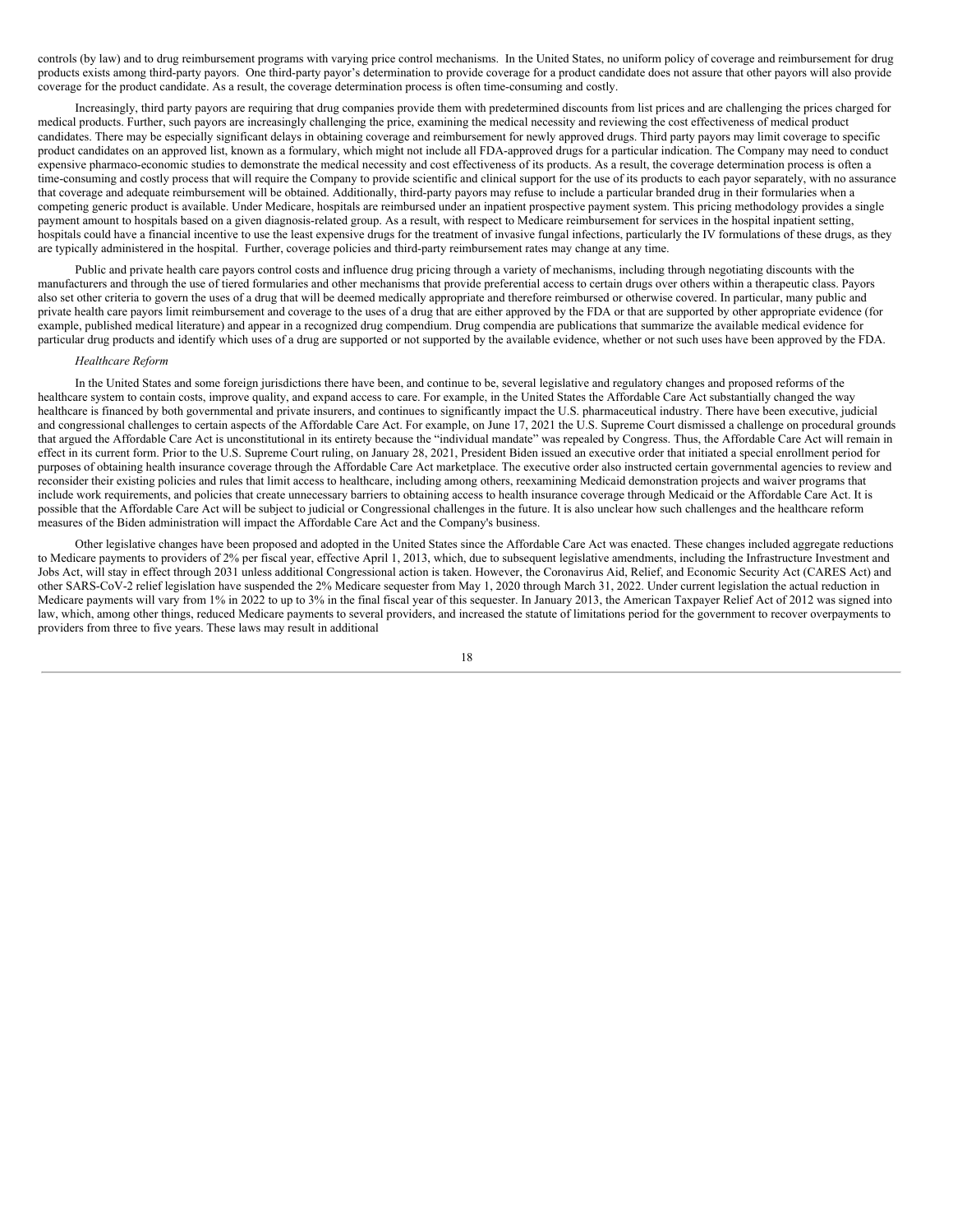reductions in Medicare and other healthcare funding, which could have a material adverse effect on customers for the Company's drugs, if approved, and accordingly, the Company's financial operations.

There also has been increasing legislative and enforcement interest in the United States with respect to drug pricing practices, which has resulted in several Congressional inquiries, Presidential executive orders and proposed and enacted federal and state legislation designed to, among other things, bring more transparency to product pricing, review the relationship between pricing and manufacturer patient programs, and reform government program reimbursement methodologies for drug products. For example. in July 2021, the Biden administration released an executive order, "Promoting Competition in the American Economy," with multiple provisions aimed at prescription drugs. In response to Biden's executive order, on September 9, 2021, HHS released a Comprehensive Plan for Addressing High Drug Prices that outlines principles for drug pricing reform and sets out a variety of potential legislative policies that Congress could pursue as well as potential administrative actions HHS can take to advance these principles. No legislation or administrative actions have been finalized to implement these principles. It is unclear whether these or similar policy initiatives will be implemented in the future. At the state level, legislatures have increasingly passed legislation and implemented regulations designed to control pharmaceutical and biological product pricing, including price or patient reimbursement constraints, discounts, restrictions on certain product access and marketing cost disclosure and transparency measures, and, in some cases, designed to encourage importation from other countries and bulk purchasing. Further, it is possible that additional governmental action is taken in response to the COVID-19 pandemic.

## **Intellectual Property**

We strive to protect the proprietary technology that we believe is important to our business, including seeking and maintaining patents intended to cover our product candidates and compositions, and their methods of use and other inventions that are commercially important to the development of our business. We also rely on trade secrets to protect aspects of our business that are not amenable to, or that we do not consider appropriate for, patent protection.

As of March 1, 2022, we are the owner of more than ten issued U.S. patents and more than 125 issued non-U.S. patents with claims to novel compounds, compositions containing them, processes for their preparation, and their uses as pharmaceutical agents, with terms expiring between 2027 and 2038. Of these patents, five U.S. patents relate to ibrexafungerp. We are actively pursuing several U.S. patent applications and many non-U.S. patent applications in multiple jurisdictions worldwide.

Ibrexafungerp is protected in the United States by an issued composition of matter patent(U.S. Patent No. 8,188,085) and three issued patents related to ibrexafungerp salts and polymorphs, including the citrate salt used in BREXAFEMME and our ongoing clinical trials. The '085 patent is currently set to expire in 2030. We have applied for patent term extension under the Drug Price Competition and Patent Term Restoration Act of 1984 (the Hatch-Waxman Act) and believe that the term of the '085 patent will be extended into 2035. The three patents covering the citrate salt of ibrexafungerp expire in 2035. The ibrexafungerp composition of matter is covered by a patent in more than 60 jurisdictions worldwide, with several more patent applications pending. Additional patent applications related to ibrexafungerp's formulations and use as an antifungal agent have been filed and are currently pending. If granted, the new patent families could extend the patent protection for certain ibrexafungerp formulations or uses up to 2040. For this and more comprehensive risks related to our proprietary technology and processes, please see the section on "Risk Factors-Risks Relating to Our Intellectual Property."

#### **Employees**

As of March 1, 2022, we had 56 employees, all of whom were employed on a full-time basis. Our employees are engaged in administration, accounting and finance, research, clinical development, manufacturing, and business development functions. We believe our relations with our employees are good.

#### **Corporate Information**

We were incorporated in the State of Delaware on November 4, 1999. Our corporate headquarters are located at 1 Evertrust Plaza, 13h Floor, Jersey City, New Jersey 07302.

Our corporate website address is www.scynexis.com. Our Annual Report on Form 10-K, quarterly reports on Form 10-Q, current reports on Form 8-K, and amendments to those reports filed or furnished pursuant to Section 13(a) or 15(d) of the Exchange Act are available free of charge on our website. The information contained on, or that can be accessed through, our website is not part of this Annual Report, and the inclusion of our website address in this Annual Report is an inactive textual reference only.

## <span id="page-18-0"></span>**ITEM 1A. RISK FACTORS**

In evaluating our business, you should carefully consider the following risks, as well as the other information contained in this Annual Report on Form 10-K. These *risk factors could cause our actual results to dif er materially from those contained*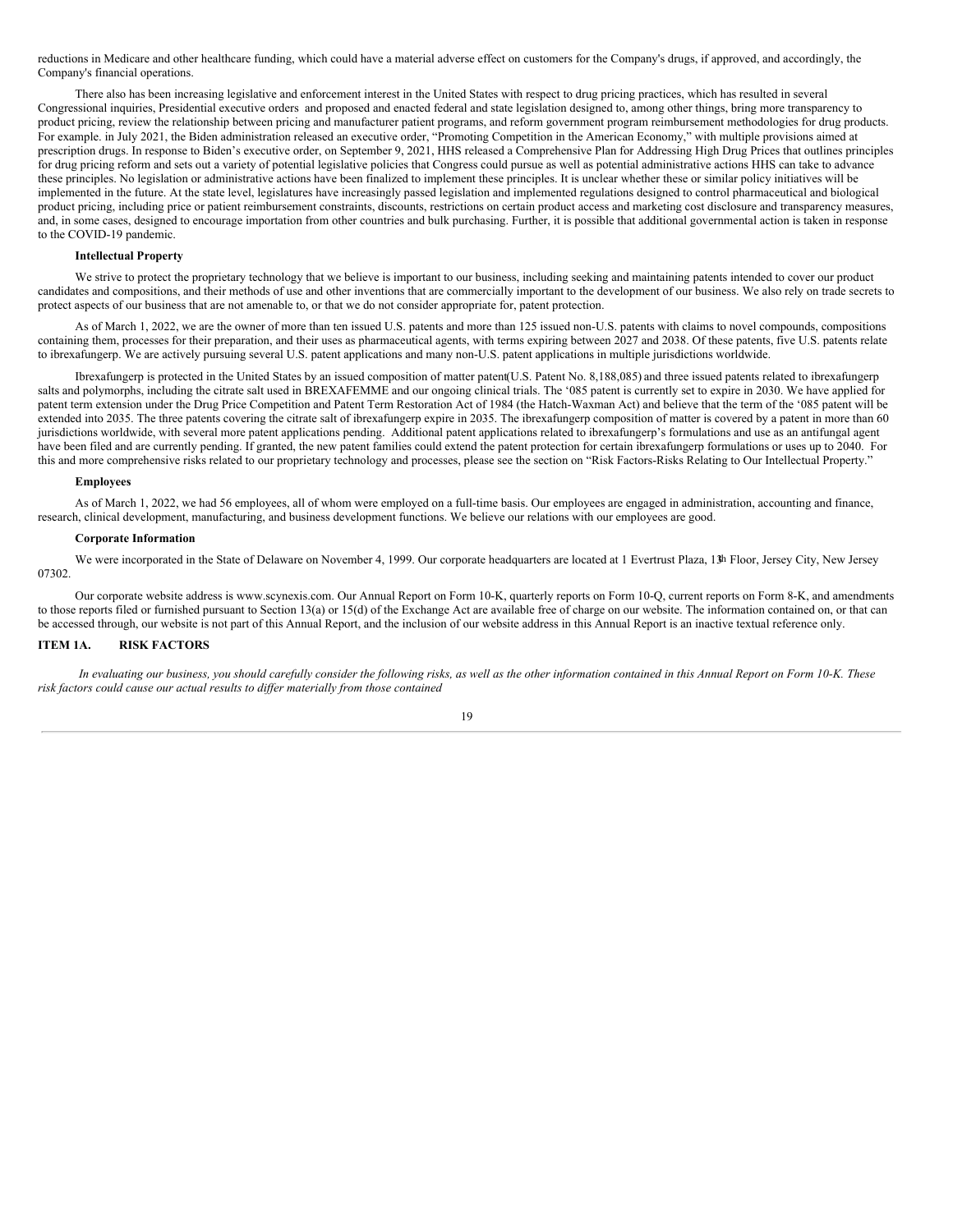in forward-looking statements we have made in this Annual Report on Form 10-K and those we may make from time to time. If any of the following risks actually occurs, our business, financial condition and operating results could be harmed. The risks and uncertainties described below are not the only ones facing us. Additional risks and uncertainties not presently known to us, or that we currently see as immaterial, may also harm our business.

## **Risks Relating to Our Financial Condition and Need for Additional Capital**

## BREXAFEMME may only achieve a limited degree of commercial success. The continued commercialization and development of BREXAFEMME will require **substantial capital that we may not be able to obtain.**

We have expended significant time, money and effort in the commercialization and development of BREXAFEMME, which has been on the market since September 2021.

Successful commercialization of BREXAFEMME is subject to many risks, including some that are outside our control. There are numerous examples of failures to fully exploit the market potential of drug products, including by pharmaceutical companies with more experience and resources than us and/or companies that have products that are perceived and/or are more efficacious than BREXAFEMME. We ultimately may be unable to gain widespread market acceptance of BREXAFEMME for a variety of reasons, including the treatment and dosage regimen, potential adverse effects, pricing and availability relative to alternative products and lack of coverage or adequate reimbursement by payors.

In February 2021 we entered into an agreement with Amplity, Inc., for the commercial launch of ibrexafungerp for the treatment of VVC in the U.S., and are utilizing and will utilize Amplity's commercial execution expertise and resources for sales force, remote engagement, training, market access and select operation services. However, if Amplity does not perform under this agreement in the manner we expect, or Amplity were to terminate this agreement, this would significantly impair our ability to commercialize BREXAFEMME for the treatment of VVC in the U.S. Further, we may need to enhance our commercialization capabilities in order to successfully commercialize BREXAFEMME in the United States, and we may not have sufficient resources to do so. The market for skilled commercial personnel is highly competitive, and we may not be able to hire all of the personnel we need on a timely basis or retain them for a sufficient period. If we are unable to effectively train our sales force and equip them with effective medical and sales materials to help them inform and educate potential customers about the benefits of BREXAFEMME and its proper administration, our efforts to successfully commercialize BREXAFEMME could be put in jeopardy, which would negatively impact our ability to generate product revenues.

If we are unable to maintain payor coverage of, and adequate reimbursement for, BREXAFEMME, physicians may limit how much or under what circumstances they will prescribe or administer BREXAFEMME. As a result, patients may decline to purchase BREXAFEMME, which would have an adverse effect on our ability to generate revenues.

We are responsible for the NDA for BREXAFEMME and its maintenance. We may fail to comply with maintenance requirements, including timely submitting required reports. Furthermore, as part of the approval of BREXAFEMME, the FDA required us to conduct certain additional clinical studies of BREXAFEMME. These studies will require significant capital resources, some of which may not be available to us. We have engaged a clinical research organization to assist us with conducting these studies and have budgeted the projected costs of the study in our operating plans.

If we fail to achieve commercial success with BREXAFEMME in the United States, our prospects for generating significant revenues from this product will be materially and adversely affected.

## We have never been profitable, we have only one product approved for commercial sale, and to date we have generated limited revenue from product sales. As a result, our ability to curtail our losses and reach profitability is unproven, and we may never achieve or sustain profitability.

We are not profitable and do not expect to be profitable in the foreseeable future. We have incurred net losses in each year since our inception, including a net loss of \$32.9 million for the year ended December 31, 2021. As of December 31, 2021, we had an accumulated deficit of approximately \$359.5 million. On a prospective basis, our strategic focus, along with the commitment of our financial resources, will be directed towards the development of ibrexafungerp and the commercialization of BREXAFEMME, our sole marketed product. We had cash and cash equivalents of \$104.5 million as of December 31, 2021. Based upon our existing operating plan, we believe that our existing cash and cash equivalents, the \$4.7 million sale of a portion of our New Jersey NOLs, the funding of \$5.0 million under our Loan and Security Agreement (the Loan Agreement) with Hercules Capital, Inc. and Silicon Valley Bank for positive CANDLE study top-line data, and the anticipated sales of BREXAFEMME will enable us to fund our operating requirements into the second quarter of 2023, although there can be no assurances that we will be able to continue our operations on a longterm basis. We have suffered substantial losses from operations since inception and will require additional financing.

We expect to continue to incur significant expenses and operating losses for the foreseeable future. The net losses we incur may fluctuate significantly from quarter to quarter. We anticipate that our expenses will increase substantially as we:

- continue the development of ibrexafungerp for treatment of multiple indications;
- conduct ongoing and initiate new clinical trials for ibrexafungerp;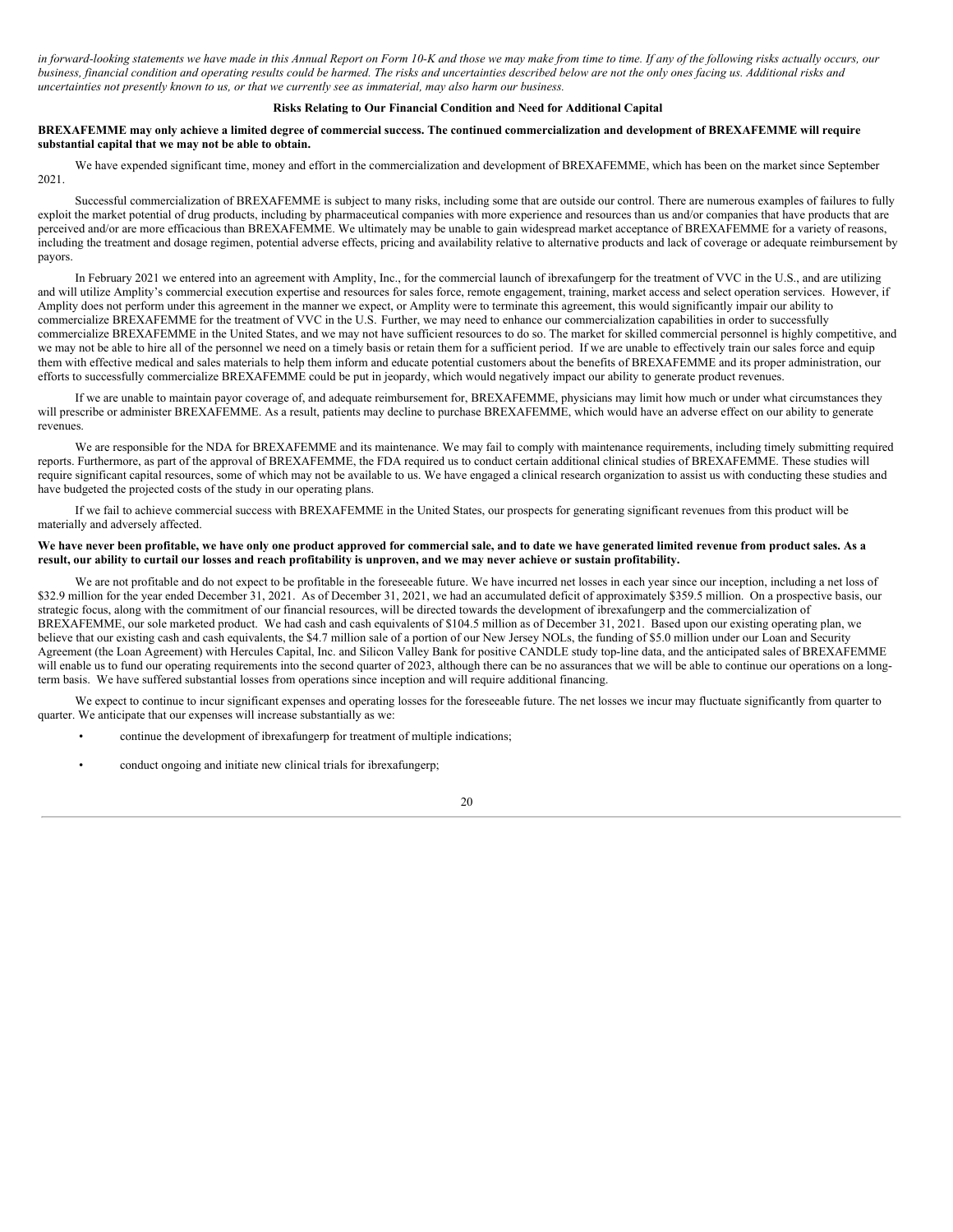- seek marketing approvals for ibrexafungerp;
- continue to incur sales, marketing and distribution infrastructure costs to commercialize the sale and distribution of BREXAFEMME;
- maintain, expand and protect our intellectual property portfolio;
- hire additional clinical, quality control and scientific personnel;
- maintain and create additional infrastructure to support our operations as a public company; and
- develop in-house product candidates or seek to in-license product candidates from third-parties.

In addition, our expenses could increase if we are required by the U.S. Food and Drug Administration, or the FDA, to perform studies in addition to, or that are larger than, those that we currently expect.

As a result of the foregoing, we expect to experience net losses and negative cash flows from operations for the foreseeable future, and we are unable to predict when, or if, we will be able to achieve profitability. Our losses and negative cash flows have had, and will continue to have a material adverse effect on our stockholders' equity, financial position and statement of operations.

## We expect a number of factors to cause our operating results to fluctuate on a quarterly and annual basis, which may make it difficult to predict our future **performance.**

Our financial condition and operating results have varied significantly in the past and will continue to fluctuate from quarter to quarter or year to year due to a variety of factors, many of which are beyond our control. The following factors relating to our business, as well as factors described elsewhere in this report, may contribute to these fluctuations:

- the costs associated with developing ibrexafungerp, which are difficult for us to predict;
- any delays in regulatory review and approval of ibrexafungerp;
- delays in the timing of submission of any new drug application, or NDA, or supplement thereto, as well as commencement, enrollment and the timing of clinical testing, of ibrexafungerp or any other product candidates we may seek to develop;
- our ability to commercialize BREXAFEMME, both in the United States and overseas, assuming we obtain regulatory approval overseas;
- the costs associated with obtaining and maintaining regulatory approval and ongoing company compliance and product compliance for BREXAFEMME;
- market acceptance of BREXAFEMME and any future product candidates for which we obtain FDA approval;
- changes in regulations and regulatory policies;
- competition from existing products or new products that may emerge;
- the ability of patients or healthcare providers to obtain coverage of, or sufficient reimbursement for, any products we are able to develop;
- our ability to establish or maintain collaborations, licensing or other arrangements;
- costs related to, and outcomes of, potential litigation;
- potential product liability claims; and
- potential liabilities associated with hazardous materials.

Due to the various factors mentioned above, and others, the results of any quarterly or annual periods should not be relied upon as indications of future operating performance. Further, any financial projections we make are made as of the date we make them are subject to these risks and uncertainties, and these financial projections may not be realized.

## We will continue to require substantial additional capital, and if we are unable to raise capital when needed we would be forced to delay, reduce or eliminate our **development program for ibrexafungerp as well as our sales and marketing activities for BREXAFEMME.**

Developing pharmaceutical products, including conducting preclinical studies and clinical trials, is expensive. If the FDA requires that we perform additional studies beyond those that we currently expect, our expenses could increase beyond what we currently anticipate, the timing of the submission of our planned NDAs could be delayed, and any potential product approval could be delayed. Based upon our existing operating plan, we believe that our existing cash and cash equivalents, the \$4.7 million sale of a portion of our New Jersey NOLs, the funding of \$5.0 million under our Loan Agreement for positive CANDLE study top-line data, and the anticipated sales of BREXAFEMME will enable us to fund our operating requirements

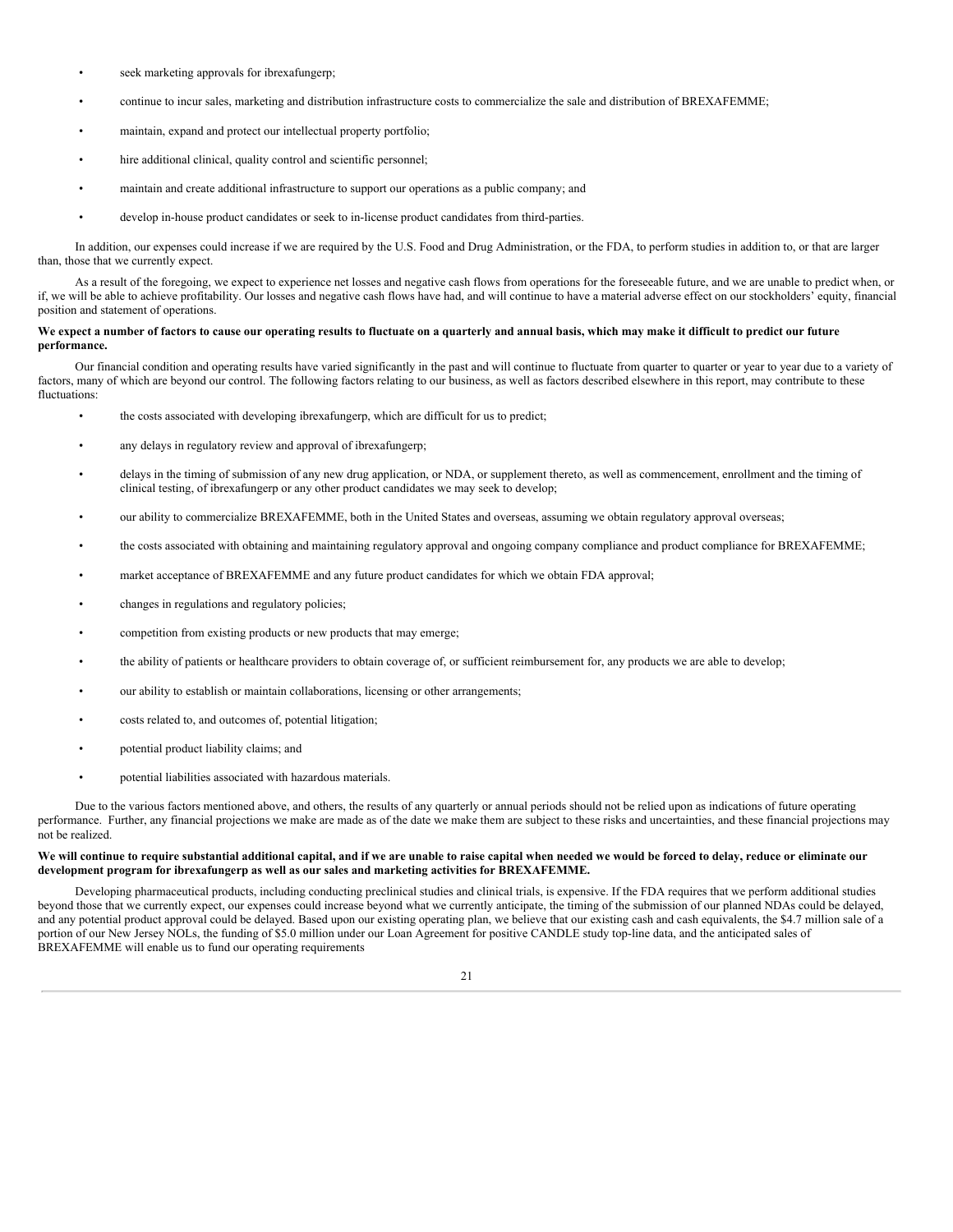into the second quarter of 2023; provided, however, that changing circumstances may cause us to consume cash more rapidly than we currently anticipate. We may need to raise additional funds from additional issuances of equity and/or debt securities or otherwise obtain funding through strategic alliances or collaborations with third parties. In any event, we will require additional capital to complete development of, to seek regulatory approval for and, if approval is obtained, to commercialize ibrexafungerp and any future product candidates we may seek to develop.

When we are required to secure additional financing, the additional fundraising efforts may divert our management from our day-to-day activities, which may adversely affect our ability to develop and commercialize ibrexafungerp and any future product candidates we may seek to develop. In addition, we cannot guarantee that financing will be available in sufficient amounts or on terms acceptable to us, if at all. If we are unable to raise additional capital when required or on acceptable terms, we may be required to:

- significantly delay, scale back or discontinue the development or commercialization of ibrexafungerp and any future product candidates we may seek to develop;
- seek strategic alliances for research and development programs at an earlier stage than otherwise would be desirable or on terms that are less favorable than might otherwise be available; or
- relinquish or license on unfavorable terms our rights to any product candidates that we otherwise would seek to develop or commercialize ourselves.

If we are required to conduct additional fundraising activities and we are unable to raise additional capital in sufficient amounts or on terms acceptable to us, we will be prevented from pursuing development and commercialization efforts, which will have a material adverse effect on our business, operating results and prospects.

## Our operating activities may be restricted as a result of covenants related to the indebtedness under our senior convertible notes and loan payable and we may be required to repay the notes and our loan payable in an event of default, which could have a materially adverse effect on our business.

On March 7, 2019, we entered into a senior convertible note purchase agreement with PuissanceLife Science Opportunities Fund VI (Puissance), pursuant to which we issued and sold to Puissance \$16 million of our 6.0% senior convertible notes due 2025.

We may be required to repay the outstanding notes if an event of default occurs under the note purchase agreements. Under the note purchase agreements, an event of default will occur if, among other things: we fail to make payments under the note purchase agreement; we breach any of our covenants under the note purchase agreements, subject to specified cure periods with respect to certain breaches; or we or our subsidiaries become subject to bankruptcy, insolvency or reorganization proceedings. We may not have enough available cash or be able to raise additional funds through equity or debt financings to repay such indebtedness at the time any such event of default occurs. In this case, we may be required to delay, limit, reduce or terminate our product development or commercialization efforts or grant to others rights to develop and market product candidates that we would otherwise prefer to develop and market ourselves. Our business, financial condition and results of operations could be materially adversely affected as a result of any of these events.

On May 13, 2021, we entered into a loan payable with Hercules, as administrative agent and collateral agent (in such capacity, the Agent) and a lender, and Silicon Valley Bank, as a lender (SVB, and collectively with Hercules in such capacity, the Lenders) for an aggregate principal amount of up to \$60.0 million. Until we have repaid such indebtedness, the loan payable and security agreement subjects us to various customary covenants, including requirements as to financial reporting and insurance, and restrictions on our ability to dispose of our business or property, to change our line of business, to liquidate or dissolve, to merge or consolidate with any other entity or to acquire all or substantially all the capital stock or property of another entity, to incur additional indebtedness, to incur liens on our property, to pay any dividends or other distributions on capital stock other than dividends payable solely in capital stock, to redeem capital stock, to enter into licensing agreements, to engage in transactions with affiliates, or to encumber our intellectual property. Additionally, there is a financial covenant requiring us to maintain certain levels of trailing three-month net product revenue solely from the sale of ibrexafungerp commencing on June 30, 2022. The financial covenant will be waived at any time in which we maintain unrestricted and unencumbered cash in accounts maintained with SVB equal to at least 50.0% of the total outstanding loan payable amount, subject to certain requirements. Our business may be adversely affected by these restrictions on our ability to operate our business.

Additionally, we may be required to repay the outstanding indebtedness under the loan if an event of default occurs under the loan and security agreement. Under the loan and security agreement, an event of default will occur if, among other things: we fail to make payments under the loan and security agreement; we breach any of our covenants under the loan and security agreement, subject to specified cure periods with respect to certain breaches; the Lender determines that a material adverse change has occurred; we or our assets become subject to certain legal proceedings, such as bankruptcy proceedings; we are unable to pay our debts as they become due; or we default on contracts with third parties which would permit the holder of indebtedness to accelerate the maturity of such indebtedness or that could have a material adverse change on us. We may not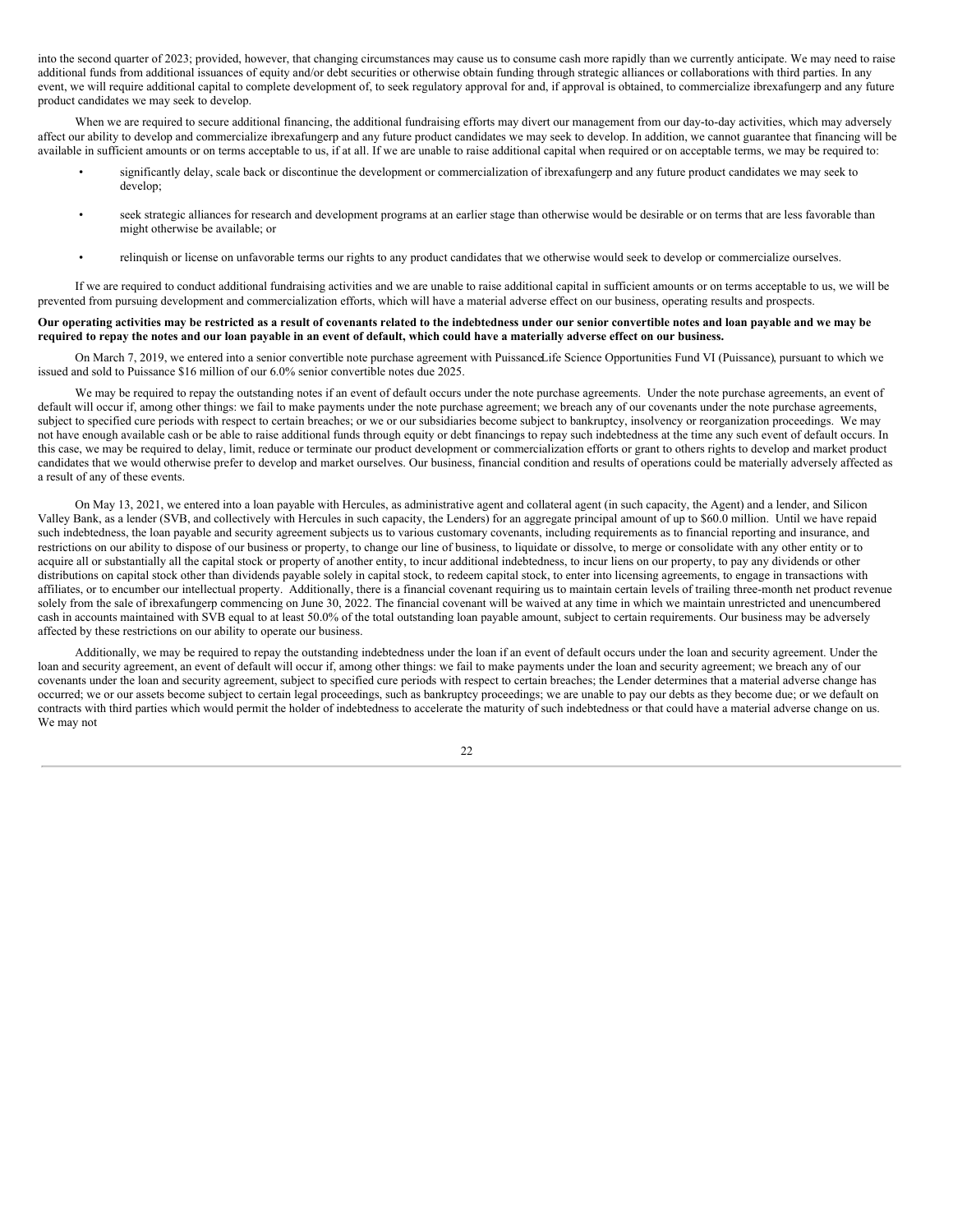have enough available cash or be able to raise additional funds through equity or debt financings to repay such indebtedness at the time any such event of default occurs. In this case, we may be required to delay, limit, reduce or terminate our product development or commercialization efforts or grant to others rights to develop and market product candidates that we would otherwise prefer to develop and market ourselves. Our business, financial condition and results of operations could be materially adversely affected as a result of any of these events.

#### Risks Relating to the Development, Regulatory Approval and Commercialization of Our Product Candidates For Human Use

We cannot be certain that ibrexafungerp will receive regulatory approval in the additional indications we are pursuing, and without regulatory approval we will not be able to market ibrexafungerp for these indications. Regulatory approval is a lengthy, expensive and uncertain process and there is no guarantee that **ibrexafungerp will be approved by the FDA for the additional indications we are pursuing.**

Our ability to generate additional significant revenue related to ibrexafungerp sales will depend on the successful development and regulatory approval of ibrexafungerp for indications in addition to the treatment of VVC.

We currently have one product approved for sale, BREXAFEMME, which is approved for the treatment of VVC, and we cannot guarantee that we will obtain more marketable products. The development and commercialization of a product candidate, including preclinical and clinical testing, manufacturing, quality systems, labeling, approval, record-keeping, selling, promotion, marketing and distribution of products, is subject to extensive regulation by the FDA in the United States and regulatory authorities in other countries, with regulations differing from country to country. We are not permitted to market product candidates in the United States until and unless we receive approval of an NDA or NDA supplement from the FDA. We have not submitted an NDA supplement for ibrexafungerp for the prevention of recurrent VVC or for the treatment of refractory invasive fungal infections, invasive pulmonary aspergillosis or any other indications. Obtaining approval of an NDA is a lengthy, expensive and uncertain process. An NDA must include extensive preclinical and clinical data and supporting information to establish the product candidate's safety and effectiveness for each indication. The approval application must also include significant information regarding the chemistry, manufacturing and controls for the product. The product development and regulatory review process typically takes years to complete, involves numerous uncertainties and the potential for concerns to emerge late in the development process, and approval is never guaranteed. Even if a product is approved, the FDA may limit the indications for which the product may be used, require extensive warnings on the product labeling or require costly ongoing requirements for post-marketing clinical studies and surveillance or other risk management measures to monitor the safety or efficacy of the product candidate, including the imposition of a Risk Evaluation and Mitigation Strategy, or REMS. Markets outside of the United States also have requirements for approval of drug candidates with which we must comply prior to marketing. Obtaining regulatory approval for marketing of a product candidate in one country does not ensure we will be able to obtain regulatory approval in other countries, but a failure or delay in obtaining regulatory approval in one country may have a negative effect on the regulatory process in other countries. Also, any regulatory approval of a product candidate, once obtained, may be withdrawn. If ibrexafungerp or any of our other wholly-owned or partnered product candidates do not receive timely regulatory approval, or fail to maintain that regulatory approval, we may not be able to generate sufficient revenue to become profitable or to continue our operations. Moreover, the submission of our NDA or the receipt of regulatory approval does not assure commercial success of any approved product.

## Although both the oral and IV formulations of ibrexafungerp have been granted Qualified Infectious Disease Product status and Fast Track designation, this does not guarantee that the length of the FDA review process will be significantly shorter than otherwise, or that ibrexafungerp will ultimately be approved by the FDA.

We applied to the FDA for, and received, the designation of the oral tablet and the IV formulations of ibrexafungerp for vulvovaginal candidiasis, invasive candidiasis and invasive aspergillosis as Qualified Infectious Disease Product (QIDP) under the Generating Antibiotic Incentives Now Act (GAIN Act). We also applied to the FDA for, and were granted, Fast Track designation for ibrexafungerp for these indications. Receipt of QIDP status and Fast Track designation in practice may not result in a faster development process, review or approval compared to drugs considered for approval under conventional FDA procedures and does not assure ultimate approval by the FDA or related GAIN Act exclusivity benefits.

## Delays in the commencement, enrollment and completion of clinical trials could result in increased costs to us and delay or limit our ability to obtain regulatory **approval for ibrexafungerp or any future product candidates.**

We do not know whether our current clinical trials of ibrexafungerp will be completed on schedule or at all, or whether any future clinical trials of ibrexafungerp or any future product candidates we may seek to develop will be allowed to commence or, if commenced, will be completed on schedule or at all. The commencement, enrollment and completion of clinical trials can be delayed for a variety of reasons, including:

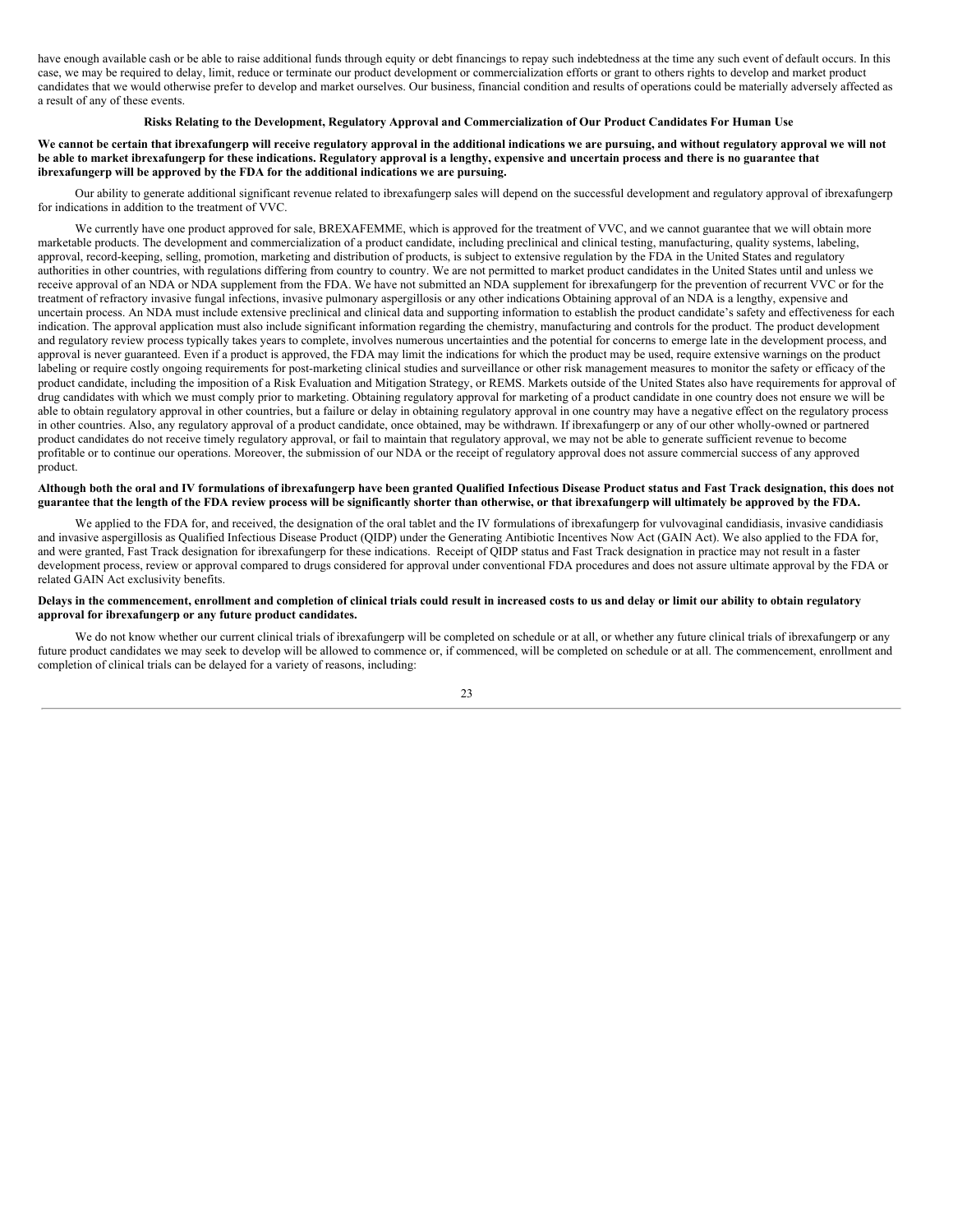- inability to reach agreements on acceptable terms with prospective clinical research organizations, or CROs, and trial sites, the terms of which can be subject to extensive negotiation and may vary significantly among different CROs and trial sites;
- difficulty identifying and engaging qualified clinical investigators;
- regulatory objections to commencing a clinical trial or proceeding to the next phase of investigation, including inability to reach agreement with the FDA or non-U.S. regulators regarding the scope or design of our clinical trials or for other reasons such as safety concerns that might be identified during preclinical development or early stage clinical trials;
- inability to identify and maintain a sufficient number of eligible trial sites, many of which may already be engaged in other clinical trial programs, including some that may be for the same indication as our product candidates;
- withdrawal of clinical trial sites from our clinical trials as a result of changing standards of care;
- inability to obtain institutional review board (or ethics review committee) approval to conduct a clinical trial at prospective sites;
- difficulty identifying, recruiting and enrolling eligible patients to participate in clinical trials for a variety of reasons, including meeting the enrollment criteria for our study and competition from other clinical trial programs for the same indication as product candidates we seek to commercialize;
- inability to retain patients in clinical trials due to the treatment protocol, personal issues, side effects from the therapy or lack of efficacy;
- inability to produce and/or obtain in a timely manner sufficient quantity of our products to satisfy the requirements of the clinical trials;
- inability to enroll patients, or slow down in the rate of enrolling patients, in clinical trials due to unforeseen natural disasters, public health crises, political crises and other catastrophic events or other events outside of our control, such as the recent emergence and spread of COVID-19, a coronavirus, which may cause participants to not want to participate in these trials or otherwise have any unnecessary contact with the medical community; and
- inability to obtain sufficient funding to commence a clinical trial.

In addition, a clinical trial may be suspended or terminated by us, our current or any future partners, an institutional review board, the FDA or other regulatory authorities due to a number of factors, including:

- failure by us, CROs or clinical investigators to conduct the clinical trial in accordance with regulatory requirements or our clinical protocols;
- failed inspection of the clinical trial operations or trial sites by the FDA or other regulatory authorities;
- safety or efficacy issues or any determination that a clinical trial presents unacceptable health risks. During an extension of our Phase 1 program for the intravenous formulation in healthy volunteers, aimed to expand the safety margin that would allow greater flexibility of dosing options in patients, we observed adverse events secondary to thrombi formation at site of IV infusion; or
- lack of adequate funding to continue the clinical trial due to unforeseen costs resulting from enrollment delays, requirements to conduct additional trials and studies, increased expenses associated with the services of our CROs and other third parties, or other reasons.

If we are required to conduct additional clinical trials or other testing of ibrexafungerp or any future product candidates we may seek to develop, we may be delayed in obtaining, or may not be able to obtain, marketing approval for these product candidates.

In addition, if our current or any future partners have rights to and responsibility for development of ibrexafungerp or any future product candidates, they may fail to meet their obligations to develop and commercialize the product candidates, including clinical trials for these product candidates.

Changes in regulatory requirements and guidance may occur and we or any of our partners may be required by appropriate regulatory authorities to amend clinical trial protocols to reflect these changes. Amendments may require us or any of our partners to resubmit clinical trial protocols to independent review boards for re-examination, which may impact the costs, timing or successful completion of a clinical trial. If we or any of our partners experience delays in the completion of, or if we or our partners terminate, clinical trials, the commercial prospects for ibrexafungerp and any future product candidates we may seek to develop will be harmed, and our ability to generate revenue from sales of these product candidates will be prevented or delayed. In addition, many of the factors that cause, or lead to, a delay in the commencement or completion of clinical trials may also ultimately lead to the denial of regulatory approval of a product candidate.

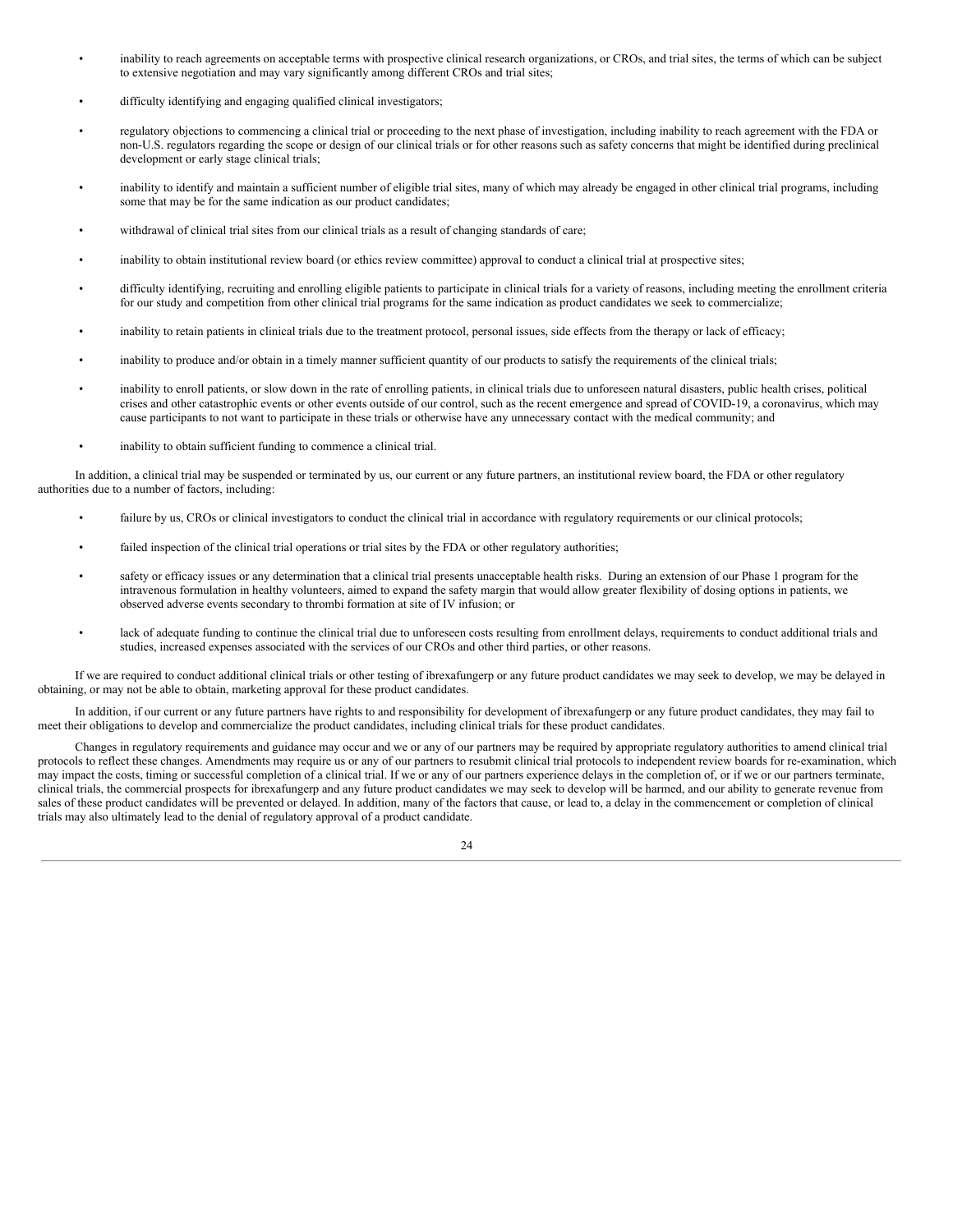## Clinical failure can occur at any stage of clinical development. Because the results of earlier clinical trials are not necessarily predictive of future results, any product candidate we or our current or potential future partners advance through clinical trials may not have favorable results in later clinical trials or receive regulatory **approval.**

Clinical failure can occur at any stage of clinical development. Clinical trials may produce negative or inconclusive results, and we or our partners may decide, or regulators may require us, to conduct additional clinical or preclinical testing. In addition, data obtained from tests are susceptible to varying interpretations, and regulators may not interpret data as favorably as we do, which may delay, limit or prevent regulatory approval. Success in preclinical testing and early clinical trials does not ensure that later clinical trials will generate the same results or otherwise provide adequate data to demonstrate the efficacy and safety of a product candidate. Frequently, product candidates that have shown promising results in early clinical trials have subsequently suffered significant setbacks in later clinical trials. In addition, the design of a clinical trial can determine whether its results will support approval of a product application, or approval of a supplemental application to add a new indication or other changes, and flaws or shortcomings in the design of a clinical trial may not become apparent until the clinical trial is well advanced. We may be unable to design and execute a clinical trial to support regulatory approval, or approval of supplemental applications for new indications or other changes. Further, clinical trials of potential products often reveal that it is not practical or feasible to continue development efforts. If ibrexafungerp or any future product candidates are found to be unsafe or lack efficacy, we or our collaborators will not be able to obtain regulatory approval for them and our business would be harmed. For example, if the results of our completed, ongoing or planned Phase 2 and Phase 3 clinical trials of ibrexafungerp do not achieve, to the satisfaction of regulators, the primary efficacy endpoints and demonstrate an acceptable level of safety, the prospects for approval of ibrexafungerp would be materially and adversely affected. A number of companies in the pharmaceutical industry, including those with greater resources and experience than us, have suffered significant setbacks in Phase 2 and Phase 3 clinical trials, even after seeing promising results in earlier clinical trials.

In some instances, there can be significant variability in safety and/or efficacy results between different trials of the same product candidate due to numerous factors, including differences in trial protocols and design, differences in size and type of the patient populations, adherence to the dosing regimen and the rate of dropout among clinical trial participants. Further, the patients taking ibrexafungerp often have other significant medical issues, such as organ transplants, cancer or other conditions in which their immune systems are suppressed, which makes it difficult to measure the effect of ibrexafungerp in the presence of these medical issues. We do not know whether any Phase 2, Phase 3 or other clinical trials we or any partners may conduct will demonstrate consistent and/or adequate efficacy and safety to obtain regulatory approval to market ibrexafungerp and any future product candidates we may seek to develop.

## We have only submitted one NDA before, and we may be unable to do so for ibrexafungerp in additional indications or any future product candidate we may seek to **develop.**

Merck completed seven Phase 1 clinical trials of ibrexafungerp and we have completed 13 Phase 1 clinical trials, four Phase 2 trials, and have initiated five Phase 3 trials, three of which have been completed and two of which are ongoing. We are planning to conduct additional Phase 1, Phase 2, and Phase 3 clinical trials of ibrexafungerp. The conduct of successful Phase 2 and Phase 3 clinical trials is essential in obtaining regulatory approval, and the submission of a successful NDA is a complicated process. We have limited experience in preparing and submitting regulatory filings, have previously only sponsored four Phase 2 clinical trials and five Phase 3 clinical trials, and we have only submitted one NDA. Consequently, we may be unable to successfully and efficiently execute and complete our ongoing and planned clinical trials in a way that is acceptable to the FDA and leads to an approval of ibrexafungerp or any future product candidate we may seek to develop. We may require more time and incur greater costs than our competitors and may not succeed in obtaining regulatory approvals of product candidates that we may seek to develop. In addition, failure to commence or complete, or delays in, our planned clinical trials would prevent us from or delay us in commercializing ibrexafungerp or any future product candidate we may develop.

## The environment in which our regulatory submissions may be reviewed changes over time, which may make it more difficult to obtain regulatory approval of any of **our product candidates we may seek to develop or commercialize.**

The environment in which regulatory submissions are reviewed changes over time. For example, average review times at the FDA for NDAs have fluctuated over the last ten years, and we cannot predict the review time for any submission with any regulatory authorities. Review times can be affected by a variety of factors, including budget and funding levels and statutory, regulatory and policy changes. Moreover, in light of widely publicized events concerning the safety risks of certain drug products, regulatory authorities, members of Congress, the Government Accountability Office, medical professionals and the general public have raised concerns about potential drug safety issues. These events have resulted in the withdrawal of drug products, revisions to drug labeling that further limit use of the drug products and establishment of risk evaluation and mitigation strategies that may, for instance, restrict distribution of drug products. The increased attention to drug safety issues may result in a more cautious approach by the FDA to clinical trials. Data from preclinical studies and clinical trials may receive greater scrutiny with respect to safety, which may make the FDA or other regulatory authorities more likely to terminate clinical trials before completion, or require longer or additional clinical trials that may result in substantial additional

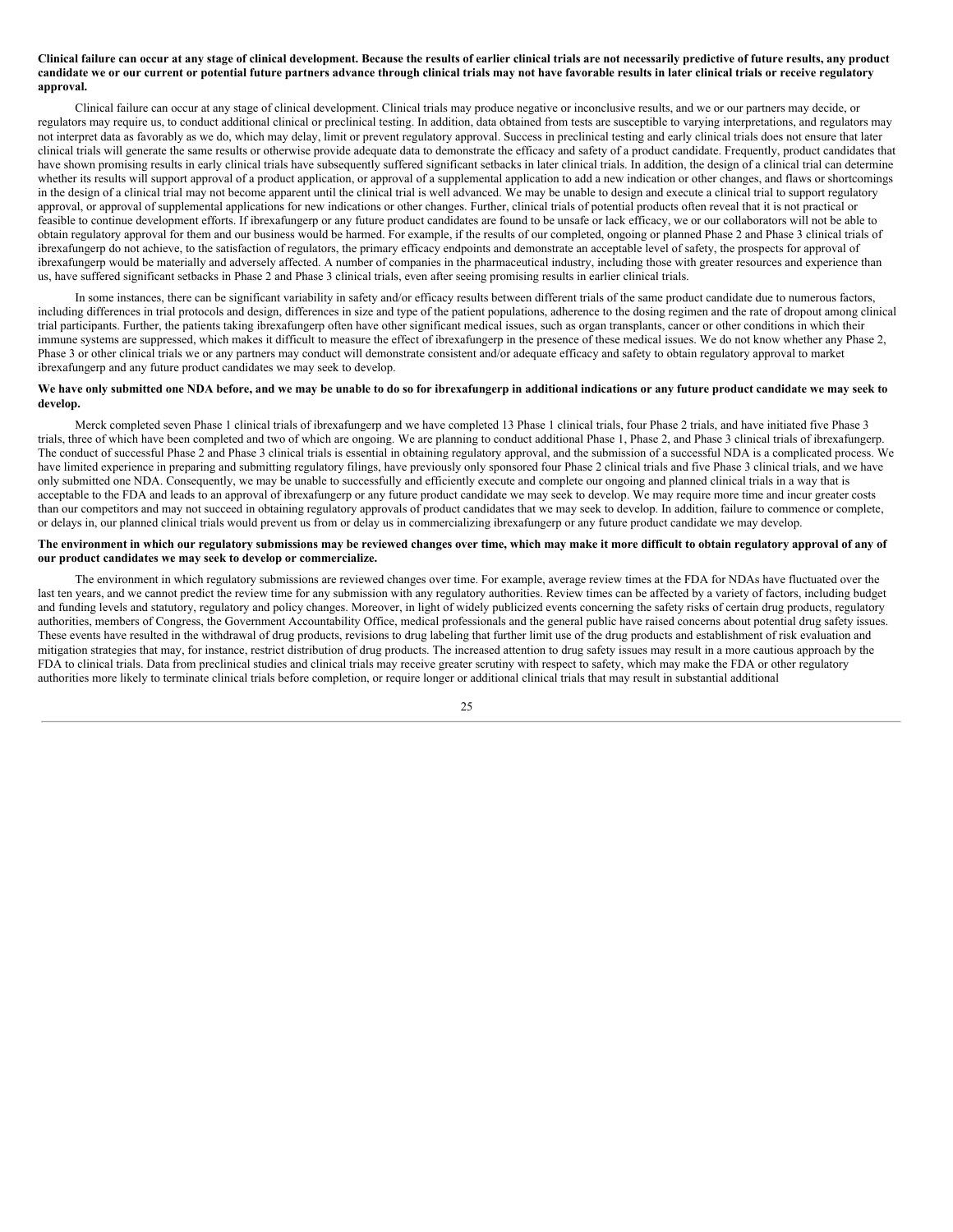expense, a delay or failure in obtaining approval or approval for a more limited indication or conditions of use than originally sought.

In addition, data obtained from preclinical studies and clinical trials are subject to different interpretations, which could delay, limit or prevent regulatory review or approval of product candidates. Changes in FDA personnel responsible for review of our submissions could also impact the manner in which our data are viewed. Furthermore, regulatory attitudes towards the data and results required to demonstrate safety and efficacy can change over time and can be affected by many factors, such as the emergence of new information, including information on other products, policy changes and agency funding, staffing and leadership. We do not know whether future changes to the regulatory environment will be favorable or unfavorable to our business prospects.

## If BREXAFEMME, ibrexafungerp for other indications or any other future product candidates for which we receive regulatory approval do not achieve broad **market acceptance, the revenue that is generated from their sales will be limited.**

The commercial success of BREXAFEMME, ibrexafungerp for other indications or any other product candidates we may seek to develop will depend upon the acceptance of these product candidates among physicians, patients, the medical community and healthcare payors. The degree of market acceptance of product candidates will depend on a number of factors, including:

- limitations or warnings contained in the FDA-approved labeling;
- changes in the standard of care for the targeted indications;
- limitations in the approved indications;
- availability of alternative therapies with potentially advantageous results, or other products with similar results at similar or lower cost, including generics and over-the-counter products;
- lower demonstrated clinical safety or efficacy compared to other products;
- occurrence of significant adverse side effects;
- ineffective sales, marketing and distribution support;
- lack of availability of coverage and adequate reimbursement from governmental health care programs, managed care plans and other third-party payors;
- timing of market introduction and perceived effectiveness of competitive products;
- lack of cost-effectiveness;
- adverse publicity about our product candidates or favorable publicity about competitive products;
- lack of convenience and ease of administration; and
- potential product liability claims.

If BREXAFEMME, or ibrexafungerp for other indications or any future product candidates we may seek to develop are approved, but do not achieve an adequate level of acceptance by physicians, healthcare payors and patients, sufficient revenue may not be generated from these product candidates, and we may not become or remain profitable. In addition, efforts to educate the medical community and third-party payors on the benefits of our product candidates may require significant resources and may never be successful.

## A significant use of antifungal drugs consists of treatment due to the presence of symptoms before diagnosis of the invasive fungal infections, and if recently approved diagnostic tools, or additional tools currently under development, for the quick diagnosis of invasive fungal infections are broadly used in the marketplace, the number of treatments using antifungal drugs may decrease significantly, decreasing the potential market for ibrexafungerp.

We believe that a large portion of the treatments using antifungal drugs are administered when symptoms of invasive fungal infections are present but a diagnosis of the infection has not yet been made, due to the rapid and potentially fatal progression of invasive fungal infections. Diagnostic tools recently approved by the FDA, or currently under development, for the rapid diagnosis of invasive fungal infections may significantly diminish the need to treat patients in advance of diagnosis of invasive fungal infections, which will reduce the potential market for ibrexafungerp in the event that we are able to obtain FDA approval of ibrexafungerp. Moreover, if a rapid and accurate test of the susceptibility of a fungal infection to generically available treatments is developed and widely adopted, the market for ibrexafungerp may suffer.

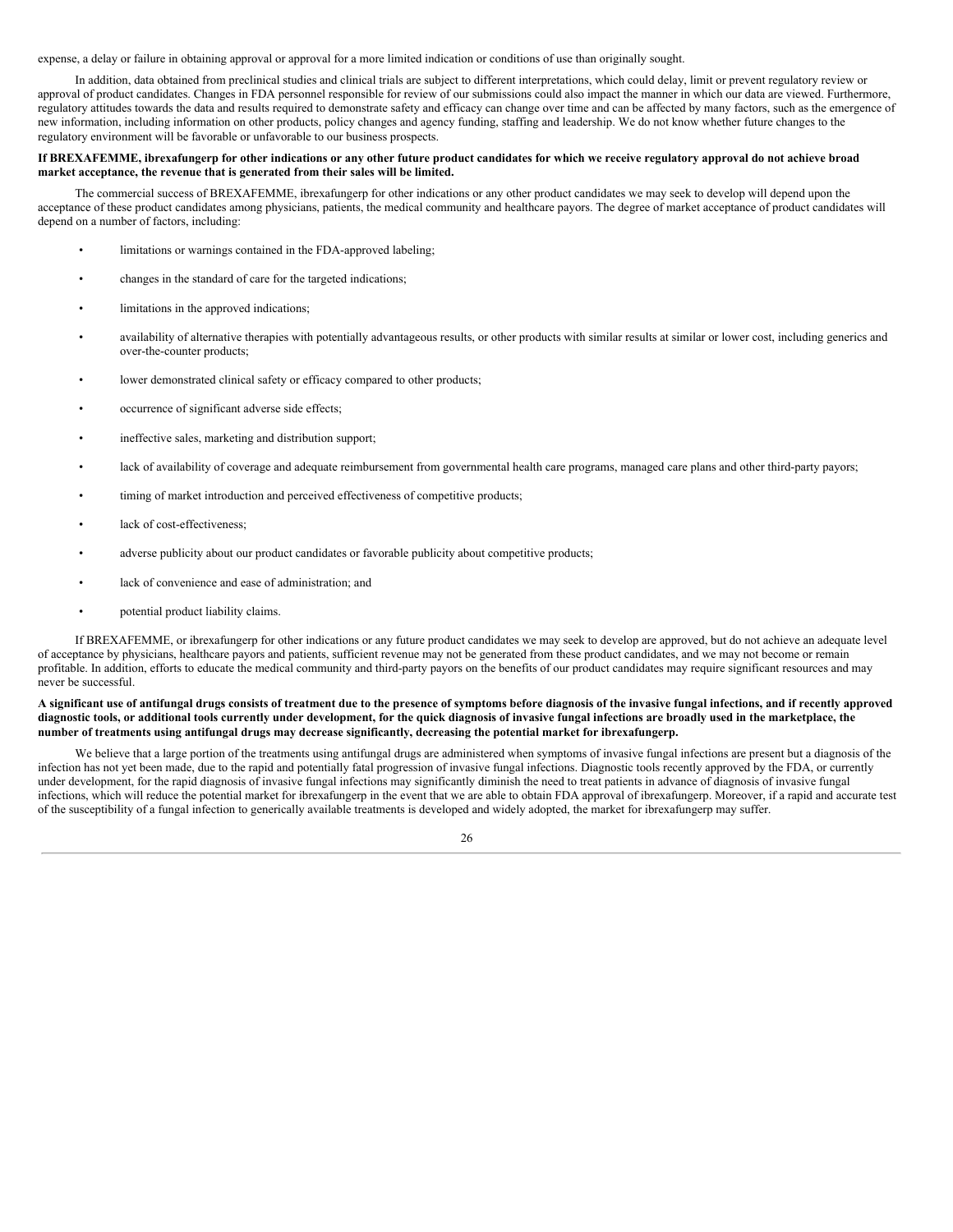## If resistance to ibrexafungerp develops quickly or cross-resistance with echinocandins becomes more common, our business will be harmed.

We recognize that, over time, resistance develops against every antibacterial and antifungal drug. One or more strains of fungal pathogens may develop resistance to ibrexafungerp more rapidly than we currently expect, either because our hypothesis of the mechanism of action is incorrect or because a strain of fungi undergoes some unforeseen genetic mutation that permits it to survive. Since we expect lower resistance relative to other antifungal drug classes to be a major factor in the commercialization of ibrexafungerp, rapid development of such resistance or development of cross resistance with echinocandins would have a major adverse impact on the acceptability and sales of ibrexafungerp.

## If we are unable to obtain regulatory approval of the IV formulation of ibrexafungerp, ibrexafungerp may not achieve broad market acceptance and sales will be **limited.**

On March 2, 2017, we announced that the FDA had placed a clinical hold on our IV formulation, instructing us to hold the initiation of any new clinical studies with our IV formulation until the FDA completes a review of all available pre-clinical and clinical data of the IV formulation of ibrexafungerp. In January 2018, we announced encouraging pre-clinical results for the prototype liposomal IV formulation of ibrexafungerp, showing improved local tolerability profile at the infusion site in head-to-head preclinical evaluations with the cyclodextrin-based IV formulation. In August 2018, we announced that as part of our development plans, the process for the liposomal formulation was transferred for scale-up purposes at a manufacturing site intended to provide clinical supplies. Additional preclinical evaluations were performed with the scaled-up formulation, which unexpectedly revealed differences in tolerability at the injection site, delaying advancement of the IV product into human trials. As it is generally recognized that changes to manufacturing processes and/or scale-up can impact the characteristics of drug products, particularly for more technically complex formulations such as liposomal products, we are currently working with our vendors and CMC experts to enable us to resume the pre-IND pre-clinical activities for the IV formulation of ibrexafungerp in the U.S. If the FDA does not permit us to initiate new clinical studies with our IV formulation, we will not be able to develop and commercialize an IV formulation of ibrexafungerp, which would harm our business prospects. We completed our Phase 1 randomized, double-blind, placebo-controlled single and multiple ascending dose study evaluating the safety, tolerability, and pharmacokinetics of the liposomal IV formulation of ibrexafungerp in 64 healthy subjects with treatment durations of up to seven days. The study was conducted in South Africa and dosing began in March 2021 and the last cohort was completed in October 2021. The liposomal IV formulation of ibrexafungerp was generally well tolerated with no serious adverse events reported. The most common adverse events were mostly mild (few moderate) reactions at the infusion site. The dosing was successfully progressed until the target exposure was achieved (i.e., exposure associated with efficacy from animal models). We are evaluating next steps toward the registrational program for this formulation.

Current treatment regimens for invasive fungal infections typically involve initial administration of treatments as an IV infusion, with a switch to an oral formulation of the same or a similar medication to complete the course of treatment on an out-patient basis. We believe that providing both the IV and oral formulations will be beneficial to doctors who prefer to start treatment of patients in a hospital setting with an IV therapy and then switch them to an oral formulation of the same medication. If we are unable to successfully develop and achieve regulatory approval for the IV formulation of ibrexafungerp, our lead product may not achieve, or may be delayed in achieving, broad market acceptance and sales will be limited.

## Our approved product and product candidates may have undesirable side effects that may delay or prevent marketing approval, or, if approval is received, require **them to be taken off the market or otherwise limit their sales.**

It is impossible to predict when or if ibrexafungerp for indications other than VVC or any other product candidate we may seek to develop will prove effective or safe, or whether we will receive marketing approval for ibrexafungerp for the treatment of indications other than VVC, or for any other products we may seek to develop. Unforeseen side effects from any product candidates could arise either during clinical development or, if approved, after the product has been marketed. The most commonly reported adverse events after oral administration of ibrexafungerp have been gastrointestinal (GI) events (i.e., nausea, diarrhea, vomiting). The gastrointestinal events reported have typically been transient (i.e., short duration), mild or moderate and not leading to discontinuation. The most commonly reported adverse events after IV administration of ibrexafungerp have been local reactions at the site of infusion. During our Phase 1 IV program in healthy volunteers, aimed to expand the safety margin that would allow greater flexibility of dosing options in patients, we observed three mild-to-moderate thrombotic events in healthy volunteers receiving the IV formulation of ibrexafungerp at the highest doses and highest concentrations in a Phase 1 study. These events were reported to FDA as 15-day alert reports because they were unexpected and required anticoagulant therapy. The potential contribution of the IV formulation of ibrexafungerp to these events cannot be ruled out even though rates of thrombotic events due to intravenous catheters reported in the literature are comparable to those observed in the Phase 1 study.

Serious adverse events (SAEs) are common when conducting clinical trials in a seriously ill population such as patients experiencing invasive candidiasis. Several SAEs have been reported in our clinical trials but only four of the events have been deemed by the investigator to be potentially related to ibrexafungerp, although other contributing factors could not be ruled out. These four serious adverse events include: one event of elevation of liver function tests in a subject who received a single dose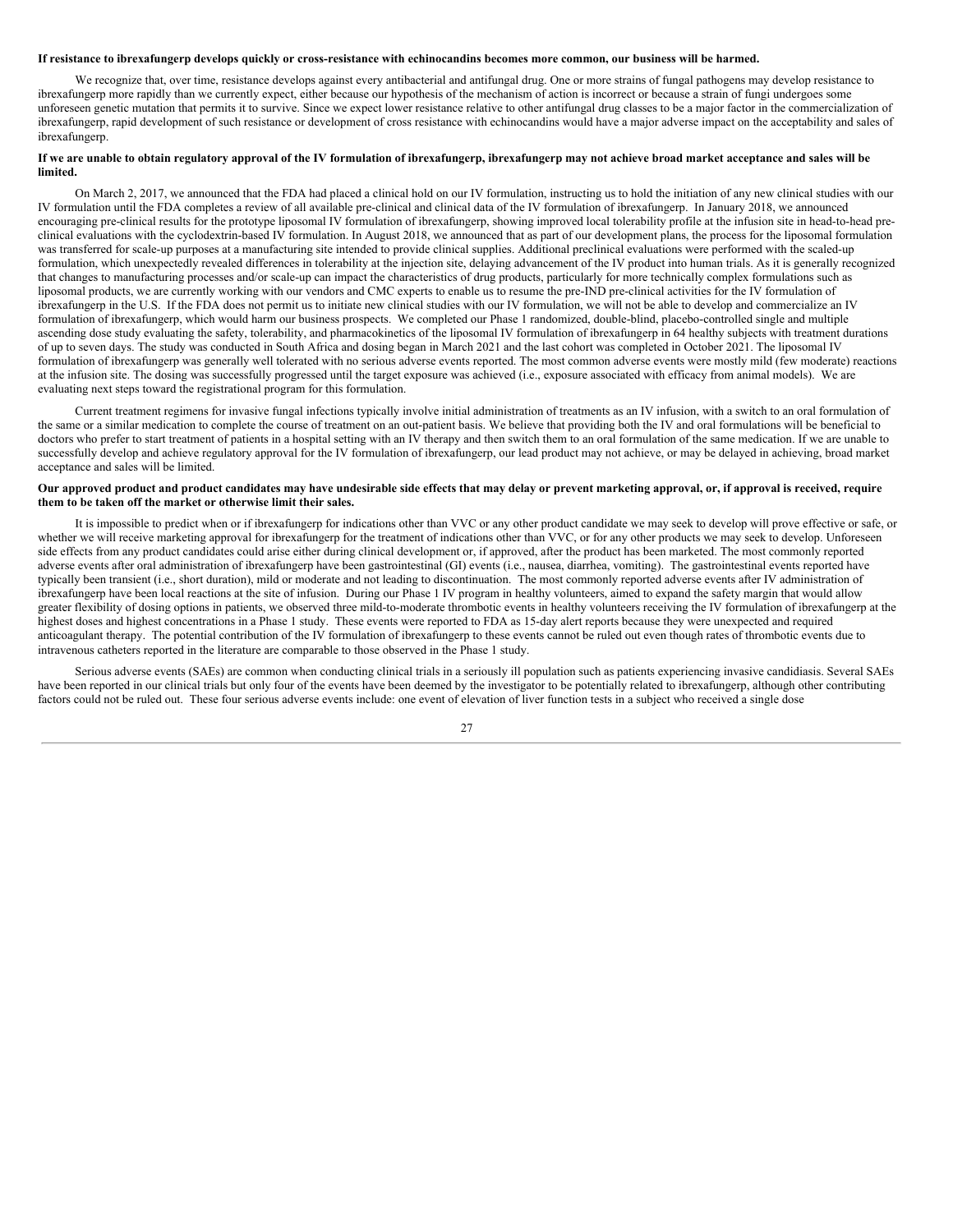of oral ibrexafungerp (resolved) and three events secondary to thrombi formation at site of IV infusion with the cyclodextrin-based IV formulation.

Preclinical findings in the future could trigger the need to evaluate or monitor for specific potential safety concerns in clinical trials. The results of our clinical trials may show that ibrexafungerp and any future product candidates we may seek to develop cause undesirable or unacceptable side effects, which could interrupt, delay or halt clinical trials, resulting in delay of, or failure to obtain, marketing approval from the FDA and other regulatory authorities, or may lead us to abandon their development altogether.

We or others may subsequently identify undesirable or unacceptable side effects caused byBREXAFEMME or any future product candidate we may seek to develop, in which case:

- regulatory authorities may require the addition of labeling statements, specific warnings, precautions, contraindications or field alerts to physicians and pharmacies;
- we may be required to change the way the product is administered, conduct additional clinical trials or change the labeling of the product;
- we may have limitations on how we promote the product;
- sales of the product may decrease significantly;
- regulatory authorities may require us to take our approved product off the market;
- we may be subject to litigation or product liability claims; and
- our reputation may suffer.

Any of these events could prevent us or our current or potential future partners from achieving or maintaining market acceptance of the affected product or could substantially increase commercialization costs and expenses, which in turn could delay or prevent us from generating significant revenue from the sale of products.

## We have one marketed drug, and if we are unable to establish an effective sales force and marketing infrastructure or enter into acceptable third-party sales and marketing or licensing arrangements, we may not be able to successfully commercialize ibrexafungerp and any future product candidates we may seek to develop.

We currently do not have any sales, distribution and marketing capabilities, the development of which will require substantial resources and will be time consuming. The costs incurred in the development of these capabilities, either internally or through a third-party contract sales organization, would be incurred in advance of any approval of a product candidate. In addition, we may not be able to hire a sales force in the United States that is sufficient in size or has adequate expertise in the medical markets that we intend to target. If we are unable to establish our sales force and marketing capability, our operating results may be adversely affected. In addition, in February 2021 we entered into an agreement with Amplity, Inc., for the commercial launch of BREXAFEMME for the treatment of VVC in the U.S., and are utilizing and will utilize Amplity's commercial execution expertise and resources for sales force, remote engagement, training, market access and select operation services. However, if Amplity does not perform under this agreement in the manner we expect, or Amplity were to terminate this agreement, this would significantly impair our ability to commercialize BREXAFEMME for the treatment of VVC in the U.S. Further, we currently have a development license and supply agreement with R-Pharm, a leading supplier of hospital drugs in Russia, pursuant to which we license to R-Pharm rights to develop and commercialize ibrexafungerp in the field of human health in Russia and certain smaller non-core markets. We plan to enter into additional sales and marketing or licensing arrangements with third parties for international sales of any approved products. If we are unable to enter into or maintain any such arrangements on acceptable terms, or at all, or these entities fail to perform as we intend under these agreements, we may be unable to market and sell ibrexafungerp or any future product candidates we may seek to develop in these markets.

## We expect that BREXAFEMME, ibrexafungerp for the treatment of other indications, and any future product candidates we may seek to develop will face **competition, and most of our competitors have significantly greater resources than we do.**

The pharmaceutical industry is highly competitive, with a number of established, large pharmaceutical companies, as well as many smaller companies. There are many foreign and domestic pharmaceutical companies, biotechnology companies, public and private universities, government agencies and research organizations actively engaged in research and development of products that may target the same markets as ibrexafungerp and any future product candidates we may seek to develop. We expect any products we develop to compete on the basis of, among other things, product efficacy, lack of significant adverse side effects and convenience and ease of treatment. For example, BREXAFEMME competes, and ibrexafungerp for other indications will compete, against current leading antifungal drugs, including voriconazole from the azole class, caspofungin from the echinocandin class, and liposomal amphotericin B from the polyenes class, many of which are currently available in generic form, or expected to be available in generic form at the time IV ibrexafungerp might be approved.

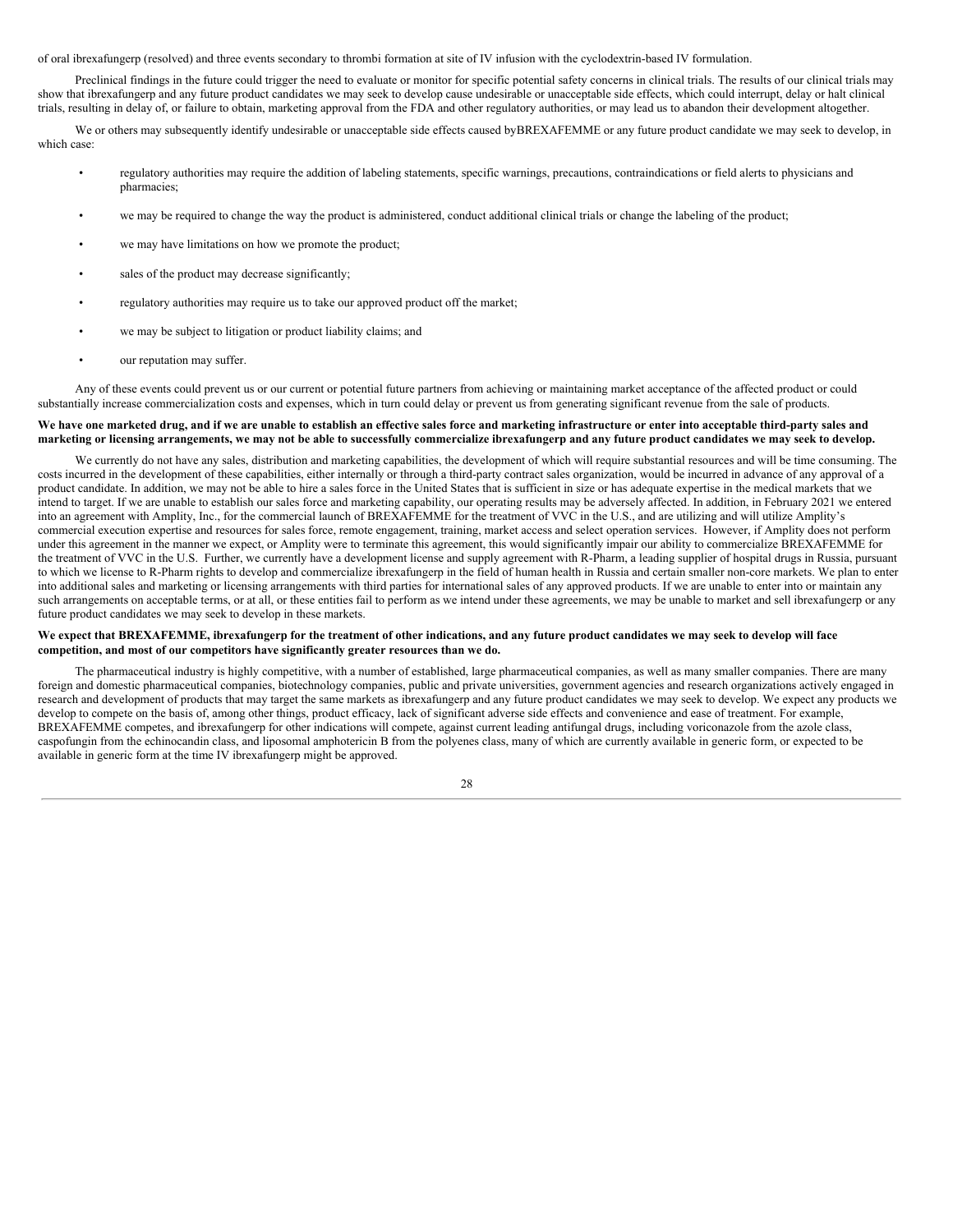Compared to us, many of our competitors in the antifungal market have, and potential competitors for any future product candidates we may seek to develop may have, substantially greater:

- resources, including capital, personnel and technology;
- research and development capability;
- clinical trial expertise;
- regulatory expertise;
- intellectual property portfolios;
- expertise in prosecution of intellectual property rights;
- manufacturing and distribution expertise; and
- sales and marketing expertise.

As a result of these factors, our competitors and potential competitors may obtain regulatory approval of their products more rapidly than we do. Our competitors and potential competitors may also develop drugs that are more effective, more widely used and less costly than ours and may also be more successful than us in manufacturing and marketing their products and maintaining compliance with ongoing regulatory requirements.

## Reimbursement decisions by third-party payors may have an adverse effect on pricing and market acceptance in the United States. If there is not sufficient reimbursement for our products, it is less likely that our products will be purchased by patients and/or providers.

Successful commercialization of pharmaceutical products usually depends on the availability of coverage and adequate reimbursement from third-party payors, including commercial insurers and federal and state healthcare programs. Patients and/or healthcare providers who purchase drugs generally rely on third-party payors to reimburse all or part of the costs associated with such products. As such, coverage and adequate reimbursement from third-party payors can be essential to new product acceptance and may have an effect on pricing.

We do not know the extent to which BREXAFEMME will be able to obtain favorable coverage and adequate reimbursement from third-party payors. If we choose to bring other product candidates to market, they will be subject to similar uncertainty. We believe that ibrexafungerp and any other product candidates that are brought to market are less likely to be purchased by patients and/or providers if they are not adequately reimbursed by third-party payors.

In the United States, no uniform policy of coverage and reimbursement for drug products exists among third-party payors. As a result, the coverage determination process is often a time-consuming and costly process that will require us to provide scientific and clinical support for the use of our products to each payor separately, with no assurance that coverage and adequate reimbursement will be obtained. Furthermore, the market for our product candidates may depend on access to third-party payors' drug formularies, or lists of medications for which third-party payors provide coverage and reimbursement. Industry competition to be included in such formularies results in downward pricing pressures on pharmaceutical companies. Third-party payors may refuse to include a particular branded drug in their formularies when a competing generic product is available. The adoption of certain payment methodologies by third-party payors may limit our ability to profit from the sale of ibrexafungerp. For example, under Medicare, hospitals are reimbursed under an inpatient prospective payment system. This pricing methodology provides a single payment amount to hospitals based on a given diagnosis-related group. As a result, with respect to Medicare reimbursement for services in the hospital inpatient setting, hospitals could have a financial incentive to use the least expensive drugs for the treatment of invasive fungal infections, particularly the IV formulations of these drugs, as they are typically administered in the hospital, which may significantly impact our ability to charge a premium for ibrexafungerp. Coverage policies and third-party reimbursement rates may change at any time. Even if favorable coverage and reimbursement status is attained for BREXAFEMME or other products for which the Company receives regulatory approval, less favorable coverage policies and reimbursement rates may be implemented in the future.

All third-party payors, whether governmental or commercial, are developing increasingly sophisticated methods of controlling healthcare costs, including mechanisms to encourage the use of generic drugs. Congress has also considered policies to lower the reimbursement formulas in federal and state healthcare programs. Furthermore, coverage of, and reimbursement for, drugs can differ significantly from payor to payor and may require significant time and resources to obtain. In addition, new laws or regulations could impact future coverage and reimbursement.

## Healthcare policy changes, including the Affordable Care Act, or changes or repeal of the Affordable Care Act, may have a material adverse effect on us.

In recent years, there have been numerous initiatives on the federal and state levels for comprehensive reforms affecting healthcare industry, including reforms related to the payment for, the availability of and reimbursement for healthcare services in the United States, including pharmaceutical products. These initiatives have ranged from proposals to fundamentally change

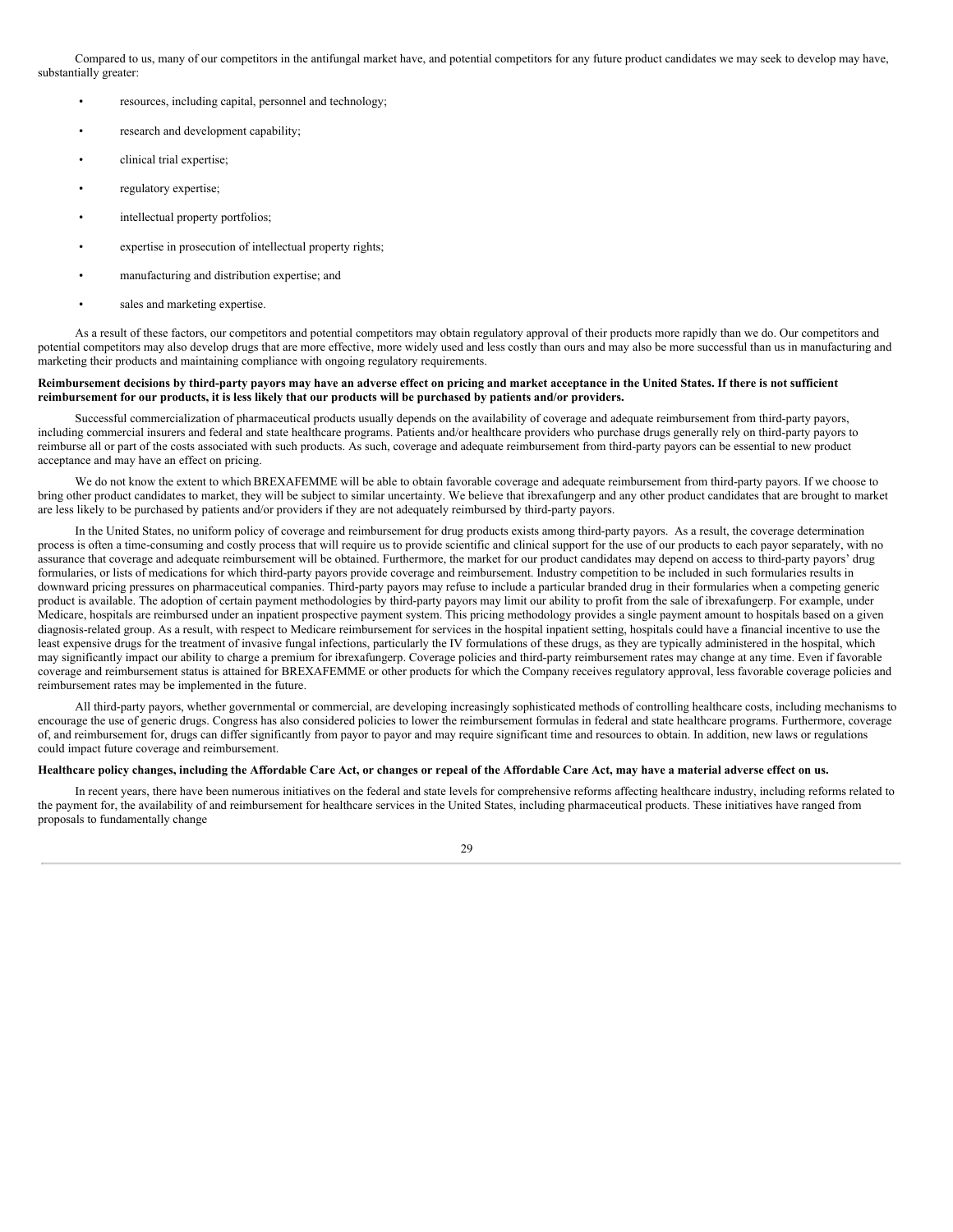federal and state healthcare reimbursement programs, including providing comprehensive healthcare coverage to the public under governmental funded programs, to minor modifications to existing programs.

In March 2010, Congress enacted the Patient Protection and Affordable Care Act, as amended by the Health Care and Education Reconciliation Act, or the Affordable Care Act. The Affordable Care Act is designed to expand access to affordable health insurance, control healthcare spending, and improve healthcare quality. The law included provisions to, among other things, tie Medicare provider reimbursement to healthcare quality and incentives, mandatory compliance programs, enhanced transparency disclosure requirements, increased funding and initiatives to address fraud and abuse, and incentives to state Medicaid programs to expand their coverage and services. It also imposed an annual tax on pharmaceutical manufacturers or importers who sell "branded prescription drugs." There have been executive, judicial and Congressional challenges to certain aspects of the Affordable Care Act. For example, President Trump signed several executive orders and other directives designed to delay the implementation of certain provisions of the Affordable Care Act or otherwise circumvent some of the requirements for health insurance mandated by the Affordable Care Act. Concurrently, Congress considered legislation to replace or repeal and replace all or part of the Affordable Care Act. While Congress has not passed comprehensive repeal legislation, several bills affecting the implementation of certain taxes under the Affordable Care Act have been signed into law. For example, the Tax Cuts and Jobs Act of 2017 included a provision repealing, effective January 1, 2019, the tax-based shared responsibility payment imposed by the Affordable Care Act on certain individuals who fail to maintain qualifying health coverage for all or part of a year that is commonly referred to as the "individual mandate". Additionally, the 2020 federal spending package permanently eliminated, effective January 1, 2020, the Affordable Care Act-mandated "Cadillac" tax on certain high cost employer-sponsored health coverage and medical device tax and, effective January 1, 2021, also eliminated the health insurer tax. Further, the Bipartisan Budget Act of 2018 (BBA) among other things, amended the Affordable Care Act, effective January 1, 2019, to increase from 50 percent to 70 percent the point-of-sale discount that is owed by pharmaceutical manufacturers who participate in Medicare Part D and to close the coverage gap in most Medicare drug plans, commonly referred to as the "donut hole".

On June 17, 2021 the U.S. Supreme Court dismissed a challenge on procedural grounds that argued the Affordable Care Act is unconstitutional in its entirety because the "individual mandate" was repealed by Congress. Thus, the Affordable Care Act will remain in effect in its current form. Prior to the U.S. Supreme Court ruling, on January 28, 2021, President Biden issued an executive order that initiated a special enrollment period for purposes of obtaining health insurance coverage through the Affordable Care Act marketplace. The executive order also instructed certain governmental agencies to review and reconsider their existing policies and rules that limit access to healthcare, including among others, reexamining Medicaid demonstration projects and waiver programs that include work requirements, and policies that create unnecessary barriers to obtaining access to health insurance coverage through Medicaid or the Affordable Care Act. It is possible that the Affordable Care Act will be subject to judicial or Congressional challenges in the future. It is unclear how such challenges and the healthcare reform measures of the Biden Administration will impact the Affordable Care Act and our business.

In addition, other legislative changes have been proposed and adopted in the United States since the Affordable Care Act was enacted. These changes included aggregate reductions to Medicare payments to providers of up to 2% per fiscal year, effective April 1, 2013, which, due to subsequent legislative amendments, including the Infrastructure Investment and Jobs Act, will stay in effect through 2031 unless additional Congressional action is taken. The Coronavirus Aid, Relief, and Economic Security Act (CARES Act) and other COVID-19 relief legislation suspended the 2% Medicare sequester from May 1, 2020 through March 31, 2022. Under current legislation the actual reduction in Medicare payments will vary from 1% in 2022 to up to 3% in the final fiscal year of this sequester.

Further, there has been heightened governmental scrutiny in the United States of pharmaceutical pricing practices in light of the rising cost of prescription drugs. Such scrutiny has resulted in several recent congressional inquiries, Presidential executive orders, and proposed and enacted federal and state legislation designed to, among other things, bring more transparency to product pricing, review the relationship between pricing and manufacturer patient programs, and reform government program reimbursement methodologies for products. For example, at the federal level, the Trump administration used several means to propose or implement drug pricing reform, including through federal budget proposals, executive orders and policy initiatives. For example, on July 24, 2020 and September 13, 2020, the Trump administration announced several executive orders related to prescription drug pricing that attempt to implement several of the administration's proposals. The FDA concurrently released a final rule and guidance in September 2020 implementing a portion of the importation executive order providing pathways for states to build and submit importation plans for drugs from Canada. Further, on November 20, 2020, HHS finalized a regulation removing safe harbor protection for price reductions from pharmaceutical manufacturers to plan sponsors under Part D, either directly or through pharmacy benefit managers, unless the price reduction is required by law. The rule also creates a new safe harbor for price reductions reflected at the point-of-sale, as well as a new safe harbor for certain fixed fee arrangements between pharmacy benefit managers and manufacturers. The implementation of this rule has been delayed until January 1, 2026. On November 20, 2020, the Centers for Medicare & Medicaid Services, or CMS, issued an interim final rule implementing President Trump's Most Favored Nation executive order, which would tie Medicare Part B payments for certain physician-administered drugs to the lowest price paid in other economically advanced countries, effective January 1, 2021. As a result of litigation challenging the Most Favored Nation model, on December 27, 2021, CMS published a final rule that rescinded the Most Favored Nation model interim final rule. In July 2021, the Biden administration released an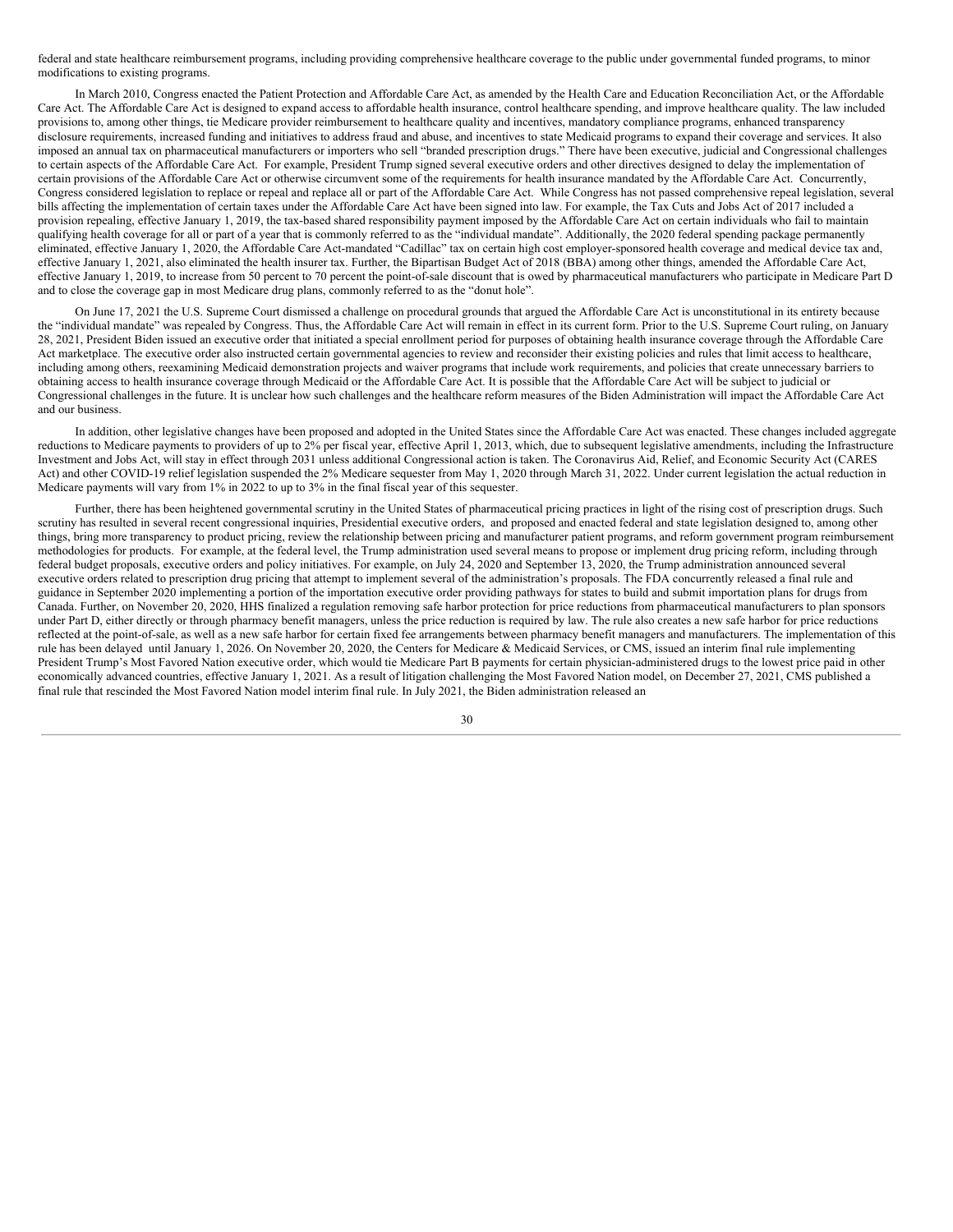executive order, "Promoting Competition in the American Economy," with multiple provisions aimed at prescription drugs. In response to Biden's executive order, on September 9, 2021, the U.S. Department of Health and Human Services, or HHS, released a Comprehensive Plan for Addressing High Drug Prices that outlines principles for drug pricing reform and sets out a variety of potential legislative policies that Congress could pursue as well as potential administrative actions HHS can take to advance these principles. No legislation or administrative actions have been finalized to implement these principles. In addition, Congress is considering drug pricing as part of other reform initiatives. It is unclear whether these or similar policy initiatives will be implemented in the future.

We cannot predict what healthcare reform initiatives may be adopted in the future, particularly in light of the new presidential administration. Further federal, state and foreign legislative and regulatory developments are likely, and we expect ongoing initiatives to increase pressure on drug pricing, which could have a negative impact on our sales of any future approved products. Further, it is possible that additional governmental action is taken in response to the COVID-19 pandemic.

## We expect that a portion of the market for BREXAFEMME, ibrexafungerp for other indications and any other product candidates we may seek to develop will be outside the United States. However, our product candidates may never receive approval or be commercialized outside of the United States.

Before we or any commercial partners can market and commercialize any product candidates outside of the United States, there are numerous and varying regulatory requirements of other countries that will apply. Research and marketing authorization procedures vary among countries and can involve additional product testing and administrative review periods. The marketing authorization process in other countries may include all of the risks detailed above regarding failure to obtain FDA approval in the United States as well as other risks. Regulatory approval in one country does not ensure regulatory approval in another, but a failure or delay in obtaining regulatory approval in one country, or identification of potential safety concerns in one country, may have a negative effect on the regulatory process in others. Failure to obtain regulatory approval in other countries or any delay or setback in obtaining such approval could have the same adverse effects detailed above regarding FDA approval in the United States. As described above, such effects include the risks that:

- ibrexafungerp and any future product candidates we may seek to develop may not generate preclinical or clinical data that are deemed sufficient by regulators in a given jurisdiction;
- ibrexafungerp may not be approved for all indications requested, or any indications at all, in a given jurisdiction which could limit the uses of ibrexafungerp and any future product candidates we may seek to develop and have an adverse effect on product sales and potential royalties; and
- such approval in a given jurisdiction may be subject to limitations on the indicated uses for which the product may be marketed or require costly postmarketing follow-up studies.

Foreign countries may have requirements for marketing authorization holders or distributors to have a legal or physical presence in that country, and consideration of and compliance with these requirements may result in additional time and expense before we can pursue or obtain marketing authorization in foreign jurisdictions. If we do receive approval in other countries, we may enter into sales and marketing arrangements with third parties for international sales of any approved products.

## BREXAFEMME, ibrexafungerp, or any other future product candidates we may seek to develop, may still face future development and regulatory difficulties.

For BREXAFEMME, ibrexafungerp, or any other future product candidates we may seek to develop, regulatory authorities may still impose significant restrictions on a product's indicated uses or marketing or impose ongoing requirements for potentially costly post-approval studies. Given the number of high profile adverse events with certain drug products, regulatory authorities may require, as a condition of approval, costly risk evaluation and mitigation strategies, which may include safety surveillance, restricted distribution and use, patient education, enhanced labeling, expedited reporting of certain adverse events, pre-approval of promotional materials and restrictions on direct-toconsumer advertising. For example, any labeling approved for any of our product candidates may include a restriction on the term of its use, or it may not include one or more intended indications. Furthermore, any new legislation addressing drug safety issues could result in delays or increased costs during the period of product development, clinical trials and regulatory review and approval, as well as increased costs to assure compliance with any new post-approval regulatory requirements. Any of these restrictions or requirements could force us or our partners to conduct costly studies.

BREXAFEMME, ibrexafungerp, and any other future product candidates we may seek to develop will also be subject to ongoing regulatory requirements for the packaging, storage, advertising, promotion, record-keeping and submission of safety and other post-market information on the drug. In addition, approved products, manufacturers and manufacturers' facilities are required to comply with extensive FDA requirements, including ensuring that quality control and manufacturing procedures conform to current Good Manufacturing Practices (cGMP). As such, we and our contract manufacturers, which we will be responsible for overseeing and monitoring for compliance, are subject to continual review and periodic inspections to assess compliance with cGMP. Accordingly, we and others with whom we work must continue to expend time, money and effort in all areas of regulatory compliance, including manufacturing, production and quality control. The FDA may hold us responsible

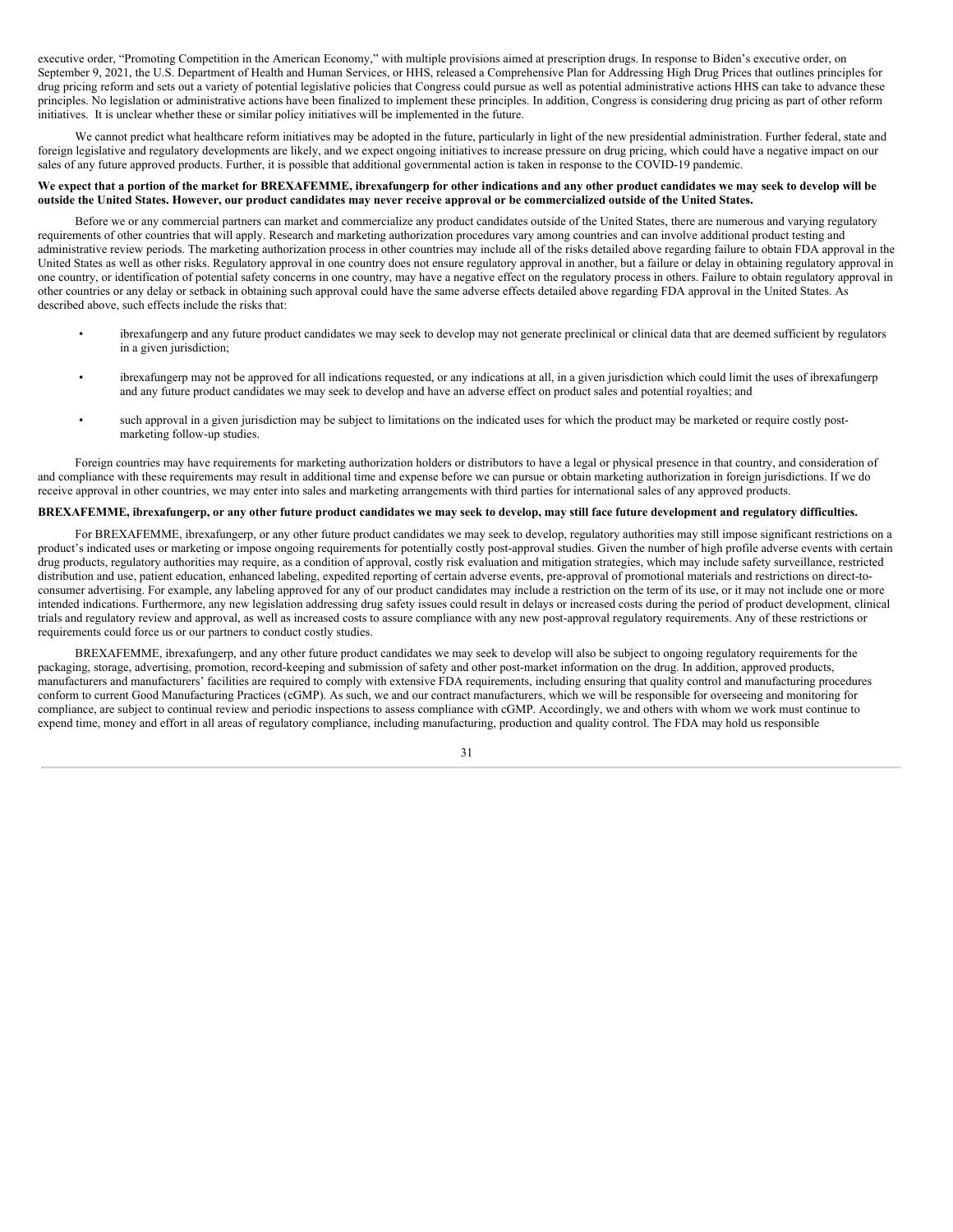for any deficiencies or noncompliance of our contract manufacturers in relation to ibrexafungerp and any other future product candidates we may seek to develop. Failure to follow cGMP can result in products being deemed adulterated, which carries significant legal implications. We will also be required to engage in pharmacovigilance activities and report certain adverse reactions and production problems, if any, to the FDA and to comply with certain requirements concerning advertising and promotion for products. Promotional communications with respect to prescription drugs are subject to a variety of legal and regulatory restrictions and must be consistent with the information in the product's approved label. As such, we may not promote products for indications or uses for which they do not have approval. Failure to comply with FDA advertising and promotion standards, which are often subject to interpretation by regulators, may result in a wide range of exposure and liability for us.

If a regulatory agency discovers previously unknown problems with a product, such as adverse events of unanticipated severity or frequency, or problems with the facility where the product is manufactured or disagrees with the promotion, marketing or labeling of a product, a regulatory agency may impose restrictions on that product or us, including requiring withdrawal of the product from the market. If the manufacturing or marketing of products fail to comply with applicable regulatory requirements, a regulatory agency may:

- issue warning letters;
- mandate modifications to promotional materials or require us to provide corrective information to healthcare practitioners;
- require us or our partners to enter into a consent decree, which can include imposition of various fines, reimbursements for inspection costs, required due dates for specific actions and penalties for noncompliance;
- impose other civil or criminal penalties;
- suspend regulatory approval;
- suspend any ongoing clinical trials;
- refuse to approve pending applications or supplements to approved applications filed by us, our partners or our potential future partners;
- impose restrictions on operations, including costly new manufacturing requirements; or
- seize or detain products or require a product recall.

Non-compliance may also open a company to potential whistleblower lawsuits and the potential for liability under the False Claims Act.

## Pharmaceutical companies are subject to significant ongoing regulatory obligations and oversight, which may result in significant additional expense and limit our **ability to commercialize our products.**

We are subject to regulation by other regional, national, state and local agencies, including the Department of Justice, the Office of Inspector General of the U.S. Department of Health and Human Services and other regulatory bodies. Violations of any of such laws and regulations could result in significant penalties being assessed against us.

The federal Anti-Kickback Statute prohibits, among other things, knowingly and willfully offering, paying, soliciting, or receiving remuneration to induce or in return for purchasing, leasing, ordering or arranging for the purchase, lease or order of any healthcare item or service reimbursable under Medicare, Medicaid or other federally financed healthcare programs. This statute has been interpreted to apply to arrangements between pharmaceutical companies on one hand and prescribers, purchasers and formulary managers on the other. The Affordable Care Act, among other things, clarified that a person or entity need not have actual knowledge of the federal Anti-Kickback Statute or specific intent to violate it, in order to have committed a violation. In addition, the Affordable Care Act amended the federal civil False Claims Act to provide that a claim that includes items or services resulting from a violation of the federal Anti-Kickback Statute, constitutes a false or fraudulent claim for purposes of the federal civil False Claims Act. There are a number of statutory exceptions and regulatory safe harbors protecting certain common activities from prosecution or other regulatory sanctions, however, the exceptions and safe harbors are drawn narrowly, and practices that do not fit squarely within an exception or safe harbor may be subject to scrutiny.

The federal civil and criminal false claims laws, including the federal civil False Claims Act, and civil monetary penalties law, prohibit any person from, among other things, knowingly presenting, or causing to be presented, claims for payment of government funds that are false or fraudulent or knowingly making, or causing to be made, a false record or statement material to a false or fraudulent claim to avoid, decrease or conceal an obligation to pay money to the federal government. Many pharmaceutical and other healthcare companies have been investigated and have reached substantial financial settlements with the federal government under these laws for a variety of alleged marketing activities, including providing free product to customers with the expectation that the customers would bill federal programs for the product; providing consulting fees, grants, free travel, and other benefits to physicians to induce them to prescribe the company's products; and inflating prices reported to private price publication services, which are used to set drug payment rates under government healthcare programs.

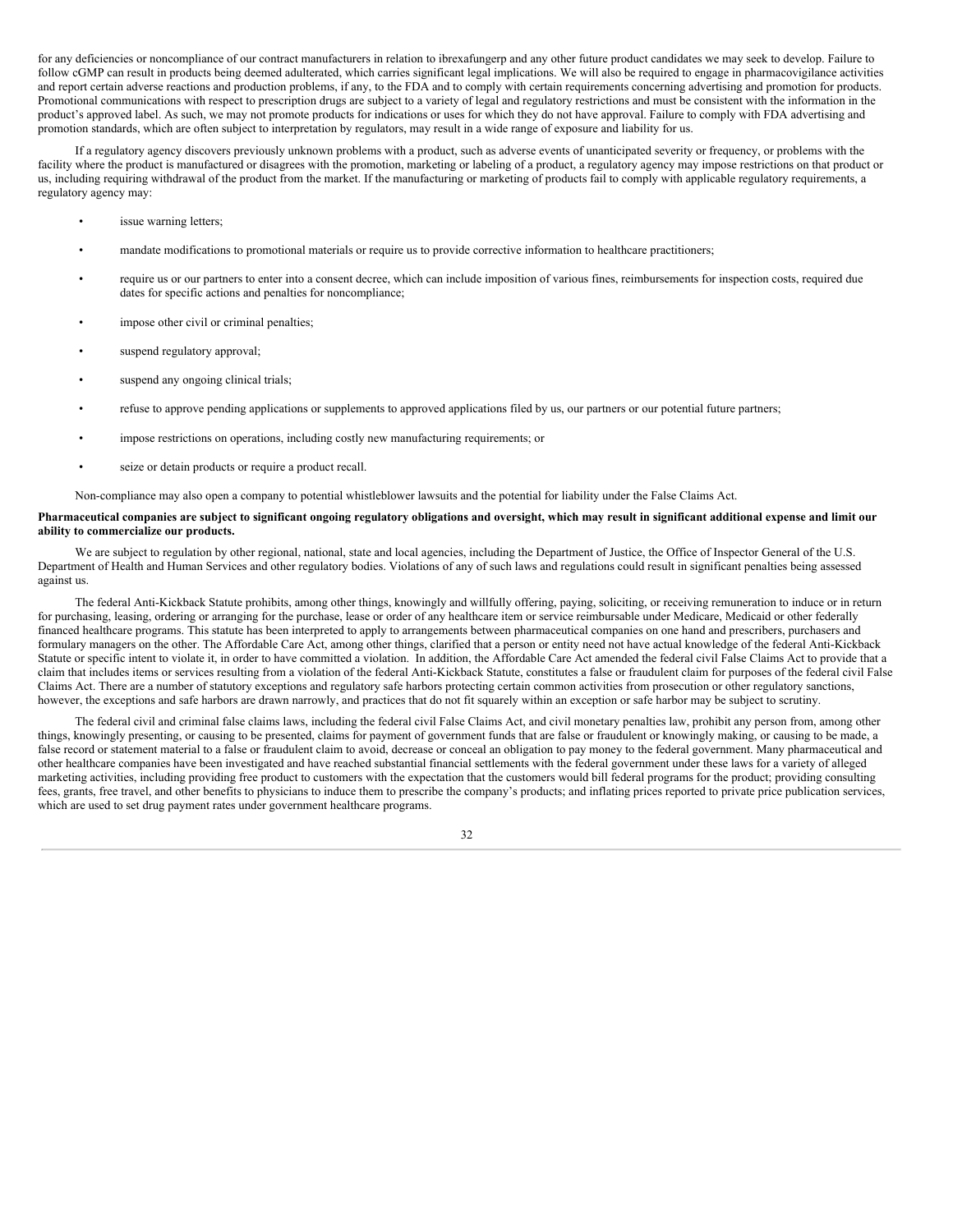Companies have been prosecuted for causing false claims to be submitted because of the marketing of their products for unapproved uses and have also been prosecuted on other legal theories of Medicare and Medicaid fraud.

The federal Health Insurance Portability and Accountability Act of 1996 (HIPAA) which prohibits, among other things, knowingly and willfully executing, or attempting to execute, a scheme to defraud any healthcare benefit program, regardless of the payor (e.g., public or private). Similar to the federal Anti-Kickback Statute, a person or entity need not have actual knowledge the statute or specific intent to violate it, in order to have committed a violation.

HIPAA, as amended by the Health Information Technology for Economic and Clinical Health Act of 2009, and their implementing regulations, which impose certain obligations with respect to safeguarding the privacy, security and transmission of individually identifiable health information on "covered entities," such as certain healthcare providers, health plans, and healthcare clearinghouses and their respective "business associates," as well as their covered subcontractors, that perform services for them, which involve the creation, receipt, use, maintenance, transmission or disclosure of, individually identifiable health information for or on behalf of a covered entity.

The Physician Payments Sunshine Act, created under the Affordable Care Act, which require certain manufacturers of drugs, devices, biologics and medical supplies for which payment is available under Medicare, Medicaid or the Children's Health Insurance Program (with certain exceptions) to report annually to the Centers for Medicare and Medicaid Services information related to payments or other transfers of value made to physicians (defined to include doctors, dentists, optometrists, podiatrists and chiropractors), other healthcare professionals (such as physician assistants and nurse practitioners), and teaching hospitals, as well as ownership and investment interests held by physicians and their immediate family members.

The majority of states also have statutes or regulations similar to these laws, which apply to items and services reimbursed under Medicaid and other state programs, or, in several states, apply regardless of the payor. Some of these states also prohibit certain marketing related activities including the provision of gifts, meals, or other items to certain health care providers. In addition, certain states, including California, Connecticut, Nevada, and Massachusetts, require pharmaceutical companies to implement compliance programs or marketing codes. Certain states also require pharmaceutical companies to file periodic reports with the state on sales, marketing, pricing, clinical trials and/or other activities, and/or register their sales and medical representatives.

Compliance with various federal and state laws is difficult and time consuming, and companies that violate them may face substantial penalties. The potential sanctions include significant administrative, civil and criminal penalties, including monetary fines, exclusion from participation in federal health care programs, integrity oversight and reporting obligations to resolve allegations of non-compliance with these laws, disgorgement, criminal fines, imprisonment, contractual damage, reputational harm, diminished profits and future earnings, and curtailment or restructuring of our operations, any of which could adversely affect our ability to operate our business and our results of operations. Because of the breadth of these laws and the lack of extensive legal guidance in the form of regulations or court decisions, it is possible that some of our business activities or those of our commercial partners could be subject to challenge under one or more of these laws. Such a challenge could have a material adverse effect on our business and financial condition and growth prospects.

We could become subject to government investigations and related subpoenas. Such subpoenas are often associated with previously filed qui tam actions, or lawsuits filed under seal under the federal civil False Claims Act. Qui tam actions are brought by private plaintiffs suing on behalf of the federal government for alleged federal civil False Claims Act violations. The time and expense associated with responding to such subpoenas, and any related qui tam or other actions may be extensive, and we cannot predict the results of our review of the responsive documents and underlying facts or the results of such actions. Responding to government investigations, defending any claims raised, and any resulting fines, restitution, damages and penalties, settlement payments or administrative actions, as well as any related actions brought by stockholders or other third parties, could have a material impact on our reputation, business and financial condition and divert the attention of our management from operating our business.

The number and complexity of both federal and state laws continues to increase, and additional governmental resources are being added to enforce these laws and to prosecute companies and individuals who are believed to be violating them. In particular, the Affordable Care Act includes a number of provisions aimed at strengthening the government's ability to pursue federal Anti-Kickback Statute and federal False Claims Act cases against pharmaceutical manufacturers and other healthcare entities, including substantially increased funding for healthcare fraud enforcement activities, enhanced investigative powers, and amendments to the federal civil False Claims Act that make it easier for the government and whistleblowers to pursue cases for alleged kickback and false claim violations. Responding to a government investigation or enforcement action would be expensive and time-consuming and could have a material adverse effect on our business and financial condition and growth prospects.

If we fail to comply with applicable federal, state, or local regulatory requirements, we could be subject to a range of regulatory actions that could affect our ability to commercialize our products and could harm or prevent sales of any affected products that we are able to commercialize, or could substantially increase the costs and expenses of commercializing and marketing our products. Any threatened or actual government enforcement action could also generate adverse publicity and require that we devote substantial resources that could otherwise be used in other aspects of our business.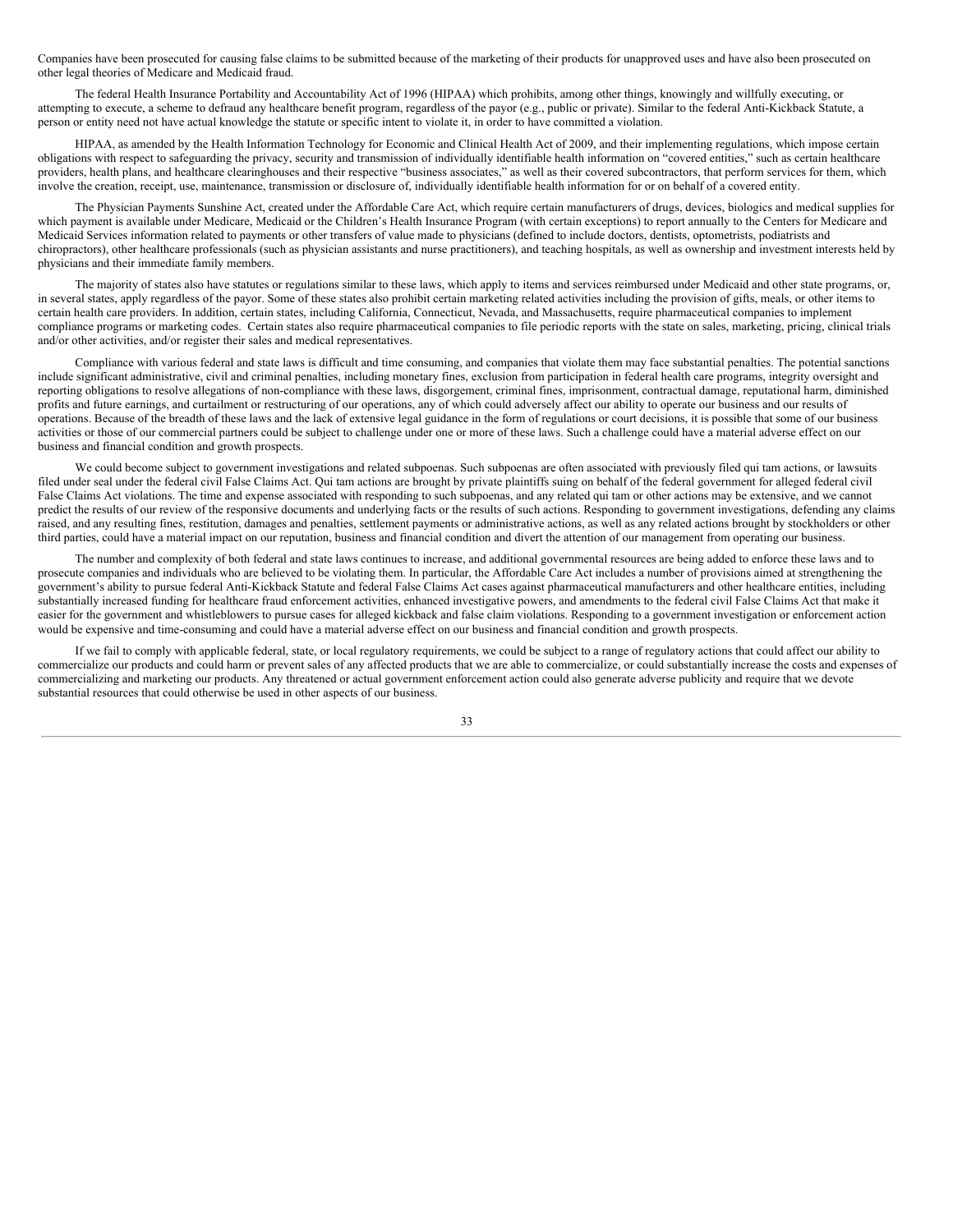## Regulations, guidelines and recommendations published by various government agencies and organizations may affect the use of ibrexafungerp and any future **product candidates we may seek to develop.**

Government agencies may issue regulations and guidelines directly applicable to us, our partners or our potential future partners and our product candidates. In addition, professional societies, practice management groups, private health/science foundations and organizations involved in various diseases from time to time publish guidelines or recommendations to the healthcare and patient communities. These various sorts of recommendations may relate to such matters as product usage, dosage, and route of administration and use of related or competing therapies. Changes to these recommendations or other guidelines advocating alternative therapies could result in decreased use of ibrexafungerp and any future product candidates we may seek to develop, which may adversely affect our results of operations.

## **Risks Related to Our Dependence on Third Parties**

## We are dependent on our existing third-party collaboration with Amplity, Inc. to commercialize ibrexafungerp for the treatment of VVC in the U.S., and if Amplity is not successful in commercializing ibrexafungerp in the U.S., we may not be successful in commercializing ibrexafungerp in the U.S.

In February 2021, we entered into an agreement with Amplity, Inc., for the commercial launch of BREXAFEMME for the treatment of VVC in the U.S., and will utilize Amplity's commercial execution expertise and resources for sales force, remote engagement, training, market access and select operation services. However, if Amplity does not perform under this agreement in the manner we expect, or Amplity were to terminate this agreement, this would significantly impair our ability to commercialize ibrexafungerp for the treatment of VVC in the U.S.

## We are dependent on our existing third-party collaboration with Hansoh to commercialize ibrexafungerp in the Greater China region, and if Hansoh is not successful **in commercializing ibrexafungerp in these areas, we will lose a significant source of potential revenue.**

We currently have an exclusive license and collaboration agreement with Hansoh who will pay us milestone payments upon the achievement of specified development and commercial milestones. In addition, Hansoh will pay us royalties upon sales of ibrexafungerp by Hansoh. We are relying on Hansoh to commercialize ibrexafungerp in the Greater China area, including mainland chaina, Hong Kong, Macau, and Taiwan, and if Hansoh is not able to commercialize ibrexafungerp in those countries, or determines not to pursue commercialization of ibrexafungerp in those countries, we will not receive any milestone or royalty payments under the agreement.

## We are dependent on our existing third-party collaboration with R-Pharm to commercialize ibrexafungerp in the Russian Federation and certain other countries. and if R-Pharm is not successful in commercializing ibrexafungerp in those countries, we will lose a significant source of potential revenue.

We currently have a development license and supply agreement with R-Pharm, a leading supplier of hospital drugs in Russia, pursuant to which we license to R-Pharm rights to develop and commercialize ibrexafungerp in the field of human health in Russia and certain smaller non-core markets. R-Pharm will pay us milestone payments upon the achievement of specified milestones, including registration of ibrexafungerp in a country and upon the achievement of specified levels of sales. In addition, R-Pharm will pay us royalties upon sales of ibrexafungerp by R-Pharm. We are relying on R-Pharm to commercialize ibrexafungerp in the countries covered by our agreement with it, and if R-Pharm is not able to commercialize ibrexafungerp in those countries, or determines not to pursue commercialization of ibrexafungerp in those countries, we will not receive any milestone or royalty payments under the agreement.

On February 24, 2022, Russia launched an invasion of Ukraine which has resulted in increased volatility in various financial markets and across various sectors. The U.S. and other countries, along with certain international organizations, have imposed economic sanctions on Russia and certain Russian individuals, banking entities and corporations as a response to the invasion. The extent and duration of the military action, resulting sanctions and future market disruptions in the region are impossible to predict. Moreover, the ongoing effects of the hostilities and sanctions may not be limited to Russia and Russian companies and may spill over to and negatively impact other regional and global economic markets of the world, including Europe and the U.S. The ongoing military action along with the potential for a wider conflict could further increase financial market volatility and cause negative effects on regional and global economic markets, industries, and companies. It is not currently possible to determine the severity of any potential adverse impact of this event on our financial condition, or more broadly, upon the global economy.

## We may not be successful in establishing and maintaining development and commercialization collaborations, which could adversely affect our ability to develop and **commercialize product candidates.**

Developing pharmaceutical products, conducting clinical trials, obtaining regulatory approval, establishing manufacturing capabilities and marketing approved products is expensive. Consequently, a portion of our strategy is to license to third parties rights to develop and commercialize product candidates, including candidates we have discovered other than ibrexafungerp, and if these third parties do not perform under our agreements with them, we will not receive any revenue from these collaborations. For example, we currently have a development license and supply agreement with R-Pharm, pursuant to which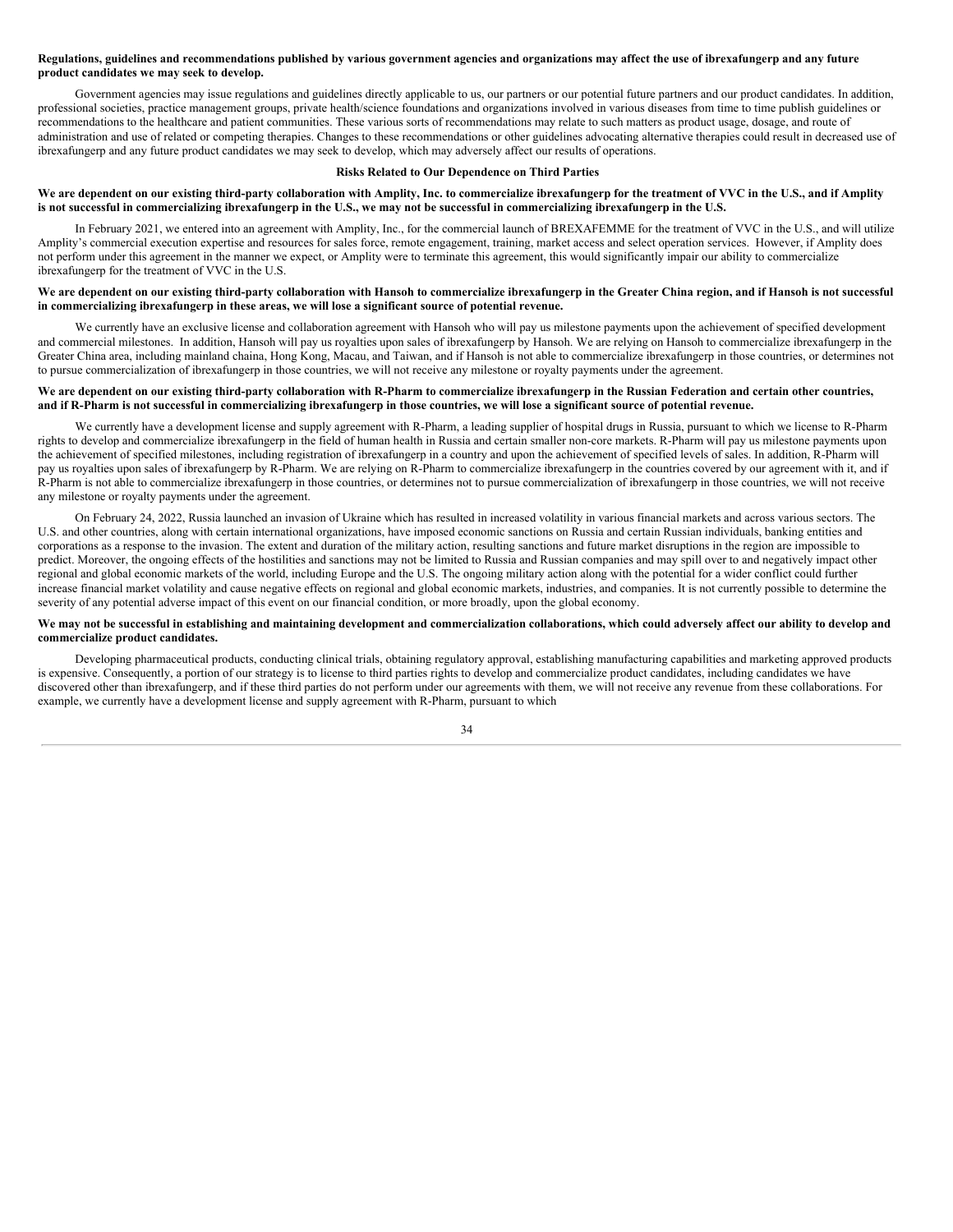we license to R-Pharm rights to develop and commercialize ibrexafungerp in the field of human health in Russia and certain smaller non-core markets, and if ibrexafungerp receives marketing approval, we may enter into additional sales and marketing arrangements with third parties for international sales. If we are unable to enter into any of these arrangements on acceptable terms, or at all, we may be unable to market and sell ibrexafungerp and any future product candidates we may seek to develop in certain markets. We expect to face competition in seeking appropriate collaborators. Moreover, collaboration arrangements are complex and time consuming to negotiate, document and implement and they may require substantial resources to maintain. We may not be successful in our efforts to establish and implement collaborations or other alternative arrangements for the development of product candidates. When we partner with a third party for development and commercialization of a product candidate, we can expect to relinquish to the third party some or all of the control over the future success of that product candidate. Our collaboration partner may not devote sufficient resources to the commercialization of product candidates or may otherwise fail in their commercialization. The terms of any collaboration or other arrangement that we establish may not be favorable to us. In addition, any collaboration that we enter into may be unsuccessful in the development and commercialization of product candidates. In some cases, we may be responsible for continuing preclinical and initial clinical development of a partnered product candidate or research program, and the payment we receive from our collaboration partner may be insufficient to cover the cost of this development. If we are unable to reach agreements with suitable collaborators for product candidates, we could face increased costs, we may be forced to limit the number of product candidates we can commercially develop or the territories in which we commercialize them and we might fail to commercialize products or programs for which a suitable collaborator cannot be found. If we fail to achieve successful collaborations, our operating results and financial condition will be materially and adversely affected.

### We depend on third-party contractors for a substantial portion of our drug development activities and may not be able to control their work as effectively as if we **performed these functions ourselves.**

We outsource, and intend to continue to outsource, substantial portions of our drug development activities to third-party service providers, including manufacturing and the conduct of our clinical trials and various preclinical studies. Our agreements with third-party service providers and CROs are and will be on a study-by-study basis and typically short-term. In all cases, we expect to be able to terminate the agreements with notice and be responsible for the supplier's previously incurred costs.

Because we rely on third parties, our internal capacity to perform these functions is limited. Outsourcing these functions involves risk that third parties may not perform to our standards, may not produce results in a timely manner or may fail to perform at all. Even if we outsource activities, in most cases regulators will hold us responsible for the compliance of the activities performed, and hold us responsible for oversight and monitoring of the activities. In addition, the use of third-party service providers requires us to disclose our proprietary information to these parties, which could increase the risk that this information will be misappropriated. There are a limited number of third-party service providers that have the expertise required to achieve our business objectives. Identifying, qualifying and managing performance of third-party service providers can be difficult and time consuming and could cause delays in our development programs. We currently have a small number of employees devoted to clinical development activities, which limits the internal resources we have available to identify and monitor our third-party providers. To the extent we are unable to identify, retain and successfully manage the performance of third-party service providers in the future, our business may be adversely affected.

#### As we do not intend to own or operate facilities for manufacturing, storage and distribution of drug substance or drug productwe are and will be dependent on third parties for the manufacture of ibrexafungerp. If we experience problems with any of these third parties, the commercial manufacturing of ibrexafungerp could be **delayed.**

The inability to manufacture sufficient commercial supplies of ibrexafungerp could adversely affect product commercialization. We do not currently have any agreements with third-party manufacturers for the long-term commercial supply of ibrexafungerp. We may encounter technical difficulties or delays in the transfer of ibrexafungerp manufacturing on a commercial scale to a third-party manufacturer, or may be unable to enter into agreements for commercial supply with third-party manufacturers, or may be unable to do so on acceptable terms.

We may not be able to establish additional sources of supply for ibrexafungerp and any future product candidates we may seek to develop. These suppliers are subject to regulatory requirements covering manufacturing, testing, quality control and record keeping relating to product candidates and are also subject to ongoing inspections by the regulatory agencies. Failure by any of our suppliers to comply with applicable regulations may result in long delays and interruptions to our product candidate supply while we seek to secure another supplier that meets all regulatory requirements.

Reliance on third-party manufacturers entails risks to which we would not be subject if we manufactured product candidates ourselves, including:

- the possible breach of the manufacturing agreements or violation of regulatory standards by the third parties because of factors beyond our control;
- the possibility of termination or nonrenewal of the agreements by the third parties because of our breach of the manufacturing agreement or based on their own business priorities; and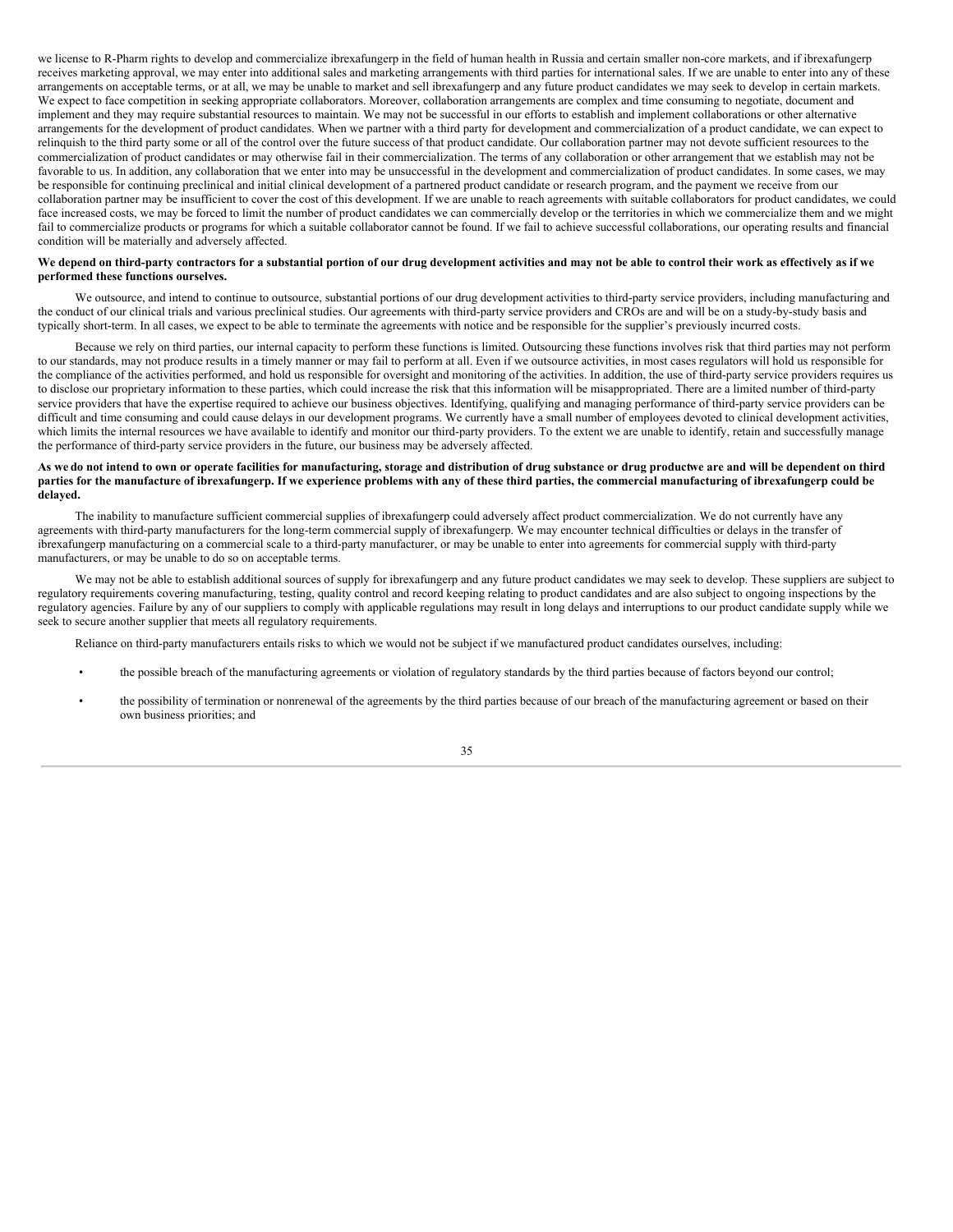• the possibility of unforeseen natural disasters, public health crises, political crises and other catastrophic events or other events outside of our control impacting our third parties, such as the recent emergence and spread of COVID-19, a coronavirus, which may cause delays in the ability of our suppliers to provide us with supplies on a timely basis.

Any of these factors could result in delays or higher costs in connection with our clinical trials, regulatory submissions, required approvals or commercialization of ibrexafungerp and any future product candidates we may seek to develop.

## If we fail to establish or lose our relationships with CROs, our drug development efforts could be delayed.

We are substantially dependent on third-party vendors and CROs for preclinical studies and clinical trials related to our drug discovery and development efforts. If we fail to establish or lose our relationship with any one or more of these providers, we could experience a significant delay in both identifying another comparable provider and then contracting for its services, which could adversely affect our development efforts. We may be unable to retain an alternative provider on reasonable terms, or at all. Even if we locate an alternative provider, it is likely that this provider will need additional time to respond to our needs and may not provide the same type or level of services as the original provider. In addition, any contract research organization that we retain will be subject to the FDA's regulatory requirements and similar foreign standards and we do not have control over compliance with these regulations by these providers. Consequently, if these practices and standards are not adhered to by these providers, the development and commercialization of ibrexafungerp and any future product candidates we may seek to develop could be delayed, which could severely harm our business and financial condition.

## **Risks Relating to Our Intellectual Property**

## We were dependent on Merck for the establishment of our intellectual property rights related to ibrexafungerp, and if Merck did not establish our intellectual property rights with sufficient scope to protect ibrexafungerp, we may have limited or no ability to assert intellectual property rights to ibrexafungerp.

Under our agreement with Merck, Merck was responsible for establishing the intellectual property rights to ibrexafungerp. As we were not responsible for the establishment of our intellectual property rights to ibrexafungerp, we have less visibility into the strength of our intellectual property rights to ibrexafungerp than if we had been responsible for the establishment of these rights. If Merck did not establish those rights such that they are of sufficient scope to protect ibrexafungerp, then we may not be able to prevent others from using or commercializing ibrexafungerp, and others may be able to assert intellectual property rights in ibrexafungerp and prevent us from further pursuing the development and commercialization of ibrexafungerp.

## It is difficult and costly to protect our proprietary rights, and we may not be able to ensure their protection.

Our commercial success will depend in part on obtaining and maintaining patent protection and trade secret protection of ibrexafungerp and any future product candidates we may seek to develop and the methods used to manufacture them, as well as successfully defending these patents against third-party challenges. Our ability to stop third parties from making, using, selling, offering to sell or importing ibrexafungerp and any future product candidates we may seek to develop is dependent upon the extent to which we have rights under valid and enforceable patents or trade secrets that cover these activities.

The patent positions of pharmaceutical companies can be highly uncertain and involve complex legal and factual questions for which important legal principles remain unresolved. No absolute policy regarding the breadth of claims allowed in pharmaceutical patents has emerged to date in the United States or in many foreign jurisdictions. Changes in either the patent laws or in interpretations of patent laws in the United States and foreign jurisdictions may diminish the value of our intellectual property. Accordingly, we cannot predict the breadth of claims that may be enforced in the patents that we currently own or that may be issued from the applications we have filed or may file in the future or that we have licensed or may license from third parties, including Merck for ibrexafungerp. Further, if any patents we obtain or license are deemed invalid or unenforceable, it could impact our ability to commercialize or license our technology.

The degree of future protection for our proprietary rights is uncertain because legal means afford only limited protection and may not adequately protect our rights or permit us to gain or keep our competitive advantage. For example:

- others may be able to make compounds that are similar to ibrexafungerp and any future product candidates we may seek to develop but that are not covered by the claims of our patents;
- if we encounter delays in our clinical trials, the period of time during which we could market our drug candidates under patent protection would be reduced;
- we might not have been the first to conceive, make or disclose the inventions covered by our patents or pending patent applications;
- we might not have been the first to file patent applications for these inventions;
- any patents that we obtain may be invalid or unenforceable or otherwise may not provide us with any competitive advantages; or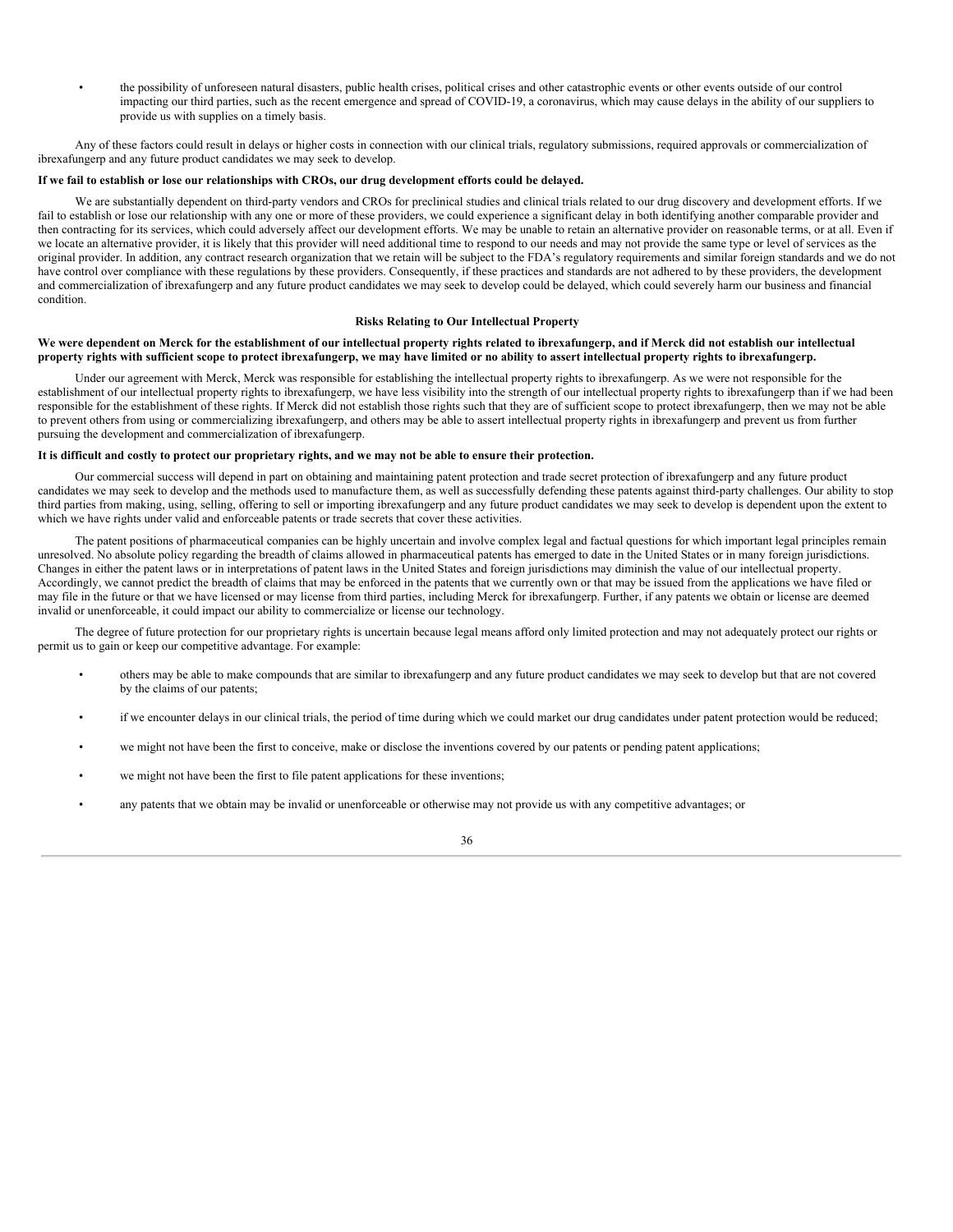the patents of others may have a material adverse effect on our business.

Due to the patent laws of a country, or the decisions of a patent examiner in a country, or our own filing strategies, we may not obtain patent coverage for all of the product candidates that may be disclosed or methods involving these candidates that may be disclosed in the parent patent application. We plan to pursue divisional patent applications and/or continuation patent applications in the United States and many other countries to obtain claim coverage for inventions that were disclosed but not claimed in the parent patent application, but may not succeed in these efforts.

Composition of matter patents on the active pharmaceutical ingredient are generally considered to be the strongest form of intellectual property protection for pharmaceutical products, as such patents generally provide protection without regard to any method of use. We cannot be certain that the claims in our patent applications covering composition-of-matter of our drug candidates will be considered patentable by the U.S. Patent and Trademark Office (USPTO) courts in the United States or by the patent offices and courts in foreign countries. Method of use patents protect the use of a product for the method recited in the claims. This type of patent does not prevent a competitor from making and marketing a product that is identical to our product for an indication that is outside the scope of the patented method. Moreover, even if competitors do not actively promote their product for our targeted indications, physicians may prescribe these products "off-label." Although off-label prescriptions may infringe or contribute to or induce the infringement of method of use patents, the practice is common and such infringement is difficult to prevent or prosecute. Interference or derivation proceedings provoked by third parties or brought by the USPTO may be necessary to determine the priority of inventions with respect to our patents or patent applications or those of our collaborators or licensors. An unfavorable outcome could require us to cease using the related technology or to attempt to license rights to it from the prevailing party. Our business could be harmed if the prevailing party does not offer us a license on commercially reasonable terms. Litigation, interference, or derivation proceedings may fail, resulting in harm to our business, and, even if successful, may result in substantial costs and distract our management and other employees.

We also rely on trade secrets to protect our technology, especially where we do not believe patent protection is appropriate or obtainable. However, trade secrets are difficult to protect. Although we use reasonable efforts to protect our trade secrets, our employees, consultants, contractors, licensees, licensors, outside scientific collaborators and other advisors may unintentionally or willfully disclose our information such that our competitors may obtain it. Enforcing a claim that a third party illegally obtained and is using any of our trade secrets is expensive and time consuming, and the outcome is unpredictable. Moreover, our competitors may independently develop equivalent knowledge, methods and know-how, such as new therapies, including therapies for the indications we are targeting. If others seek to develop similar therapies, their research and development efforts may inhibit our ability to conduct research in certain areas and to expand our intellectual property portfolio, and also have a material adverse effect on our business.

## We may incur substantial costs as a result of litigation or other proceedings relating to patent and other intellectual property rights and we may be unable to enforce **or protect our rights to, or use, our technology.**

If we choose to go to court to stop another party from using the inventions claimed in any patents we obtain, that individual or company has the right to ask the court to rule that such patents are invalid or should not be enforced. These lawsuits are expensive and would consume time and resources and divert the attention of managerial and scientific personnel even if we were successful in stopping the infringement of such patents or sustaining their validity and enforceability. In addition, there is a risk that the court will decide that such patents are not valid or that we do not have the right to enforce them. There is also the risk that, even if the validity of such patents is upheld, the court will refuse to stop the other party on the grounds that such other party's activities do not infringe such patents. In addition, the United States Court of Appeals for the Federal Circuit and the Supreme Court of the United States continue to address issues under the United States patent laws, and the decisions of those and other courts could adversely affect our ability to sustain the validity of our issued or licensed patents and obtain new patents.

Furthermore, a third party may claim that we or our manufacturing or commercialization partners or customers are using inventions covered by the third party's patent rights and may go to court to stop us or our partners and/or customers from engaging in our operations and activities, including making or selling ibrexafungerp and any future product candidates we may seek to develop. These lawsuits are costly and could affect our results of operations and divert the attention of managerial and scientific personnel. There is a risk that a court would decide that we or our commercialization partners or customers are infringing the third party's patents and would order us or our partners or customers to stop the activities covered by the patents. In that event, we or our commercialization partners or customers may not have a viable way around the patent and may need to halt commercialization or use of the relevant product. In addition, there is a risk that a court will order us or our partners or customers to pay the other party damages for having violated the other party's patents or obtain one or more licenses from third parties, which may be impossible or require substantial time and expense. We cannot predict whether any license would be available at all or whether it would be available on commercially reasonable terms. Furthermore, even in the absence of litigation, we may need to obtain licenses from third parties to advance our research or allow commercialization of our drug candidates, and we have done so from time to time. We may fail to obtain any of these licenses at a reasonable cost or on reasonable terms, if at all. In such events, we would be unable to further develop and commercialize one or more of our drug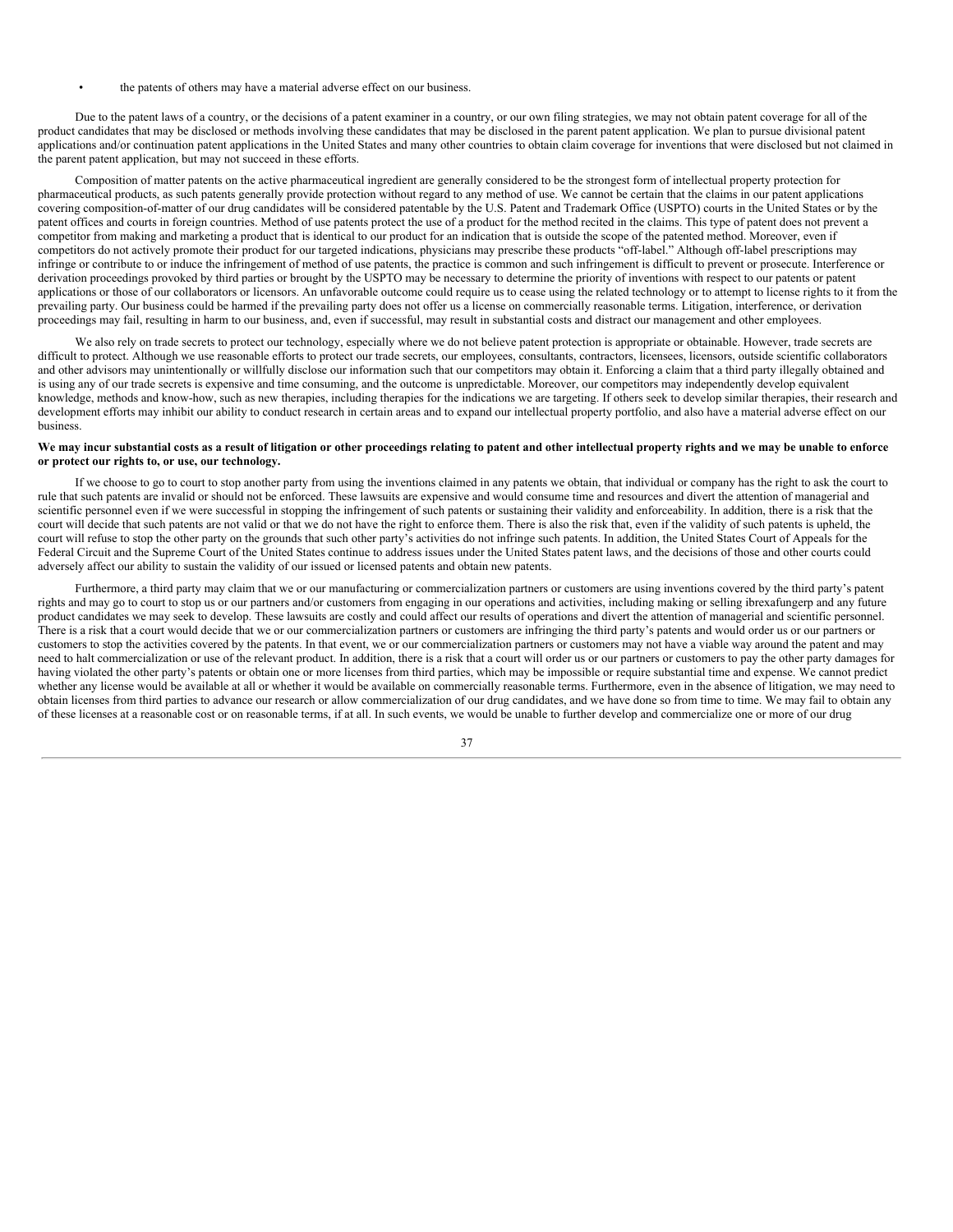candidates, which could harm our business significantly. In the future, we may agree to indemnify our commercial partners and/or customers against certain intellectual property infringement claims brought by third parties which could increase our financial expense, increase our involvement in litigation and/or otherwise materially adversely affect our business.

Because of the substantial amount of discovery required in connection with intellectual property litigation, there is a risk that some of our confidential information could be compromised by disclosure during this type of litigation, which could adversely affect our intellectual property rights and our business. In addition, there could be public announcements of the results of hearings, motions or other interim proceedings or developments. If securities analysts or investors perceive these results to be negative, it could have a substantial adverse effect on the price of our common stock.

The pharmaceutical and biotechnology industries have produced a proliferation of patents, and it is not always clear to industry participants, including us, which patents cover various types of products or methods of use. The coverage of patents is subject to interpretation by the courts, and the interpretation is not always uniform. If we are sued for patent infringement, we would need to demonstrate that our products or methods either do not infringe the patent claims of the relevant patent or that the patent claims are invalid or unenforceable, and we may not be able to do this. Proving invalidity or unenforceability is difficult. For example, in the United States, proving invalidity requires a showing of clear and convincing evidence to overcome the presumption of validity enjoyed by issued patents.

Because some patent applications in the United States may be maintained in secrecy until the patents are issued, because patent applications in the United States and many foreign jurisdictions are typically not published until eighteen months after filing, because searches and examinations of patent applications by the USPTO and other patent offices may not be comprehensive, and because publications in the scientific literature often lag behind actual discoveries, we cannot be certain that others have not filed patent applications for technology covered by our patents or pending applications. Our competitors may have filed, and may in the future file, patent applications and may have obtained patents covering technology similar to ours. Any such patents or patent application may have priority over our patent applications, which could further require us to obtain or license rights to issued patents covering such technologies. If another party has obtained a U.S. patent or filed a U.S. patent application on inventions similar to ours, we may have to participate in a proceeding before the USPTO or in the courts to determine which patent or application has priority. The costs of these proceedings could be substantial, and it is possible that our application or patent could be determined not to have priority, which could adversely affect our intellectual property rights and business.

We have received confidential and proprietary information from collaborators, prospective licensees and other third parties. In addition, we employ individuals who were previously employed at other biotechnology or pharmaceutical companies. We may be subject to claims that we or our employees, consultants or independent contractors have improperly used or disclosed confidential information of these third parties or our employees' former employers. Litigation may be necessary to defend against these claims. Even if we are successful in defending against these claims, litigation could result in substantial cost and be a distraction to our management and employees. If we are not successful, our ability to continue our operations and our business could be materially, adversely affected.

Some of our competitors may be able to sustain the costs of complex intellectual property litigation more effectively than we can because they have substantially greater resources. In addition, any uncertainties resulting from the initiation and continuation of any litigation could have a material adverse effect on our ability to raise the funds necessary to continue our operations, on our ability to hire or retain employees, or otherwise on our business.

### **Risks Related to Employee Matters and Managing Growth**

# We may not be able to manage our business effectively if we are unable to attract and retain key personnel.

We may not be able to attract or retain qualified management, finance, scientific and clinical personnel in the future due to the intense competition for qualified personnel among biotechnology, pharmaceutical and other businesses. Stock-based awards are critical to our ability to recruit, retain and motivate highly skilled talent. However, the trading price of our common stock as listed on the Nasdaq Global Market has traded at or below the exercise price of a significant portion of the stock options currently held by our executive officers and key employees. This may reduce the retention value of these options and we may need to grant additional stock options, make further amendments to the terms of existing option awards, or provide alternative compensation and retention programs to continue to retain our employees, especially our key employees and executive officers. If we are not able to attract and retain necessary personnel to accomplish our business objectives, we may experience constraints that will significantly impede the achievement of our development objectives, our ability to raise additional capital and our ability to implement our business strategy. If we are unable to retain our current executive officers and key employees our ability to implement our business strategy successfully could be seriously harmed.

# We may need to expand our operations and increase the size of our company, and we may experience difficulties in managing growth.

As of March 1, 2022, we had 56 employees. We will need to increase our marketing, sales and administrative headcount to manage the commercialization of BREXAFEMME for the treatment of VVC. Further, as we advance ibrexafungerp through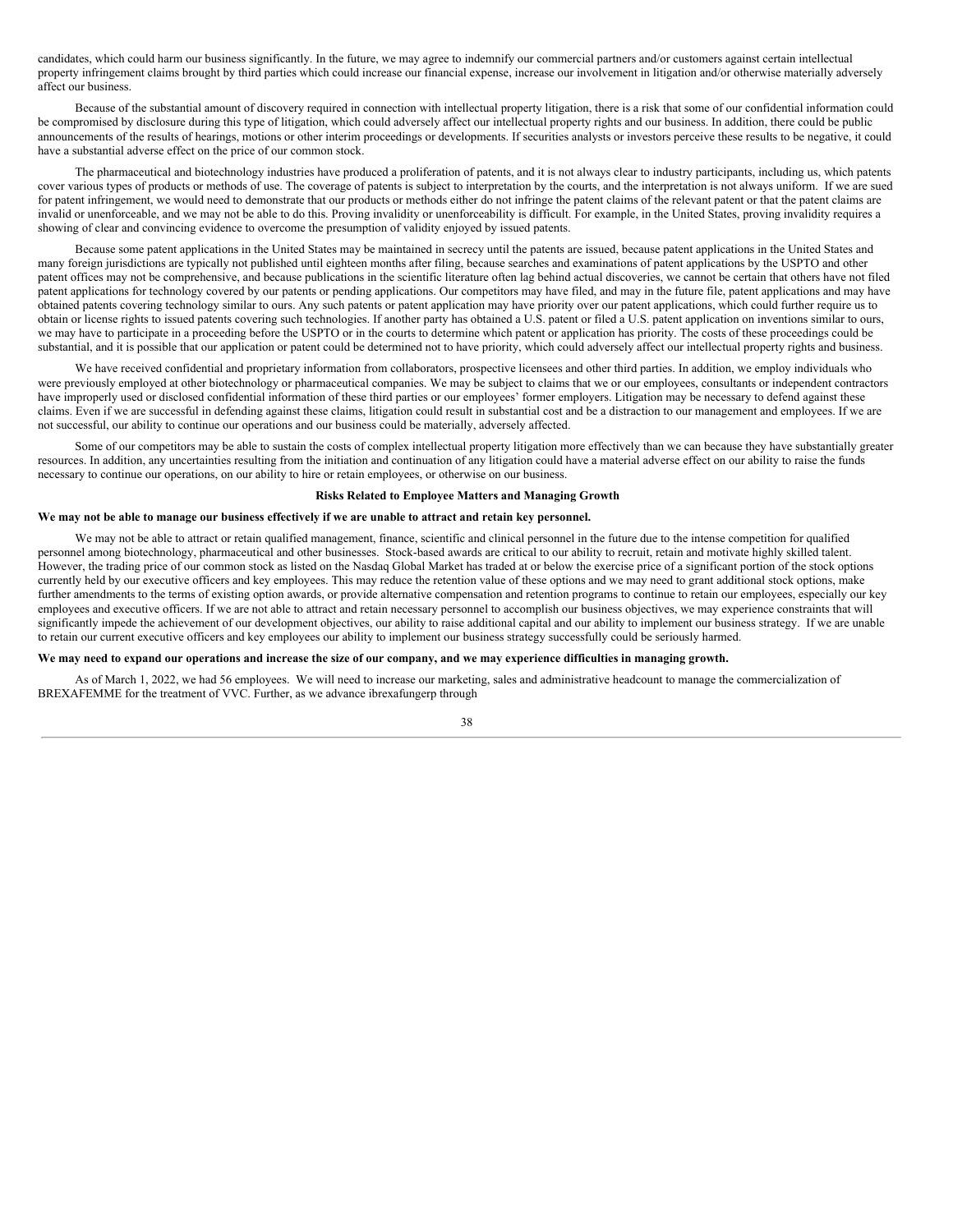preclinical studies, clinical trials and commercialization for other indications, we will need to increase our product development, scientific, marketing, sales and administrative headcount to manage these efforts. Our management, personnel and systems currently in place may not be adequate to support this future growth. Our need to effectively manage our operations, growth and various projects requires that we:

- successfully attract and recruit new employees with the expertise and experience we will require;
- manage our clinical programs effectively, which we anticipate being conducted at numerous clinical sites;
- develop a marketing and sales infrastructure; and
- continue to develop our operational, financial and management controls, reporting systems and procedures.

If we are unable to successfully manage this growth, our business may be adversely affected.

#### **Other Risks Relating to Our Business**

# We may face potential product liability exposure, and if successful claims are brought against us, we may incur substantial liability for a product candidate and may **have to limit its commercialization.**

The use of product candidates in clinical trials and the sale of any products for which we may obtain marketing approval expose us to the risk of product liability claims. Product liability claims may be brought against us or our partners by participants enrolled in our clinical trials, patients, healthcare providers or others using, administering or selling products. If we cannot successfully defend ourselves against any such claims, we would incur substantial liabilities. Regardless of merit or eventual outcome, product liability claims may result in:

- withdrawal of clinical trial participants;
- termination of clinical trial sites or entire trial programs;
- costs of related litigation;
- substantial monetary awards to patients or other claimants;
- decreased demand for product candidates and loss of revenue;
- impairment of our business reputation;
- diversion of management and scientific resources from our business operations; and
- the inability to commercialize product candidates.

We have obtained limited product liability insurance coverage for our clinical trials domestically and in selected foreign countries where we are conducting clinical trials. Our coverage is currently limited to \$10.0 million per occurrence and \$10.0 million in the aggregate per year, as well as additional local country product liability coverage for trials conducted outside of the United States as required by the local country regulations. As such, our insurance coverage may not reimburse us or may not be sufficient to reimburse us for any expenses or losses we may suffer. Moreover, insurance coverage is becoming increasingly expensive and, in the future, we may not be able to maintain insurance coverage at a reasonable cost or in sufficient amounts to protect us against losses due to product liability. We intend to expand our insurance coverage for products to include the sale of commercial products if we obtain marketing approval for product candidates, but we may be unable to obtain commercially reasonable product liability insurance for any products approved for marketing. Large judgments have been awarded in class action lawsuits based on drugs that had unanticipated side effects. A successful product liability claim or series of claims brought against us, particularly if judgments exceed our insurance coverage, could decrease our cash available to develop ibrexafungerp and any future product candidates we may seek to develop and adversely affect our business.

### Our internal computer systems, or those used by our contract research organizations or other contractors or consultants, may fail or suffer security breaches.

Despite the implementation of security measures, our internal computer systems and those of our contract research organizations and other contractors and consultants are vulnerable to damage, data leakage and security breaches from computer viruses, unauthorized access, social engineering, the acts or omissions of our workforce or others with authorized access, natural disasters, terrorism, war and telecommunication and electrical failures. While we are not aware of the occurrence of any such system failure, accident or security breach to date, if such an event were to occur and cause interruptions in our or other contractors or consultants' operations, it could result in a material disruption of our product candidate development programs. For example, the loss of clinical study data from completed or ongoing clinical studies for a product candidate could result in delays in our regulatory approval efforts and significantly increase our costs to recover or reproduce the data. To the extent that any disruption or security breach was to result in a loss of or damage to our data or applications, or inappropriate disclosure of confidential or proprietary information, we could incur liability and the further development of any product candidates could be delayed.

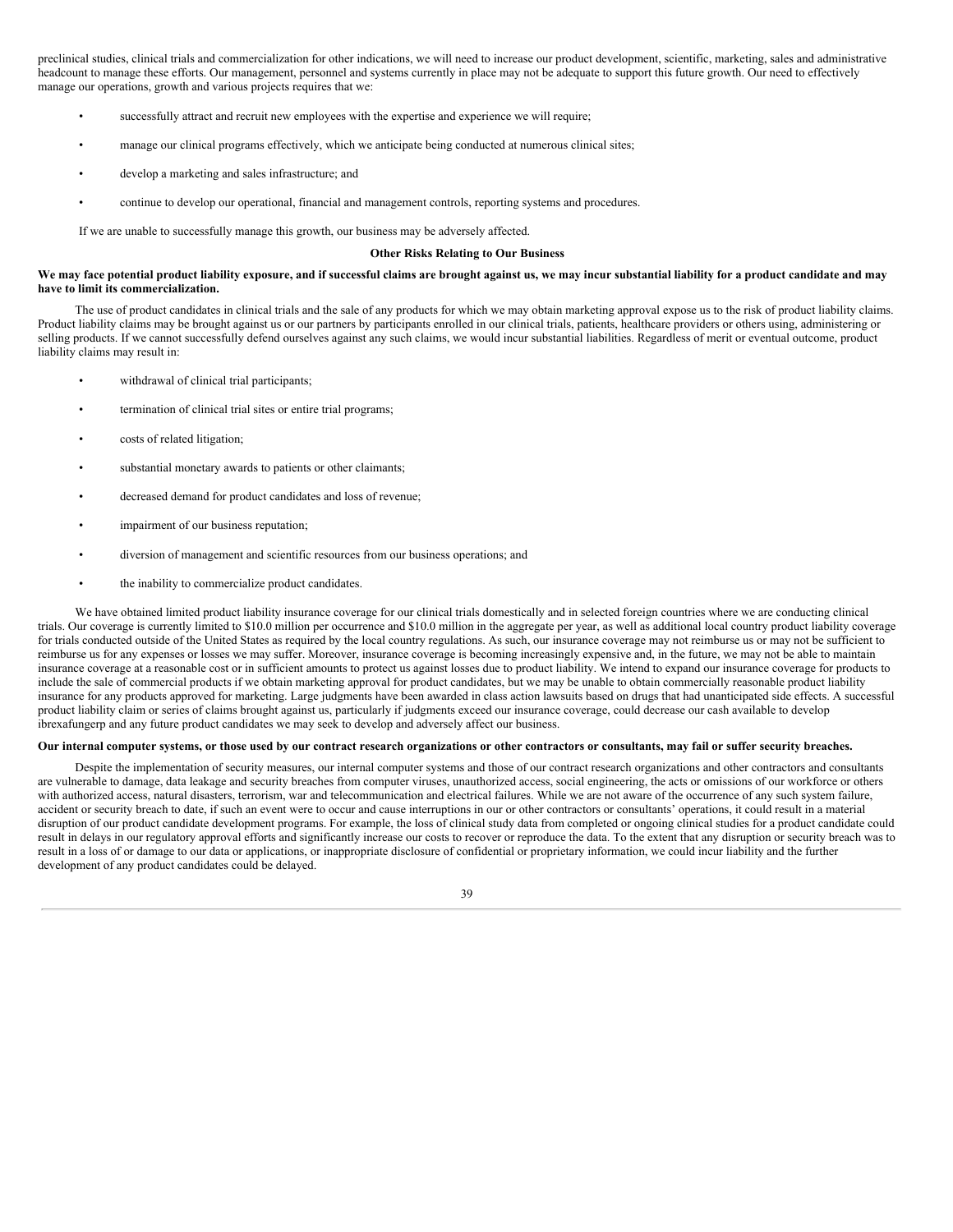## Our insurance policies are expensive and protect us only from some business risks, which will leave us exposed to significant uninsured liabilities.

We do not carry insurance for all categories of risk that our business may encounter. Some of the policies we currently maintain include general liability, employment practices liability, property, auto, workers' compensation, products liability and directors' and officers' insurance. We do not know, however, if we will be able to maintain existing insurance with adequate levels of coverage. Any significant uninsured liability may require us to pay substantial amounts, which would adversely affect our cash position and results of operations.

# Our research and development activities could be affected or delayed as a result of possible restrictions on animal testing.

Certain laws and regulations require us to test our product candidates on animals before initiating clinical trials involving humans. Animal testing activities have been the subject of controversy and adverse publicity. Animal rights groups and other organizations and individuals have attempted to stop animal testing activities by pressing for legislation and regulation in these areas and by disrupting these activities through protests and other means. To the extent the activities of these groups are successful, our research and development activities may be interrupted, delayed or become more expensive.

### **U.S. and foreign privacy and data protection laws and regulations may impose additional liabilities on us.**

U.S. federal and state privacy and data security laws and regulations regulate how we and our partners collect, use and share certain information. For example, HIPAA, as amended by the Health Information Technology for Economic and Clinical Health Act of 2009, and its implementing regulations, impose certain obligations with respect to safeguarding the privacy, security and transmission of individually identifiable health information on "covered entities," such as certain healthcare providers, health plans, and healthcare clearinghouses and their respective "business associates" that perform services for them. State security breach notification laws, state health information privacy laws, and other state privacy laws also impose requirements regarding the collection, use, disclosure, and protection of personal information. In addition, in June 2018, California enacted the California Consumer Privacy Act of 2018 (CCPA) which became effective January 1, 2020. The CCPA gives California residents the right to access and require deletion of their personal information, the right to opt out of certain personal information sharing, and the right to detailed information about how their personal information is collected, used, and disclosed. The CCPA provides for civil penalties for violations, as well as a private right of action for data breaches that is expected to increase data breach litigation. Although the CCPA includes exemptions for certain clinical trials data and data collected pursuant to HIPAA, the law may increase our compliance costs and potential liability with respect to other personal information we collect about California residents. The CCPA has prompted a wave of proposals for new federal and state privacy legislation that, if passed, could increase our potential liability, increase our compliance costs, and adversely affect our business.

We may also be subject to or affected by foreign laws and regulations, including regulatory guidance, governing the collection, use, disclosure, security, transfer, and storage of personal data, such as information that we collect about patients in connection with clinical trials and our other operations abroad. The global legislative and regulatory landscape for privacy and data protection continues to evolve, and implementation standards and enforcement practices are likely to remain uncertain for the foreseeable future. This evolution may create uncertainty in our business, result in liability, or impose additional costs on us. The cost of compliance with these laws, regulations and standards is high and is likely to increase in the future.

For example, the EU implemented the General Data Protection Regulation (GDPR) a broad data protection framework that expands the scope of EU data protection law to include certain non-European Union entities that process the personal data of EU residents, including clinical trial data. The GDPR increases our compliance burden with respect to data protection, including by mandating potentially burdensome documentation requirements and granting certain rights to individuals to control how we collect, use, disclose, retain and protect information about them. The processing of sensitive personal data, such as information about health conditions, leads to heightened compliance burdens under the GDPR and is a topic of active interest among EU regulators. In addition, the GDPR provides for breach reporting requirements, more robust regulatory enforcement and fines of up to the greater of 20 million euros or 4% of annual global revenue. The GDPR increases our responsibility and liability in relation to personal data that we process, including in clinical trials, and we may be required to put in place additional mechanisms to ensure compliance with the GDPR, which could divert management's attention and increase our cost of doing business.

A data security breach or other privacy violation that compromises the confidentiality, integrity or availability of the personal information of our clinical trials participants, collaborators or employees could harm our reputation, compel us to comply with U.S. or international breach notification laws, subject us to mandatory corrective action, and otherwise subject us to liability under U.S. or foreign laws and regulations. Data breaches or other security incidents could also compromise our trade secrets or other intellectual property. If we are unable to prevent such data security breaches and security incidents or implement satisfactory remedial measures, our operations could be disrupted, and we may suffer reputational harm, financial loss or other regulatory penalties. In addition, such events can be difficult to detect, and any delay in identifying them may lead

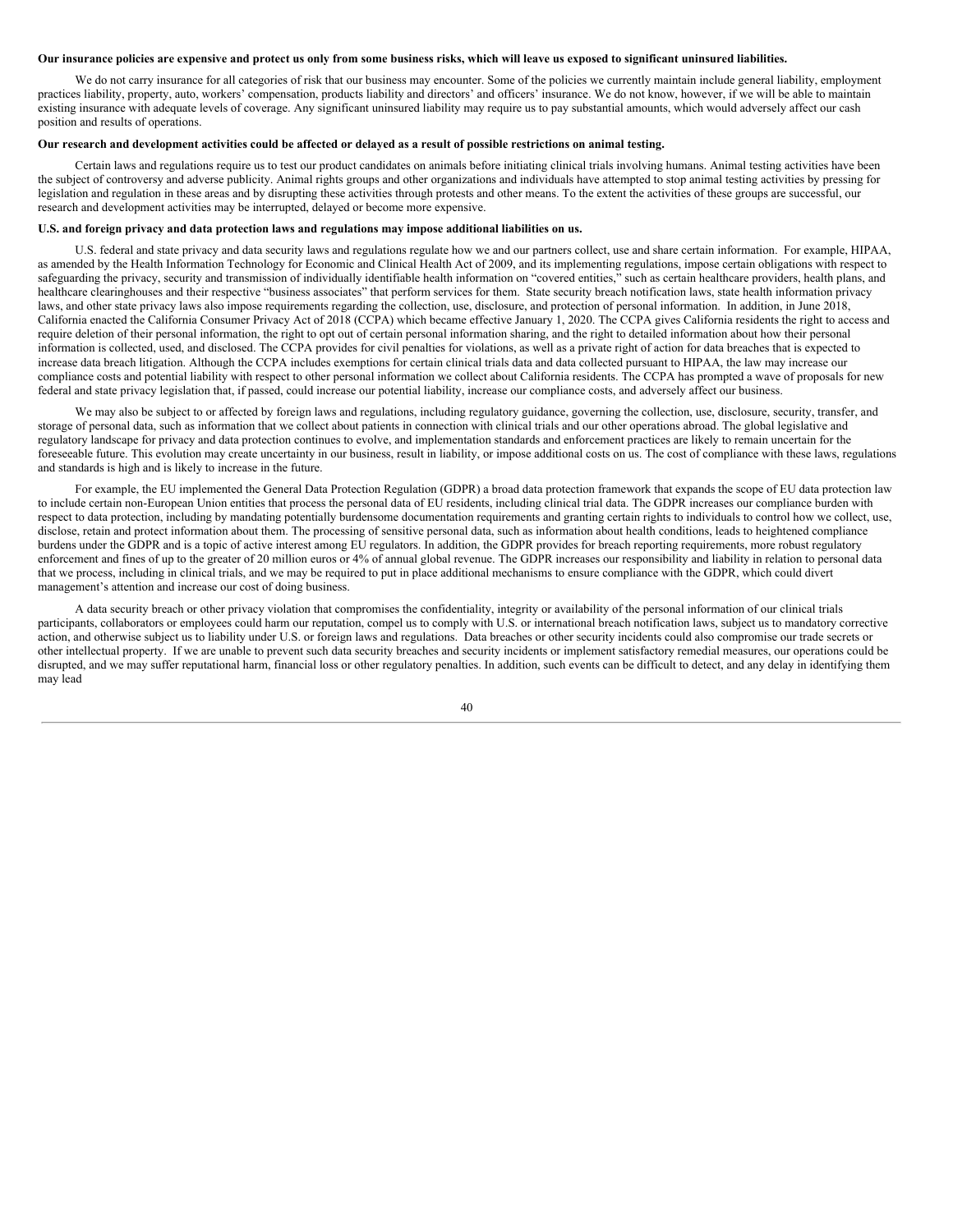to increased harm. While we have implemented security measures designed to protect our information technology systems, such measures may not prevent such events.

Finally, it is possible that these privacy laws may be interpreted and applied in a manner that is inconsistent with our practices. Any failure or perceived failure by us to comply with federal, state, or foreign laws or self-regulatory standards could result in negative publicity, diversion of management time and effort, and proceedings against us by governmental entities or others. If we expand into other foreign countries and jurisdictions, we may be subject to additional privacy and data protection laws and regulations that may affect how we conduct business.

# **Risks Relating to Owning Our Common Stock**

#### **The market price of our common stock may be highly volatile.**

The trading price of our common stock may be volatile. The following factors, in addition to other factors described in this "Risk Factors" section and elsewhere in this report, may have a significant impact on the market price of our common stock:

- the level of sales of BREXAFEMME;
- the results of our preclinical testing or clinical trials;
- the ability to obtain additional funding;
- any delay in submitting an NDA or similar foreign applications for ibrexafungerp for the treatment of indications other than VVC and any future product candidate we may seek to develop or any adverse development or perceived adverse development with respect to the FDA's review of that NDA or a foreign regulator's review of a similar applications;
- maintenance of our existing collaborations or ability to enter into new collaborations;
- our collaboration partners' election to develop or commercialize product candidates under our collaboration agreements or the termination of any programs under our collaboration agreements;
- any intellectual property infringement actions in which we or our licensors and collaboration partners may become involved;
- our ability to successfully develop and commercialize future product candidates;
- changes in laws or regulations applicable to future products;
- adverse regulatory decisions;
- introduction of new products, services or technologies by our competitors;
- achievement of financial projections we may provide to the public;
- achievement of the estimates and projections of the investment community;
- the perception of the pharmaceutical industry by the public, legislatures, regulators and the investment community;
- changes in the structure of healthcare payment systems;
- announcements of significant acquisitions, strategic partnerships, joint ventures or capital commitments by us, our collaboration partners or our competitors;
- disputes or other developments relating to proprietary rights, including patents, litigation matters and our ability to obtain patent protection for our technologies;
- legislation or regulation that mandates or encourages the use of generic products;
- additions or departures of key scientific or management personnel;
- significant lawsuits, including patent or stockholder litigation;
- changes in the market valuations of similar companies;
- general economic and market conditions and overall fluctuations in the U.S. equity markets;
- sales of our common stock by us, our executive officers and directors or our stockholders in the future; and
- trading volume of our common stock.

In addition, companies trading in the stock market in general, and the Nasdaq Global Market in particular, have experienced extreme price and volume fluctuations that have often been unrelated or disproportionate to the operating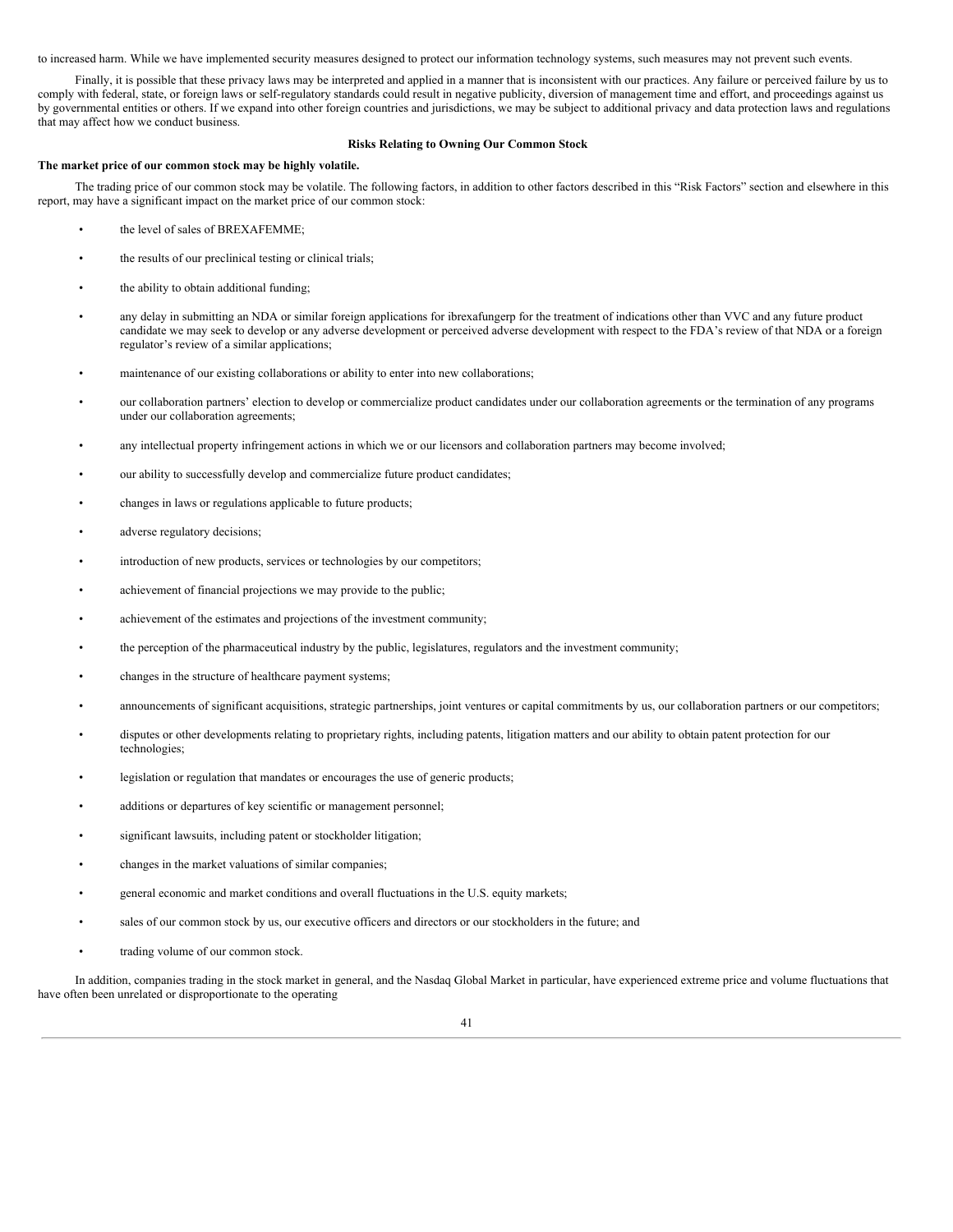performance of these companies. Broad market and industry factors may negatively affect the market price of our common stock, regardless of our actual operating performance.

# Future sales and issuances of our common stock or rights to purchase common stock could result in additional dilution of the percentage ownership of our **stockholders and could cause our stock price to fall.**

We expect that significant additional capital will be needed in the future to continue our planned operations. To the extent we raise additional capital by issuing equity securities, our stockholders may experience substantial dilution. We may sell common stock, convertible securities or other equity securities in one or more transactions at prices and in a manner we determine from time to time. These sales may also result in new investors gaining rights superior to our existing stockholders. For example, in March 2019, we issued and sold \$16 million of 6.0% convertible senior notes. The holders may convert their convertible notes at their option at any time prior to the close of business on the business day immediately preceding March 15, 2025. Upon conversion of the convertible notes by a holder, the holder will receive shares of our common stock, together, if applicable, with cash in lieu of any fractional share. Holders who convert may also be entitled to receive, under certain circumstances, an interest make-whole payment payable in shares of common stock. In addition, following certain corporate events that occur prior to the maturity date, we will, in certain circumstances, increase the conversion rate for a holder who elects to convert its convertible notes in connection with such a corporate event. To the extent holders of these notes convert the notes, our stockholders may experience substantial dilution. Additionally, the holders of our outstanding warrants also may exercise their right to buy our common stock which could result in additional dilution to our stockholders.

# Anti-takeover provisions in our charter documents and under Delaware law could make an acquisition of us, which may be beneficial to our stockholders, more **difficult and may prevent attempts by our stockholders to replace or remove our current management.**

Provisions in our amended and restated certificate of incorporation and our bylaws may delay or prevent an acquisition of us, including the ability of our board of directors to establish new series of preferred stock and issue shares of these new series, which could be used by our board of directors to oppose a hostile takeover attempt, which some stockholders may believe would be in the best interests of stockholders. In addition, these provisions may frustrate or prevent any attempts by our stockholders to replace or remove our current management by making it more difficult for stockholders to replace members of our board of directors, which is responsible for appointing the members of our management, including the elimination of cumulative voting, inability of our stockholders to call special meetings or take action by written consent, ability of our board of directors to fill board vacancies, and ability of our board of directors to determine the size of the board of directors. In addition, we are subject to Section 203 of the Delaware General Corporation Law, which generally prohibits stockholders owning in excess of 15% of our outstanding voting stock from merging or combining with us. Finally, our charter documents establish advance notice requirements for nominations for election to our board of directors and for proposing matters that can be acted upon at stockholder meetings. Although we believe these provisions together provide for an opportunity to receive higher bids by requiring potential acquirers to negotiate with our board of directors, they would apply even if the offer may be considered beneficial by some stockholders.

# Sales of our common stock to Aspire Capital may cause substantial dilution to our existing stockholders and the sale of the shares of our common stock acquired by **Aspire Capital could cause the price of our common stock to decline.**

We may issue and sell to Aspire Capital from time to time pursuant to the common stock purchase agreement an aggregate amount of up to \$20.0 million of shares of common stock. It is anticipated that shares offered to Aspire Capital will be sold over a period of up to 30 months from April 2020. The number of shares ultimately offered for sale to Aspire Capital is dependent upon the number of shares we elect to sell to Aspire Capital under the common stock purchase agreement. Depending upon market liquidity at the time, sales of shares of our common stock under the common stock purchase agreement may cause the trading price of our common stock to decline.

Aspire Capital may ultimately purchase all or some of the shares of common stock. After Aspire Capital has acquired shares under the common stock purchase agreement, it may sell all, some or none of those shares. Sales to Aspire Capital by us pursuant to the common stock purchase agreement may result in substantial dilution to the interests of other holders of our common stock. The sale of a substantial number of shares of our common stock to Aspire Capital in this offering, or anticipation of such sales, could make it more difficult for us to sell equity or equity-related securities in the future at a time and at a price that we might otherwise wish to effect sales. However, we have the right to control the timing and amount of any sales of our shares to Aspire Capital and the common stock purchase agreement may be terminated by us at any time at our discretion without any cost to us.

We have a right to sell up to 25,000 purchase shares per day under our common stock purchase agreement with Aspire Capital, which total may be increased by mutual agreement up to an additional 200,000 purchase shares per day. The extent to which we rely on Aspire Capital as a source of funding will depend on a number of factors, including the prevailing market price of our common stock and the extent to which we are able to secure working capital from other sources. The aggregate number of shares that we can sell to Aspire Capital under the common stock purchase agreement may in no case exceed 1,956,547 shares of our common stock (which is equal to approximately 19.99% of the common stock outstanding on the date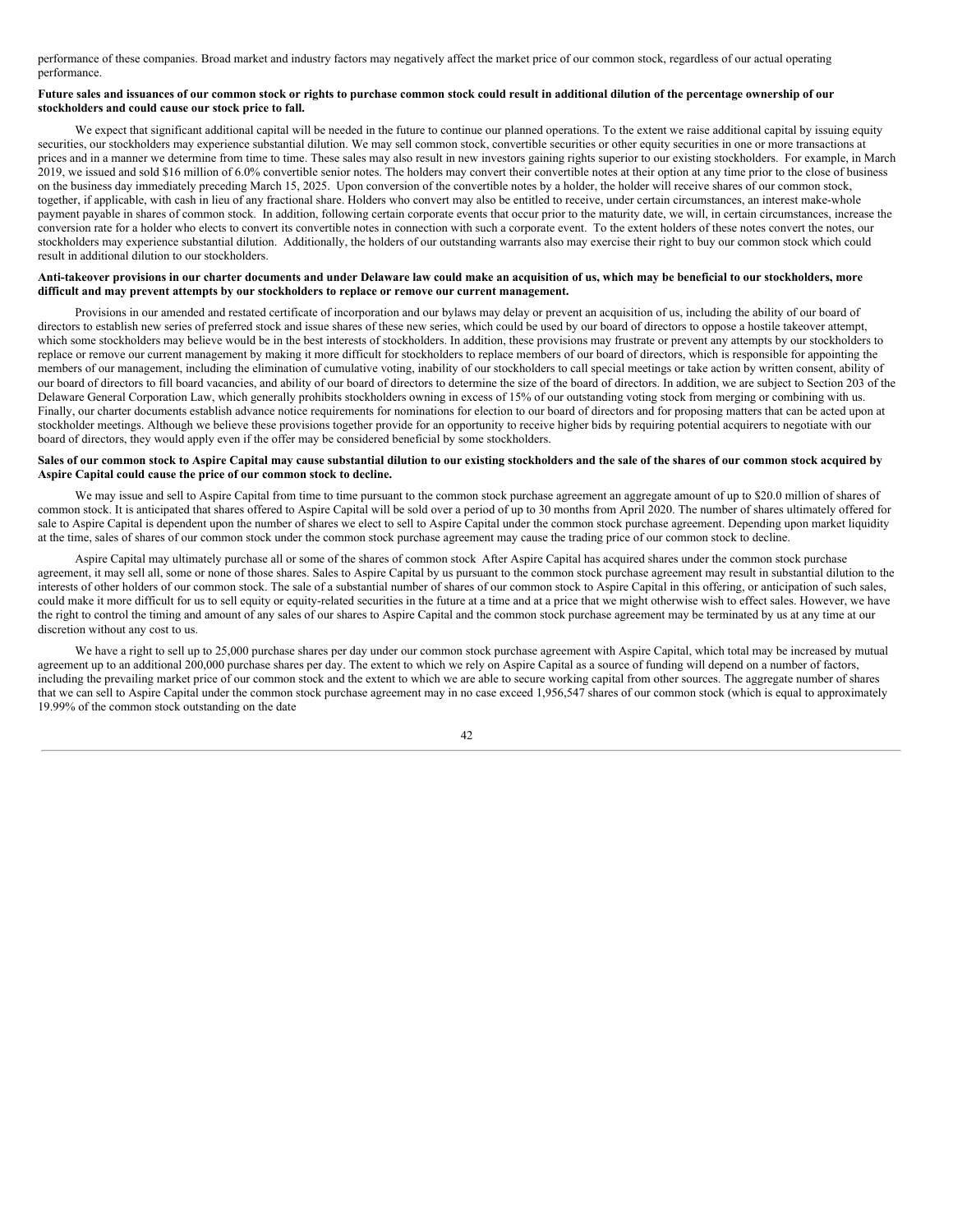of the common stock purchase agreement), including the 70,910 commitment shares (the Exchange Cap), unless either (a) shareholder approval is obtained to issue more, in which case the Exchange Cap will not apply, or (b) the average purchase price of all shares sold under the common stock purchase agreement exceeds \$8.461; provided that at no time shall Aspire Capital (together with its affiliates) beneficially own more than 19.99% of our common stock.

# Our business could be adversely affected by the COVID-19 pandemic, in regions where we or third parties on which we rely have significant concentrations of clinical **trial sites, manufacturing facilities, or other business operations.**

Our business could be adversely affected by the COVID-19 pandemic, in regions where we or third parties on which we rely have significant concentrations of clinical trial sites, manufacturing facilities, or other business operations. We have a significant number of clinical trial sites in countries that have been directly affected by COVID-19, and depend on manufacturing operations for various stages of our supply chain in countries affected by COVID-19. The ultimate impact of the COVID-19 pandemic is highly uncertain and subject to change. We do not yet know the full extent of potential delays or impacts on our business, our clinical trials, our activities dependent on regulatory authorities, healthcare systems or the global economy as a whole. However, these effects could have a material impact on our operations, and we will continue to monitor the COVID-19 situation closely.

# **ITEM 1B. UNRESOLVED STAFF COMMENTS**

None.

# **ITEM 2. PROPERTIES**

On March 1, 2018, we entered into a long-term lease agreement for approximately 19,275 square feet of office space in Jersey City, New Jersey.The lease term is until July 2029, and we have the option to renew for two consecutive five-year periods from the end of the first term. We believe that our facilities under this lease are adequate for our purposes for the foreseeable future.

## **ITEM 3. LEGAL PROCEEDINGS**

We are not party to any legal proceedings for which disclosure is required under this item.

# **ITEM 4. MINE SAFETY DISCLOSURES**

Not applicable.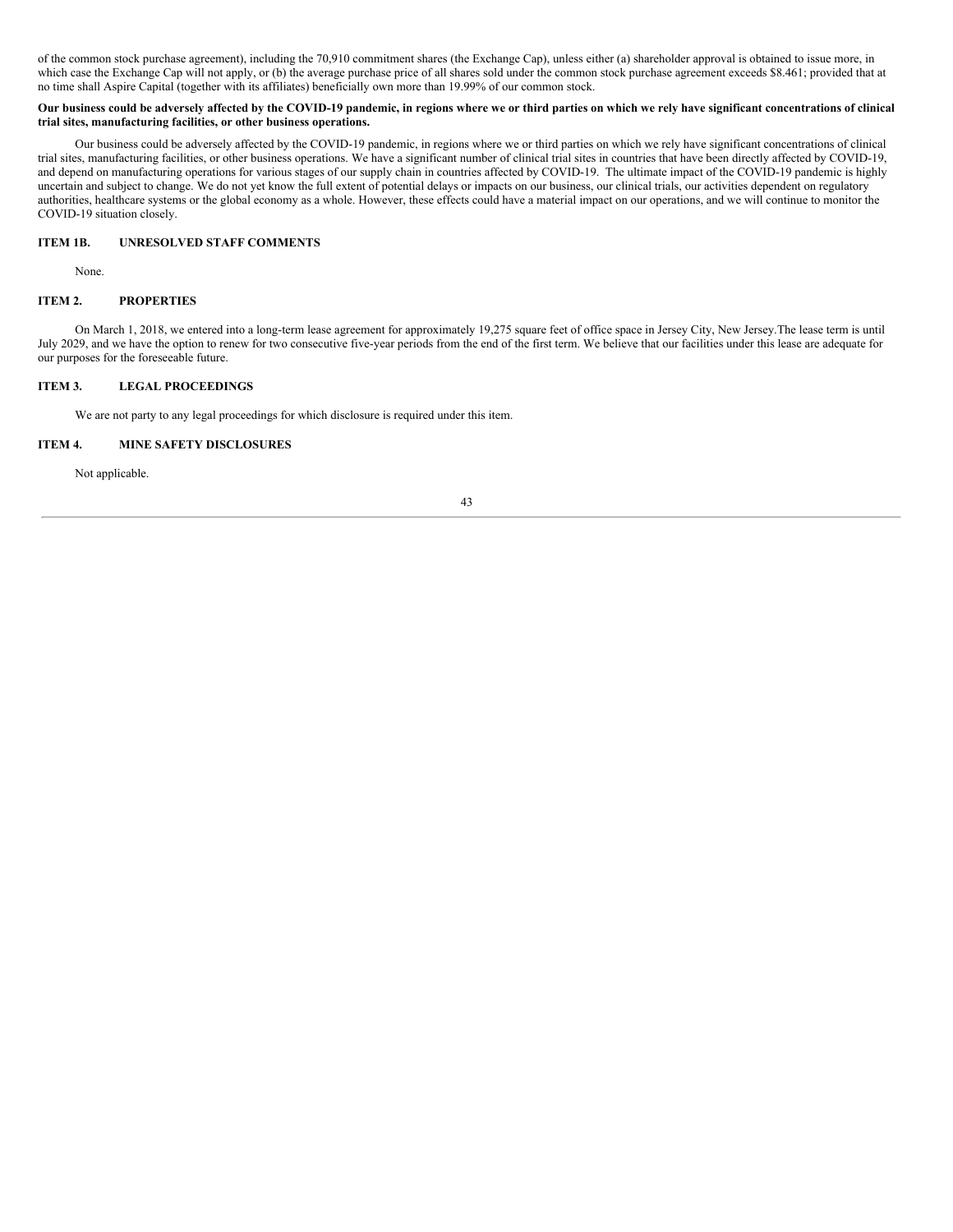# **ITEM 5. MARKET FOR REGISTRANT'S COMMON EQUITY, RELATED STOCKHOLDER MATTERS AND ISSUER PURCHASES OF EQUITY SECURITIES**

# **Market Information**

Our common stock trades on the Nasdaq Global Market under the symbol "SCYX."

#### **Stockholders**

As of March 1, 2022, there were approximately 51 stockholders of record of our common stock, which excludes stockholders whose shares were held in nominee or street name by brokers. The actual number of common stockholders is greater than the number of record holders, and includes stockholders who are beneficial owners, but whose shares are held in street name by brokers and other nominees. This number of holders of record also does not include stockholders whose shares may be held in trust by other entities.

## **Dividend Policy**

We have never declared or paid any cash dividends on our common stock. We currently intend to retain all available funds and any future earnings to support our operations and finance the growth and development of our business. We do not intend to pay cash dividends on our common stock for the foreseeable future. Further, we are restricted from paying cash dividends under the terms of our Loan and Security Agreement with Hercules and Silicon Valley Bank. Any future determination related to our dividend policy will be made at the discretion of our board of directors and will depend upon, among other factors, our results of operations, financial condition, capital requirements, contractual restrictions, business prospects and other factors our board of directors may deem relevant.

### **Recent Sales of Unregistered Securities**

None.

# **Purchases of Equity Securities by the Issuer and Affiliated Purchasers**

We did not purchase any of our securities during the fourth quarter of 2021.

# **ITEM 6. [RESERVED]**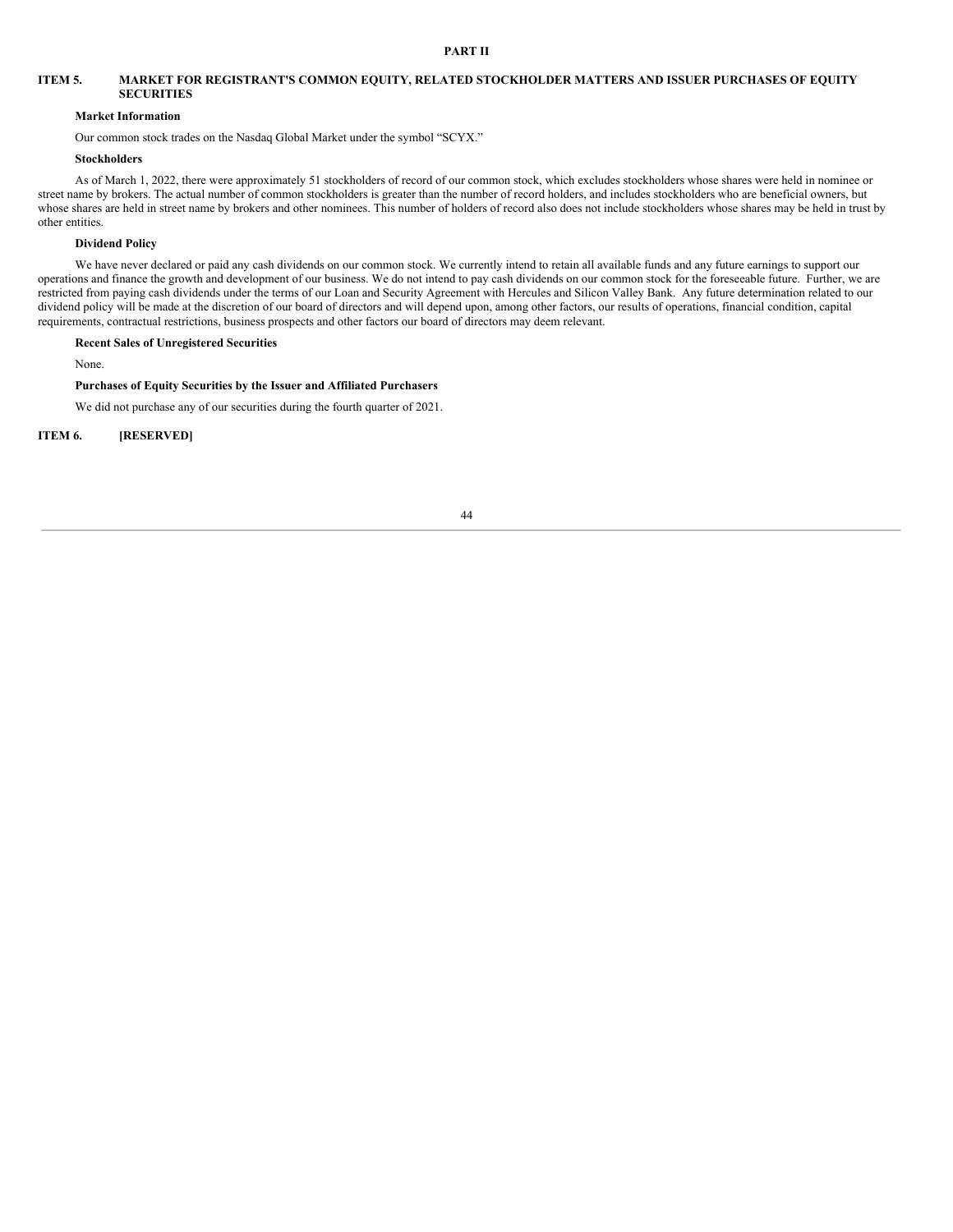# **ITEM 7. MANAGEMENT'S DISCUSSION AND ANALYSIS OF FINANCIAL CONDITION AND RESULTS OF OPERATIONS**

Operating results for the year ended December 31, 2021, are not necessarily indicative of results that may occur in future fiscal years. Some of the statements in this "Management's Discussion and Analysis of Financial Condition and Results of Operations" are forward-looking statements. These forward-looking statements are based on management's beliefs and assumptions and on information currently available to our management and involve significant elements of subjective judgment and analysis. Words such as "expects," "will," "anticipates," "targets," "intends," "plans," "believes," "seeks," "estimates," "potential," "should," "could," variations of such words, and similar expressions are intended to identify forward-looking statements. Our actual results and the timing of events may differ significantly from the results discussed in the forward-looking statements. Factors that might cause such a difference include those discussed under the caption "Special Note Regarding Forward Looking Statements" and in "Risk Factors" and elsewhere in this Annual Report on Form 10-K. These and many other factors could affect our future financial and operating results. We undertake no *obligation to update any forward-looking statement to reflect events after the date of this Annual Report.*

#### **Overview**

SCYNEXIS, Inc. is pioneering innovative medicines to potentially help millions of patients worldwide in need of new options to overcome and prevent difficult-to-treat and drug-resistant infections. We are developing our lead product candidate, ibrexafungerp, as a broad-spectrum, intravenous (IV)/oral agent for multiple fungal indications in both the community and hospital settings. In June 2021, the U.S. Food and Drug Administration (FDA) approved BREXAFEMME (ibrexafungerp tablets) for treatment of patients with vulvovaginal candidiasis (VVC), also known as vaginal yeast infection, and we have commenced the commercialization of BREXAFEMME in the U.S. We also are continuing late-stage clinical development of ibrexafungerp for multiple indications, including the treatment of life-threatening invasive fungal infections caused primarily by *Candida* (including *C. auris*) and *Aspergillus* genera in hospitalized patients.

Ibrexafungerp, the first representative of a novel class of antifungal agents called triterpenoids, is a structurally distinct glucan synthase inhibitor and has shown*in vitro* and *in vivo* activity against a broad range of human fungal pathogens such as*Candida* and *Aspergillus* genera, including multidrug-resistant strains, as well as *Pneumocystis, Coccidioides, Histoplasma* and *Blastomyces* genera. *Candida* and *Aspergillus* genera are the fungi responsible for approximately 85% of all invasive fungal infections in the United States (U.S.) and Europe. To date, we have characterized the antifungal activity, pharmacokinetics, and safety profile of the oral and IV formulations of ibrexafungerp in multiple *in vitro*, *in vivo*, and clinical studies. The FDA has granted Qualified Infectious Disease Product (QIDP) and Fast Track designations to ibrexafungerp for the indications of VVC (including the prevention of recurrent VVC), invasive candidiasis (IC) (including candidemia), and invasive aspergillosis (IA), and has granted Orphan Drug designations for the IC and IA indications. These designations may provide us with additional market exclusivity and expedited regulatory paths.

# **BREXAFEMME Update**

In June 2021, the FDA approved BREXAFEMME for use in patients with VVC. This approva was based on positive results from two Phase 3, randomized, doubleblind, placebo-controlled, multi-center studies (VANISH-303 and VANISH-306), in which oral ibrexafungerp demonstrated statistically superior efficacy compared to placebo and a favorable tolerability profile in women with VVC. The FDA granted BREXAFEMME five years of exclusivity extension under the Generating Antibiotic Incentives Now (GAIN) Act, which will be added to any other applicable exclusivity periods, such as the five years of new chemical entity (NCE) exclusivity, for a combined ten-year period of regulatory exclusivity. BREXAFEMME also is protected by multiple patents, including a composition-of-matter patent covering the ibrexafungerp molecule. With patent term extension, this patent is expected to expire in 2035, providing an expected 13 years of protection from generic competitors in the U.S.

Following approval of BREXAFEMME in June 2021, by August the product had been manufactured, packaged, and distributed to pharmacies and our sales force had been hired and trained with the commercial launch formally announced in September 2021. According to IQVIA data, there were approximately 3,600 total prescriptions for BREXAFEMME written in the fourth quarter of 2021, and approximately 4,600 total prescriptions written in the full year 2021. BREXAFEMME is now covered by commercial insurance plans that represent more than 54% of commercially covered lives in the U.S.

We have partnered with Amplity Inc. (Amplity), a leading global contract commercialization organization, to support the ongoing U.S. commercialization of BREXAFEMME. We are utilizing Amplity's commercial execution expertise and resources for sales force, remote engagement, training, market access and select operations services. BREXAFEMME is now available at pharmacies and our full sales team is in the field actively engaging healthcare providers (HCPs). An Early Experience Program was successfully implemented with key HCPs in July 2021, confirming the need for a new treatment option and their willingness to prescribe BREXAFEMME. Progress with payors has yielded scheduled Pharmacy and Therapeutic (P&T) reviews and contract discussions and negotiations.

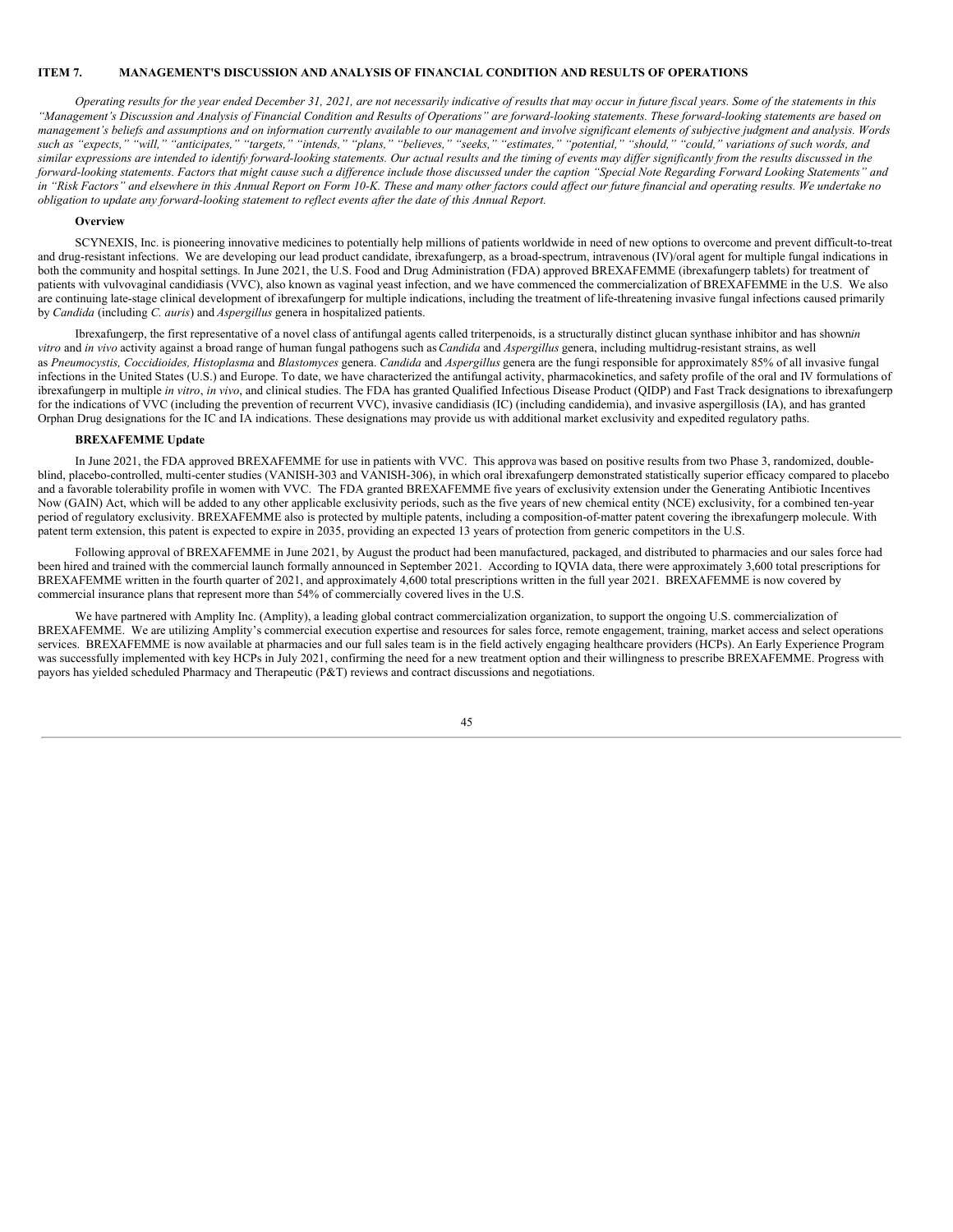### **Ibrexafungerp Update**

In February 2022, we announced positive results from our global Phase 3 CANDLE study investigating the safety and efficacy of oral ibrexafungerp for prevention of recurrent vulvovaginal candidiasis (rVVC), also known as vaginal yeast infection. We plan to submit the results to the FDA in an NDA supplement in the second quarter of 2022 and anticipate receiving a potential approval by year-end.

In the fourth quarter of 2021, we initiated a global Phase 3 study to evaluate the efficacy, safety and tolerability of oral ibrexafungerp as a step-down therapy for patients with invasive candidiasis and/or candidemia following IV echinocandin therapy in the hospital compared to currently-available outpatient therapies (the MARIO study). The global Phase 3 multi-center, prospective, randomized, double-blind study of two treatment regimens will evaluate oral ibrexafungerp as a step-down treatment in patients suffering from invasive candidiasis (IC) compared to oral fluconazole. Eligible hospital patients with IC will receive treatment with IV echinocandin and will then be switched to either oral ibrexafungerp or oral fluconazole once step-down criteria are met. Approximately 220 patients will be enrolled and randomized in the study.

Enrollment is ongoing in our refractory and difficult-to-treat invasive fungal infections (rIFI) program, which comprises two open-label Phase 3 studies (FURI and CARES) designed to support a potential future NDA submission for ibrexafungerp through the Limited Population Pathway for Antibacterial and Antifungal Drugs (LPAD). We intend to continue to enroll and analyze the data of patients that have completed the treatment course in our FURI and CARES studies.

Enrollment is ongoing in our Phase 2 SCYNERGIA study for patients with invasive aspergillosis and will be extended into 2022 to enable investigators impacted by the COVID-19 pandemic additional time to secure patients for this important trial. SCYNERGIA, which is evaluating oral ibrexafungerp in combination with voriconazole for the treatment of invasive pulmonary aspergillosis, has not enrolled as rapidly as initially projected. The prioritization of hospital resources toward addressing the COVID-19 pandemic has impacted the ability of many institutions to focus on screening and enrolling patients into some clinical trials, including SCYNERGIA. With recent decreases in COVID-19 hospitalizations in some regions, we expect enrollment to accelerate over the next two quarters and anticipate top-line results in the second half of 2022.

We completed our Phase 1 randomized, double-blind, placebo-controlled single and multiple ascending dose study evaluating the safety, tolerability, and pharmacokinetics of the liposomal IV formulation of ibrexafungerp in 64 healthy subjects with treatment durations of up to seven days. Dosing began in March 2021, and the last cohort was completed in October 2021.

### **Corporate Update**

In May 2021, we entered into a Loan and Security Agreement (the Loan Agreement) with Hercules Capital, Inc. (Hercules), as administrative agent and collateral agent (in such capacity, the Agent) and a lender, and Silicon Valley Bank, as a lender (SVB), for an aggregate principal amount of \$60.0 million (the Term Loan). We received \$20.0 million upon closing of the Loan Agreement and \$10.0 million upon the FDA approval of BREXAFEMME for oral use in patients with VVC. Pursuant to the Loan Agreement, the Term Loan is now available to us in two additional tranches, subject to certain terms and conditions.

In May 2021 and February 2022, we entered into an agreement with a third party to sell a portion of our unused New Jersey NOLs and research and development credits for approximately \$4.1 million and \$4.7 million, respectively.

In February 2021, we partnered with Amplity Inc. (Amplity) for the commercial launch of BREXAFEMME for the treatment of VVC. Under the terms of the 5-year agreement, we are utilizing Amplity's commercial execution expertise and resources for sales force, remote engagement, training, market access and select operations services. We maintain full ownership of ibrexafungerp and control of all strategic aspects of the launch. Amplity is deferring a portion of its direct service costs in the first two years (2021 and 2022), which we will repay over three years starting in 2023. Amplity has the potential to earn a performance-based success fee in the 2023-2025 time frame by exceeding certain revenue targets.

On February 11, 2021, we entered into an Exclusive License and Collaboration Agreement (the Agreement) with Hansoh (Shanghai) Health Technology Co., Ltd., and Jiangsu Hansoh Pharmaceutical Group Company Limited (collectively, Hansoh), pursuant to which Hansoh obtains an exclusive license from us to research, develop and commercialize ibrexafungerp in the Greater China region, including mainland China, Hong Kong, Macau, and Taiwan. Under the terms of the Agreement, Hansoh shall be responsible for the development, regulatory approval and commercialization of ibrexafungerp in Greater China. We received a \$10.0 million upfront payment in the first quarter of 2021 and will also be eligible to receive up to \$112.0 million in development and commercial milestones, plus low double-digit royalties on net product sales. The obligation to pay royalties with respect to sales in a specified region will continue until the later of the date of expiration of all intellectual property and regulatory exclusivity for the product in the region and ten years from the first commercial sale, unless earlier terminated by Hansoh with advanced notice for convenience or under other specified circumstances.

# **Impact of the COVID-19 Pandemic on Our Business**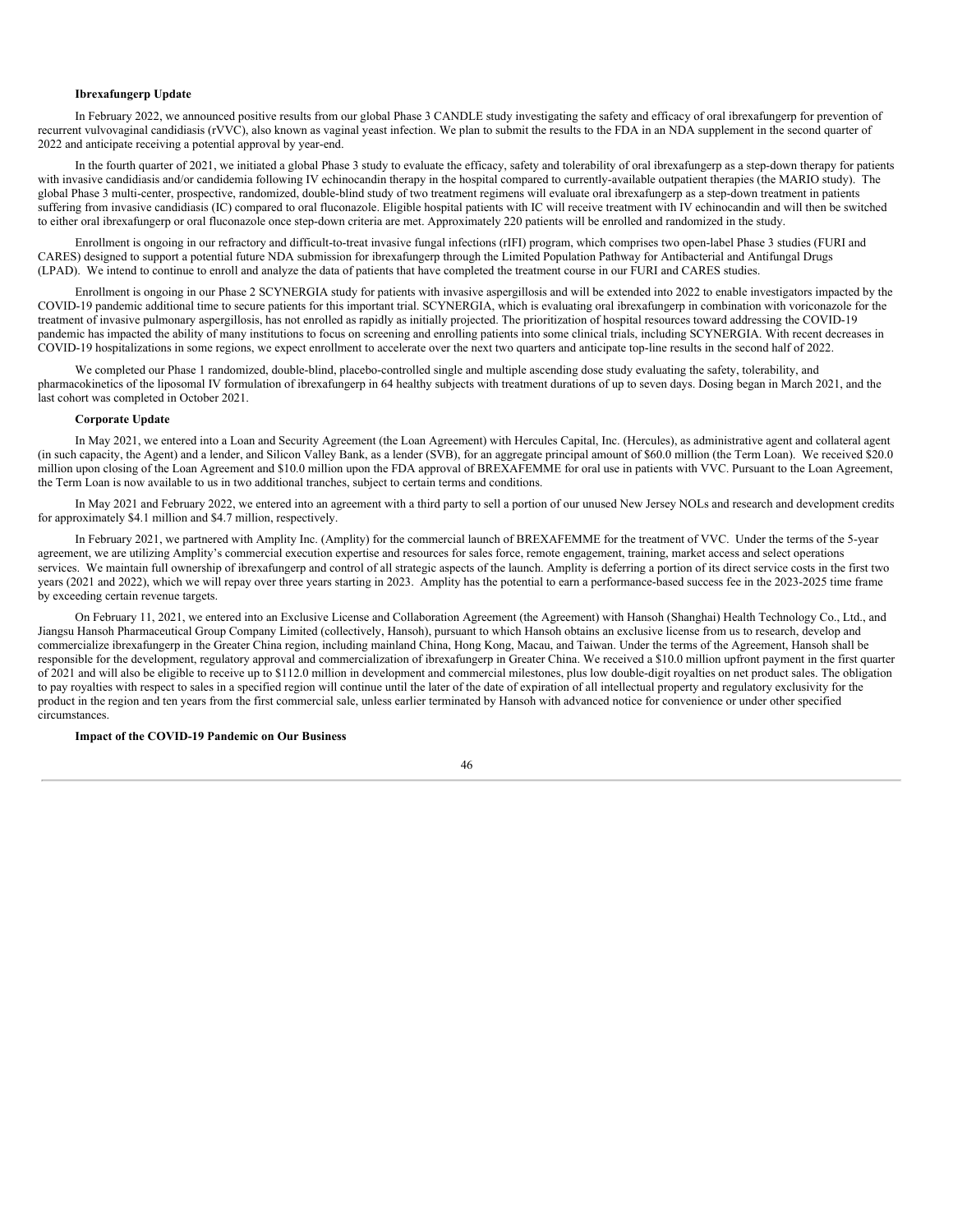The full extent of the future impacts of COVID-19 pandemic on our operations is uncertain and a prolonged outbreak could have an adverse effect on our business.

We continue to see enrollment across our ongoing studies but have observed that the pandemic has resulted in some delays to some of our clinical studies as the initiation of new investigational sites can be delayed due to the diversion of their resources away from necessary start-up activities, and by limiting the ability of investigational sites to conduct all activities associated with our ongoing studies. For example, the circumstances can hinder the investigational sites' ability to screen patients for enrollment. We are collaborating with our investigational sites to implement measures to minimize disruptions to patients and ensure continued access to treatment, in accordance with health authority guidance.

With respect to manufacturing and supply, we currently have sufficient drug supply for our ongoing commercialization of BREXAFEMME and clinical studies. Our third-party contract manufacturers continue to operate at or near normal levels and, at this time and subject to further COVID-19 implications, we do not anticipate any disruptions to our drug supply chain. Additionally, our employees have been transitioned to a work-from-home policy and this has not had any material impact on our internal operating abilities.

The extent of the impact of COVID-19 on our business, financial results, liquidity and cash flows will depend largely on future developments. Any potential delays in clinical studies as a result of the impact of COVID-19 could result in the recognition of research and development expense for these studies in periods later than originally anticipated. As of December 31, 2021, we had \$104.5 million in cash and cash equivalents. Our ability to acquire necessary capital may be negatively impacted by the economic environment if the pandemic is prolonged.

The ultimate impact of the COVID-19 health pandemic is highly uncertain and subject to change. We do not yet know the full extent of potential impacts on our business, our clinical trials, our activities dependent on regulatory authorities, healthcare systems or the global economy as a whole. We will continue to monitor the COVID-19 situation closely.

# **Liquidity**

We have operated as a public entity since we completed our initial public offering in May 2014, which we refer to as our IPO. We also completed a follow-on public offering of our common stock in April 2015 and public offerings of our common stock and warrants in June 2016, March 2018, December 2019, and December 2020. We have received an aggregate of \$253.2 million in net proceeds from the issuance of our common stock in these six offerings. Our principal source of liquidity is cash and cash equivalents, which totaled \$104.5 million as of December 31, 2021 and we have the availability to issue up to \$46.9 million of our common stock under our at-the-market facility with Cantor Fitzgerald & Co. (Cantor) and Ladenburg Thalmann & Co. Inc. (Ladenburg) and we have the availability to issue up to \$16.8 million of our common stock under our purchase agreement with Aspire Capital. We received \$30.0 million under our Term Loan in 2021, received \$5.0 million in March 2022, and could potentially be eligible to receive up to an additional \$25.0 million, subject to certain terms and conditions. During the year ended December 31, 2021, we sold 494,406 shares of our common stock and received net proceeds of \$3.1 million under our at-the-market (ATM) facility, sold 400,000 shares of our common stock and received net proceeds of \$2.6 million under our common stock purchase agreement with Aspire Capital, and in May 2021 and February 2022, we received cash receipts of \$4.1 million and \$4.7 million from a third party for the sale of a portion of our unused New Jersey Net Operating Losses (NOLs) and research and development credits. During the year ended December 31, 2021, 5,113,156 of our outstanding warrants were exercised for proceeds of \$32.8 million.

We have incurred net losses since our inception, including the year ended December 31, 2021. As of December 31, 2021, our accumulated deficit was \$359.5 million. We expect we will continue to incur significant research and development expense as we continue to execute our research and drug development strategy, but that our research and development expenses will decrease primarily given the completion of the VANISH Phase 3 registration program and the CANDLE study. Consistent with our operating plan, we also expect that we will continue to incur significant selling, general and administrative expenses to support our public reporting company operations, and that our selling, general and administrative expenses will increase to support the ongoing commercial launch of BREXAFEMME for the VVC indication and our ongoing operations. As a result, we will need additional capital to fund our operations, which we may obtain through one or more of equity offerings, debt financings, other non-dilutive third-party funding (e.g., grants, and New Jersey Technology Business Tax Certificate Transfer (NOL) Program), strategic alliances and licensing or collaboration arrangements. We may offer shares of our common stock pursuant to our effective shelf registration statements, including under our ATM and the common stock purchase agreement with Aspire Capital.

# **Components of Operating Results**

*Revenue*

Revenue primarily consists of a non-refundable upfront payment received under our license agreement with Hansoh and product sales of BREXAFEMME.

*Cost of Product Revenue*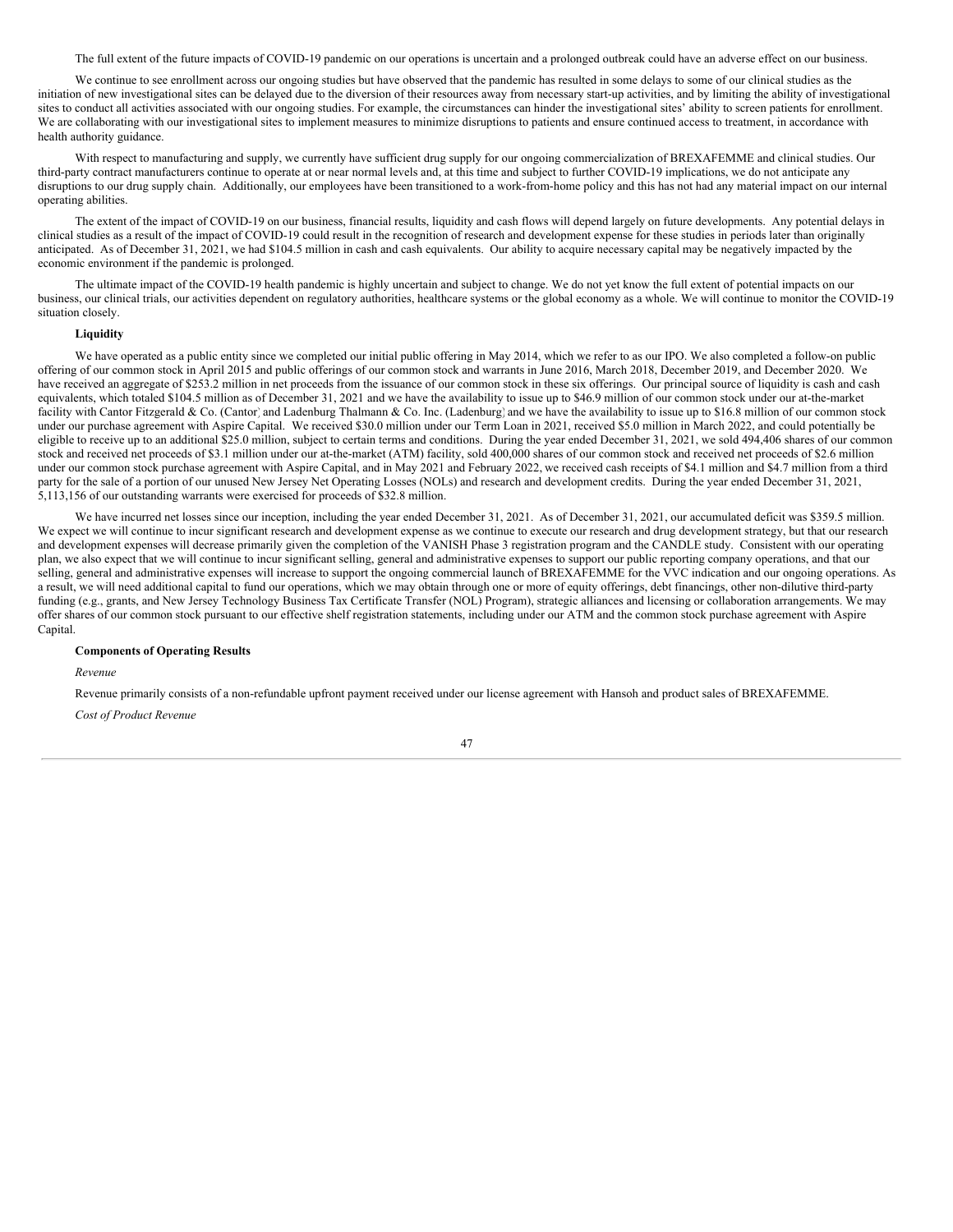Cost of product revenue consists primarily of distribution and freight expenses and other manufacturing costs associated with BREXAFEMME. Prior to the regulatory approval of BREXAFEMME on June 1, 2021, we expensed as research and development the costs associated with the third-party manufacture of BREXAFEMME.

# *Research and Development Expense*

Research and development expense consists of expenses incurred while performing research and development activities to discover develop, or improve potential product candidates we seek to develop. This includes conducting preclinical studies and clinical trials, manufacturing and other development efforts, and activities related to regulatory filings for product candidates. We recognize research and development expenses as they are incurred. Our research and development expense primarily consists of:

- costs related to executing preclinical studies and clinical trials, including development milestones, drug formulation, manufacturing and other development;
- salaries and personnel-related costs, including benefits and any stock-based compensation for personnel performing research and development functions;
- fees paid to clinical research organizations (CROs), vendors, consultants and other third parties who support our product candidate development and intellectual property protection;
- other costs in seeking regulatory approval of our products; and
- allocated overhead.

Ibrexafungerp was the only key research and development project during the periods presented.We expect to continue to incur significant research and development expense for the foreseeable future as we continue our effort to develop ibrexafungerp, and to potentially develop our other product candidates, subject to the availability of additional funding.

The successful development of product candidates is highly uncertain. At this time, we cannot reasonably estimate the nature, timing or costs required to complete the remaining development of any product candidates. This is due to the numerous risks and uncertainties associated with the development of product candidates.

### *Selling, General and Administrative Expense*

Selling, general and administrative expense consists primarily of salaries and personnel-related costs, including employee benefits and any stock-based compensation. This includes personnel in executive, accounting and finance, commercial, human resources, business development, medical affairs, and administrative support functions. Other expenses include facility-related costs not otherwise allocated to research and development expense, professional fees for accounting, auditing, tax and legal services, consulting costs for general and administrative purposes, information systems maintenance and marketing efforts.

### *Other Expense (Income)*

Substantially all of our other expense (income) during the periods reported consists of costs associated with:

- fair value adjustments to our warrant and derivative liabilities;
- interest expense;
- amortization of debt issuance costs and discount;
- other income associated with research and development tax credits;
- interest income associated with our held-to-maturity short-term investments
- other expense and;
- the expense recognized for the extinguishment of debt.

#### *Income Tax Benefit*

To date, we have not been required to pay U.S. federal income taxes because of our current and accumulated net operating losses. For the year ended December 31, 2021, our income tax benefit recognized consists primarily of an income tax benefit associated with the sale of our NOLs and research and development credits offset by tax withholding expense associated with the upfront payment received from Hansoh.

### **Results of Operations for the Years Ended December 31, 2021 and 2020**

The following table summarizes our results of operations for the years ended December 31, 2021 and 2020, and period-to-period percentage change (dollars in thousands):

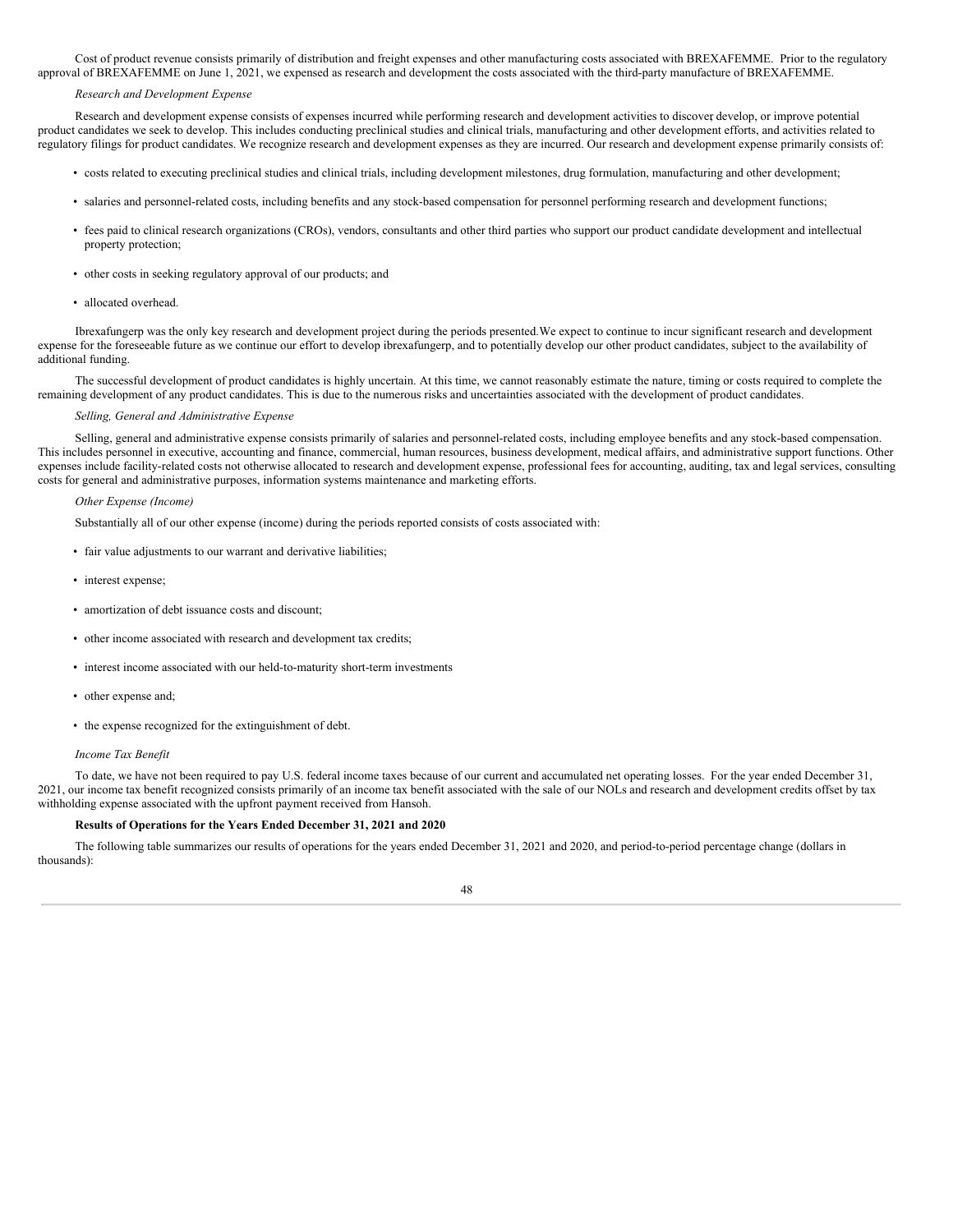|                                                  | <b>Years Ended December 31.</b> |    |           |                                |             |  |
|--------------------------------------------------|---------------------------------|----|-----------|--------------------------------|-------------|--|
|                                                  | 2021                            |    | 2020      | <b>Period-to-Period Change</b> |             |  |
| Revenue:                                         |                                 |    |           |                                |             |  |
| Product revenue, net                             | \$<br>1,113                     | \$ |           | 1,113                          |             |  |
| License agreement revenue                        | 12,050                          |    |           | 12,050                         |             |  |
| Total revenue                                    | 13,163                          |    |           | 13,163                         |             |  |
| Operating expenses:                              |                                 |    |           |                                |             |  |
| Cost of product revenue                          | 312                             |    |           | 312                            |             |  |
| Research and development                         | 23,773                          |    | 36,522    | (12,749)                       | $(34.9)\%$  |  |
| Selling, general and administrative              | 49,916                          |    | 14,627    | 35,289                         | 241.3%      |  |
| Total operating expenses                         | 74,001                          |    | 51,149    | 22,852                         | 44.7%       |  |
| Loss from operations                             | (60, 838)                       |    | (51, 149) | (9,689)                        | 18.9%       |  |
| Other (income) expense:                          |                                 |    |           |                                |             |  |
| Loss on extinguishment of debt                   | 2,725                           |    | 1,766     | 959                            | 54.3%       |  |
| Amortization of debt issuance costs and discount | 1,303                           |    | 1,201     | 102                            | $8.5\%$     |  |
| Interest income                                  | (24)                            |    | (189)     | 165                            | $(87.3)\%$  |  |
| Interest expense                                 | 2,660                           |    | 1,181     | 1,479                          | 125.2%      |  |
| Other income                                     | (13)                            |    | (334)     | 321                            | $(96.1)\%$  |  |
| Other expense                                    |                                 |    | 602       | (602)                          | $(100.0)\%$ |  |
| Warrant liabilities fair value adjustment        | (30, 365)                       |    | 5,214     | (35,579)                       | $(682.4)\%$ |  |
| Derivative liabilities fair value adjustment     | (1,170)                         |    | (2,257)   | 1,087                          | $(48.2)\%$  |  |
| Total other (income) expense:                    | (24, 884)                       |    | 7,184     | (32,068)                       | $(446.4)\%$ |  |
| <b>Loss before taxes</b>                         | (35,954)                        |    | (58, 333) | 22,379                         | $(38.4)\%$  |  |
| Income tax benefit                               | 3,088                           |    | 3,148     | (60)                           | (1.9)%      |  |
| <b>Net Loss</b>                                  | \$<br>(32, 866)                 | S  | (55, 185) | 22,319<br>\$                   | $(40.4)\%$  |  |

*Revenue.* For the year ended December 31, 2021, revenueconsists primarily of a non-refundable upfront cash payment of \$10.0 million received under our license agreement with Hansoh and product sales of BREXAFEMME.

*Cost of Product Revenues.* For the year ended December 31, 2021, cost of product revenueconsists primarily of distribution and freight expenses and other manufacturing costs associated with BREXAFEMME. Prior to the regulatory approval of BREXAFEMME on June 1, 2021, we expensed \$3.4 million as research and development expense the costs associated with the third-party manufacture of BREXAFEMME which was recognized primarily in 2020. We expect that these initial quantities of BREXAFEMME previously expensed prior to June 1, 2021, will be sold over approximately the next 12 months.

*Research and Development.* For the year ended December 31, 2021, research and development expenses decreased to \$23.8 million from \$36.5 million for the year ended December 31, 2020. The decrease of \$12.7 million, or 34.9%, was primarily driven by a decrease of \$5.5 million in chemistry, manufacturing, and controls (CMC), a decrease of \$5.2 million in clinical development expense, a decrease of \$0.9 million in preclinical expense, a decrease of \$0.5 million in regulatory expense, and a net decrease in other research and development expense of \$0.5 million.

The \$5.5 million decrease in CMC for the year ended December 31, 2021, was primarily driven by the expense recognized in 2020 associated with the production and manufacture of ibrexafungerp for commercial batches necessary for the launch of BREXAFEMME in the second half of 2021 as well as ongoing and planned clinical studies. Prior to regulatory approval of BREXAFEMME on June 1, 2021, we expensed as research and development the production and manufacture costs associated with ibrexafungerp. The \$5.2 million decrease in clinical development expense for the year ended December 31, 2021, was primarily driven by a decrease of \$2.0 million in costs associated with the CANDLE study, a decrease of \$1.9 million associated with the VANISH Phase 3 VVC program that was substantially complete by the beginning of the third quarter of 2020, a decrease of \$2.1 million in expense associated with two drug-drug interaction and certain Phase 1 clinical studies to support the NDA submission for BREXAFEMME, a decrease of \$0.4 million in expense associated with the SCYNERGIA study, offset in part by an increase of \$0.3 million in costs associated with the Phase 1 IV formulation study in South Africa, a \$0.3 million increase in costs associated with the MARIO study, a \$0.1 million increase in expense associated with the FURI and CARES studies, and a net increase in other clinical expenses of \$0.2 million. The \$0.9 million decrease in preclinical expenses was primarily driven by a \$0.8 million decrease in certain pharmacokinetic and preclinical expenses incurred during the prior comparable period. The \$0.5 million decrease in regulatory expense was primarily due to the additional costs incurred during 2020 for the preparation and filing of the NDA submission for the treatment of VVC.

*Selling, General and Administrative*. For the year ended December 31, 2021, selling, general and administrative expenses increased to \$49.9 million from \$14.6 million for the year ended December 31, 2020. The increase of \$35.3 million, or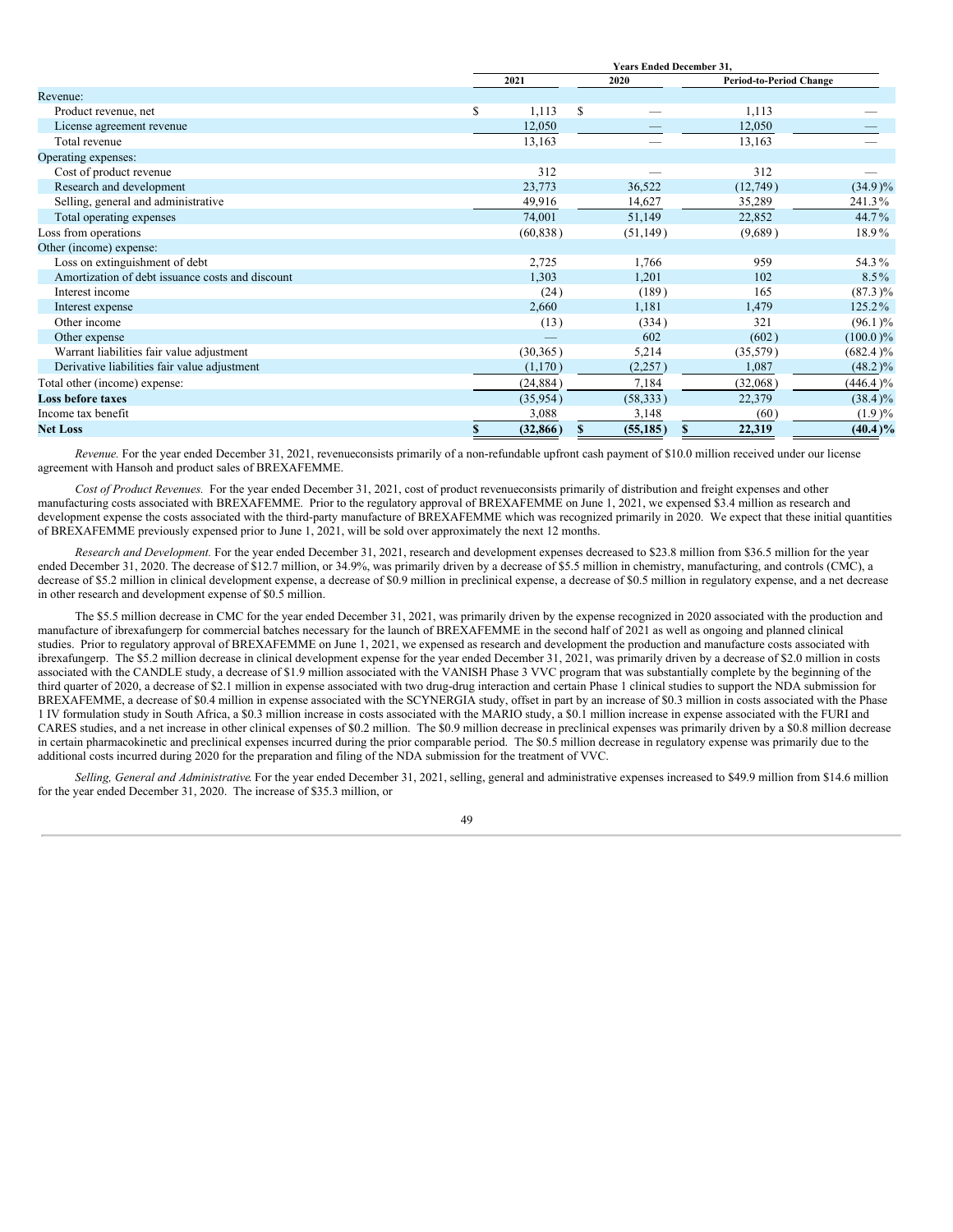241.3%, was primarily driven by a \$23.1 million increase in commercial expense, a \$3.5 million increase in salary and other compensation related costs, a \$2.6 million increase in medical affairs expense, and a \$2.2 million increase in information technology costs, all primarily due to the costs recognized to support the ongoing commercialization of BREXAFEMME. The increase for the year ended December 31, 2021, was also driven by an increase of \$1.7 million increase in certain professional fees, a \$1.2 million increase in business development expense associated with the licensing agreement entered into with Hansoh in February 2021, and a net increase of \$1.0 million in other selling, general and administrative expense.

*Loss on Extinguishment of Debt*. For the years ended December 31, 2021 and 2020, we recognized a \$2.7 million and a \$1.8 million loss on extinguishment of debt associated with the conversions of our April 2020 6.0% Convertible Senior Notes (April 2020 Notes), respectively.

*Amortization of Debt Issuance Costs and Discount.*For the years ended December 31, 2021 and 2020, amortization of debt issuance costs and discount was \$1.3 million and \$1.2 million, respectively. The 2021 and 2020 debt issuance costs and discount for both the April 2020 and March 2019 convertible notes primarily consisted of an allocated portion of advisory fees and other issuance costs. The 2021 debt issuance costs and discount for the Loan Agreement comprised issuance and commitment costs, customary closing and final fees, and the fair value of the warrants issued in conjunction with the Loan Agreement.

*Interest Income.* For the years ended December 31, 2021 and 2020, we recognized \$24,000 and \$0.2 million, respectively, in interest income associated with our money market account and short-term investments. The decrease in interest income was primarily due to the maturity of all our short-term investments during 2020.

*Interest Expense.* For the years ended December 31, 2021 and 2020, we recognized \$2.7 million and \$1.2 million, respectively, in interest expense associated with our Loan Agreement and convertible debt. The increase from the prior comparable period is primarily due tothe additional interest expense recognized in the period due to the Loan Agreement which was entered into in May 2021.

*Other Income.* For the years ended December 31, 2021 and 2020, we recognized \$13,000 and \$0.3 million in other income associated with certain research and development tax credits.

*Other Expense.* For the year ended December 31, 2020,we recognized \$0.6 million in expense associated with the noncash consideration associated with thecommon stock purchase agreement entered into with Aspire Capital in April 2020.

*Warrant Liabilities Fair Value Adjustment*. For the years ended December 31, 2021 and 2020, we recognized a gain of \$30.4 million and a loss \$5.2 million, respectively, for the fair value adjustment for warrant liabilities primarily due to the decrease and increase in our stock price during the periods, respectively.

*Derivative Liabilities Fair Value Adjustment.* For the years ended December 31, 2021 and 2020, we recognized gains of \$1.2 million and \$2.3 million, respectively, in the fair value adjustment related to the derivative liabilities primarily due to the decrease in our stock price during the period.

*Income Tax Benefit.* For the year ended December 31, 2021,we recognized a \$4.1 million income tax benefit associated with the sale of a portion of our NOLs and research and development credits and \$1.1 million of tax withholding expense primarily associated with the upfront payment received from Hansoh. For the year ended December 31, 2020, we recognized a \$3.1 million income tax benefit associated with the sale of a portion of our NOLs and research and development credits.

# **Liquidity and Capital Resources**

*Sources of Liquidity*

As of December 31, 2021, we had cash and cash equivalents of approximately \$104.5 million, compared to cash and cash equivalents of \$93.0 million as of December 31, 2020. The increase in our cash and cash equivalents was primarily due to the funds received for warrants exercised in 2021 and through our ATM and Aspire facilities, the cash receipt of \$4.1 million received in 2021 for the sale of a portion of our New Jersey NOLs, offset in part by the ongoing costs for the commercialization of BREXAFEMME and the continued development costs associated with our lead product candidate, ibrexafungerp.

We have incurred net losses since our inception, including the year ended December 31, 2021. As of December 31, 2021, our accumulated deficit was \$359.5 million. We anticipate that we will continue to incur losses for at least the next several years. As a result, we will need additional capital to fund our operations, which we may obtain through one or more of equity offerings, debt financings, or other non-dilutive third-party funding (e.g., grants, New Jersey Technology Business Tax Certificate Transfer (NOL) Program), strategic alliances and licensing or collaboration arrangements. We may offer shares of our common stock pursuant to our Form S-3 shelf registration statements. For the year ended December 31, 2021, we received net proceeds of \$3.0 million and \$2.6 million under our ATM and Aspire facilities, respectively.

*Cash Flows*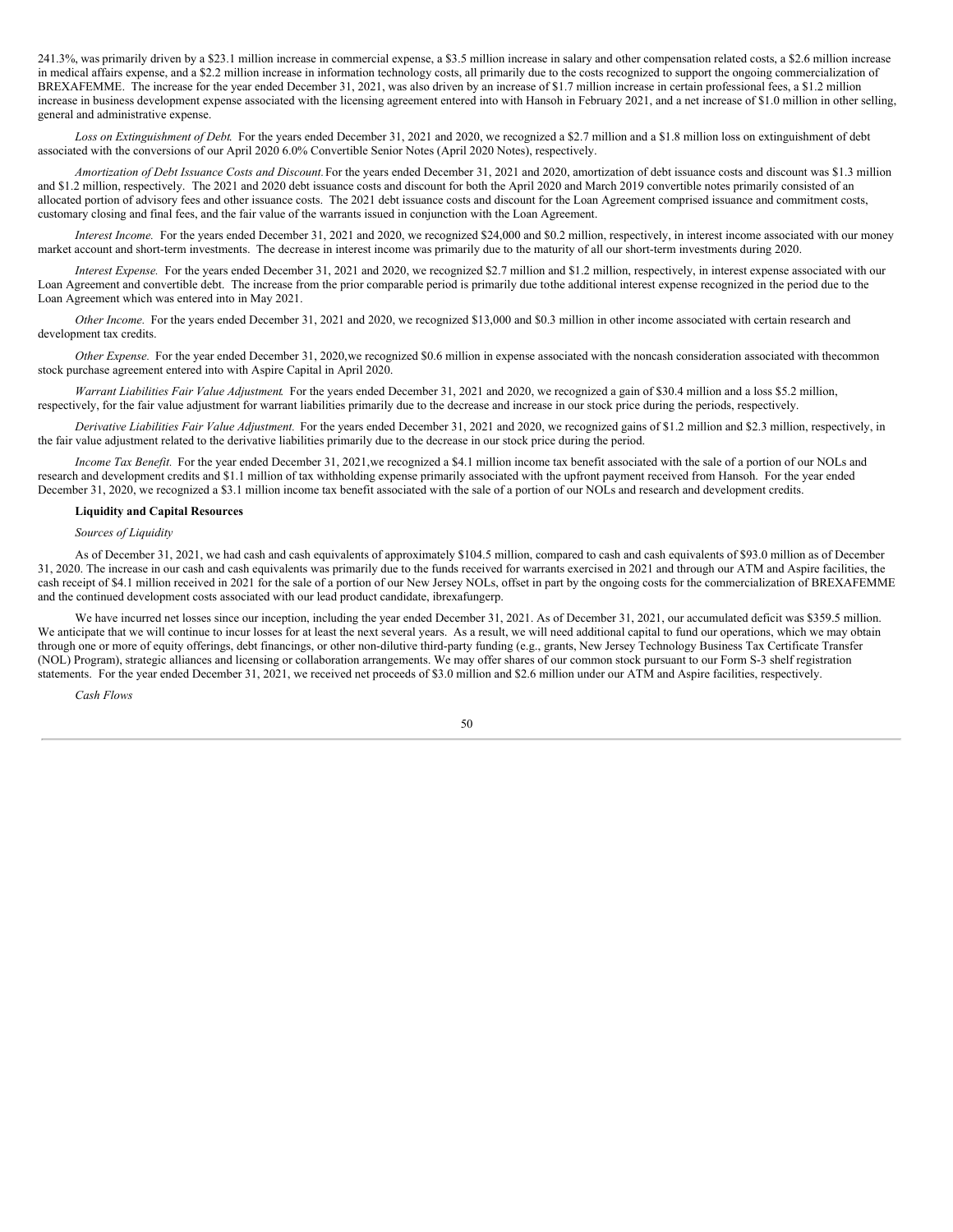The following table sets forth the significant sources and uses of cash for theyears ended December 31, 2021 and 2020 (dollars in thousands):

|                                                             | <b>Years Ended December 31.</b> |           |  |           |  |  |
|-------------------------------------------------------------|---------------------------------|-----------|--|-----------|--|--|
|                                                             | 2021                            |           |  | 2020      |  |  |
| Cash, cash equivalents, and restricted cash, January 1      |                                 | 93,314    |  | 42,193    |  |  |
| Net cash used in operating activities                       |                                 | (54, 560) |  | (49, 354) |  |  |
| Net cash (used in) provided by investing activities         |                                 | (1,172)   |  | 6,474     |  |  |
| Net cash provided by financing activities                   |                                 | 67,120    |  | 94,001    |  |  |
| Net increase in cash, cash equivalents, and restricted cash |                                 | 11,388    |  | 51,121    |  |  |
| Cash, cash equivalents, and restricted cash, December 31    |                                 | 104.702   |  | 93,314    |  |  |

#### *Operating Activities*

The \$5.2 million increase in net cash used in operating activities for the year ended December 31, 2021, as compared to the year ended December 31, 2020was primarily due to increases in costs associated with the ongoing commercial launch of BREXAFEMME for the treatment of vaginal yeast infections and ibrexafungerp development efforts, offset in part due to the cash receipt of \$10.0 million from Hansoh received during 2021. Consistent with our operating plan, we expect our selling, general and administrative expenses to increase to support the ongoing commercial launch of BREXAFEMME and our ongoing operations and that our research and development expenses will decrease primarily given the completion of the VANISH Phase 3 registration program and the CANDLE study.

Net cash used in operating activities of \$54.6 million for the year ended December 31, 2021 primarily consisted of the \$32.9 million net loss adjusted for non-cash charges that included the gain on change in fair value of the warrant liabilities of \$30.4 million and stock-based compensation expense of \$2.1 million, the gain on change in fair value of the derivative liabilities of \$1.2 million, the loss on extinguishment of debt of \$2.7 million, and the amortization of debt issuance costs and discount of \$1.3 million, plus a net favorable change in operating assets and liabilities of \$3.1 million. The net favorable change in operating assets and liabilities consisted of an increase in accounts payable and accrued expenses of \$7.7 million, offset in part by an increase in prepaid expenses, other assets, and deferred costs, accounts receivable, and inventory of \$4.6 million. The \$7.7 million increase in accounts payable and accrued expenses was primarily due to the increase in accounts payable of \$2.6 million as of December 31, 2021 and an increase of \$3.4 million for other liabilities associated with the long term deferred fees due to Amplity. The \$4.6 million increase in prepaid expenses, other assets, and deferred costs, accounts receivable, and inventory is primarily due to an increase in inventory of \$5.3 million, and an increase in accounts receivable of \$0.9 million, offset in part by a decrease of \$2.9 million in other assets for a receivable that was fully collected in February 2021.

Net cash used in operating activities of \$49.4 million for the year ended December 31, 2020, primarily consisted of the \$55.2 million net loss adjusted for non-cash charges that included the loss on change in fair value of the warrant liabilities of \$5.2 million and stock-based compensation expense of \$2.2 million, the gain on change in fair value of the derivative liabilities of \$2.3 million, the loss on extinguishment of debt of \$1.8 million, and the amortization of debt issuance costs and discount of \$1.2 million, plus a net unfavorable change in operating assets and liabilities of \$3.2 million. The net unfavorable change in operating assets and liabilities included a decrease in accounts payable and accrued expenses of \$2.3 million and an increase in prepaid expenses, other assets, and deferred costs of \$0.9 million. The \$2.3 million decrease in accounts payable and accrued expenses was primarily due to the decrease in accounts payable of \$2.5 million as of December 31, 2020. The \$0.9 million increase in prepaid expenses, other assets, and deferred costs is primarily due to a \$2.9 million increase for a receivable that was fully collected in February 2021, offset in part by a \$1.2 million decrease in prepaid research and development costs associated with drug product shipped during the period.

### *Investing Activities*

Net cash used in investing activities of \$1.2 million for the year ended December 31, 2021,consisted solely of purchases of intangible assets associated with implementation costs for internal use software.

Net cash provided by investing activities of \$6.5 million for the year ended December 31, 2020, consisted primarily of purchases and maturities of short-term investments of \$14.2 million and \$20.7 million, respectively.

#### *Financing Activities*

Net cash provided by financing activities of \$67.1 million for the year ended December 31, 2021 consisted primarily of (a) gross proceeds from common stock of \$32.8 million from the exercise of outstanding warrants in addition to \$5.7 million in gross proceeds from common stock sold under our ATM and Aspire facilities, partially offset by related underwriting discounts and commissions and offering expenses totaling \$0.2 million, and (b) during the period we received \$30.0 million under our Loan Agreement, offset by \$1.3 million in payments of loan payable issuance costs associated with the Loan Agreement.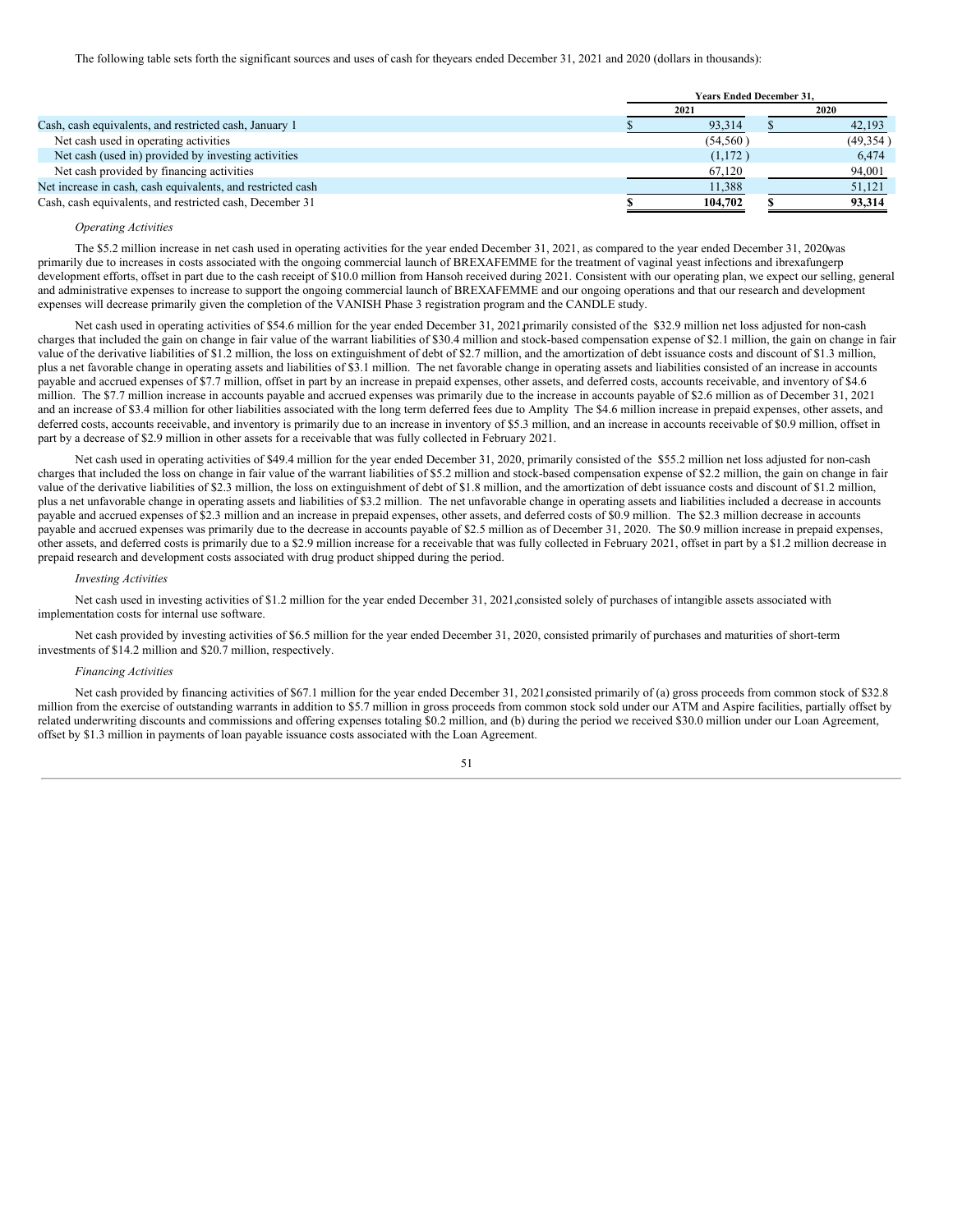Net cash provided by financing activities of \$94.0 million for the year ended December 31, 2020, consisted primarily of gross proceeds from common stock of \$90.6 million, primarily as a result of our December 2020 public offering of common stock and warrants in addition to the gross proceeds from common stock sold under our ATM and Aspire facilities, partially offset by related underwriting discounts and commissions and offering expenses totaling \$5.9 million. Additionally, pursuant to the April 2020 Notes, we issued and sold to Puissance \$10.0 million aggregate principal amount of our April 2020 Notes, resulting in \$9.5 million in net proceeds after deducting an advisory fee and other issuance costs.

# *Future Cash Needs and Funding Requirements*

To date, we have generated minimal revenue from product sales. We do not know if or when we will be able to generate significant revenue from product sales. In addition, we expect to incur expenses in connection with our ongoing development activities, particularly as we continue the research, development and clinical trials of, and seek regulatory approval for, our product candidates. We anticipate that we will need substantial additional funding in connection with our continuing future operations.

Based upon our existing operating plan, we believe that our existing cash and cash equivalents, the \$4.7 million sale of a portion of our New Jersey NOLs, the funding of \$5.0 million under our Loan Agreement for positive CANDLE study top-line data, and the anticipated sales of BREXAFEMME will enable us to fund our operating requirements into the second quarter of 2023. These funds will also be sufficient to enable us to continue to commercially launch BREXAFEMME for the treatment of vaginal yeast infections and complete the development activities for the CANDLE study. However, we are continually evaluating our operating plan and assessing the optimal cash utilization for our ibrexafungerp development strategy. We have based our estimates on assumptions that may prove to be wrong, and we may use our available capital resources sooner than we currently expect. Because of the numerous risks and uncertainties associated with the development and commercialization of product candidates, we are unable to estimate the amounts of increased capital outlays and operating expenses necessary to complete the development of product candidates.

Our future capital requirements will depend on many factors, including:

- the costs and potential revenue associated with the commercialization of BREXAFEMME;
- the progress, costs, and the clinical research and development of ibrexafungerp;
- the outcome, costs and timing of seeking and obtaining FDA and any other regulatory approvals;
- the ability of our product candidates to progress through clinical development successfully;
- our need to expand our research and development activities;
- the costs associated with securing, establishing and maintaining commercialization and manufacturing capabilities;
- our ability to maintain, expand and defend the scope of our intellectual property portfolio, including the amount and timing of any payments we may be required to make, or that we may receive, in connection with the licensing, filing, prosecution, defense and enforcement of any patents or other intellectual property rights;
- our need and ability to hire additional management and scientific and medical personnel;
- our need to implement additional, as well as to enhance existing, internal systems and infrastructure, including financial and reporting processes and systems; and
- the economic and other terms, timing and success of our existing licensing arrangements and any collaboration, licensing or other arrangements into which we may enter in the future.

Until such time, if ever, as we can generate substantial revenue from product sales, we expect to finance our cash needs through a combination of net proceeds from equity offerings, debt financings, or other non-dilutive third-party funding (e.g., grants, New Jersey Technology Business Tax Certificate Transfer (NOL) Program), strategic alliances and licensing arrangements. To the extent that we raise additional capital through the sale of equity or convertible debt securities, the ownership interests of our common stockholders will be diluted, and the terms of these securities may include liquidation or other preferences that adversely affect the rights of our common stockholders. Debt financing, similar to our previous loan agreement with Solar or the convertible senior notes we sold in March 2019 and April 2020, if available, may involve agreements that include covenants limiting or restricting our ability to take specific actions, such as incurring additional debt, making capital expenditures or declaring dividends. If we raise additional funds through sales of assets, other third-party funding, strategic alliances and licensing or collaboration arrangements with third parties, we may have to relinquish valuable rights to our technologies, future revenue streams, research programs or product candidates or to grant licenses on terms that may not be favorable to us.

#### **Critical Accounting Judgments and Estimates**

Our management's discussion and analysis of our financial condition and results of operations is based on our consolidated financial statements, which we have prepared in accordance with accounting principles generally accepted in the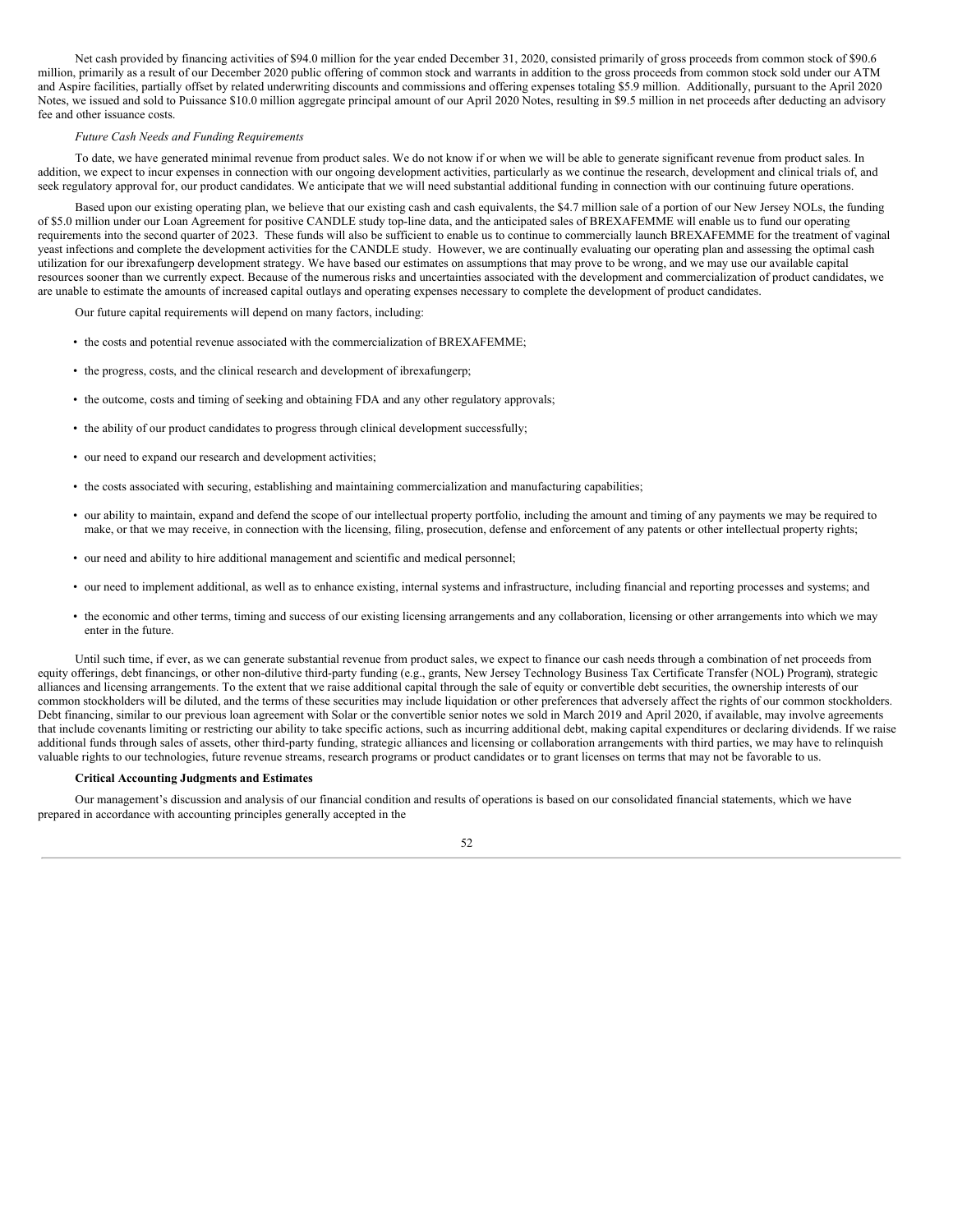United States, or GAAP. The preparation of our consolidated financial statements requires us to make judgments, estimates and assumptions that affect the reported amounts of assets and liabilities and the disclosure of contingent assets and liabilities at the date of our consolidated financial statements, as well as the reported revenues and expenses during the reported periods. We evaluate these estimates and judgments on an ongoing basis. We base our assumptions and estimates on historical experience and on various other factors that we believe are reasonable under the circumstances, the results of which form the basis for making judgments about the carrying value of assets and liabilities that are not readily apparent from other sources. Actual results may differ from these estimates under different assumptions or conditions.

While our significant accounting policies are more fully described in Note 2 to our consolidated financial statements for the year ended December 31, 2021, included in this Annual Report, we believe that the following accounting policies are critical to the process of making significant judgments and estimates in the preparation of our consolidated financial statements and understanding and evaluating our reported financial results.

### *Revenue Recognition*

### Product Revenue, Net

We account for revenue in accordance with Accounting Standards Codification (ASC) Topic 606,*Revenue from Contracts with Customers*(Topic 606). Under ASC Topic 606, an entity recognizes revenue when its customer obtains control of goods and services, in an amount that reflects the consideration that the entity expects to be entitled in exchange for those goods and services. We perform the following five steps to recognize revenue under ASC Topic 606: (i) identify the contract(s) with a customer; (ii) identify the performance obligations in the contract; (iii) determine the transaction price; (iv) allocate the transaction price to the performance obligations in the contract; and (v) recognize revenue when (or as) the entity satisfies a performance obligation. We only recognize revenue when it is probable that we will collect the consideration to which we are entitled in exchange for the goods or services that will be transferred to the customer. The transaction price for product sales is reduced by variable consideration related to certain gross to net (GTN) adjustments, including chargebacks, rebates, discounts, incentives, and returns, and we will estimate the amount of this variable consideration that should be included in the transaction price using the expected value method.

Information from external sources is used to estimate GTN adjustments. Our estimate of inventory at the wholesalers is based on the projected prescription demandbased sales for our products, as well as our analysis of third-party information, including written and oral information obtained from certain wholesalers with respect to their inventory levels and sell-through to customers and third-party market research data, and our internal information. The inventory information received from wholesalers is a product of their recordkeeping process and excludes inventory held by intermediaries to whom they sell, such as retailers.

We also use information from external sources to identify prescription trends, patient demand and average selling prices. Our estimates are subject to inherent limitations of estimates that rely on third-party information, as certain third-party information was itself in the form of estimates, and reflect other limitations including lags between the date as of which third-party information is generated and the date on which we receive third-party information. Our significant GTN adjustments are further described below:

- Voluntary Patient Assistance Programs Through vendors, we offer copay assistance to provide financial assistance to patients for the portion of their prescription cost that is not covered by payors. The reduction in product revenue due to the copay programs is based on an estimate of claims and costs per claim that we expect to receive associated with product revenue that have been recognized. This includes potential product revenue that remains in the distribution channel at the end of a reporting period.
- Wholesaler Fees and Trade Discounts We offer discounts and pays certain distributor service fees primarily at contracted rates. These are recorded as a reduction in product revenue based on distributors' purchases and the applicable discount rate.
- Chargebacks and Commercial Rebates We contract with commercial payors such as insurers and pharmacy benefit managers (PBMs) and offer rebates for utilization and formulary status at contracted rates. These reserves will be recorded in the same period in which the related revenue is recognized, resulting in a reduction of product revenue.

#### License Agreement Revenue

We have entered into arrangements involving the sale or license of intellectual property and the provision of other services. When entering into any arrangement involving the sale or license of intellectual property rights and other services, we determine whether the arrangement is subject to accounting guidance in ASC 606, Revenue from Contracts with Customers, as well as ASC 808, Collaborative Arrangements (Topic 808). If we determine that an arrangement includes goods or services that are central to our business operations for consideration, we will then identify the performance obligations in the contract using the unit-of-account guidance in Topic 606. For a distinct unit-of-account that is within the scope of Topic 606, we will apply all of the accounting requirements in Topic 606 to that unit-of-account, including the recognition, measurement, presentation and disclosure requirements. For a distinct unit-of-account that is not within the scope of Topic 606, we will recognize and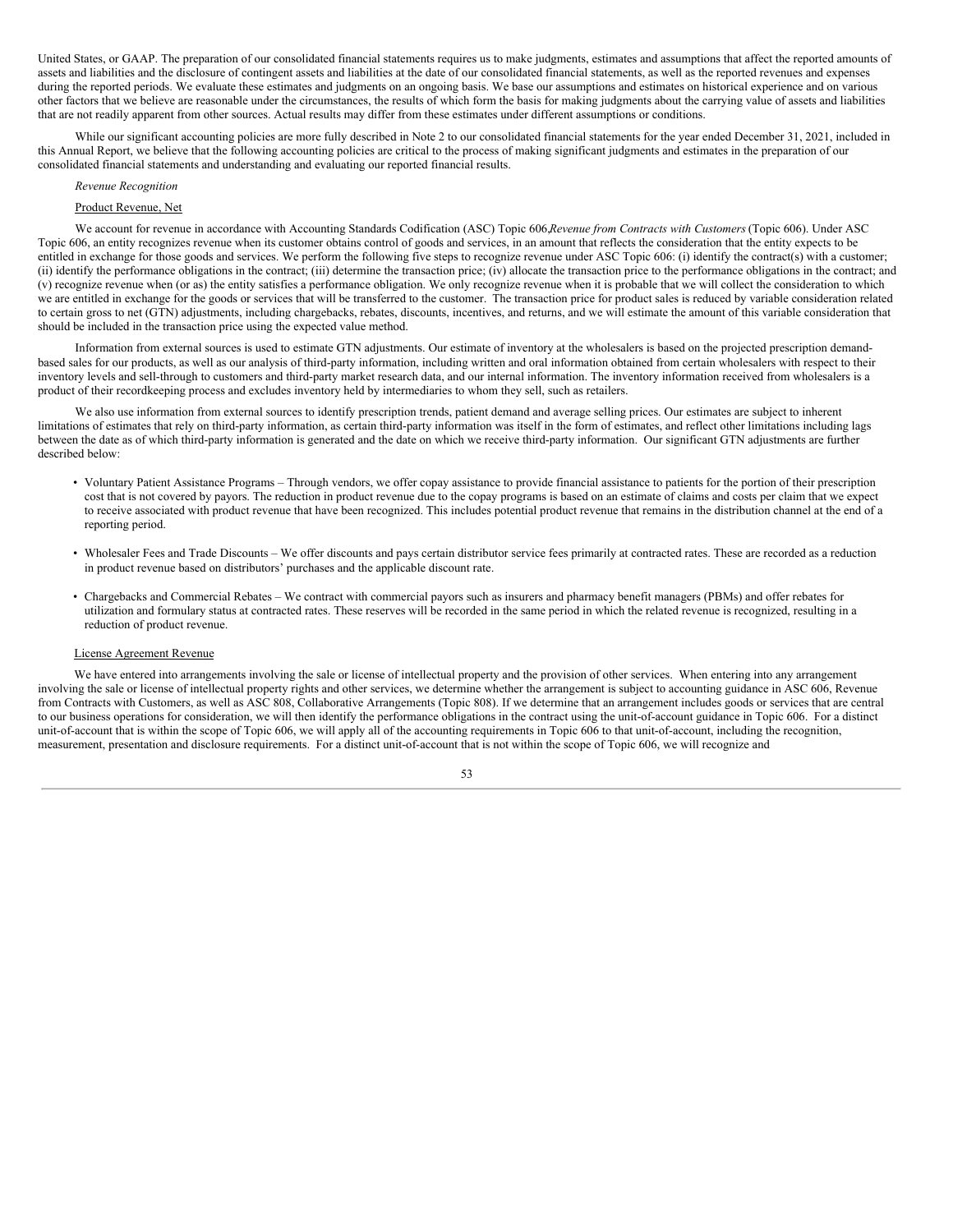measure the distinct unit-of-account based on other authoritative ASC Topics or on a reasonable, rational, and consistently applied policy election.

In arrangements that include the sale or license of intellectual property and other promised services, we first identify if the licenses are distinct from the other promises in the arrangement. If the license is not distinct, the license is combined with other services into a single performance obligation. For the sale of intellectual property that is distinct, fixed consideration and variable consideration are included in the transaction price and recognized in revenue immediately to the extent that it is probable that there would not be a significant reversal of cumulative revenue in the future. If the sale or license of intellectual property is not distinct, revenue is deferred and recognized over the estimated period of our combined performance obligation.

#### *Research and Development Accruals*

We are required to estimate our expenses resulting from our obligations under contracts with CROs, clinical site agreements, vendors, and consultants in connection with conducting ibrexafungerp clinical trials and preclinical studies and other development activities. The financial terms of these contracts are subject to negotiations which vary from contract to contract and may result in payment flows that do not match the periods over which materials or services are provided to us under such contracts. Our objective is to reflect the appropriate development and trial expenses in our consolidated financial statements by matching those expenses with the period in which the services and efforts are expended by our service providers.

For clinical trials, we account for these expenses according to the progress of the trial as measured by actual hours expended by CRO personnel, investigator performance or completion of specific tasks, patient progression, or timing of various aspects of the trial. For preclinical development services performed by outside service providers, we determine accrual estimates through financial models, taking into account development progress data received from outside service providers and discussions with our knowledgeable internal personnel and service provider personnel. During the course of a clinical trial or preclinical study or development project, we adjust our rate of trial or project expense recognition if actual results differ from our estimates. We make estimates of our accrued expenses as of each balance sheet date within our consolidated financial statements based on the facts and circumstances known to us at that time. Our understanding of the status and timing of services performed relative to the actual status and timing of services performed may vary and may result in our reporting changes in estimates in any particular period. We have not experienced any significant adjustments to our estimates to date.

### *Stock-Based Compensation*

We record the fair value of stock options issued as of the grant date as compensation expense. We recognize compensation expense over the requisite service period, which is equal to the vesting period.

Stock-based compensation expense has been reported in our statements of operations as follows (dollars in thousands):

|                                     | <b>Years Ended December 31.</b> |       |  |       |
|-------------------------------------|---------------------------------|-------|--|-------|
|                                     |                                 | 2021  |  | 2020  |
| Research and development            |                                 | 63    |  | 806   |
| Selling, general and administrative |                                 | 0.457 |  | 1.414 |
| Total                               |                                 | 2.088 |  | 2.220 |

On December 31, 2021, the aggregate intrinsic value of outstanding options to purchase shares of our common stock was \$0.1 million, based upon the \$6.10 closing sales price per share of our common stock as reported on the Nasdaq Global Market on that date.

### *Determination of the Fair Value of Stock-based Compensation Grants*

We calculate the fair value of stock-based compensation arrangements using the Black-Scholes option-pricing model. The Black-Scholes option-pricing model requires the use of subjective assumptions, including volatility of our common stock, the expected term of our stock options, the risk free interest rate for a period that approximates the expected term of our stock options, and the fair value of the underlying common stock on the date of grant. In applying these assumptions, we considered the following factors:

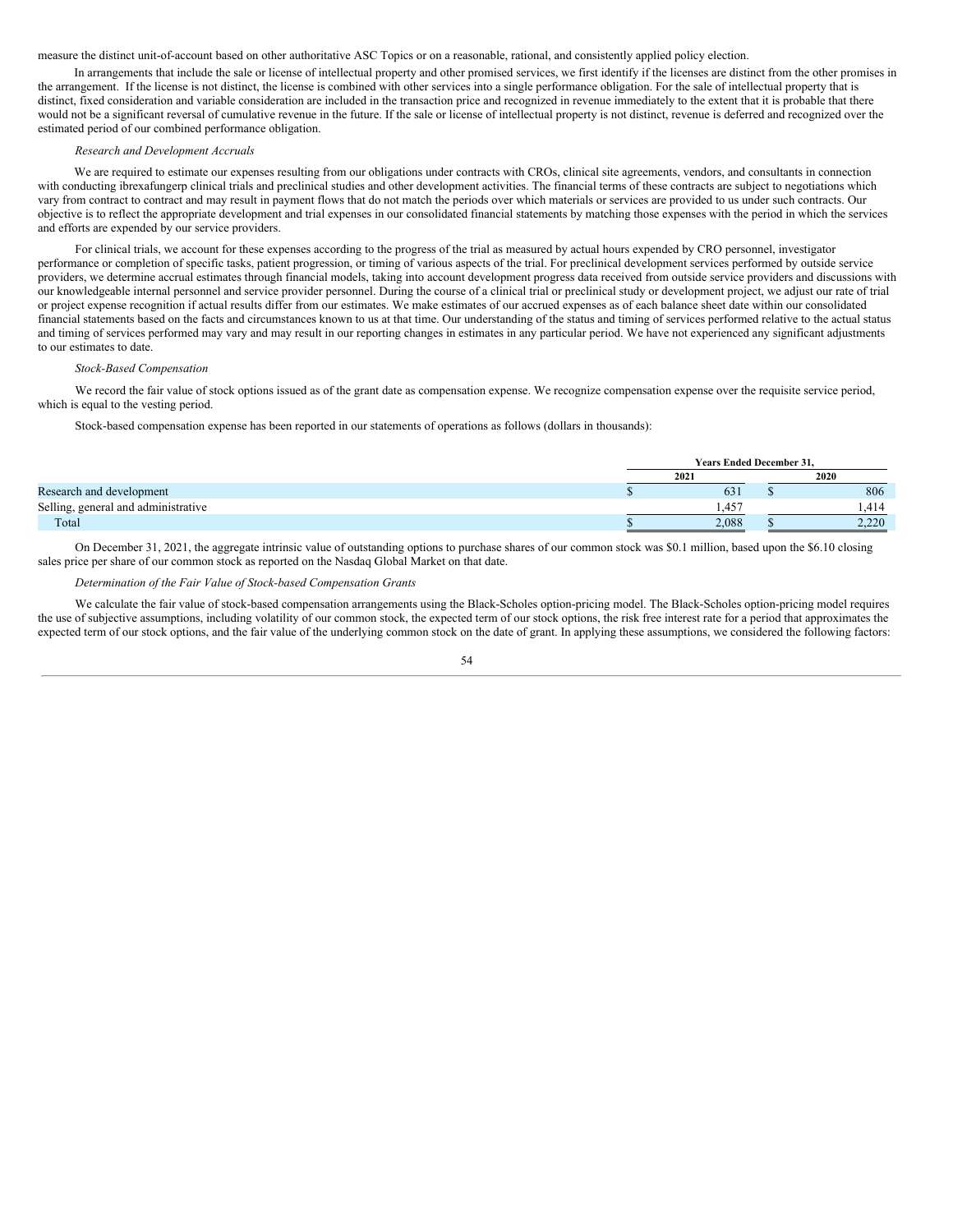- we estimate expected volatility based on the volatility of our own common stock trading history and implied volatility;
- the assumed dividend yield is based on our expectation of not paying dividends on our underlying common stock for the foreseeable future;
- we determine the average expected life of stock options based on the simplified method in accordance with SEC Staff Accounting Bulletin Nos. 107 and 110, as our common stock has a limited trading history. We expect to use the simplified method until we have sufficient historical exercise data to provide a reasonable basis upon which to estimate expected term;
- we determine the risk-free interest rate by reference to implied yields available from U.S. Treasury securities with a remaining term equal to the expected life assumed at the date of grant; and
- we recognize forfeitures as they are incurred.

The assumptions used in the Black-Scholes option-pricing model for the years ended December 31, 2021 and 2020 are set forth below:

| <b>Employee Stock Options</b>             | <b>Years Ended December 31.</b> |             |  |
|-------------------------------------------|---------------------------------|-------------|--|
|                                           | 2021                            | <b>2020</b> |  |
| Weighted average risk-free interest rate  | $0.64\%$                        | $1.18\%$    |  |
| Weighted average expected term (in years) | 5.15                            | 5.97        |  |
| Weighted average expected volatility      | $62.10\%$                       | 64.67%      |  |
| Non-Employee Stock Options                | <b>Years Ended December 31,</b> |             |  |
|                                           | 2021                            | 2020        |  |
| Weighted average risk-free interest rate  | $0.74\%$                        | $0.36\%$    |  |
| Weighted average expected term (in years) | 5.79                            | 5.50        |  |
| Weighted average expected volatility      | 69.56 %                         | 66.55 %     |  |

# *Warrant Liabilities*

We account for the outstanding warrants associated with the June 2016, March 2018, December 2019, December 2020 public offerings as well as the Loan Agreement warrants associated with the remaining unfunded tranches as liabilities measured at fair value. The fair values of these warrants have been determined using the Black-Scholes valuation model. We determine the risk-free interest rate by reference to implied yields available from U.S. Treasury securities and utilize the remaining term of the warrant as the expected term. We estimate expected volatility using the historical volatility of our common stock given we have sufficient history to support the expected terms of the warrants and implied volatility. See Note 2 to our consolidated financial statements on this Annual Report for further details.

## *Convertible Debt and Derivative Liabilities*

For the convertible notes, we account for the bifurcated embedded conversion option, inclusive of the interest make-whole provision and make-whole fundamental change provision, as long-term derivative liabilities in our consolidated balance sheet. The derivative liabilities are remeasured at each reporting period using the binomial lattice model with changes in fair value recorded in the consolidated statements of operations in other (income) expense. We used the binomial lattice valuation model to value the derivative liabilities at inception and on subsequent valuation dates. This model incorporates transaction details such as stock price, contractual terms, dividend yield, riskfree rate, adjusted equity volatility, credit rating, market credit spread, and estimated yield. See Note 2 to our consolidated financial statements on this Annual Report for further details.

# **ITEM 7A. QUANTITATIVE AND QUALITATIVE DISCLOSURE ABOUT MARKET RISK**

This item is not applicable to smaller reporting companies.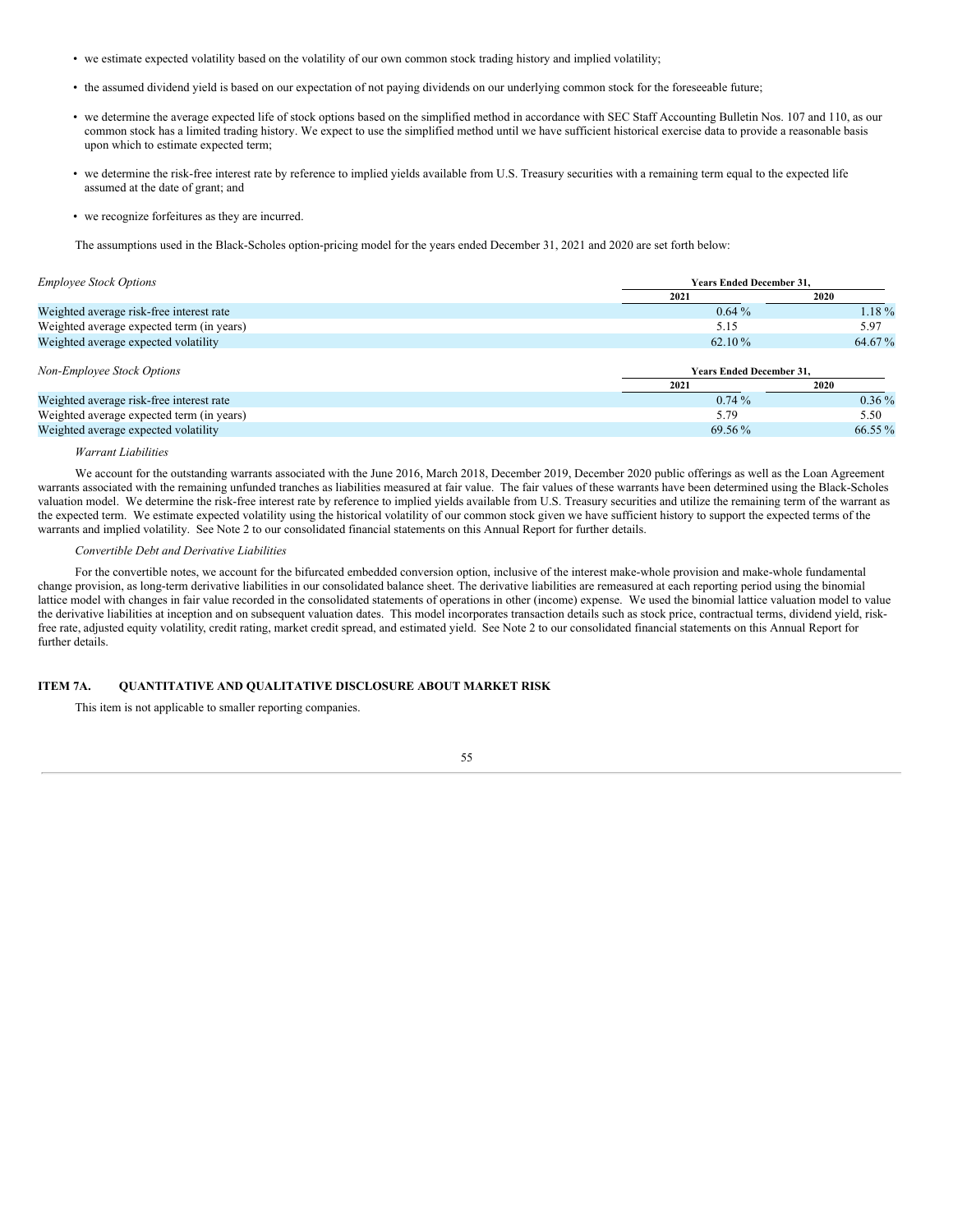# **INDEX TO CONSOLIDATED FINANCIAL STATEMENTS**

| Report of Independent Registered Public Accounting Firm (PCAOB ID 34)                                     | 57  |
|-----------------------------------------------------------------------------------------------------------|-----|
| Consolidated Balance Sheets as of December 31, 2021 and 2020                                              | 60  |
| Consolidated Statements of Operations for the Years Ended December 31, 2021 and 2020                      | -61 |
| Consolidated Statements of Changes in Stockholders' Equity for the Years Ended December 31, 2021 and 2020 | 62  |
| Consolidated Statements of Cash Flows for the Years Ended December 31, 2021 and 2020                      | -63 |
| Notes to the Consolidated Financial Statements                                                            | -65 |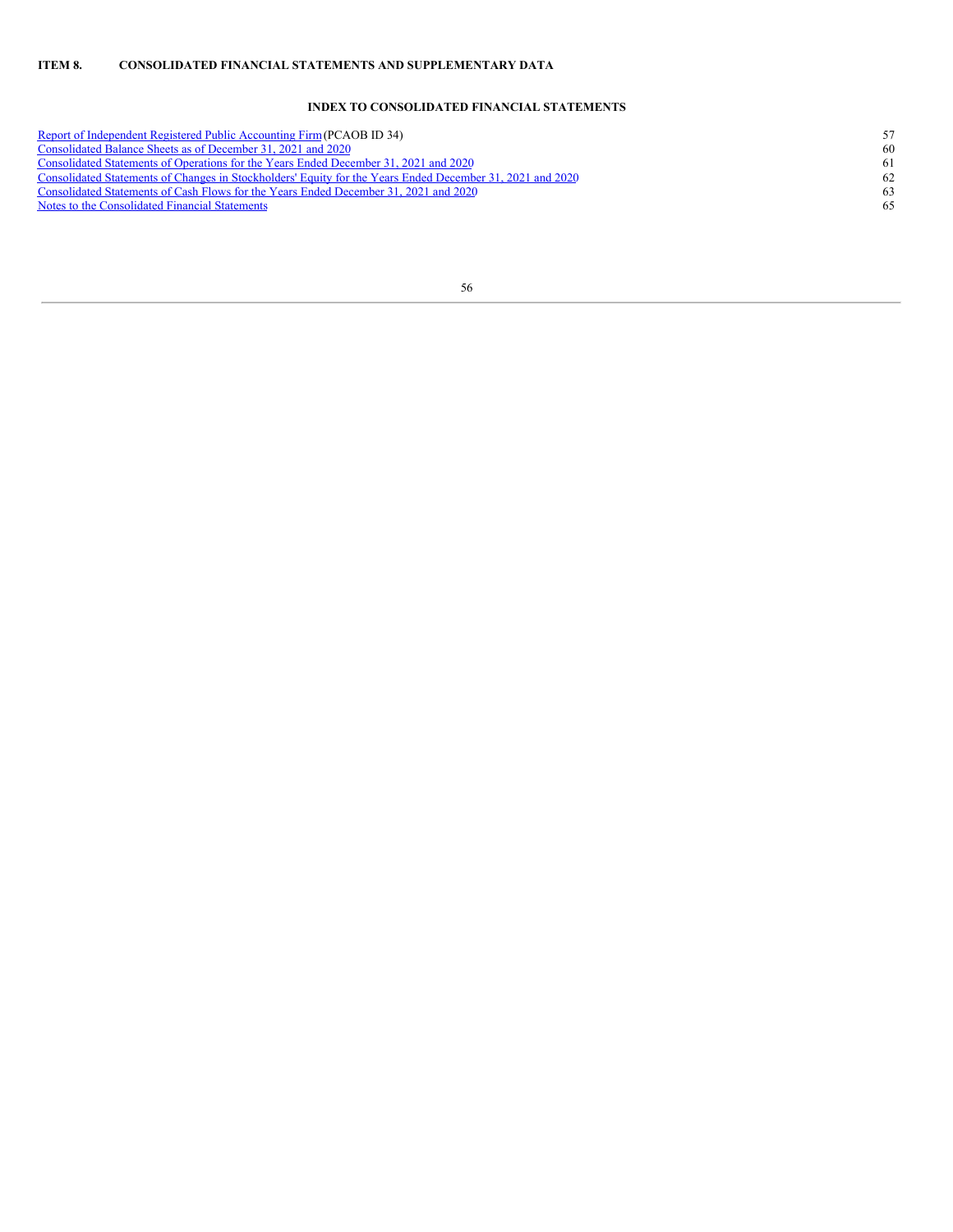# **REPORT OF INDEPENDENT REGISTERED PUBLIC ACCOUNTING FIRM**

To the shareholders and the Board of Directors of SCYNEXIS, Inc.

# **Opinion on the Financial Statements**

We have audited the accompanying consolidated balance sheets of SCYNEXIS, Inc. and subsidiaries (the "Company") as of December 31, 2021 and 2020, the related consolidated statements of operations, changes in stockholders' equity, and cash flows, for each of the two years in the period ended December 31, 2021, and the related notes (collectively referred to as the "financial statements"). In our opinion, the financial statements present fairly, in all material respects, the financial position of the Company as of December 31, 2021 and 2020, and the results of its operations and its cash flows for each of the two years in the period ended December 31, 2021, in conformity with accounting principles generally accepted in the United States of America.

# **Basis for Opinion**

These financial statements are the responsibility of the Company's management. Our responsibility is to express an opinion on the Company's financial statements based on our audits. We are a public accounting firm registered with the Public Company Accounting Oversight Board (United States) (PCAOB) and are required to be independent with respect to the Company in accordance with the U.S. federal securities laws and the applicable rules and regulations of the Securities and Exchange Commission and the PCAOB.

We conducted our audits in accordance with the standards of the PCAOB. Those standards require that we plan and perform the audit to obtain reasonable assurance about whether the financial statements are free of material misstatement, whether due to error or fraud. The Company is not required to have, nor were we engaged to perform, an audit of its internal control over financial reporting. As part of our audits, we are required to obtain an understanding of internal control over financial reporting but not for the purpose of expressing an opinion on the effectiveness of the Company's internal control over financial reporting. Accordingly, we express no such opinion.

Our audits included performing procedures to assess the risks of material misstatement of the financial statements, whether due to error or fraud, and performing procedures that respond to those risks. Such procedures included examining, on a test basis, evidence regarding the amounts and disclosures in the financial statements. Our audits also included evaluating the accounting principles used and significant estimates made by management, as well as evaluating the overall presentation of the financial statements. We believe that our audits provide a reasonable basis for our opinion.

# **Critical Audit Matters**

The critical audit matters communicated below are matters arising from the current-period audit of the financial statements that were communicated or required to be communicated to the audit committee and that (1) relate to accounts or disclosures that are material to the financial statements and (2) involved our especially challenging, subjective, or complex judgments. The communication of critical audit matters does not alter in any way our opinion on the financial statements, taken as a whole, and we are not, by communicating the critical audit matters below, providing separate opinions on the critical audit matters or on the accounts or disclosures to which they relate.

# Gross-to-net rebate accruals - Refer to "Note 2 - Summary of Significant Accounting Policies" and "Note 11 - Revenue" to the financial statements

# *Critical Audit Matter Description*

As more fully disclosed in Note 2 and Note 11 of the financial statements, the Company's product revenue is recognized in accordance with Accounting Standards Codification Topic 606 ("ASC 606") upon the transfer of control of the Company's product to a customer and is measured as the amount of consideration the Company expects to receive in exchange for transferring the product to a customer ("transaction price"). The transaction price for product sales is reduced by variable consideration related to certain gross-tonet ("GTN") adjustments, including chargebacks, rebates, discounts, incentives, and returns, and the Company will estimate the amount of this variable consideration that should be included in the transaction price using the expected value method. The amount of variable consideration that is included in the transaction price may be constrained and is included in net sales only to the extent that it is probable that a significant reversal in the amount of the cumulative revenue recognized will not occur in a future period. These estimates take into consideration prescription demand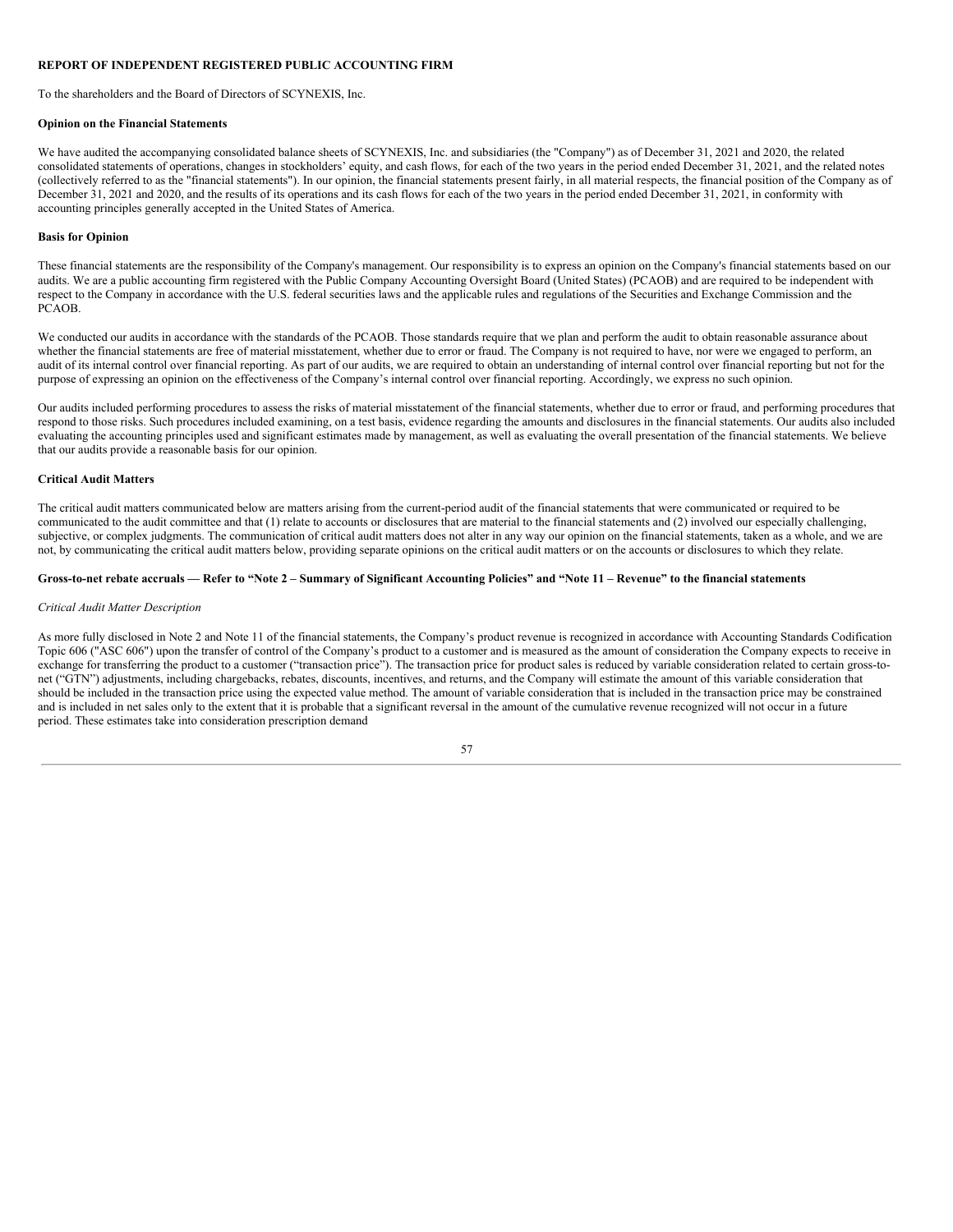from commercial providers, current contractual and statutory requirements, specific known market events and trends, industry data and forecasted customer buying and payment patterns, and historical trends.

We identified management's estimation of certain GTN adjustments, specifically co-pay and managed care rebates ("GTN rebates") as a critical audit matter, given the complexity involved in determining the significant assumptions used in estimating the transaction price. Auditing these estimates involved especially subjective judgment and audit effort.

# *How the Critical Audit Matter Was Addressed in the Audit*

Our audit procedures related to the accounting for the Company's GTN rebates included the following, among others:

- We evaluated management's significant accounting policies related to revenue recognition and GTN rebates for reasonableness and consistency.
- We evaluated the appropriateness and consistency of the Company's methods and assumptions used to calculate GTN rebates.
- We tested the mathematical accuracy of GTN rebates.
- We tested the overall reasonableness of GTN rebates recorded at period end by developing an expectation for comparison to actual recorded balances.

• We tested co-pay rebate claims processed by the Company, including evaluating those claims for consistency with the conditions and terms of the Company's contractual arrangements.

### License Agreement Revenue - Refer to "Note 2 - Summary of Significant Accounting Policies" and "Note 11 - Revenue" to the financial statements

#### *Critical Audit Matter Description*

As more fully disclosed in Note 2 and Note 11 to the financial statements, in February 2021, the Company entered into an Exclusive License and Collaboration Agreement (the "Agreement") with Hansoh Health Technology Co., Ltd., and Jiangsu Hansoh Pharmaceutical Group Company Limited (collectively, "Hansoh"), pursuant to which the Company granted to Hansoh licenses to research, develop, manufacture, and commercialize ibrexafungerp in the Greater China region. The Company determined the accounting for the Agreement was subject to ASC 606 as the Company viewed the Agreement as a contract with a customer as the activities were central to its business operations. The Company evaluated the Agreement and concluded that the transfer of the licenses represented a distinct performance obligation, and revenue of \$12.1 million was recorded in 2021 at a point in time upon control of the licenses being transferred to Hansoh.

We identified the initial accounting for the Agreement as a critical audit matter, given the complexity involved with the identification of performance obligations and in the evaluation of whether the identified performance obligation related to the license was distinct. Auditing these conclusions involved especially subjective judgment and audit effort.

### *How the Critical Audit Matter Was Addressed in the Audit*

Our audit procedures related to the accounting for license revenue recorded for the Agreement included the following, among others:

- We evaluated management's significant accounting policies related to revenue recognition for reasonableness.
- We evaluated management's determination that the agreement was within the scope of ASC 606.
- We obtained and read the Agreement between the Company and Hansoh.

• With the assistance of professionals in our firm having expertise in the accounting treatment for revenue arrangements, we evaluated the Company's assessment of the accounting treatment of this transaction, including the identification of distinct performance obligations.

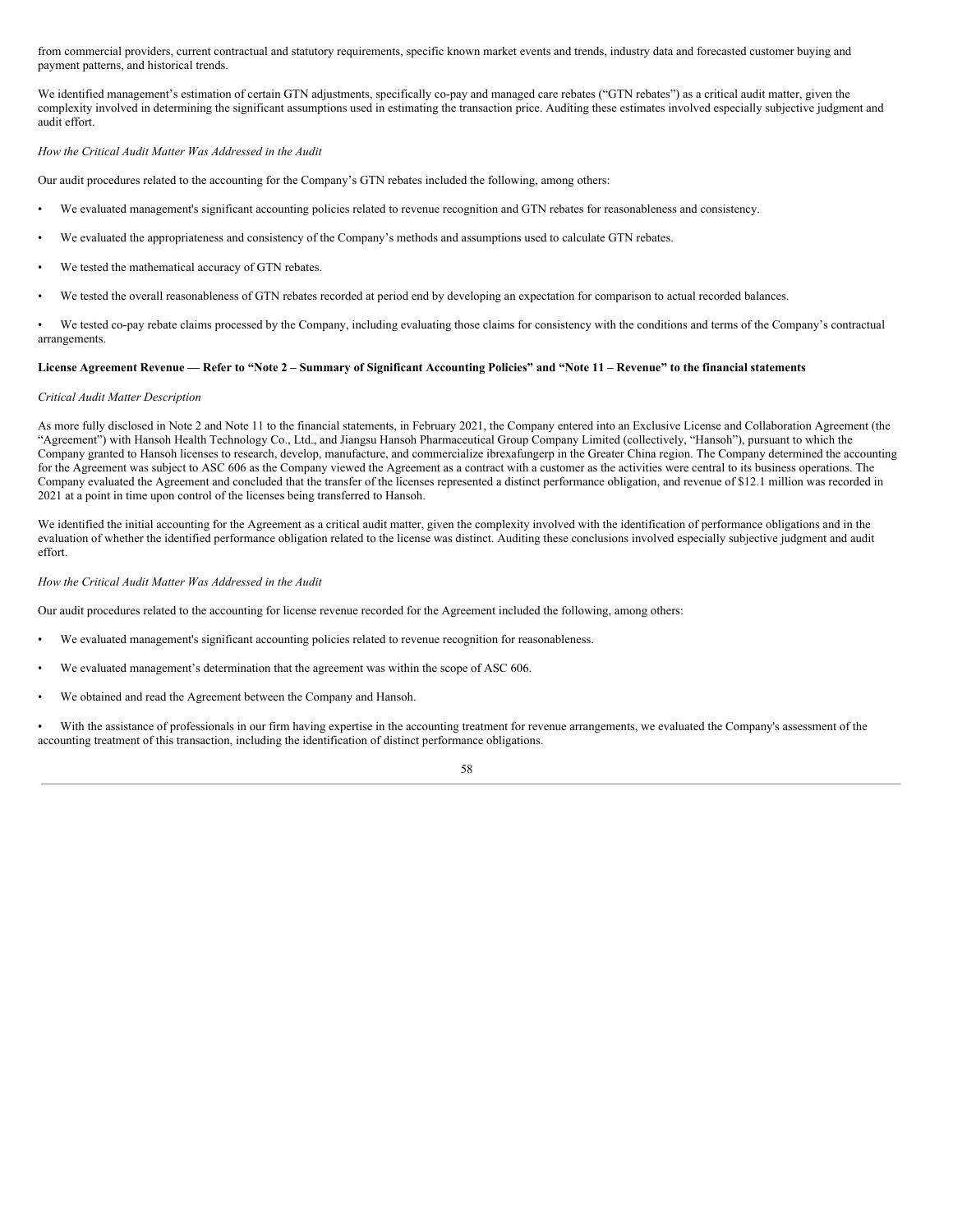## **Loan and Security Agreement — Refer to "Note 8 – Borrowings" to the financial statements**

#### *Critical Audit Matter Description*

As more fully disclosed in Note 8 to the financial statements, in May 2021, the Company entered into a Loan and Security Agreement (the "Loan Agreement") for an aggregate principal amount of \$60.0 million (the "Term Loan"). Pursuant to the Loan Agreement, the Term Loan is available to the Company in four tranches. The first two tranches became available to the Company in 2021 and the remaining two tranches may become available to the Company in the future subject to the achievement of certain contingent events described within in Note 8. The Company also issued warrants to purchase shares of its common stock to the counterparties of the Loan Agreement that become exercisable upon the drawing of each tranche of the Term Loan.

We identified the initial accounting for the Loan Agreement and valuation of the related warrants as a critical audit matter because of the complexity in applying the accounting framework and the significant estimates and judgments made by management in the determination of the fair value of the warrants. Auditing these conclusions and estimates involved especially subjective judgment and audit effort.

### *How the Critical Audit Matter Was Addressed in the Audit*

Our audit procedures related to the initial accounting for the Loan Agreement and valuation of the related warrants included the following, among others:

- We evaluated management's significant accounting policies related to the Loan Agreement and warrants for reasonableness.
- We obtained and read the Loan Agreement and related warrant agreements.

• With the assistance of professionals in our firm having expertise in the accounting treatment for financial instruments, we evaluated the Company's conclusions regarding the initial accounting treatment applied to the Loan Agreement, including the accounting for the related warrants.

• With the assistance of our fair value specialists, we evaluated the reasonableness of the valuation methodology and the significant assumptions used to determine the fair value of the warrants by:

- Testing the source information underlying the fair value of the warrants and the mathematical accuracy of the calculation.
- Developing a range of independent estimates and comparing those to the fair value of the warrants determined by management.

*/s/ DELOITTE & TOUCHE LLP*

Parsippany, New Jersey March 29, 2022

We have served as the Company's auditor since 2000.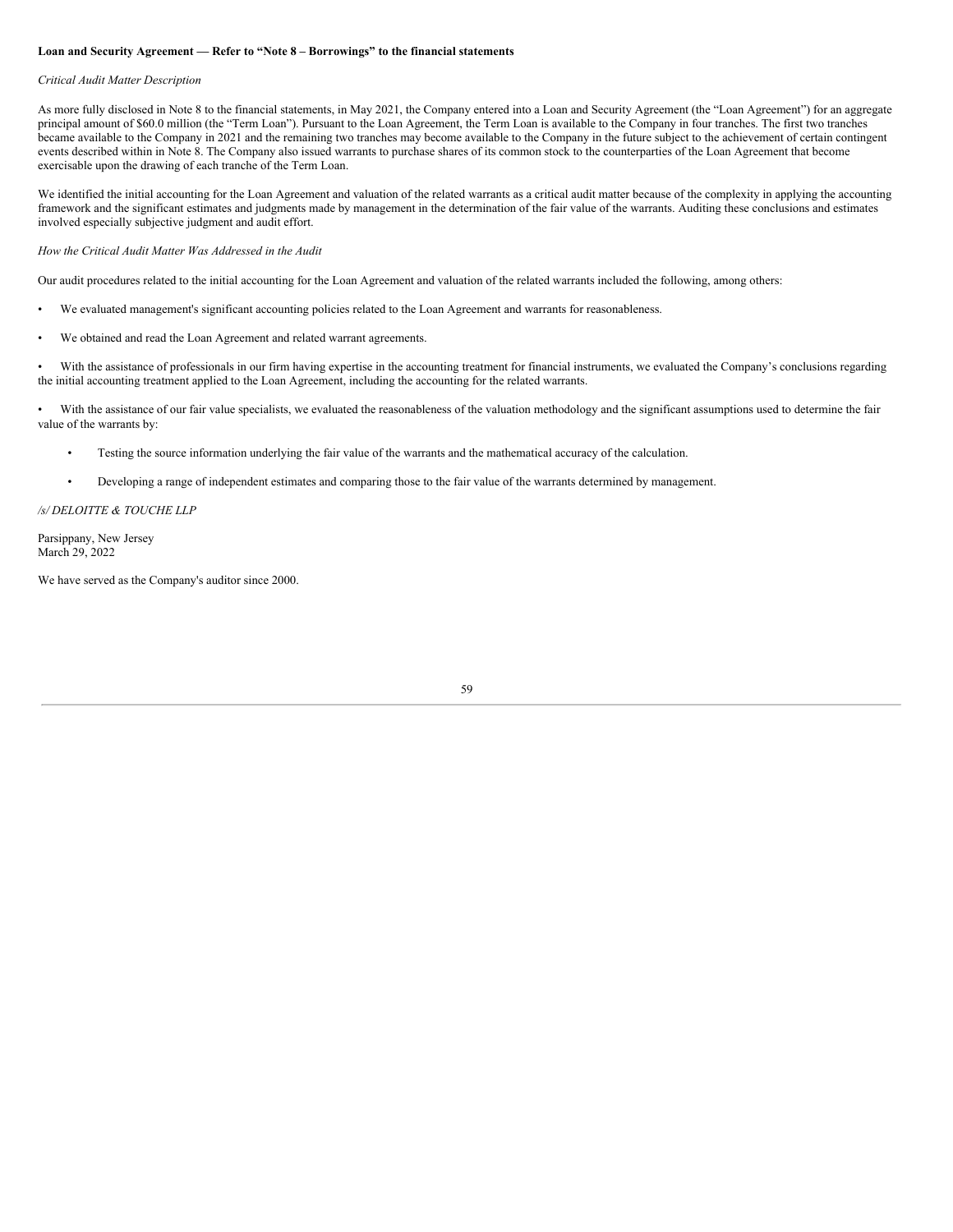### **SCYNEXIS, INC. CONSOLIDATED BALANCE SHEETS (in thousands, except share and per share data)**

<span id="page-59-0"></span>

|                                                                                                          | December 31, 2021 |            |              | December 31, 2020 |
|----------------------------------------------------------------------------------------------------------|-------------------|------------|--------------|-------------------|
| <b>Assets</b>                                                                                            |                   |            |              |                   |
| Current assets:                                                                                          |                   |            |              |                   |
| Cash and cash equivalents                                                                                | $\mathbf S$       | 104,484    | $\mathbb{S}$ | 93,041            |
| Prepaid expenses and other current assets                                                                |                   | 3,569      |              | 5,165             |
| Accounts receivable, net                                                                                 |                   | 861        |              |                   |
| Inventory                                                                                                |                   | 463        |              |                   |
| Total current assets                                                                                     |                   | 109,377    |              | 98,206            |
| Other assets                                                                                             |                   | 6,122      |              | 573               |
| Deferred offering costs                                                                                  |                   | 150        |              | 187               |
| Restricted cash                                                                                          |                   | 218        |              | 273               |
| Property and equipment, net                                                                              |                   | 113        |              | 298               |
| Intangible assets, net                                                                                   |                   | 1,056      |              |                   |
| Operating lease right-of-use asset (Note 9)                                                              |                   | 2,801      |              | 2,999             |
| <b>Total assets</b>                                                                                      | \$                | 119,837    | S            | 102,536           |
| Liabilities and stockholders' equity                                                                     |                   |            |              |                   |
| Current liabilities:                                                                                     |                   |            |              |                   |
| Accounts payable                                                                                         | $\mathbf S$       | 7,848      | $\mathbf S$  | 4,639             |
| Accrued expenses                                                                                         |                   | 5,698      |              | 4,141             |
| Warrant liabilities                                                                                      |                   |            |              | 17,564            |
| Operating lease liability, current portion (Note 9)                                                      |                   | 70         |              | 52                |
| Total current liabilities                                                                                |                   | 13,616     |              | 26,396            |
| Other liabilities                                                                                        |                   | 3,345      |              |                   |
| Warrant liabilities                                                                                      |                   | 18,062     |              | 33,592            |
| Convertible debt and derivative liabilities (Note 8)                                                     |                   | 11,607     |              | 16,516            |
| Loan payable (Note 8)                                                                                    |                   | 28,745     |              |                   |
| Operating lease liability (Note 9)                                                                       |                   | 3,204      |              | 3,274             |
| <b>Total liabilities</b>                                                                                 |                   | 78,579     |              | 79,778            |
| Commitments and contingencies                                                                            |                   |            |              |                   |
| Stockholders' equity:                                                                                    |                   |            |              |                   |
| Preferred stock, \$0.001 par value, authorized 5,000,000 shares as of December 31, 2021 and December 31, |                   |            |              |                   |
| 2020; 0 shares issued and outstanding as of December 31, 2021 and December 31, 2020                      |                   |            |              |                   |
| Common stock, \$0.001 par value, 100,000,000 shares authorized as of December 31, 2021, and December 31, |                   |            |              |                   |
| 2020; 28,705,334 and 19,663,698 shares issued and outstanding as of December 31, 2021, and December 31,  |                   |            |              |                   |
| 2020, respectively                                                                                       |                   | 32         |              | 20                |
| Additional paid-in capital                                                                               |                   | 400.705    |              | 349,351           |
| Accumulated deficit                                                                                      |                   | (359, 479) |              | (326, 613)        |
| Total stockholders' equity                                                                               |                   | 41,258     |              | 22,758            |
| Total liabilities and stockholders' equity                                                               | \$                | 119,837    | \$           | 102,536           |

*The accompanying notes are an integral part of the financial statements.*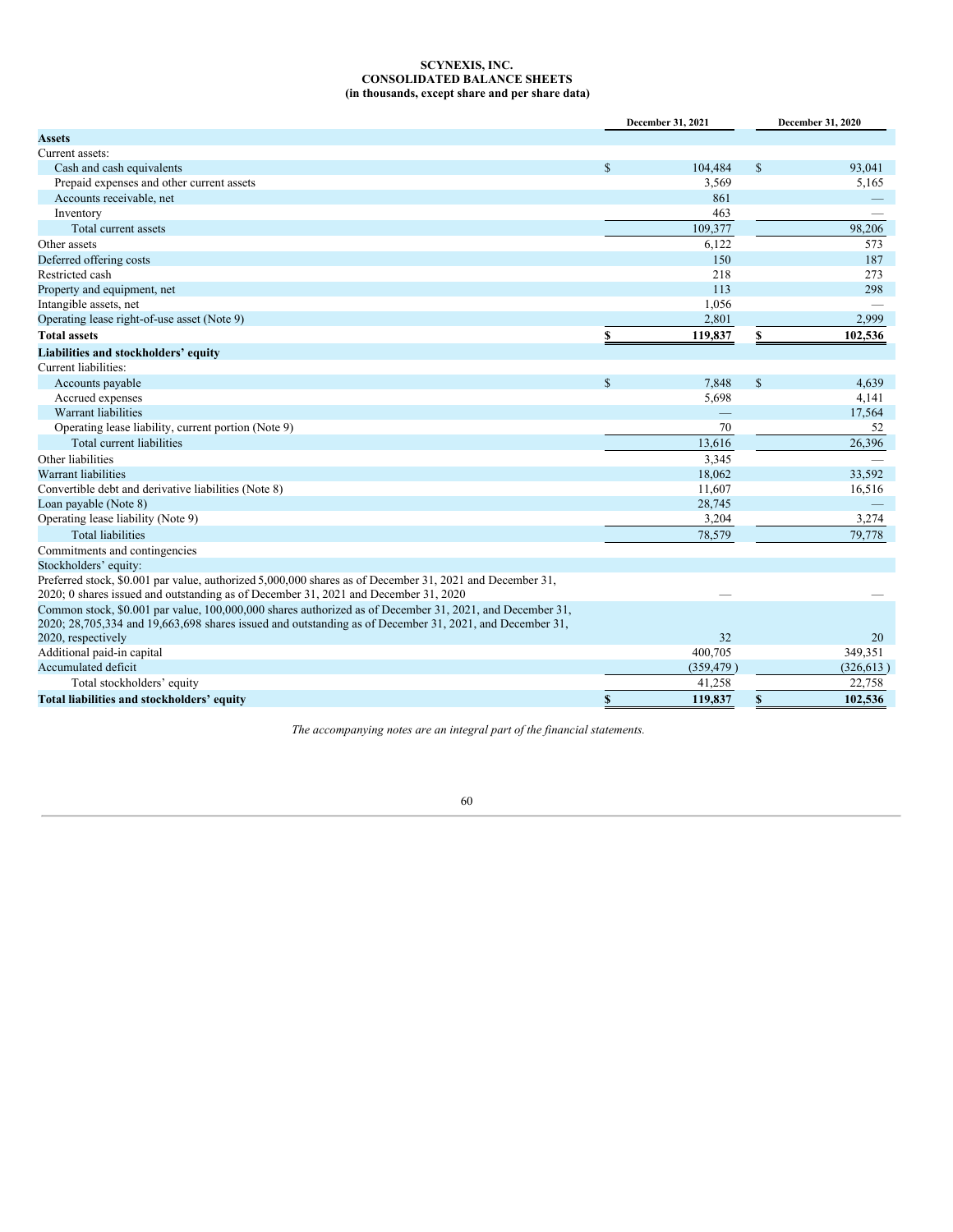# **SCYNEXIS, INC. CONSOLIDATED STATEMENTS OF OPERATIONS (in thousands, except share and per share data)**

<span id="page-60-0"></span>

|                                                                |            | <b>Years Ended December 31.</b> |
|----------------------------------------------------------------|------------|---------------------------------|
|                                                                | 2021       | 2020                            |
| Revenue:                                                       |            |                                 |
| Product revenue, net                                           | S          | \$<br>1.113                     |
| License agreement revenue                                      | 12,050     |                                 |
| Total revenue                                                  | 13.163     |                                 |
| Operating expenses:                                            |            |                                 |
| Cost of product revenue                                        |            | 312                             |
| Research and development                                       | 23,773     | 36,522                          |
| Selling, general and administrative                            | 49,916     | 14,627                          |
| Total operating expenses                                       | 74,001     | 51,149                          |
| Loss from operations                                           |            | (60, 838)<br>(51, 149)          |
| Other (income) expense:                                        |            |                                 |
| Loss on extinguishment of debt                                 |            | 2,725<br>1,766                  |
| Amortization of debt issuance costs and discount               |            | 1,303<br>1,201                  |
| Interest income                                                |            | (24)<br>(189)                   |
| Interest expense                                               |            | 1,181<br>2,660                  |
| Other income                                                   |            | (13)<br>(334)                   |
| Other expense                                                  |            | 602                             |
| Warrant liabilities fair value adjustment                      | (30, 365)  | 5,214                           |
| Derivative liability fair value adjustment                     |            | (1,170)<br>(2,257)              |
| Total other (income) expense:                                  | (24, 884)  | 7,184                           |
| <b>Loss before taxes</b>                                       | (35,954)   | (58, 333)                       |
| Income tax benefit                                             |            | 3,088<br>3,148                  |
| <b>Net loss</b>                                                | (32, 866)  | \$<br>(55, 185)                 |
| Net loss per share – basic and diluted                         |            | (1.25)<br>(5.15)                |
| Weighted average common shares outstanding - basic and diluted | 26,384,713 | 10,720,211                      |

*The accompanying notes are an integral part of the financial statements.*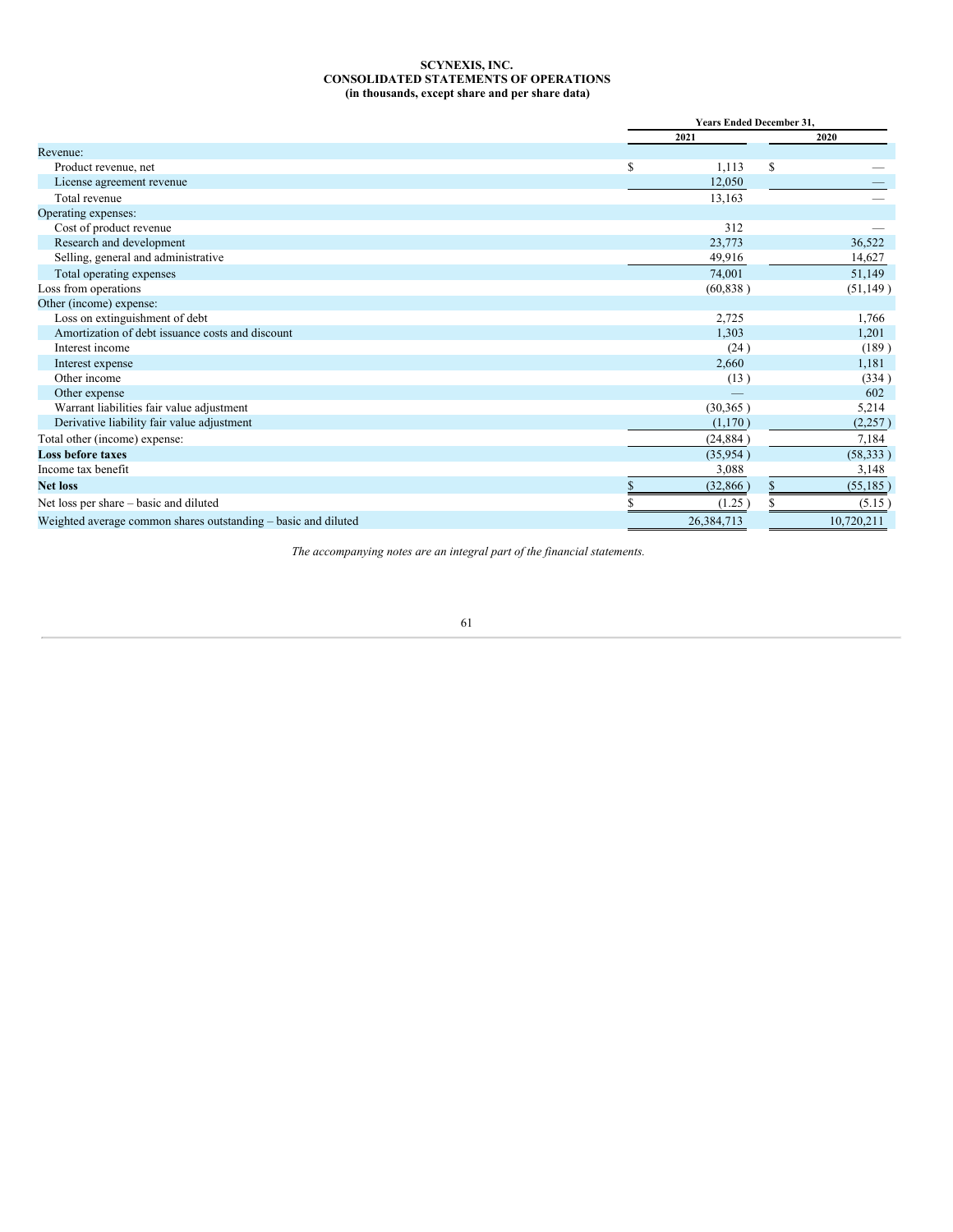### **SCYNEXIS, INC. CONSOLIDATED STATEMENTS OF CHANGES IN STOCKHOLDERS' EQUITY (in thousands, except share data)**

<span id="page-61-0"></span>

|                                                                      | <b>Shares</b> of<br>Common<br><b>Stock</b> | Common<br><b>Stock</b> |              | <b>Additional</b><br>Paid-in<br>Capital |               | Accumulated<br><b>Deficit</b> |               | <b>Total</b><br>Stockholders'<br>Equity |
|----------------------------------------------------------------------|--------------------------------------------|------------------------|--------------|-----------------------------------------|---------------|-------------------------------|---------------|-----------------------------------------|
| Balances as of December 31, 2019                                     | 9,741,372                                  | \$<br>10               | $\mathbf{s}$ | 284,313                                 | <sup>\$</sup> | (271, 428)                    | <sup>\$</sup> | 12,895                                  |
| Net loss                                                             |                                            |                        |              |                                         |               | (55, 185)                     |               | (55, 185)                               |
| Stock-based compensation expense                                     |                                            |                        |              | 2,220                                   |               |                               |               | 2,220                                   |
| Common stock issued through employee stock purchase and stock option |                                            |                        |              |                                         |               |                               |               |                                         |
| plans                                                                | 4,652                                      |                        |              | 28                                      |               |                               |               | 28                                      |
| Common stock issued, net of expenses                                 | 9,156,304                                  | 9                      |              | 57,175                                  |               |                               |               | 57,184                                  |
| Common stock issued for conversion of April 2020 Notes               | 638,809                                    |                        |              | 5,221                                   |               |                               |               | 5,222                                   |
| Common stock issued for Commitment Shares                            | 70,910                                     |                        |              | 602                                     |               |                               |               | 602                                     |
| Common stock issued for vested restricted stock units                | 51,651                                     |                        |              | (208)                                   |               |                               |               | (208)                                   |
| Balances as of December 31, 2020                                     | 19,663,698                                 | \$<br>20               |              | 349,351                                 | <sup>\$</sup> | (326, 613)                    | <sup>S</sup>  | 22,758                                  |
| Net loss                                                             |                                            |                        |              |                                         |               | (32,866)                      |               | (32, 866)                               |
| Stock-based compensation expense                                     |                                            |                        |              | 2,088                                   |               |                               |               | 2,088                                   |
| Common stock issued through employee stock purchase and stock option |                                            |                        |              |                                         |               |                               |               |                                         |
| plans                                                                | 4,943                                      |                        |              | 22                                      |               |                               |               | 22                                      |
| Common stock issued, net of expenses                                 | 8,067,562                                  | 11                     |              | 41,029                                  |               |                               |               | 41,040                                  |
| Common stock issued for conversion of April 2020 Notes               | 959,080                                    |                        |              | 7,452                                   |               |                               |               | 7,453                                   |
| Common stock issued for vested restricted stock units                | 10,051                                     |                        |              | (3)                                     |               |                               |               | (3)                                     |
| Vested Loan Agreement warrants                                       |                                            |                        |              | 766                                     |               |                               |               | 766                                     |
| Balances as of December 31, 2021                                     | 28,705,334                                 | 32                     |              | 400,705                                 |               | (359, 479)                    |               | 41,258                                  |

*The accompanying notes are an integral part of the financial statements.*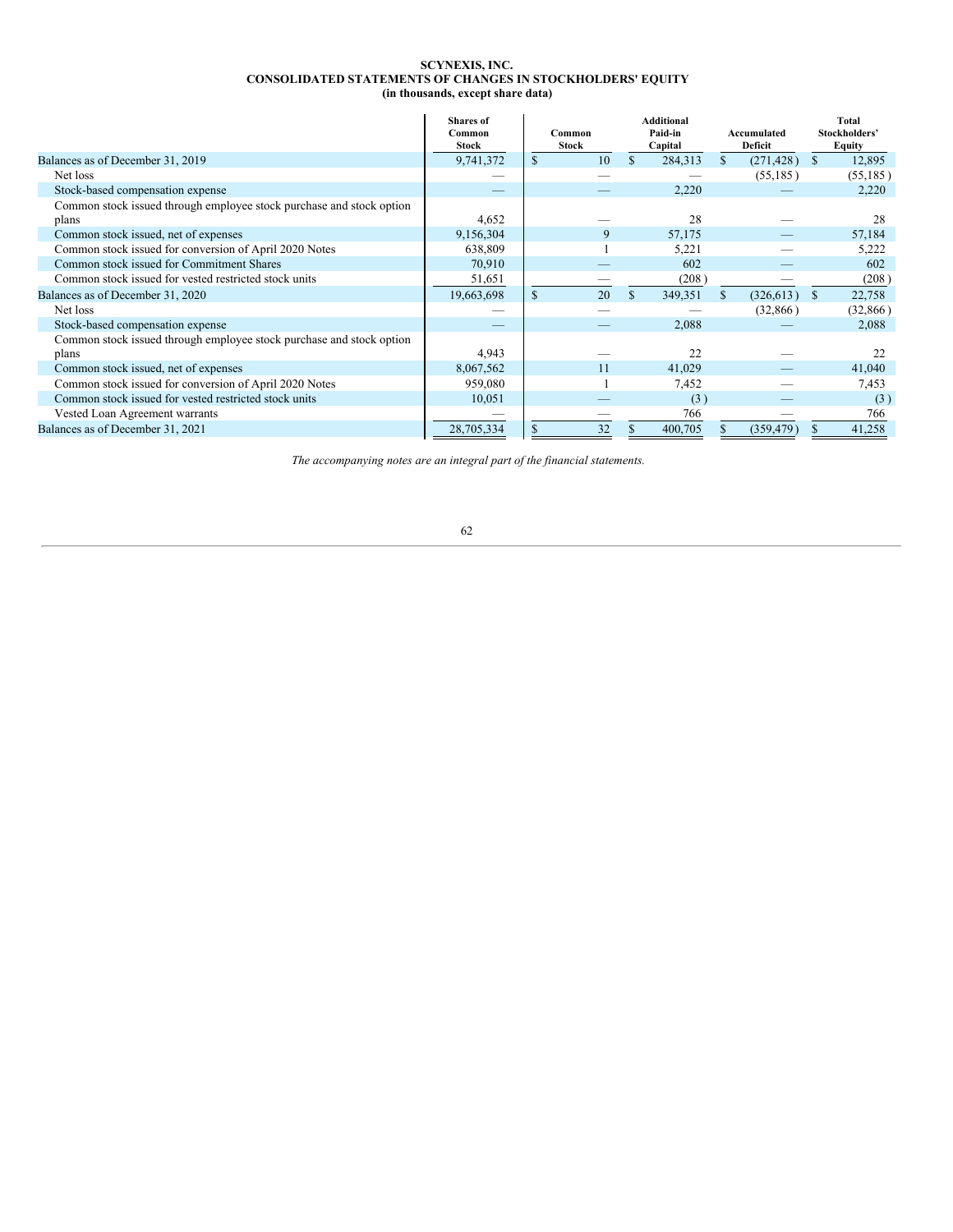# **SCYNEXIS, INC. CONSOLIDATED STATEMENTS OF CASH FLOWS (in thousands)**

<span id="page-62-0"></span>

|                                                                                     | <b>Years Ended December 31,</b>        |           |
|-------------------------------------------------------------------------------------|----------------------------------------|-----------|
|                                                                                     | 2021                                   | 2020      |
| Cash flows from operating activities:                                               |                                        |           |
| Net loss                                                                            | \$<br>(32,866)<br>\$                   | (55, 185) |
| Adjustments to reconcile net loss to net cash used in operating activities:         |                                        |           |
| Depreciation and amortization                                                       | 379                                    | 111       |
| Stock-based compensation expense                                                    | 2,088                                  | 2,220     |
| Amortization of debt issuance costs and discount                                    | 1,303                                  | 1,201     |
| Change in fair value of warrant liabilities                                         | (30, 365)                              | 5,214     |
| Change in fair value of derivative liabilities                                      | (1,170)                                | (2,257)   |
| Noncash operating lease expense for right-of-use asset                              | 198                                    | 192       |
| Loss on extinguishment of debt                                                      | 2,725                                  | 1,766     |
| Noncash consideration associated with common stock purchase agreement               |                                        | 602       |
| Changes in operating assets and liabilities:                                        |                                        |           |
| Prepaid expenses, other assets, deferred costs, and other                           | 1,597                                  | (922)     |
| Accounts receivable                                                                 | (861)                                  |           |
| Inventory                                                                           | (5,292)                                |           |
| Accounts payable                                                                    | 2,763                                  | (2,600)   |
| Accrued expenses, other liabilities, and other                                      | 4,941                                  | 304       |
| Net cash used in operating activities                                               | (54, 560)                              | (49, 354) |
| Cash flows from investing activities:                                               |                                        |           |
| Maturities of investments                                                           |                                        | 20.713    |
| Purchases of property and equipment                                                 | $\qquad \qquad -$                      | (4)       |
| Purchase of intangible assets                                                       | (1,172)                                |           |
| Purchase of investments                                                             |                                        | (14, 235) |
| Net cash (used in) provided by investing activities                                 | (1,172)                                | 6,474     |
| Cash flows from financing activities:                                               |                                        |           |
| Proceeds from common stock issued                                                   | 38,552                                 | 90,554    |
| Payments of offering costs and underwriting discounts and commissions               | (205)                                  | (5,879)   |
| Proceeds from loan payable                                                          | 30,000                                 |           |
| Payments of loan payable issuance costs                                             | (1,253)                                |           |
| Proceeds from employee stock purchase plan issuances                                | 22                                     | 28        |
| Repurchase of shares to satisfy tax withholdings                                    | $\overline{4}$                         | (208)     |
| Proceeds from senior convertible notes                                              | $\overline{\phantom{0}}$               | 10,000    |
| Payments of senior convertible notes issuance costs                                 |                                        | (494)     |
| Net cash provided by financing activities                                           | 67,120                                 | 94,001    |
| Net increase in cash, cash equivalents, and restricted cash                         | 11,388                                 | 51,121    |
| Cash, cash equivalents, and restricted cash at beginning of period                  | 93,314                                 | 42,193    |
| Cash, cash equivalents, and restricted cash at end of period                        | \$<br>$\mathbf S$<br>104,702           | 93,314    |
| Supplemental cash flow information:                                                 |                                        |           |
| Cash paid for interest                                                              | 2,255<br>\$<br>S                       | 1,088     |
| Cash received for interest                                                          | $\mathbf S$<br>Ś<br>24                 | 186       |
|                                                                                     |                                        |           |
| Noncash financing and investing activities:                                         |                                        |           |
| Purchased intangible assets included in accounts payable and accrued expenses       | S<br>\$<br>78                          |           |
| Deferred offering and issuance costs included in accounts payable                   | $\overline{\$}$<br>430<br>$\mathbf{s}$ | 62        |
| Deferred offering costs reclassified to additional paid-in capital                  |                                        |           |
|                                                                                     | \$<br>S<br>86                          | 153       |
| Common stock issued for settlement of senior convertible notes                      | \$<br>7,452                            | 5,221     |
| Common stock issued for Commitment Shares                                           | S<br>L.                                | 602       |
| Reclass of warrant liability to additional paid in capital                          | 298<br>S<br>S                          |           |
|                                                                                     | 390<br>\$<br>S                         |           |
| Reclass of deferred asset associated with issuance of loan payable to debt discount |                                        |           |

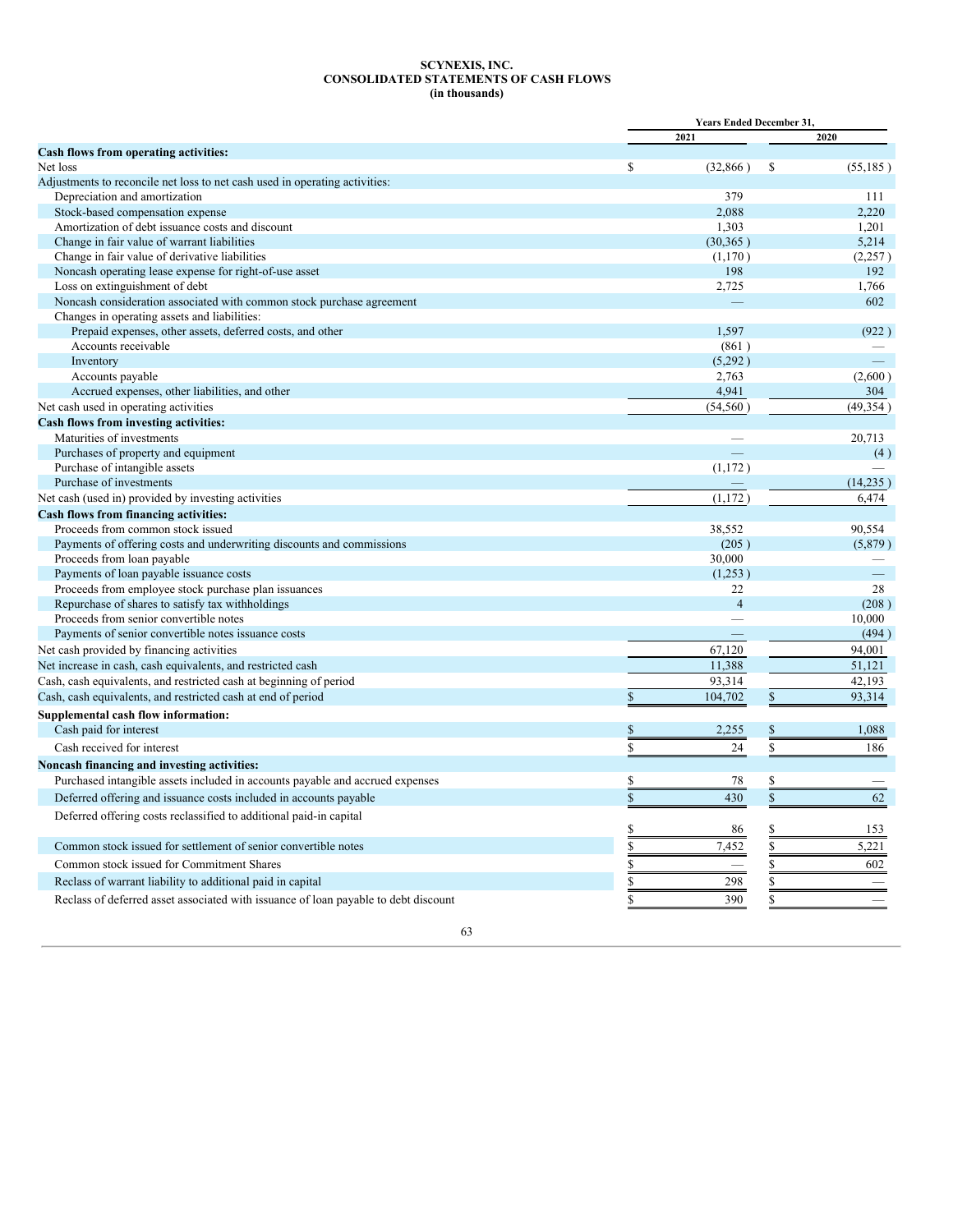*The accompanying notes are an integral part of the financial statements.*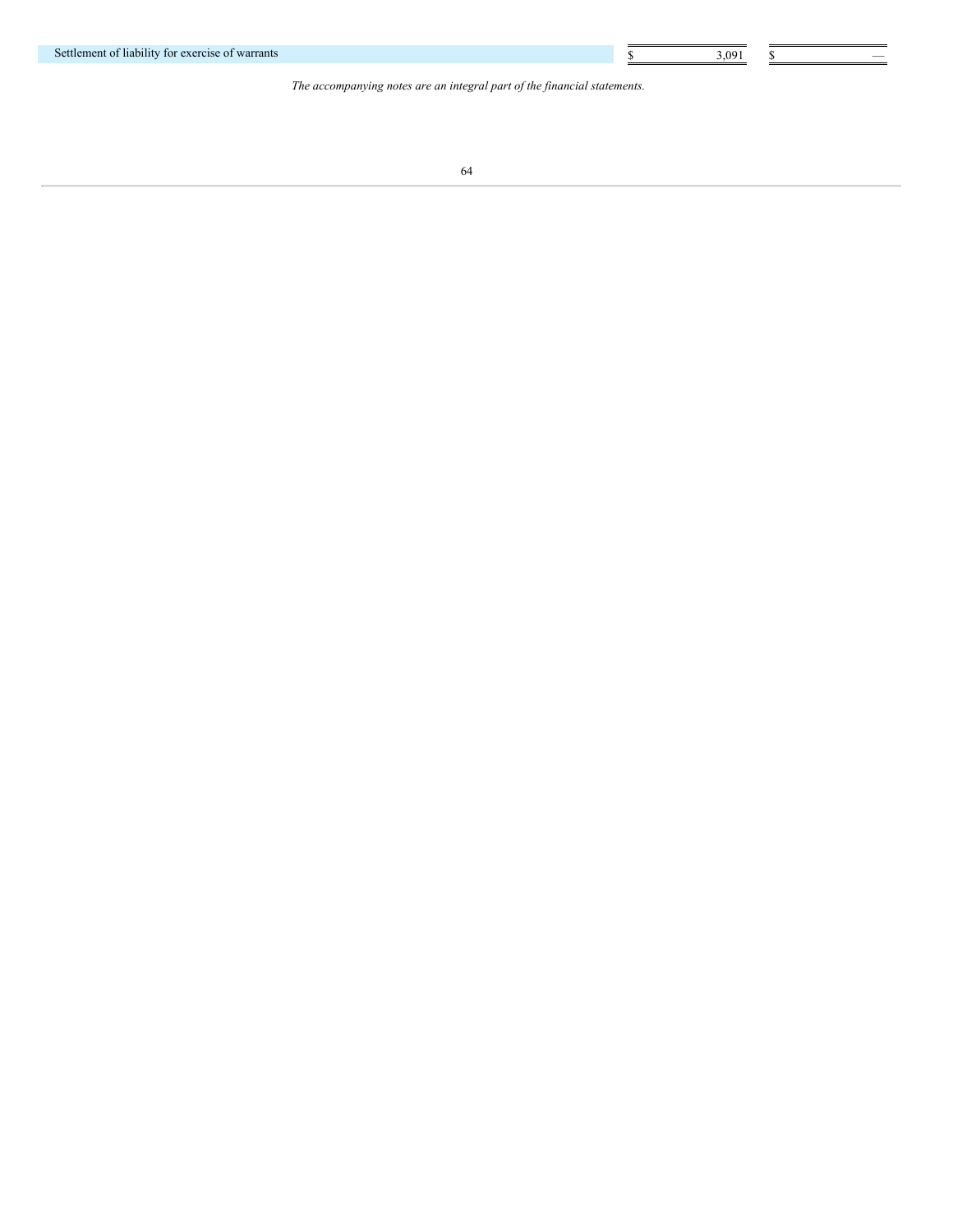# **SCYNEXIS, INC.**

# **NOTES TO THE CONSOLIDATED FINANCIAL STATEMENTS**

#### <span id="page-64-0"></span>**1. Description of Business and Basis of Preparation**

#### *Organization*

SCYNEXIS, Inc. ("SCYNEXIS" or the "Company") is a Delaware corporation formed on November 4, 1999. SCYNEXIS is a biotechnology company, headquartered in Jersey City, New Jersey, and is pioneering innovative medicines to potentially help millions of patients worldwide in need of new options to overcome and prevent difficult-totreat and drug-resistant infections. The Company is developing its lead product candidate, ibrexafungerp, as a broad-spectrum, intravenous ("IV")/oral agent for multiple fungal indications in both the community and hospital settings. In June 2021, the U.S. Food and Drug Administration ("FDA") approved BREXAFEMME (ibrexafungerp tablets) for treatment of patients with vulvovaginal candidiasis ("VVC"), also known as vaginal yeast infection, and the Company has commenced the commercialization of BREXAFEMME in the U.S.

The Company has incurred significant losses and negative cash flows from operations since its initial public offering in May 2014 and expects to continue to incur losses and negative cash flows for the foreseeable future. As a result, the Company had an accumulated deficit of \$359.5 million at December 31, 2021 and limited capital resources to fund ongoing operations. These capital resources primarily comprised cash and cash equivalents of \$104.5 million at December 31, 2021. While the Company believes its capital resources are sufficient to fund the Company's on-going operations for a period of at least 12 months subsequent to the issuance of the accompanying consolidated financial statements, the Company's liquidity could be materially affected over this period by, among other things: (1) its ability to raise additional capital through equity offerings, debt financings, or other non-dilutive third-party funding; (2) costs associated with new or existing strategic alliances, or licensing and collaboration arrangements; (3) negative regulatory events or unanticipated costs related to its development of ibrexafungerp; (4) its ability to commercialize BREXAFEMME and; (5) any other unanticipated material negative events or costs. One or more of these events or costs could materially affect the Company's liquidity. If the Company is unable to meet its obligations when they become due, the Company may have to delay expenditures, reduce the scope of its research and development programs, or make significant changes to its operating plan. The accompanying consolidated financial statements do not include any adjustments that might result from the outcome of this uncertainty.

The consolidated financial statements include the accounts of the Company and its wholly-owned subsidiary. Intercompany balances and transactions are eliminated in consolidation.

# *Shelf Registration Filings*

On December 31, 2020 and September 11, 2020, the Company filed shelf registration statements on Form S-3 (File No. 333-251851 and File No. 333-248751, respectively) with the Securities and Exchange Commission ("SEC"), which were declared effective on January 8, 2021 and October 1, 2020, respectively (the "January 2021 Shelf Registration" and "October 2020 Shelf Registration"). Both shelf registrations contain a base prospectus which covers the offering, issuance and sale of such indeterminate number of shares of common stock and preferred stock, such indeterminate principal amount of debt securities, and such indeterminate number of warrants to purchase common stock, preferred stock and/or debt securities, which together shall have an aggregate initial offering price not to exceed \$200.0 million.

A prospectus is included under the January 2021 Shelf Registration covering the offering, issuance and sale by the Company of up to a maximum aggregate offering price of \$50.0 million of the Company's common stock that may be issued and sold under a Controlled Equity Offering<sup>M</sup> Sales Agreement with Cantor Fitzgerald & Co. ("Cantor") and/or Controlled Equity Offering<sup>SM</sup> Sales Agreement with Ladenburg Thalmann & Co. Inc. ("Ladenburg").

#### *Reverse Stock Split*

On July 16, 2020, the Company filed a Certificate of Amendment to its Amended and Restated Certificate of Incorporation (the "Amendment"), which became effective on Friday, July 17, 2020, (a) implementing a 1-for-10 reverse stock split of the Company's common stock and (b) decreasing the number of authorized shares of the Company's common stock from 250,000,000 shares to 100,000,000 shares. On the effective date of July 17, 2020, the number of the Company's issued and outstanding shares of common stock was decreased from 105,083,291 to 10,508,302 and the par value per common share remained unchanged. No fractional shares were issued as a result of the reverse stock split. Stockholders who would otherwise have been entitled to receive a fractional share received a cash payment in lieu thereof. All share and per share amount presented in these consolidated financial statements have been retroactively adjusted for the reverse stock split and certain items in the prior period financial statements have been revised to conform to the current presentation.

The reverse stock split affected all shares of the Company's common stock outstanding immediately prior to the effective time of the reverse stock split, as well as the number of shares of common stock available for issuance under the Company's equity incentive plans. In addition, the reverse stock split effected a reduction in the number of shares of common stock issuable upon the conversion of outstanding convertible notes or upon the exercise of stock options or warrants outstanding.

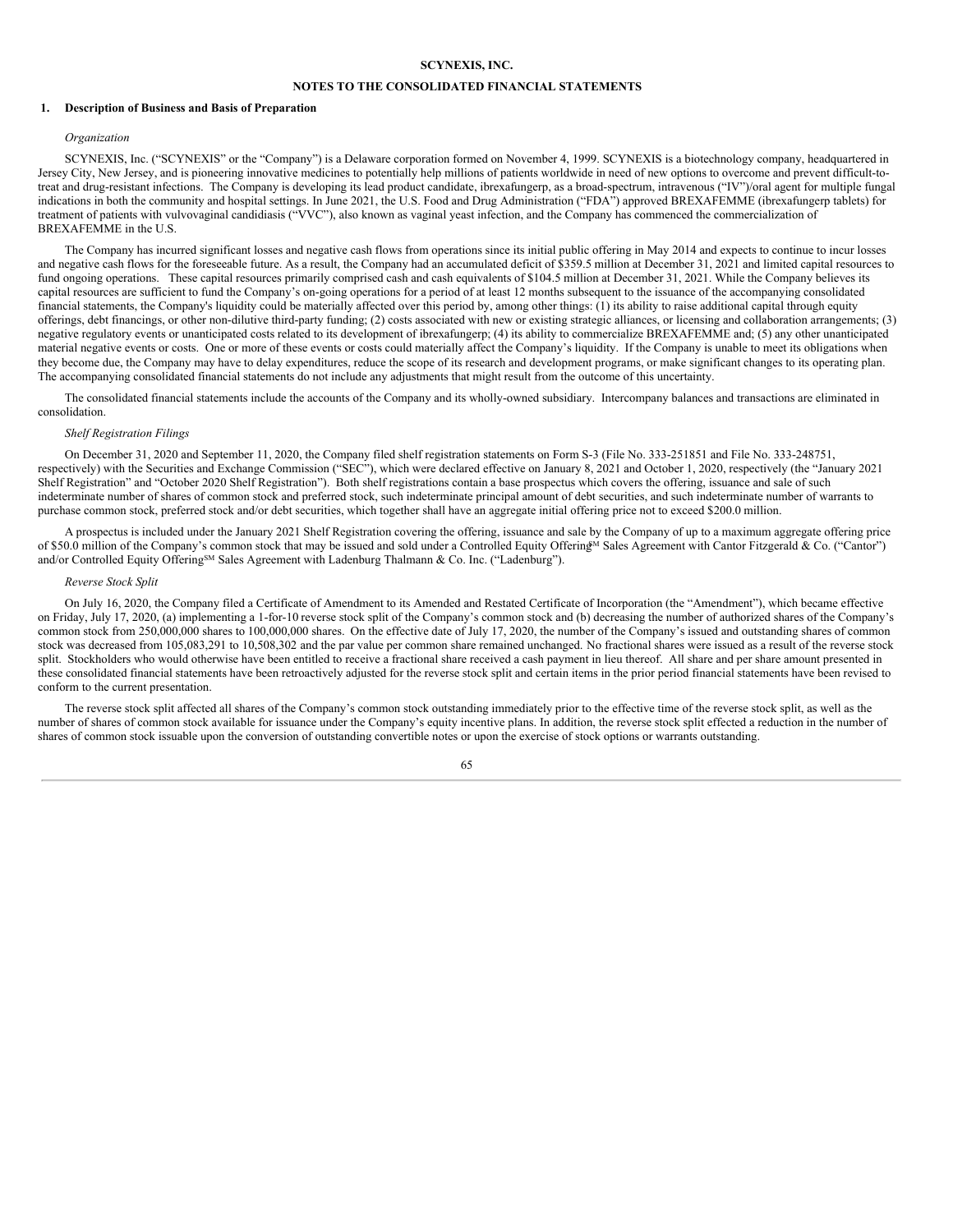# *Use of Estimates*

The preparation of the consolidated financial statements in conformity with U.S. GAAP requires the Company to make estimatesand assumptions that affect the reported amounts of assets and liabilities and disclosure of contingent assets and liabilities as of the date of the financial statements and the reported amounts of revenues and expenses during the reporting period. Actual results could differ from those estimates. Significant estimates and judgments include: revenue recognition including gross to net estimates and the identification of performance obligations in licensing arrangements, determination of the fair value of stock-based compensation grants; the estimate of services and effort expended by third-party research and development service providers used to recognize research and development expense; and the estimates and assumptions utilized in measuring the fair values of the warrant and derivative liabilities each reporting period.

## **2. Summary of Significant Accounting Policies**

#### *Concentration of Credit Risk*

Financial instruments, which potentially expose the Company to concentrations of credit risk, consist principally of cash on deposit and cash equivalents and accounts receivable. The Company's money market fund investment (recognized as cash and cash equivalents) is with what the Company believes to be a high quality issuer. The Company has not experienced any significant losses in the account. See Note 11 for concentrations of credit risk associated with the Company's accounts receivable and revenue with customers.

#### *Cash and Cash Equivalents*

The Company considers any highly liquid investments with a remaining maturity of three months or less when purchased to be cash and cash equivalents.The Company reported cash, cash equivalents, and restricted cash of \$104.7 million and \$93.3 million as of December 31, 2021 and 2020, respectively. See Note 9 for further details on the nature of the restricted cash.

#### *Accounts Receivable, Net*

Accounts receivable are reported on the accompanying consolidated balance sheet at outstanding amounts due from customers for product sales net of discounts, chargebacks, and wholesaler distribution fees. The Company evaluates the collectability of accounts receivable on a regular basis, by reviewing the financial condition and payment history of its customers, an overall review of collections experience on other accounts, and economic factors or events expected to affect future collections experience. An allowance for doubtful accounts is recorded when a receivable is deemed to be uncollectible. The Company did not record an allowance for doubtful accounts as of December 31, 2021.

### *Inventory*

Inventory is stated at the lower of cost or net realizable value. Inventory on the accompanying balance sheet includes costs related to the raw material, third party manufacturing, and packaging for BREXAFEMME. Raw material inventory includes the costs associated with the manufacture of ibrexafungerp, the active product ingredient in BREXAFEMME. Work in process inventory includes the costs necessary to package ibrexafungerp into BREXAFEMME, at which point the inventory is then released for commercial use and considered a finished good that is available to be sold. Inventory that is not expected to be sold within one year of the reporting period is classified as long term in other assets on the consolidated balance sheet. Prior to the regulatory approval of an investigational drug, the Company recognizes as research and development expense costs related to the manufacture of an investigational drug when incurred. Upon regulatory approval, the Company begins capitalizing such production and manufacturing expenses as inventory. For BREXAFEMME, capitalization of costs as inventory began upon regulatory approval on June 1, 2021.

#### *Revenue Recognition*

The Company accounts for revenue in accordance with Accounting Standards Codification ("ASC") Topic 606,*Revenue from Contracts with Customers*("Topic 606"). Under ASC Topic 606, an entity recognizes revenue when its customer obtains control of goods and services, in an amount that reflects the consideration that the entity expects to be entitled in exchange for those goods and services. The Company performs the following five steps to recognize revenue under ASC Topic 606: (i) identify the contract(s) with a customer; (ii) identify the performance obligations in the contract; (iii) determine the transaction price; (iv) allocate the transaction price to the performance obligations in the contract; and (v) recognize revenue when (or as) the entity satisfies a performance obligation. The Company only recognizes revenue when it is probable that it will collect the consideration to which it is entitled in exchange for the goods or services that will be transferred to the customer.

# Product Revenue, Net

The Company sells BREXAFEMME primarily to wholesalers in the United States and are initially invoiced at contractual list prices. These wholesalers subsequently resell BREXAFEMME to specialty and other retail pharmacies. In addition to agreements with the wholesalers, the Company enters into arrangements with third-party payors that provide for government-mandated and/or privately-negotiated rebates, chargebacks and discounts for the purchase of BREXAFEMME. The transaction price for product sales is reduced by variable consideration related to certain gross to net ("GTN") adjustments,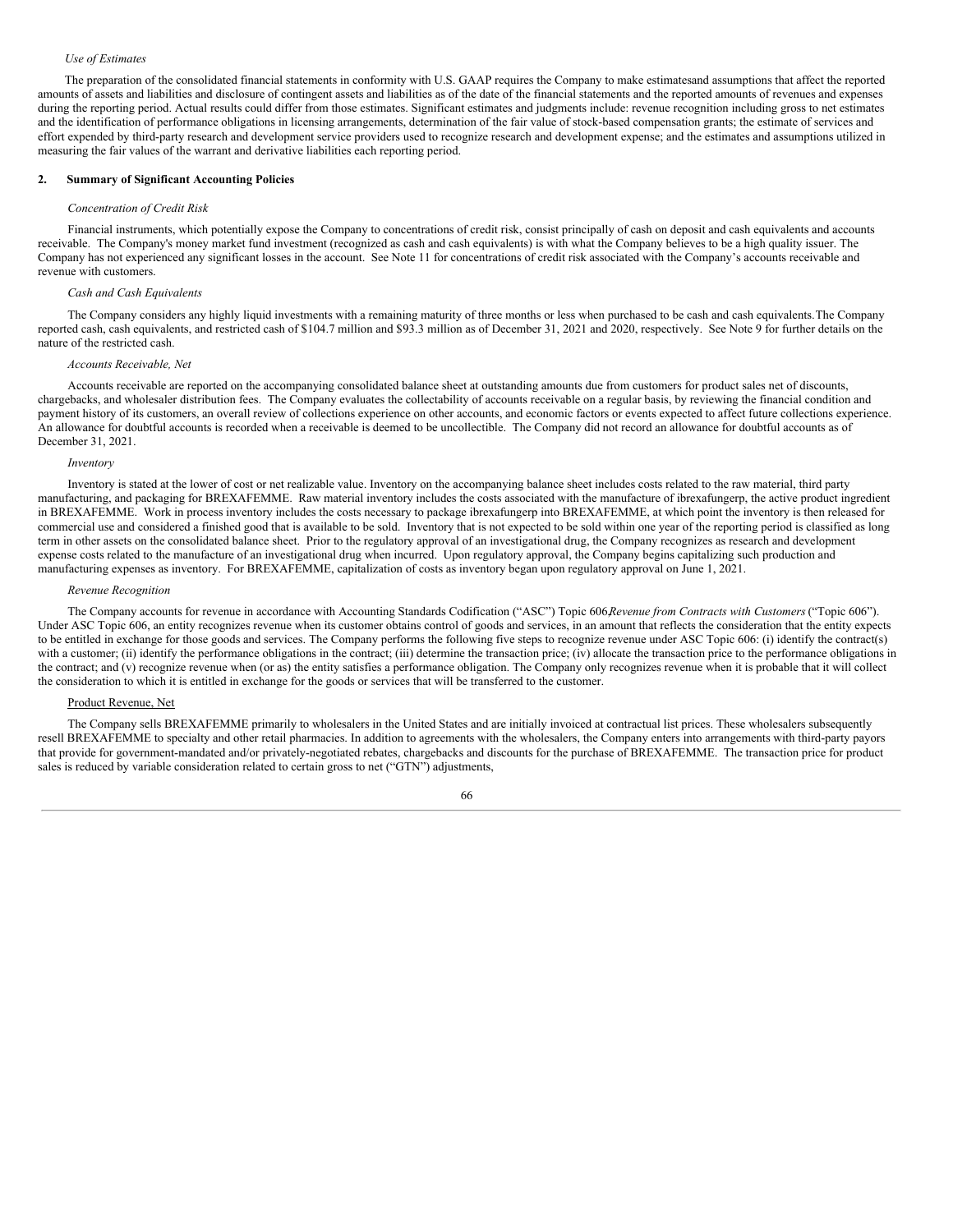including chargebacks, rebates, discounts, incentives, and returns, and the Company will estimate the amount of this variable consideration that should be included in the transaction price using the expected value method.

Specific considerations around the Company's product revenue gross to net GTN adjustments are as follows:

- Voluntary Patient Assistance Programs Through vendors, the Company offers copay assistance to provide financial assistance to patients for the portion of their prescription cost that is not covered by payors. The reduction in product revenue due to the copay programs is based on an estimate of claims and costs per claim that the Company expects to receive associated with product revenue that have been recognized. This includes potential product revenue that remains in the distribution channel at the end of a reporting period.
- Trade Discounts and Wholesaler Fees The Company offers discounts and pays certain distributor service fees. These are recorded as a reduction in product revenue based on distributors' purchases and the applicable discount rate.
- Product Stocking Fees During the initial launch of BREXAFEMME, the Company offered additional fees to wholesalers and certain indirect customers to incent stocking at wholesalers and pharmacies. These were recorded as a reduction in product revenue based on these customer's purchases during the eligible period and limited to a certain volume.
- Product Returns -Generally, the Company's customers have the right to return products during the 18-month period beginning six months prior to the labeled expiration date and ending twelve months after the labeled expiration date. Since the Company has a limited history of BREXAFEMME returns, the Company estimated returns based on industry data for comparable products in the market. As the Company distributes its product and establishes historical sales over a longer period of time (i.e., two to three years), the Company will be able to place more reliance on historical purchasing, demand and return patterns of its customers when evaluating its reserves for product returns. BREXAFEMME has a thirty-month shelf life.
- Chargebacks and Commercial Rebates The Company intends to contract with commercial payors such as insurors and PBMs and offer rebates for utilization and formulary status. These reserves are recorded in the same period in which the related revenue is recognized, resulting in a reduction of product revenue.
- Government Rebates The Company are subject to discount obligations under state Medicaid programs, Medicare, and other government programs. Provisions for government rebates are based on the estimated amount of rebates and incentives to be claimed on the related sales from the period. These reserves are recorded in the same period in which the related revenue is recognized, resulting in a reduction of product revenue. For Medicare, we must also estimate the number of patients in the prescription drug coverage gap for whom we will owe an additional liability under the Medicare Part D program.

The Company determined that performance obligations are satisfied and product revenue is recognized when a customer takes control of the Company's product, which occurs at a point in time. This occurs upon delivery of the BREXAFEMME to customers, at which point the Company recognizes revenue. Payment is typically received 70 to 90 days after satisfaction of the Company's performance obligations.

Revenue is measured as the amount of consideration the Company expects to receive in exchange for transferring products to a customer ("transaction price"). The transaction price for product sales is reduced by variable consideration related to chargebacks, rebates, discounts, incentives, and returns. The Company will estimate the amount of variable consideration that should be included in the transaction price using the expected value method. These estimates take into consideration prescription demand from commercial providers, current contractual and statutory requirements, specific known market events and trends, industry data and forecasted customer buying and payment patterns, and historical trends. These provisions reflect the Company's best estimates of the amount of consideration to which it is entitled based on the terms of the contract. The amount of variable consideration that is included in the transaction price may be constrained and is included in net sales only to the extent that it is probable that a significant reversal in the amount of the cumulative revenue recognized will not occur in a future period. Actual amounts of consideration ultimately received may differ from the Company's estimates. If actual results in the future vary from the Company's estimates, the Company will adjust these estimates, which would affect net product revenue and earnings in the period such variances become known. Sales commissions and other incremental costs of obtaining customer contracts are expensed as incurred as the amortization periods would be less than one year.

## License Agreement Revenue

The Company has entered into arrangements involving the sale or license of intellectual property and the provision of other services. When entering into any arrangement involving the sale or license of intellectual property rights and other services, the Company determines whether the arrangement is subject to accounting guidance in ASC 606, *Revenue from Contracts with Customers*, as well as ASC 808,*Collaborative Arrangements* ("Topic 808"). If the Company determines that an arrangement includes goods or services that are central to the Company's business operations for consideration, the Company will then identify the performance obligations in the contract using the unit-ofaccount guidance in Topic 606. For a distinct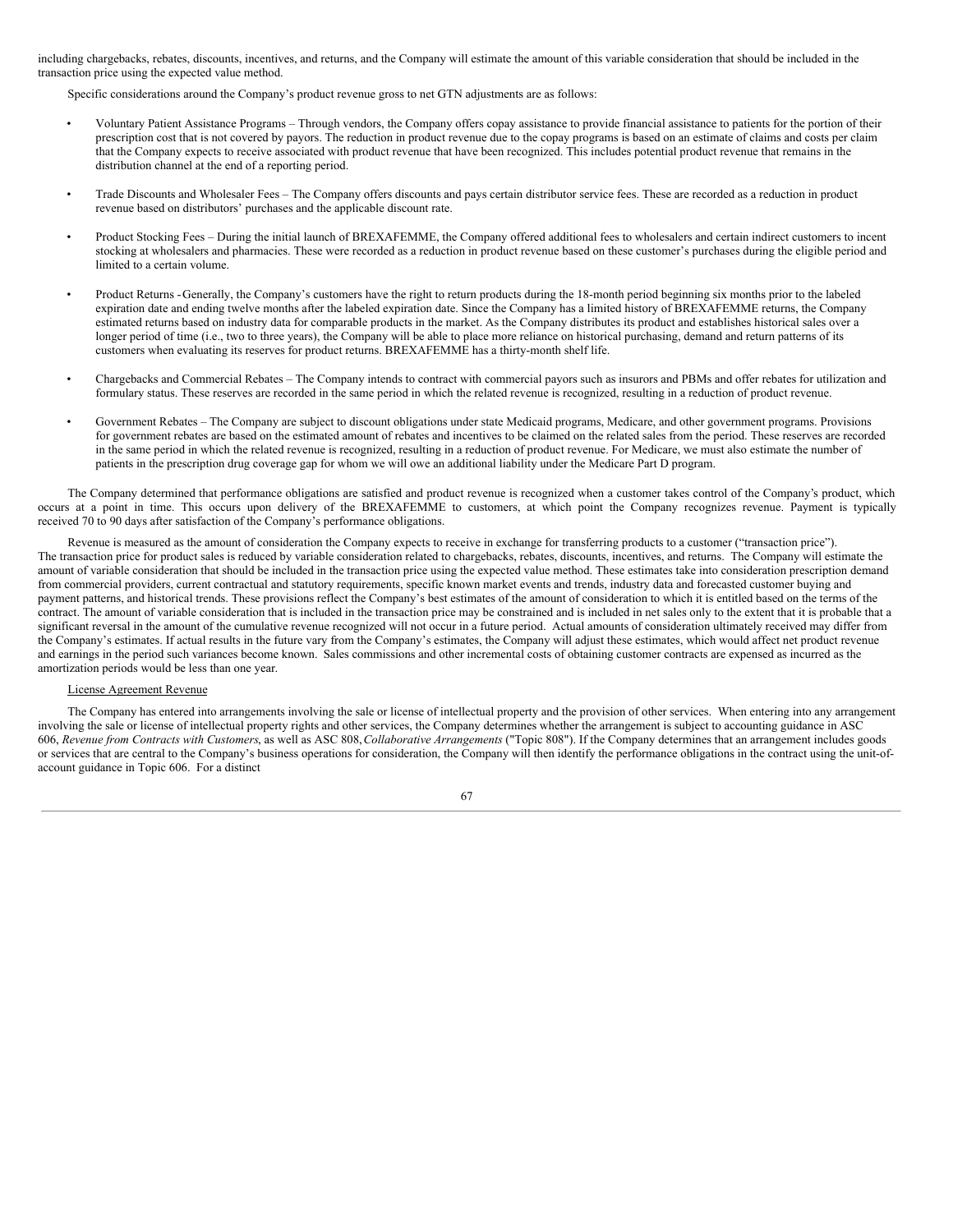unit-of-account that is within the scope of Topic 606, the Company applies all of the accounting requirements in Topic 606 to that unit-of-account, including the recognition, measurement, presentation and disclosure requirements. For a distinct unit-of-account that is not within the scope of Topic 606, the Company will recognize and measure the distinct unit-of-account based on other authoritative ASC Topics or on a reasonable, rational, and consistently applied policy election.

Analyzing the arrangement to identify performance obligations requires the use of judgment. In arrangements that include the sale or license of intellectual property and other promised services, the Company first identifies if the licenses are distinct from the other promises in the arrangement. If the license is not distinct, the license is combined with other services into a single performance obligation. Factors that are considered in evaluating whether a license is distinct from other promised services include, for example, whether the counterparty can benefit from the license without the promised service on its own or with other readily available resources and whether the promised service is expected to significantly modify or customize the intellectual property.

The Company classifies non-refundable upfront payments, milestone payments and royalties received for the sale or license of intellectual property as revenues within its statements of operations because the Company views such activities as being central to its business operations. For the sale of intellectual property that is distinct, fixed consideration and variable consideration are included in the transaction price and recognized in revenue immediately to the extent that it is probable that there would not be a significant reversal of cumulative revenue in the future. For the license of intellectual property that is distinct, fixed and variable consideration (to the extent there will not be a significant reversal in the future) are also recognized immediately in income, except for consideration received in the form of royalty or sales-based milestones, which is recorded when the customer's subsequent sales or usages occur. If the sale or license of intellectual property is not distinct, revenue is deferred and recognized over the estimated period of the Company's combined performance obligation. For contractual arrangements that meet the definition of a collaborative arrangement under Topic 808, consideration received for any units-of-account that are outside the scope of Topic 606 are recognized in the statements of operations by considering (i) the nature of the arrangement, (ii) the nature of the Company's business operations, and (iii) the contractual terms of the arrangement.

#### *Cost of Product Revenues*

The cost of product revenues consists primarily of distribution and freight costs and other manufacturing costs. Prior to the regulatory approval of BREXAFEMME on June 1, 2021, the Company expensed as research and development the costs associated with the third-party manufacture of BREXAFEMME.

#### *Warrant Liabilities*

The Company accounts for the warrants associated with the June 2016 public offering, March 2018 Public Offering, December 2019 Public Offering, December 2020 Public Offering, and remaining warrants under the Loan Agreement as liabilities measured at fair value. The fair values of these warrants have been determined using the Black-Scholes valuation model ("Black-Scholes"). The warrants are subject to remeasurement at each balance sheet date, using Black-Scholes, with any changes in the fair value of the outstanding warrants recognized in the accompanying consolidated statements of operations.

### *Loan Payable*

The Company initially reviews loan payables to identify the units of account for recognition purposes. The Company identifies the units of account by identifying each freestanding financial instrument included in the debt arrangement. For freestanding equity-linked financial instruments that are not in the form of shares, liability classification is used if the instrument embodies an obligation to repurchase the Company's shares that may require the use of cash or other assets or the instrument may require the issuance of a variable number of the Company's shares with a monetary value that is predominately based on a fixed value, based on variations in variables other than the fair value of the Company's stock, or based on variations inversely related to the fair value of the Company's stock. The Company will then review for embedded features within the debt instrument to evaluate whether the embedded features require bifurcation from the debt host instrument. Embedded features typically include conversion or exchange features, redemption features, or other embedded features. The identified embedded feature is bifurcated from the debt host instrument if the criteria in ASC 815-15-25-1 are met. Debt arrangements are classified on the consolidated balance sheet as current if the obligation of the debt arrangement is reasonably expected to be liquidated within 12 months. Loan payable is recorded net of debt discount which comprised issuance costs, customary closing and final fees, and the fair value of the additional warrants issued in conjunction with the loan payable. See Note 8 for further details.

### *Convertible Debt and Derivative Liabilities*

In connection with the Company's issuance of its April 2020 and March 20196.0% Convertible Senior Notes (the "April 2020 Notes" and the "March 2019 Notes"), the Company bifurcated the embedded conversion option, inclusive of the interest make-whole provision and make-whole fundamental change provision, and recorded the embedded conversion option as long-term derivative liabilities in the Company's balance sheet in accordance with FASB Accounting Standards Codification ("ASC") 815, *Derivatives and Hedging*. The convertible debt and the derivative liabilities associated with the April 2020 Notes and March 2019 Notes are presented in total on the consolidated balance sheet as the convertible debt and derivative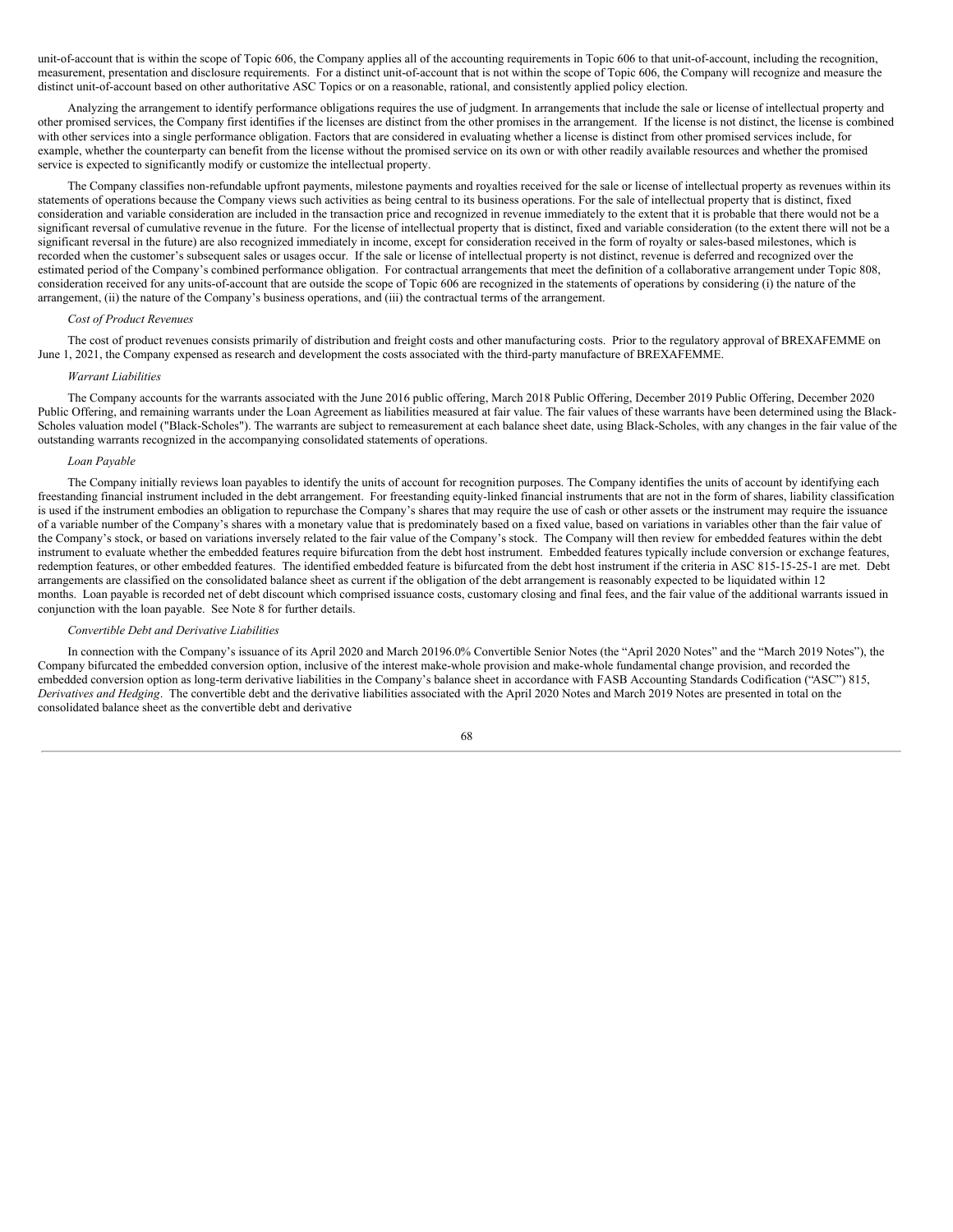liabilities. The convertible debt is carried at amortized cost. The derivative liabilities will be remeasured at each reporting period using the binomial lattice model with changes in fair value recorded in the consolidated statements of operations in other expense (income). See Note 8 and 13 for further details.

# *Research and Development*

Major components of research and development costs include clinical trial activities and services, including related drug formulation, manufacturing, and other development, preclinical studies, cash compensation, stock-based compensation, fees paid to consultants and other entities that conduct certain research and development activities on the Company's behalf, materials and supplies, legal services, and regulatory compliance.

The Company is required to estimate its expenses resulting from its obligations under contracts with clinical research organizations, clinical site agreements, vendors, and consultants in connection with conducting ibrexafungerp clinical trials and preclinical development. The financial terms of these contracts are subject to negotiations which vary from contract to contract, and may result in payment flows that do not match the periods over which materials or services are provided to the Company under such contracts. The Company's objective is to reflect the appropriate development and trial expenses in its consolidated financial statements by matching those expenses with the period in which the services and efforts are expended. For clinical trials, the Company accounts for these expenses according to the progress of the trial as measured by actual hours expended by CRO personnel, investigator performance or completion of specific tasks, patient progression, or timing of various aspects of the trial. For preclinical development services performed by outside service providers, the Company determines accrual estimates through financial models, taking into account development progress data received from outside service providers and discussions with applicable Company and service provider personnel.

#### *Patent Expenses*

Costs related to filing and pursuing patent applications, as well as costs related to maintaining the Company's existing patent portfolio, are recorded as expense as incurred since recoverability of such expenditures is uncertain.

### *Fair Value of Financial Instruments*

Fair value is defined as the price that would be received to sell an asset or paid to transfer a liability in an orderly transaction between market participants at the measurement date, based on the Company's principal or, in absence of a principal, most advantageous market for the specific asset or liability.

The Company uses a three-tier fair value hierarchy to classify and disclose all assets and liabilities measured at fair value on a recurring basis, as well as assets and liabilities measured at fair value on a non-recurring basis, in periods subsequent to their initial measurement. The hierarchy requires the Company to use observable inputs when available, and to minimize the use of unobservable inputs when determining fair value. The three tiers are defined as follows:

- Level 1 Observable inputs that reflect quoted market prices (unadjusted) for identical assets or liabilities in active markets;
- Level 2 Observable inputs other than quoted prices in active markets that are observable either directly or indirectly in the marketplace for identical or similar assets and liabilities; and
- Level 3 Unobservable inputs that are supported by little or no market data, which require the Company to develop its own assumptions about the assumptions market participants would use in pricing the asset or liability based on the best information available in the circumstances.

### *Amortization of Debt Issuance Costs and Discount*

The Company's convertible debt is recorded net of debt issuance costs which comprised issuance costs and an advisory fee. The portion of the debt issuance costs allocated to the convertible debt, based on the amount of proceeds allocated between the convertible debt and the derivative liability, is being amortized over the term of the convertible debt using the effective interest method in addition to the discount initially recognized for the fair value of the bifurcated derivative liability from the convertible debt. Debt issuance costs allocated to the derivative liabilities were included in other expense as a component of the fair value adjustment for the year ended December 31, 2021. The Company's loan payable was recorded net of debt discount which comprised issuance costs, customary closing and final fees, and the fair value of the warrants issued in conjunction with the loan payable. The resulting debt discount is being amortized over the term of the loan payable using the effective interest method. The amortization of debt issuance costs and discount is included in other expense within the accompanying consolidated statements of operations.

#### *Income Taxes*

The Company provides for deferred income taxes under the asset and liability method, whereby deferred income taxes result from temporary differences between the tax bases of assets and liabilities and their reported amounts in the consolidated financial statements. Valuation allowances are established when necessary to reduce deferred tax assets to the amount that the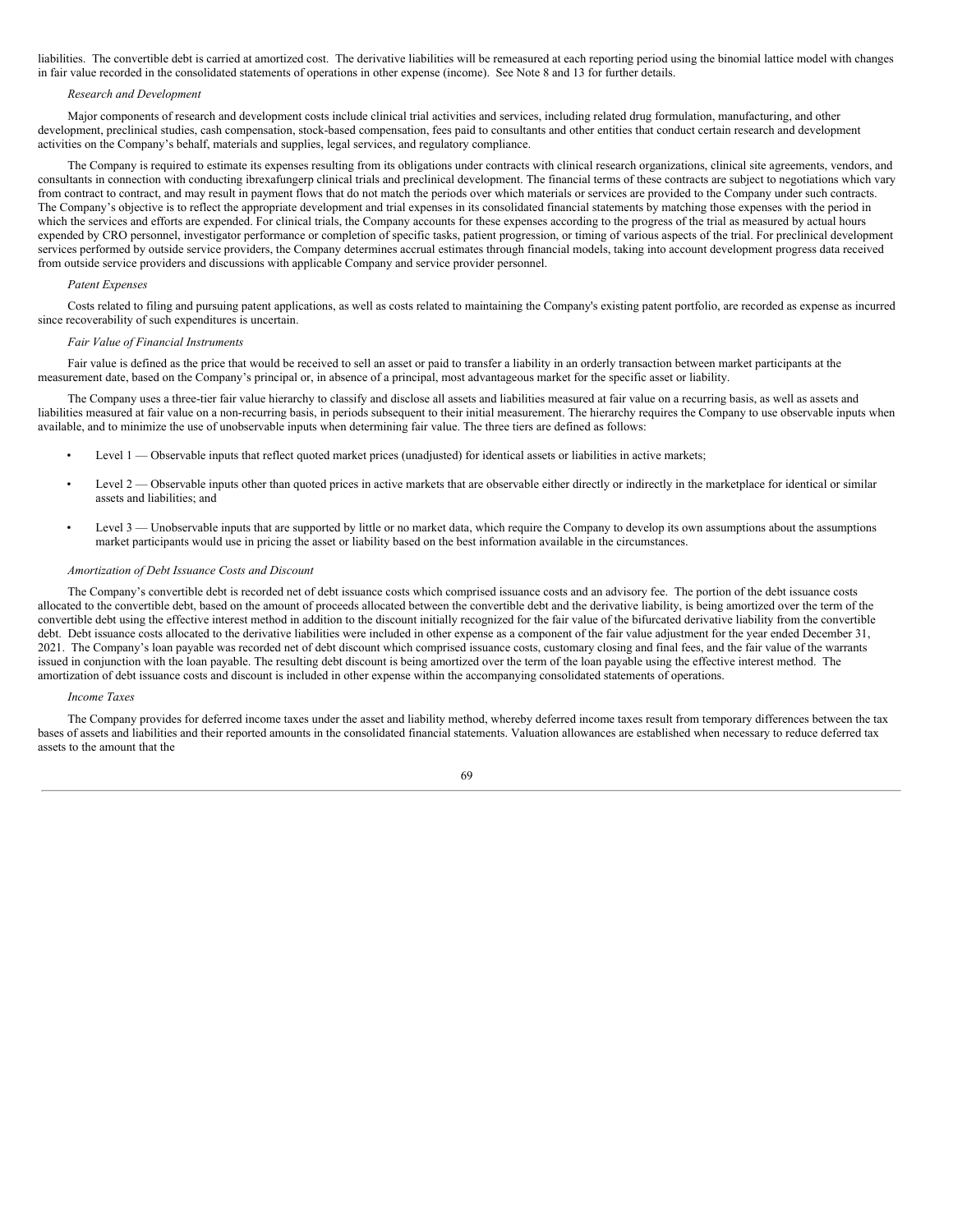Company believes is more likely than not to be realized. The Company recognizes uncertain tax positions when the positions will be more likely than not sustained based solely upon the technical merits of the positions.

# *Stock-Based Compensation*

The Company measures and recognizes compensation expense for all stock-based payment awards made to employees, officers, directors, and non-employees based on the estimated fair values of the awards as of grant date. The Company values equity instruments and stock options granted to employees and non-employees using the Black-Scholes valuation model. The value of the portion of the award that is ultimately expected to vest is recorded as expense over the requisite service periods.

# *Basic and Diluted Net Loss per Share of Common Stock*

The Company calculates net loss per common share in accordance withASC 260, *Earnings Per Share*. Basic and diluted net loss per common share was determined by dividing net loss applicable to common stockholders by the weighted average number of common shares outstanding during the period. Per ASC 260, *Earnings Per Share,* the weighted average number of common shares outstanding utilized for determining the basic net loss per common share for the years ended December 31, 2021 and 2020 includes the pre-funded warrants to purchase 5,260,000 shares of common stock issued in the December 2020 Public Offering.

The following potentially dilutive shares of common stock have not been included in the computation of diluted net loss per share for all periods as the result would be anti-dilutive:

|                                                                                            | December 31. |            |  |
|--------------------------------------------------------------------------------------------|--------------|------------|--|
|                                                                                            | 2021         | 2020       |  |
| Outstanding stock options                                                                  | 1,542,126    | 830,343    |  |
| Outstanding restricted stock units                                                         | 133,834      | 29,087     |  |
| Warrants to purchase common stock associated with June 2016 Public Offering                |              | 421,867    |  |
| Warrants to purchase common stock associated with March 2018 Public Offering - Series 2    | 798,810      | 798,810    |  |
| Warrants to purchase common stock associated with December 2019 Public Offering            |              | 4,472,205  |  |
| Warrants to purchase common stock associated with December 2020 Public Offering - Series 1 |              | 6,800,000  |  |
| Warrants to purchase common stock associated with December 2020 Public Offering - Series 2 | 6,800,000    | 6,800,000  |  |
| For possible future issuance for the conversion of the March 2019 Notes                    | 1.138.200    | 1,138,200  |  |
| For possible future issuance for the conversion of the April 2020 Notes                    |              | 1,299,790  |  |
| Warrants to purchase common stock associated with Solar loan agreement                     |              | 12.243     |  |
| Warrants to purchase common stock associated with Loan Agreement                           | 170.410      |            |  |
| Warrants to purchase common stock associated with Danforth                                 | 50,000       |            |  |
| Total                                                                                      | 10.633.380   | 22,602,545 |  |

### *Segment and Geographic Information*

Operating segments are defined as components of an enterprise (business activity from which it earns revenue and incurs expenses) about which discrete financial information is available and regularly reviewed by the chief operating decision maker in deciding how to allocate resources and in assessing performance. The Company's chief operating decision maker ("CODM") is the Chief Executive Officer. The CODM reviews consolidated operating results to make decisions about allocating resources and assessing performance for the entire Company. The Company views its operations and manages its business as one operating segment. The material assets of the Company were held in the United States for the years ended December 31, 2021 and 2020. In July 2019, the Company incorporated SCYNEXIS Pacific Pty Ltd, a wholly-owned subsidiary, in Sydney, Australia, for the initial purpose of conducting certain clinical trials and other research and development activities.

Although all operations are primarily based in the United States, the Company generated a portion of its revenue from the license agreement with Hansoh located outside of the United States for the year ended December 31, 2021. All sales, including sales outside of the United States, are denominated in United States dollars.

#### *Reclassification of Prior Year Amounts*

Certain prior year amounts have been reclassified for consistency with the current year presentation.

### *Recently Issued Accounting Pronouncements*

In June 2016, the FASB issued ASU No. 2016-13, Financial Instruments-Credit Losses (Topic 326): Measurement of Credit Losses on Financial Instruments ("ASU 2016-13"). The amendments in ASU 2016-13 require a financial asset (or a

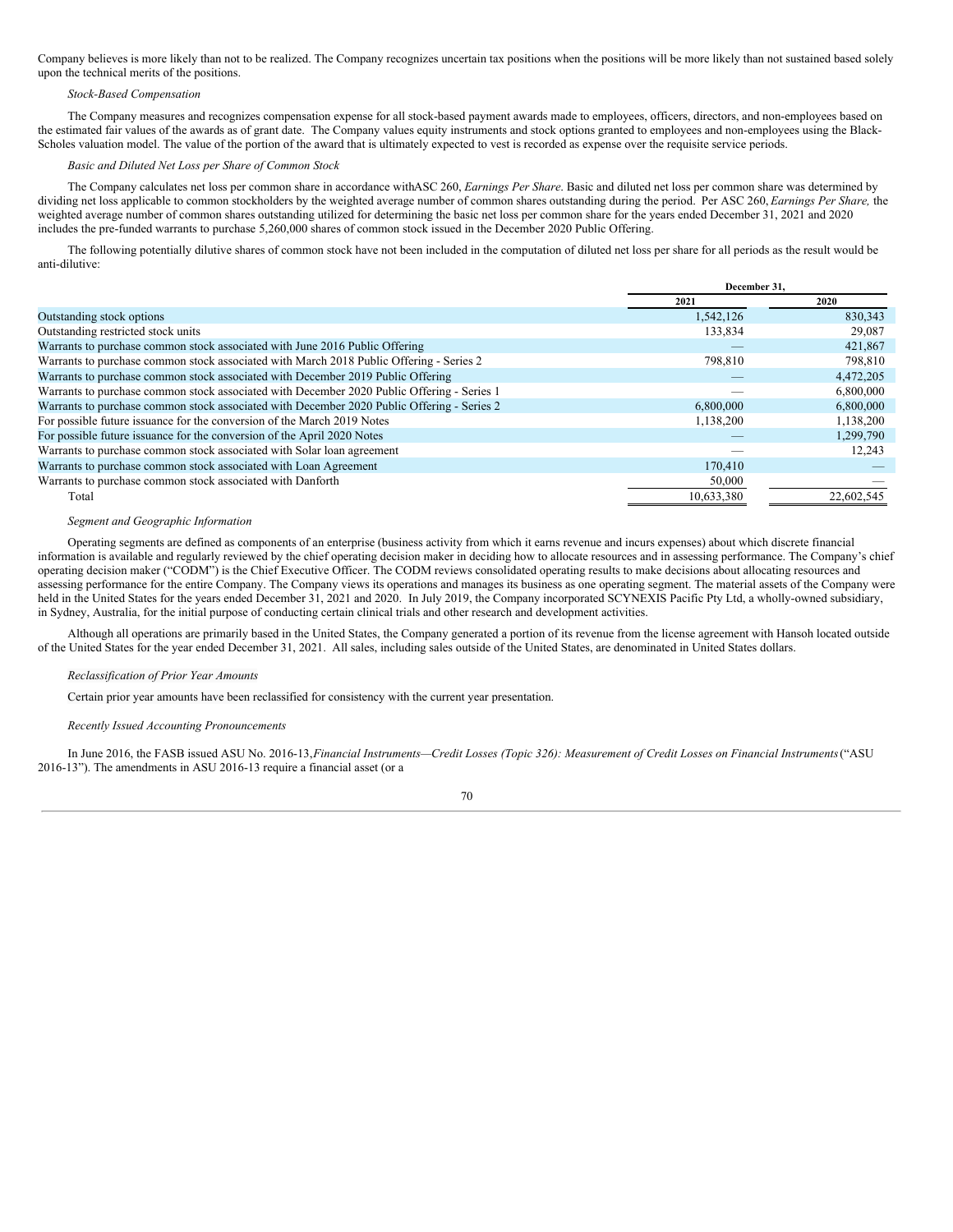group of financial assets) measured at amortized cost basis to be presented at the net amount expected to be collected. In November 2019, the FASB issued ASU No. 2019- 10, Financial Instruments - Credit Losses (Topic 326), Derivatives and Hedging (Topic 815), and Leases (Topic 842) ("ASU 2019-10"), which revised the effective dates for ASU 2016-13 for public business entities that meet the SEC definition of a smaller reporting company to fiscal years, and interim periods within those fiscal years, beginning after December 15, 2022, with early adoption permitted. As a smaller reporting company, the Company is currently evaluating the impact ASU 2016-13 will have on its consolidated financial statements.

In August 2020, the FASB issued ASU No. 2020-06, Debt-Debt with Conversion and Other Options and Derivatives and Hedging-Contracts in Entity's Own Equity: Accounting for Convertible Instruments and Contracts in and Entity's Own Equity ("ASU 2020-06"). The amendments in ASU 2020-06 reduce the number of accounting models for convertible debt instruments and revises certain guidance relating to the derivative scope exception and earnings per share. The amendments in ASU 2020-06 are effective for public business entities that meet the definition of a SEC filer and a smaller reporting company for fiscal years beginning after December 15, 2023, and interim periods within those years. As a smaller reporting company, the Company is currently evaluating the impact ASU 2020-06 will have on its consolidated financial statements.

#### *Recently Adopted Accounting Pronouncements*

In December 2019, the FASB issued ASU No. 2019-12,*Income Taxes: Simplifying the Accounting for Income Taxes*("ASU 2019-12"). ASU 2019-12simplifies the accounting for income taxes, eliminates certain exceptions within ASC 740, *Income Taxes*, and clarifies certain aspects of the current guidance to promote consistency among reporting entities. This guidance was adopted by the Company in the first quarter of 2021 and it did not have a material impact on its consolidated financial statements.

In August 2018, the FASB issued ASU 2018-13, Fair Value Measurement (Topic 820): Disclosure Framework-Changes to the Disclosure Requirements for Fair Value *Measurement* ("ASU 2018-13"). ASU 2018-13 removes, modifies and adds certain disclosure requirements in ASU 2018-13, Fair Value Measurement. ASU 2018-13 eliminates certain disclosures related to transfers and the valuation process, modifies disclosures for investments that are valued based on net asset value, clarifies the measurement uncertainty disclosure, and requires additional disclosures for Level 3 fair value measurements. The Company adopted ASU 2018-13 during the year ended December 31, 2020 and as a result, included the required additional disclosures for its Level 3 fair value measurements in its consolidated financial statements (see Note 13). The Company did not identify any other material impacts of ASU 2018-13 on its consolidated financial statements.

# **3. Prepaid Expenses and Other Current Assets**

Prepaid expenses and other current assets consisted of the following (in thousands):

|                                                 | December 31. |       |  |       |
|-------------------------------------------------|--------------|-------|--|-------|
|                                                 |              | 2021  |  | 2020  |
| Prepaid research and development services       |              | 247   |  | 1,535 |
| Prepaid insurance                               |              | 505   |  | 362   |
| Other prepaid expenses                          |              | 2,813 |  | 19    |
| Other receivable                                |              |       |  | 2,876 |
| Other current assets                            |              |       |  | 373   |
| Total prepaid expenses and other current assets |              | 3,569 |  | 5.165 |

### **4. Inventory**

Inventory consisted of the following (in thousands):

|                 | December 31, |  |                          |  |
|-----------------|--------------|--|--------------------------|--|
|                 | 2021         |  | 2020                     |  |
| Raw materials   | 5,162        |  | $-$                      |  |
| Work in process |              |  | $\overline{\phantom{a}}$ |  |
| Finished goods  | 127          |  | $-$                      |  |
| Total inventory | 5,292        |  | $\overline{\phantom{a}}$ |  |

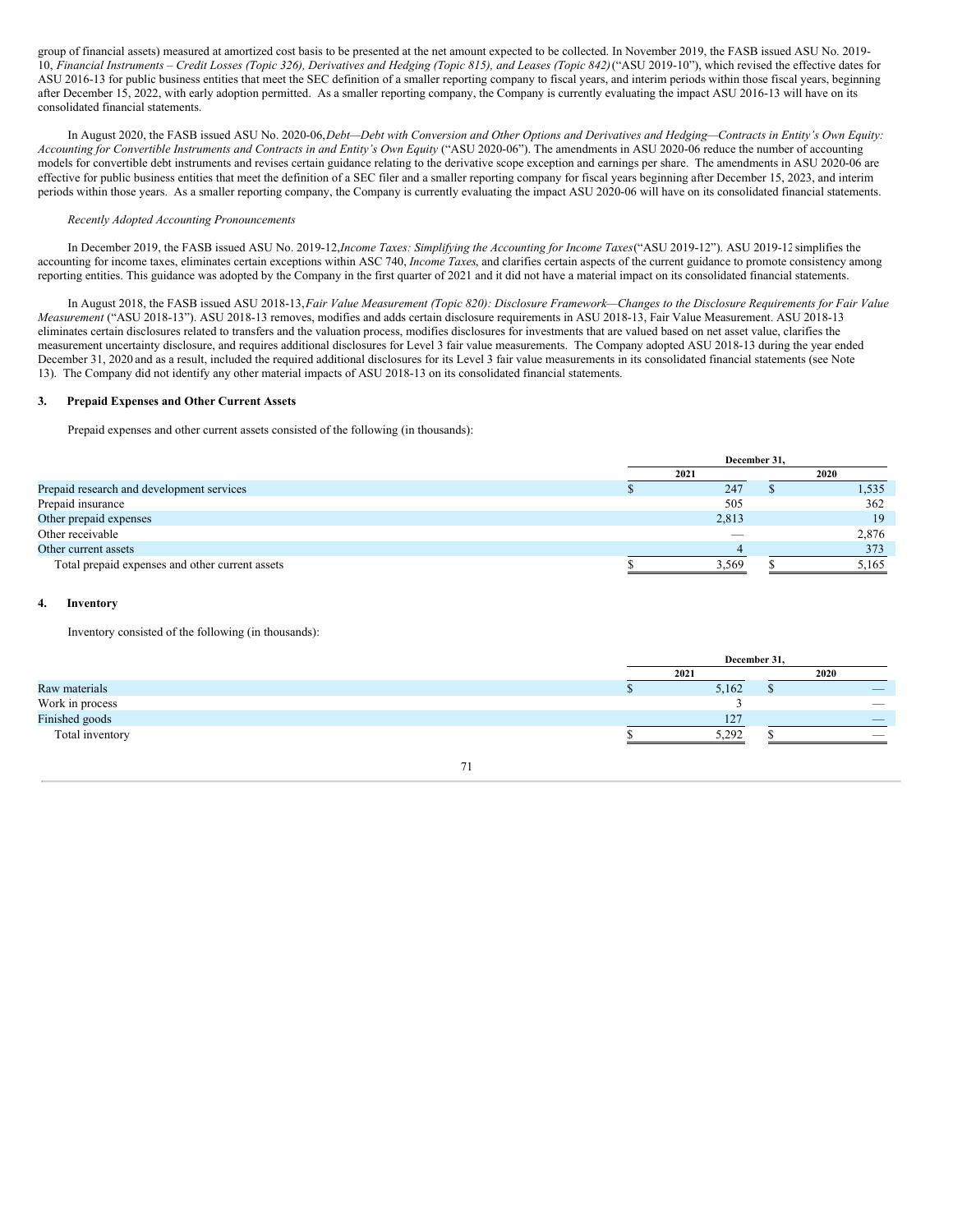As of December 31, 2021, the Company's inventory consisted of \$4.8 million of raw material that is not expected to be sold in one year and is classified as long term within other assets on the consolidated balance sheet.

# **5. Property and Equipment**

Property and equipment consisted of the following (in thousands):

|                                   | December 31, |  |       |  |
|-----------------------------------|--------------|--|-------|--|
|                                   | 2021         |  | 2020  |  |
| Furniture and fixtures            | 406          |  | 406   |  |
| Computer equipment                | 76           |  | 76    |  |
| Other                             | 98           |  | 98    |  |
|                                   | 580          |  | 580   |  |
| Less: accumulated depreciation    | (467)        |  | (282) |  |
| Total property and equipment, net |              |  | 298   |  |

For both the years ended December 31, 2021 and 2020, the Company recognized \$0.2 million in depreciation expense. Property and equipment are depreciated over a useful life of three years.

# **6. Intangible Assets**

Intangible assets consisted of the following (in thousands):

|                                | December 31. |       |      |                          |
|--------------------------------|--------------|-------|------|--------------------------|
|                                | 2021         |       | 2020 |                          |
| Intangible assets              |              | 1,250 |      | $-$                      |
| Less: accumulated amortization |              | (194) |      | $\overline{\phantom{a}}$ |
| Total intangible assets, net   |              | 1.056 |      | $\overline{\phantom{a}}$ |

For the year ended December 31, 2021, the Company recognized \$0.2 million in amortization expense. Intangible assets consist of software implementation costs purchased in 2021 and are amortized over a useful life of three years. The estimated amortization expense for the next three years is as follows: \$0.4 million in 2022, \$0.4 million in 2023, and \$0.2 million in 2024.

### **7. Accrued Expenses**

Accrued expenses consisted of the following (in thousands):

|                                           |      | December 31. |      |        |  |
|-------------------------------------------|------|--------------|------|--------|--|
|                                           | 2021 |              | 2020 |        |  |
| Accrued research and development expenses |      | 1,498        |      | 991    |  |
| Accrued employee bonus compensation       |      | 2,012        |      | 2,190  |  |
| Other accrued expenses                    |      | 1,352        |      | 960    |  |
| Accrued co-pay rebates                    |      | 836          |      | $\sim$ |  |
| Total accrued expenses                    |      | 5.698        |      | 4.141  |  |

#### **8. Borrowings**

### *Loan Agreement*

On May 13, 2021, the Company entered into the loan and security agreement ("Loan Agreement") with Hercules Capital, Inc. ("Hercules"), as administrative agent and collateral agent and a lender, and Silicon Valley Bank ("SVB"), for an aggregate principal amount of \$60.0 million (the "Term Loan"). Pursuant to the Loan Agreement, the Term Loan is available to the Company in four tranches, subject to certain terms and conditions.

Under the terms of the Loan Agreement, the Company received an initial tranche of \$20.0 million from the Lenders on the Closing Date. The second tranche of the Term Loan, consisting of up to an additional \$10.0 million, became available to the Company upon receipt of approval from the FDA of ibrexafungerp for the treatment of vaginal yeast infections (the "First Performance Milestone") and was funded in June 2021. The third tranche of the Term Loan, consisting of an additional \$5.0 million, was available to the Company upon (a) the First Performance Milestone and (b) the achievement of the primary endpoint from the Phase 3 study of ibrexafungerp in patients with recurrent vulvovaginal candidiasis, and was funded in March 2022. The fourth tranche of the Term Loan, consisting of up to an additional \$25.0 million, will be available to the Company

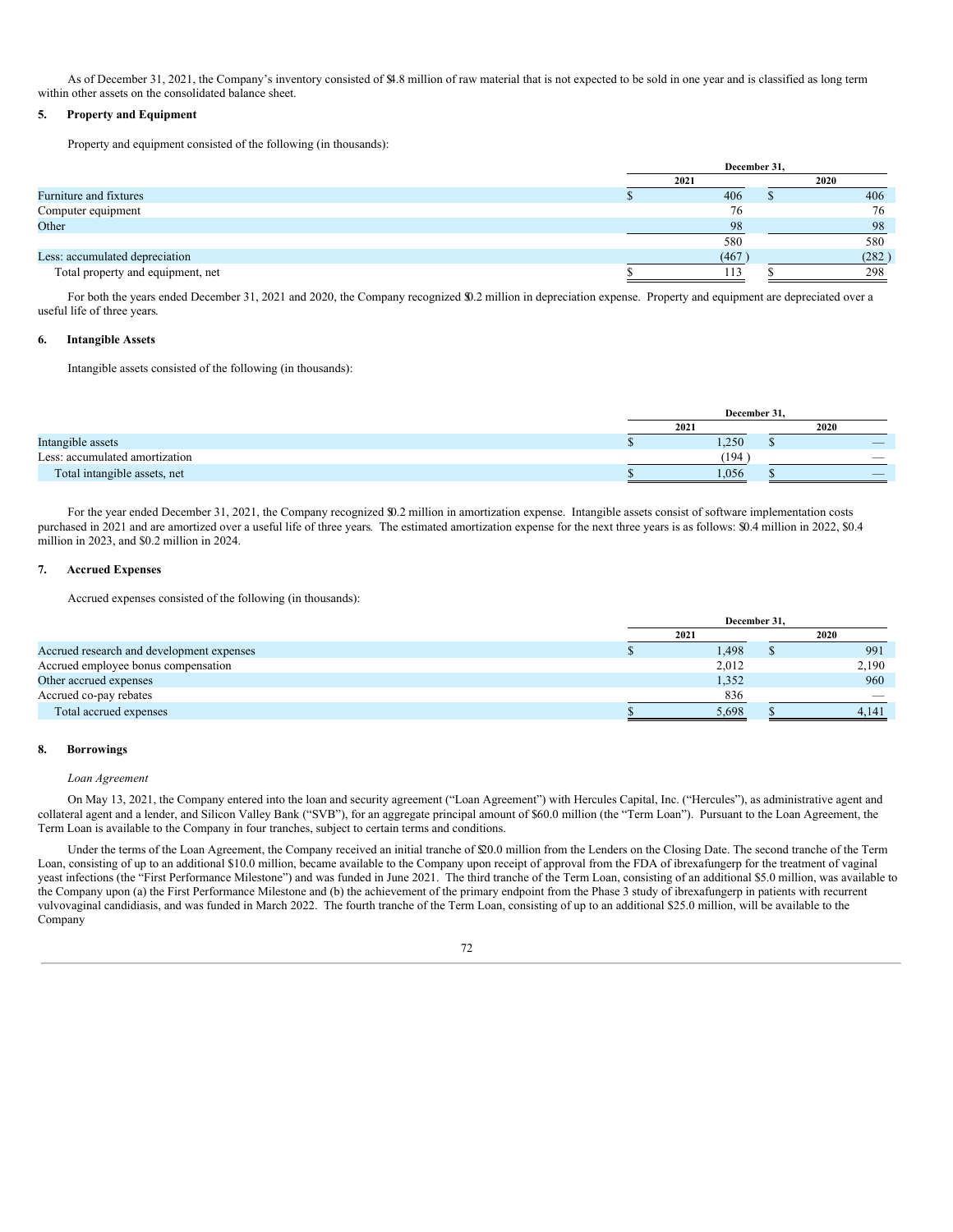from January 1, 2022 through December 31, 2023 in \$5.0 million increments, subject to certain terms and conditions, including in maintaining a ratio of total outstanding Term Loan principal to net product revenues for ibrexafungerp below a certain specified level for a given draw period. The Company estimated the fair value of the loan payable using a credit spread valuation model and Level 3 inputs which included an implied secured spread, risk free rate, and secured yield of 9.30%, 1.00%, and 10.30%, respectively. At December 31, 2021, the fair value of the loan payable is \$29.2 million.

The Term Loan will mature on March 3, 2025 (the "Maturity Date"); provided that, the Maturity Date shall be automatically extended toMay 1, 2025 subject to the occurrence of certain conditions set forth in the Loan Agreement. The Term Loan bears interest at a variable annual rate equal to the greater of (a) 9.05% and (b) the Prime Rate (as reported in the Wall Street Journal) plus 5.80% (the "Interest Rate"). The Company may make payments of interest only through November 1, 2023, which may be extended to May 1, 2024 upon the achievement of the First Performance Milestone prior to November 1, 2023, and which is further extendable in quarterly increments until the Maturity Date, subject to continued compliance with the financial covenant of the Loan Agreement (the "interest-only period"). After the interest-only period, the principal balance and related interest will be required to be repaid in equal monthly installments and continuing until the Maturity Date.

In connection with the entry into the Loan Agreement, the Company issued to each of Hercules and SVB a warrant (collectively, the "Warrants") to purchase shares of the Company's common stock, par value \$0.001 per share (the "Shares"). The amount of shares that may be purchased for the Warrants, collectively between Hercules and SVB, will not exceed 0.04 multiplied by the aggregate amount of the term loan advance, divided by the exercise price of the Warrants.

The Loan Agreement contains customary closing fees, prepayment fees and provisions, events of default, and representations, warranties and covenants, including a financial covenant requiring the Company to maintain certain levels of trailing three-month net product revenue solely from the sale of ibrexafungerp commencing on June 30, 2022. The financial covenant will be waived at any time in which the Company maintains unrestricted and unencumbered cash in accounts maintained with SVB equal to at least 50.0% of the total outstanding Term Loan principal amount, subject to certain requirements. The final closing fee of \$1.2 million is recognized as a debt discount and is being accreted into the amortization of debt issuance costs and discount using the effective interest rate method over the term of the loan payable.

The initial Loan Agreement tranche of \$20.0 million, the funding of the additional Term Loan tranches, the initial warrants and the additional warrants were identified as freestanding instruments that were legally detachable and separately exercisable from each other. At the closing of the Loan Agreement, the Company issued 113,607 and warrants to purchase shares of the Company's common stock and recognized the initial warrants at their relative fair value of \$0.5 million in shareholder's equity. In accordance with ASC 815-40, the additional remaining warrants to purchase shares of the Company's common stock at the closing of the Loan Agreement were recognized at their fair value as warrant liabilities given the variable settlement amount of the warrant shares. The additional remaining warrants under the Loan Agreement are considered an outstanding instrument at close of the Loan Agreement. The additional remaining warrants will vest and become exercisable upon the funding of the remaining term loan tranches available under the Loan Agreement and the amount of additional warrants will not exceed 0.04 multiplied by the aggregate amount of the term loan tranche, divided by the exercise price of the Warrants. The fair value of the initial warrant liabilities of approximately \$0.7 million was recorded as a deferred asset and is reclassified to debt discount proportionately upon the funding of a Term Loan tranche. Upon the funding of the \$10.0 million for the second tranche in June 2021, the associated warrant liability of \$0.3 million was reclassed to additional paid in capital at settlement and56,803 shares of common stock were issued.

Future principal debt payments on the currently outstanding loan payable as of December 31, 2021 are as follows (in thousands):

| 20,737  |
|---------|
| 9,263   |
| 30,000  |
| 1,185   |
| 31,185  |
| (2,440) |
|         |
| 28,745  |
|         |

#### *April 2020 Note Purchase Agreement*

On April 9, 2020, the Company entered into a Senior Convertible Note Purchase Agreement (the "April 2020 Note Purchase Agreement")and issued and sold to Puissance Life Science Opportunities Fund VI ("Puissance") \$10.0 million aggregate principal amount of its April 2020 Notes, resulting in net proceeds of approximately \$9.5 million after deducting \$0.5 million for an advisory fee and other issuance costs The April 2020 Notes were issued and sold for cash at a purchase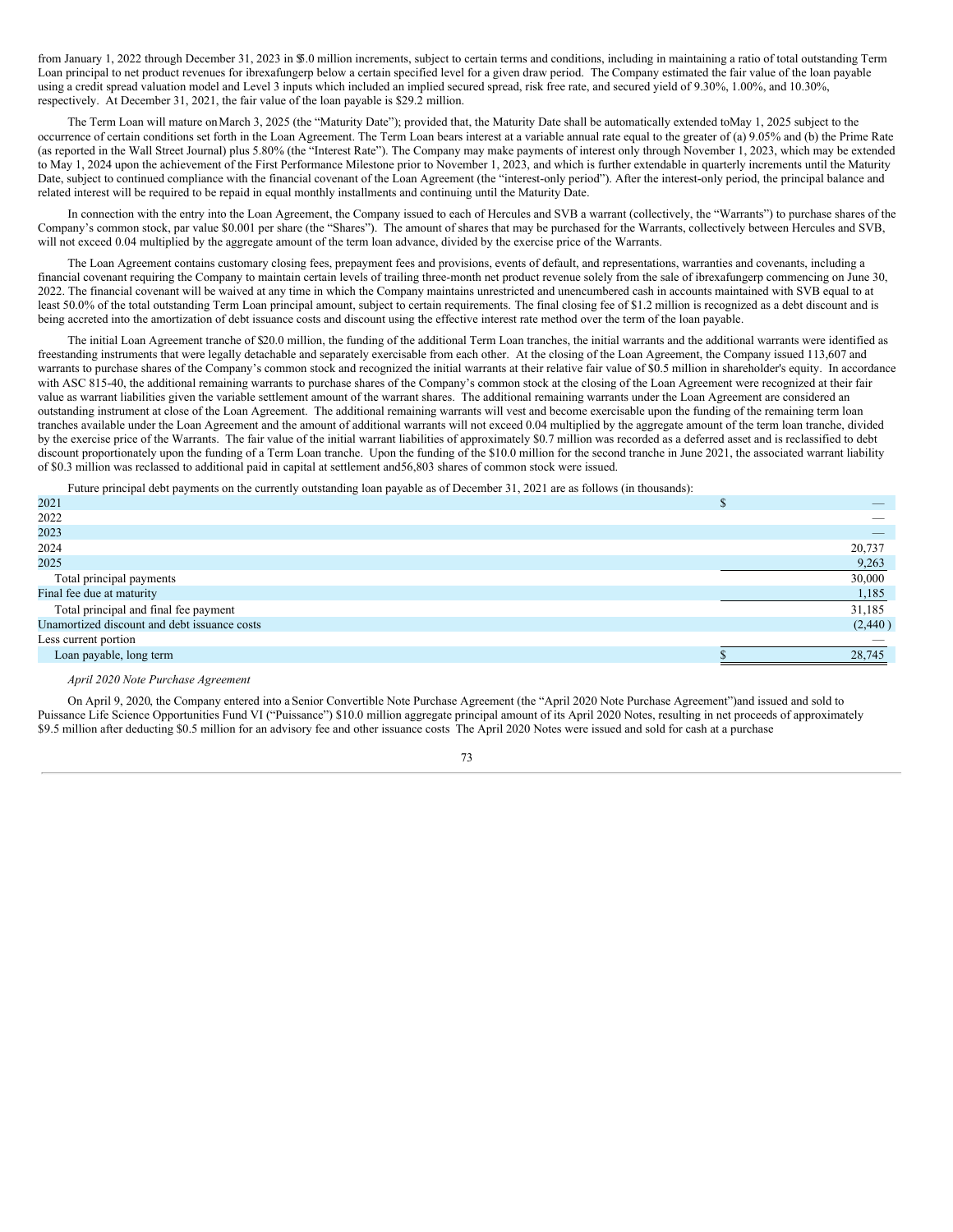price equal to 100% of their principal amount, in reliance on the exemption from registration provided by Section 4(a)(2) of the Securities Act of 1933, as amended (the "Securities Act"), due to the April 2020 Notes being issued to one financially sophisticated investor.

In both June 2020 and December 2020, Puissance converted \$2.0 million of the April 2020 Notes for 316,461 and 322,348 shares of common stock, respectively. Upon conversion of the \$4.0 million of the April 2020 Notes, the Company recognized \$0.8 million and \$1.0 million in extinguishment loss, respectively, which represents the difference between the total net carrying amount of the convertible debt and derivative liability at the time of conversion and the fair value of the consideration. In January 2021, Puissance converted the remaining \$6.0 million of the April 2020 Notes for959,080 shares of common stock. Upon conversion of the remaining \$6.0 million of the April 2020 Notes, the Company recognized a \$2.7 million extinguishment loss which represents the difference between the total net carrying amount of the convertible debt and derivative liability and the fair value of the consideration.

The April 2020 Notes incurred interest at a rate of6.0% per annum, payable semiannually in arrears on April 15 and October 15 of each year, beginning October 15, 2020. The April 2020 Notes constituted general, senior unsecured obligations of the Company.

As of December 31, 2020, the Company's April 2020 Notes consisted of the convertible debt balance of \$1.2 million, presented net of the unamortized debt issuance costs allocated to the convertible debt of \$0.1 million, and the bifurcated embedded conversion option derivative liability of \$3.3 million. In connection with the Company's issuance of its April 2020 Notes, the Company bifurcated the embedded conversion option, inclusive of the interest make-whole provision and make-whole fundamental change provision, and recorded the embedded conversion option as a long-term derivative liability in the Company's balance sheet in accordance with ASC 815, *Derivatives and Hedging*, at its initial fair value of \$8.1 million as the interest make-whole provision is settled in shares of common stock. Debt issuance costs of \$0.4 million initially allocated to the derivative liability were written off upon issuance of the April 2020 Notes and were recognized in the gain on the fair value adjustment for the derivative liability for the year ended December 31, 2020. For the year ended December 31, 2020, the Company recognized a gain of \$1.7 million on the fair value adjustment for the derivative liability and recognized \$0.2 million in amortization of debt issuance costs and discount for the year ended December 31, 2020, related to the April 2020 Notes.

The Company estimated the fair value of the convertible debt and derivative liability for the April 2020 Notes using a binomial lattice valuation model and Level 3 inputs. At December 31, 2020, the fair value of the April 2020 Notes was \$7.4 million.

#### *March 2019 Note Purchase Agreement*

On March 7, 2019, the Company entered into a Senior Convertible Note Purchase Agreement (the "March 2019 Note Purchase Agreement") with Puissance. Pursuant to the March 2019 Note Purchase Agreement, on March 7, 2019, the Company issued and sold to Puissance \$16.0 million aggregate principal amount of its March 2019 Notes, resulting in \$14.7 million in net proceeds after deducting \$1.3 million for an advisory fee and other issuance costs.

As of December 31, 2021 and 2020, the Company's March 2019 Notes consists of the convertible debt balance of \$0.2 million and \$9.4 million, presented net of the unamortized debt issuance costs allocated to the convertible debt of \$0.3 million and \$0.4 million, and the bifurcated embedded conversion option derivative liability of \$1.4 million and \$6.0 million, respectively. In connection with the Company's issuance of its March 2019 Notes, the Company bifurcated the embedded conversion option, inclusive of the interest make-whole provision and make-whole fundamental change provision, and recorded the embedded conversion option as a long-term derivative liability in the Company's balance sheet in accordance with ASC 815, *Derivatives and Hedging*, at its initial fair value of \$7.0 million as the interest make-whole provision is settled in shares of common stock. Debt issuance costs of \$0.6 million initially allocated to the derivative liability were written off upon issuance of the March 2019 Notes and were recognized in the gain on the fair value adjustment for the derivative liability for the year ended December 31, 2020. For the years ended December 31, 2021 and 2020, the Company recognized gains of \$1.3 million and \$0.5 million, respectively, on the fair value adjustment for the derivative liability. For the years ended December 31, 2021 and 2020, the Company recognized \$0.9 million and \$1.0 million, respectively, in amortization of debt issuance costs and discount, related to the March 2019 Notes.

In April 2019, Puissance converted \$2.0 million of the March 2019 Notes for 162,600 shares of common stock. Upon conversion of the \$2.0 million of the March 2019 Notes, the Company recognized a \$0.2 million extinguishment loss which represents the difference between the total net carrying amount of the convertible debt and derivative liability of \$2.8 million and the fair value of the consideration issued of \$3.0 million.

The Company estimated the fair value of the convertible debt and derivative liability for the March 2019 Notes using a binomial lattice valuation model and Level 3 inputs. At December 31, 2021 and 2020, the fair value of the convertible debt and derivative liability for the March 2019 Notes is \$12.3 million and \$12.9 million, respectively.

The March 2019 Notes were issued and sold for cash at a purchase price equal to100% of their principal amount, in reliance on the exemption from registration provided by Section 4(a)(2) of the Securities Act of 1933, as amended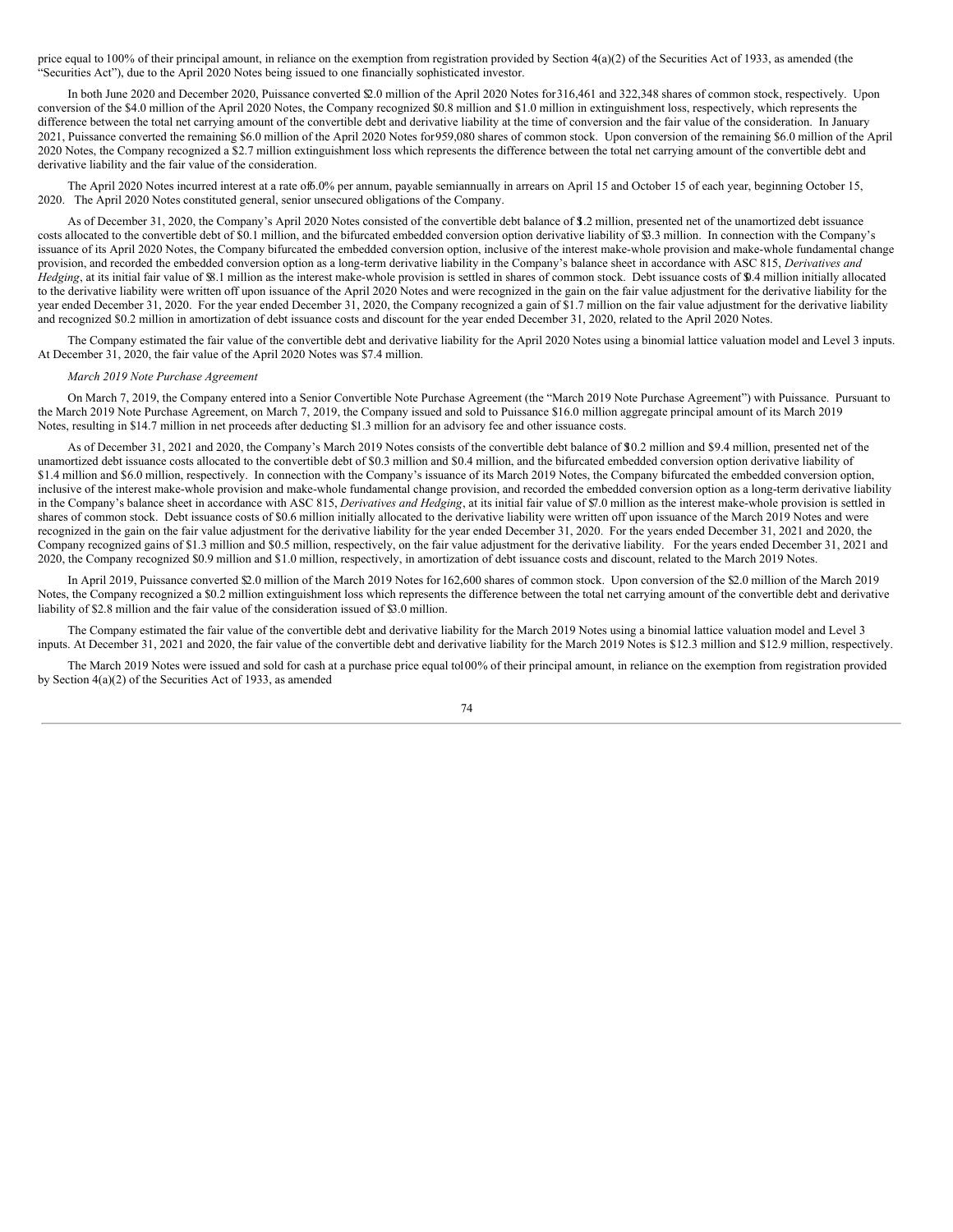(the "Securities Act"), due to the March 2019 Notes being issued to one financially sophisticated investor.The March 2019 Notes bear interest at a rate of 6.0% per annum payable semiannually in arrears on March 15 and September 15 of each year, beginning September 15, 2019. The March 2019 Notes will mature on March 15, 2025, unless earlier converted, redeemed or repurchased. The March 2019 Notes constitute general, senior unsecured obligations of the Company.

The holder of the March 2019 Notes may convert their March 2019 Notes at their option at any time prior to the close of business on the business day immediately preceding March 15, 2025 into shares of the Company's common stock. The initial conversion rate is73.9096 shares of common stock per \$1,000 principal amount of March 2019 Notes, which is equivalent to an initial conversion price of approximately \$13.53 and is subject to adjustment in certain events described in the March 2019 Note Purchase Agreement. The Holder upon conversion may also be entitled to receive, under certain circumstances, an interest make-whole payment payable in shares of common stock. In addition, following certain corporate events that occur prior to the maturity date, the Company will, in certain circumstances, increase the conversion rate if the holder elects to convert its March 2019 Notes in connection with such a corporate event. Subject to adjustment in the conversion rate, the number of shares that the Company may deliver in connection with a conversion of the March 2019 Notes, including those delivered in connection with an interest make-whole payment, will not exceed a cap of 81 shares of common stock per \$1,000 principal amount of the March 2019 Notes.

On or after March 15, 2022, the Company has the right, at its election, to redeem all or any portion of the March 2019 Notes not previously converted if the last reported sale price per share of common stock exceeds 130% of the conversion price on each of at least 20 trading days (whether or not consecutive) during the 30 consecutive trading days ending on, and including, the trading day immediately before the date the Company sends the related redemption notice. The redemption price will be 100% of the principal amount of the March 2019 Notes to be redeemed, plus accrued and unpaid interest to, but excluding, the redemption date. If a "fundamental change" (as defined in the March 2019 Note Purchase Agreement) occurs, then, subject to certain exceptions, the Company must offer to repurchase the March 2019 Notes for cash at a repurchase price of 100% of the principal amount of the March 2019 Notes to be repurchased, plus accrued and unpaid interest to, but excluding, the repurchase date.

#### *Other Liabilities*

In February 2021, the Company partnered with Amplity Inc. ("Amplity") for the commercial launch of ibrexafungerp for the treatment of VVC. Under the terms of the 5 year agreement, the Company will utilize Amplity's commercial execution expertise and resources for sales force, remote engagement, training, market access and select operations services. The Company will maintain full ownership of ibrexafungerp and control of all strategic aspects of the launch. Amplity is deferring a portion of its direct service fees ("Deferred Fees") in the first two years (2021 and 2022), up to a cap, which the Company will repay over three years starting in 2023. As of December 31, 2021, the Deferred Fees of \$3.3 million are recognized as long term other liabilities in the accompanying consolidated balance sheet and represent a debt obligation.

The Deferred Fees will accrue until the earlier of (i) the cap is reached or (ii) December 31, 2022. The Deferred Fees will accrue interest at annual rate of 2.75% and will be compounded quarterly, at the end of each quarter. Interest expense is recognized using the effective interest method. The Company will repay the Deferred Fees plus accrued interest in quarterly installments at the end of each calendar quarter beginning in 2023. The total amount of Deferred Fees plus accrued interest as of December 31, 2022, will serve as the basis for repayment (the "Repayment Basis"), which shall be repaid in equal installments at the end of a given quarter calculated as follows: 15% of the Repayment Basis will be repaid in 2023; 50% of the Repayment Basis will be repaid in 2024; and35% of the Repayment Basis will be repaid in 2025. As of December 31, 2021, the Company is obligated to repay \$0.5 million in 2023, \$1.6 million in 2024, and \$1.2 million in 2025.

Amplity has the potential to earn a performance-based success fee ("Success Premium") in the 2023-2025 time frame by exceeding certain revenue targets. The Company identified the Success Premium as a derivative under ASC 815 that qualified for a scope exception given the revenue targets are considered the predominant underlying of the Success Premium. For the year ended December 31, 2021, there was no expense recognized associated with the Success Premium.

# **9. Commitments and Contingencies**

#### *Leases*

On March 1, 2018, the Company entered into a long-term lease agreement for approximately19,275 square feet of office space in Jersey City, New Jersey, that the Company identified as an operating lease under ASC 842 (the "Lease"). The lease term is eleven years from August 1, 2018, the commencement date, with total lease payments of \$7.3 million over the lease term. The Company has the option to renew for two consecutivefive-year periods from the end of the first term and the Company is not reasonably certain that the option to renew the Lease will be exercised. Under the Lease, the Company furnished a security deposit in the form of a standby letter of credit in the amount of \$0.3 million, which will be reduced by fifty-five thousand dollars every two years for ten years after the commencement of the lease. The security deposit is classified as restricted cash in the accompanying consolidated balance sheets.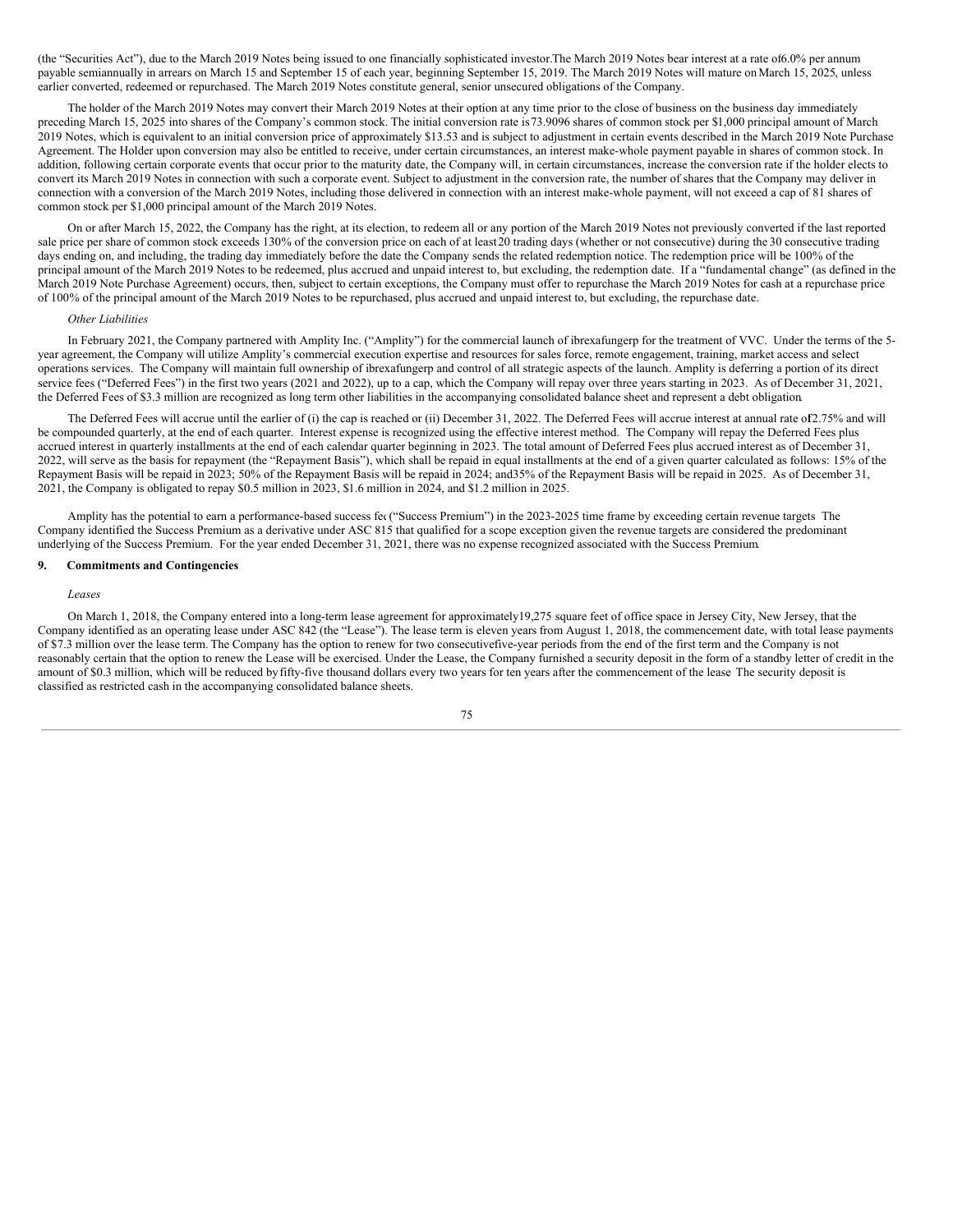The consideration in the Lease allocated to the single lease component includes the fixed payments for the right to use the office space as well as common area maintenance. The Lease also contains costs associated with certain expense escalation, property taxes, insurance, parking, and utilities which are all considered variable payments and are excluded from the operating lease liability. The incremental borrowing rate utilized approximated the prevailing market interest rate the Company would incur to borrow a similar amount equal to the total Lease payments on a collateralized basis over the term of the Lease. The following table summarizes certain quantitative information associated with the amounts recognized in the accompanying consolidated financial statements for the Lease (dollars in thousands):

|                                                                                | <b>Years Ended December 31,</b> |     |                   |  |
|--------------------------------------------------------------------------------|---------------------------------|-----|-------------------|--|
|                                                                                | 2021                            |     | 2020              |  |
| Operating lease cost                                                           | 664                             |     | 664               |  |
| Variable lease cost                                                            | 38                              |     | 51                |  |
| Total operating lease expense                                                  | 702                             |     | 715               |  |
| Cash paid for amounts included in the measurement of operating lease liability | 517                             | \$. | 507               |  |
|                                                                                | December 31, 2021               |     | December 31, 2020 |  |
| Remaining Lease term (years)                                                   | 7.59                            |     | 8.59              |  |
| Discount rate                                                                  | 15 %                            |     | $15\%$            |  |

Future minimum lease payments for all operating leases as of December 31, 2021 are as follows (in thousands):

|            | December 31, 2021 |
|------------|-------------------|
| 2022       | 527               |
| 2023       | 715               |
| 2024       | 730               |
| 2025       | 744               |
| 2026       | 759               |
| Thereafter | 2,030             |
| Total      | 5.505             |

The presentation of the operating lease liability as of December 31, 2021 is as follows (in thousands):

|                                                                            | December 31, 2021 |
|----------------------------------------------------------------------------|-------------------|
| Present value of future minimum lease payments                             | 3,274             |
|                                                                            |                   |
| Operating lease liability, current portion                                 | 70                |
| Operating lease liability, long-term portion                               | 3,204             |
| Total operating lease liability                                            | 3.274             |
|                                                                            |                   |
| Difference between future minimum lease payments and discounted cash flows | 2,231             |

#### *License Arrangements with Potential Future Expenditures*

As of December 31, 2021, the Company had a license arrangement with Merck Sharp & Dohme Corp., or Merck, as amended, that involves potential future expenditures. Under the license arrangement, executed in May 2013, the Company exclusively licensed from Merck its rights to ibrexafungerp in the field of human health. In January 2014, Merck assigned the patents related to ibrexafungerp that it had exclusively licensed to the Company. Ibrexafungerp is the Company's lead product candidate. Pursuant to the terms of the license agreement, Merck was originally eligible to receive milestone payments from the Company that could total \$19.0 million upon occurrence of specific events, including initiation of a Phase 3 clinical study, new drug application, and marketing approvals in each of the U.S., major European markets, and Japan. In addition, Merck is eligible to receive tiered royalties from the Company based on a percentage of worldwide net sales of ibrexafungerp. The aggregate royalties are mid- to high-single digits.

In December 2014, the Company and Merck entered into an amendment to the license agreement that deferred the remittance of a milestone payment due to Merck, such that no amount would be due upon initiation of the first Phase 2 clinical trial of a product containing the ibrexafungerp compound (the "Deferred Milestone"). The amendment also increased, in an

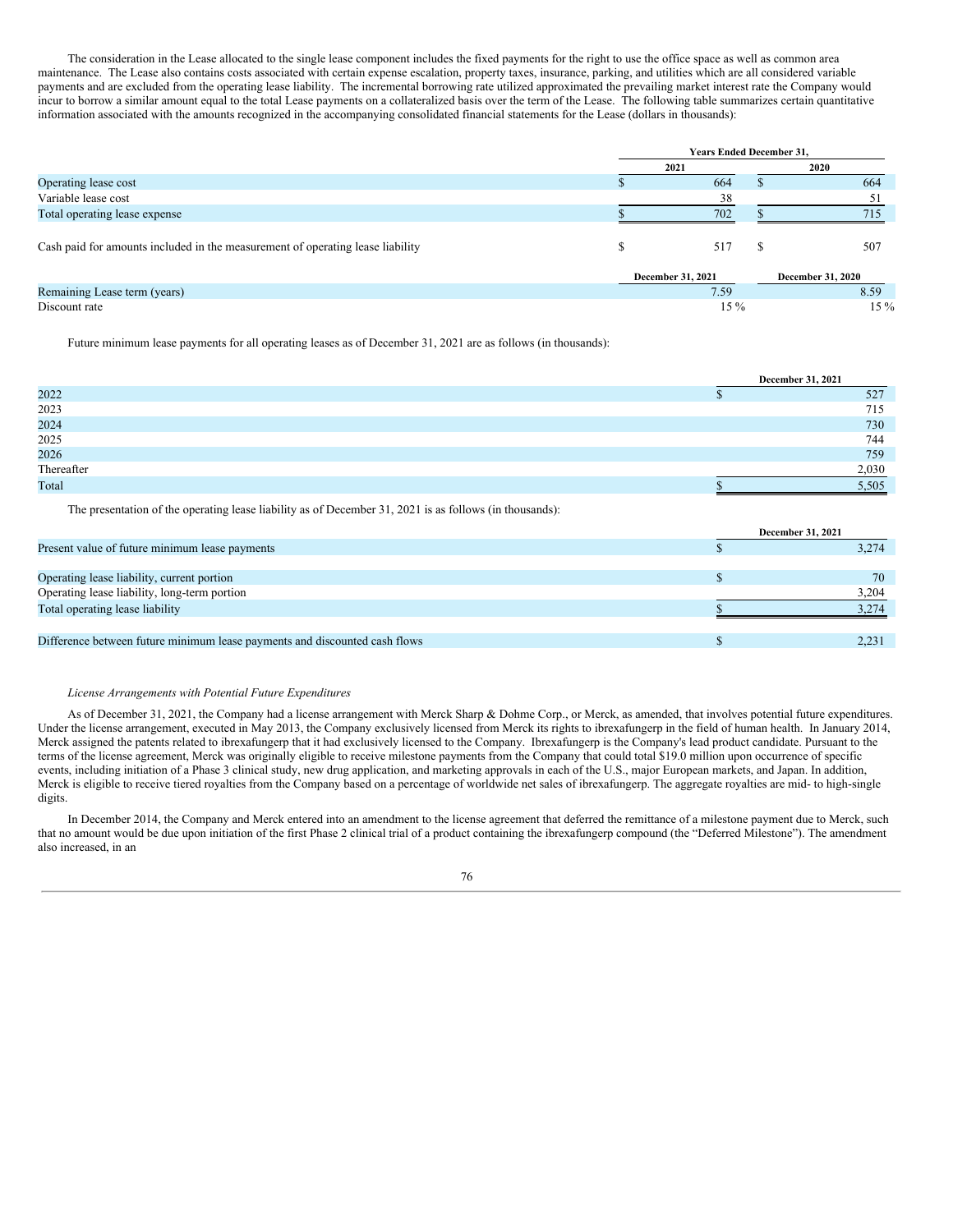amount equal to the Deferred Milestone, the milestone payment that would be due upon initiation of the first Phase 3 clinical trial of a product containing the ibrexafungerp compound. In December 2016 and January 2018, the Company entered into second and third amendments to the license agreement with Merck which clarified what would constitute the initiation of a Phase 3 clinical trial for the purpose of milestone payment. In January 2019, a milestone payment became due to Merck as a result of the initiation of the VANISH Phase 3 VVC program and was paid in March 2019. The milestone payment was recognized in the consolidated statement of operations in research and development expense for the year ended December 31, 2020 and is included in cash used in operating activities on the consolidated statement of cash flows. On December 2, 2020, the Company entered into a fourth amendment to the license agreement with Merck. The amendment eliminates two cash milestone payments that the Company would have paid to Merck upon the first filing of a NDA, triggered by the FDA acceptance for filing of its NDA for ibrexafungerp for the treatment of VVC, and first marketing approval in the U.S., anticipated in June 2021 for the Company's NDA for ibrexafungerp for the treatment of VVC. Such cash milestone payments would have been creditable against future royalties owed to Merck on net sales of ibrexafungerp. With the amendment, these milestones will not be paid in cash and, accordingly, credits will not accrue. Pursuant to the amendment, the Company will also forfeit the credits against future royalties that it had accrued from a prior milestone payment already paid to Merck. All other key terms of the license agreement are unchanged.

# *Clinical Development Arrangements*

The Company has entered into, and expects to continue to enter into, contracts in the normal course of business with various third parties who support its clinical trials, preclinical research studies, and other services related to its development activities. The scope of the services under these agreements can generally be modified at any time, and the agreement can be terminated by either party after a period of notice and receipt of written notice.

## **10. Stockholders' Equity**

#### *Authorized, Issued, and Outstanding Common Shares*

The Company's authorized common stock has a par value of \$0.001 per share and consists of 100,000,000 shares as of December 31, 2021 and 2020;28,705,334 and 19,663,698 shares were issued and outstanding at December 31, 2021, and December 31, 2020, respectively. On June 18, 2019, the Company's stockholders approved an amendment to the Company's Amended and Restated Certificate of Incorporation to increase the total number of authorized shares of common stock from 125,000,000 to 250,000,000. On July 16, 2020, the Company filed a Certificate of Amendment to its Amended and Restated Certificate of Incorporation, which became effective on Friday, July 17, 2020, (a) implementing a 1-for-10 reverse stock split of the Company's common stock and (b) decreasing the number of authorized shares of the Company's common stock from 250,000,000 shares to 100,000,000 shares.

The reverse stock split affected all shares of the Company's common stock outstanding immediately prior to the effective time of the reverse stock split, as well as the number of shares of common stock available for issuance under the Company's equity incentive plans. In addition, the reverse stock split effected a reduction in the number of shares of common stock issuable upon the conversion of outstanding convertible notes or upon the exercise of stock options or warrants outstanding. No fractional shares were issued as a result of the reverse stock split.

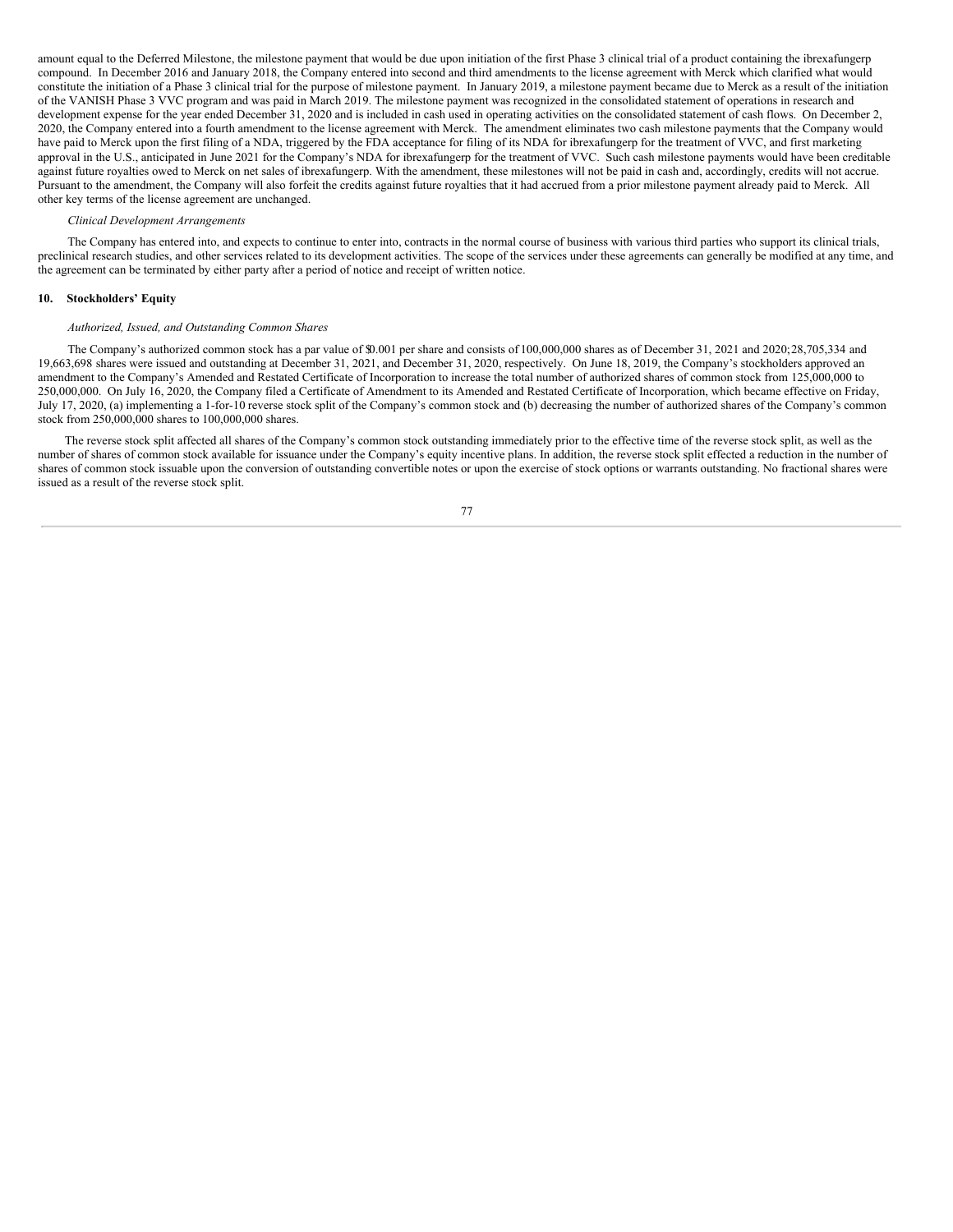## *Shares Reserved for Future Issuance*

The Company had reserved shares of common stock for future issuance as follows:

|                                                                                            | December 31. |            |  |
|--------------------------------------------------------------------------------------------|--------------|------------|--|
|                                                                                            | 2021         | 2020       |  |
| Outstanding stock options                                                                  | 1,542,126    | 830,343    |  |
| Outstanding restricted stock units                                                         | 133,834      | 29,087     |  |
| Warrants to purchase common stock associated with June 2016 Public Offering                |              | 421,867    |  |
| Warrants to purchase common stock associated with March 2018 Public Offering - Series 2    | 798,810      | 798,810    |  |
| Warrants to purchase common stock associated with December 2019 Public Offering            |              | 4,472,205  |  |
| Warrants to purchase common stock associated with December 2020 Public Offering - Series 1 |              | 6,800,000  |  |
| Warrants to purchase common stock associated with December 2020 Public Offering - Series 2 | 6,800,000    | 6,800,000  |  |
| Prefunded warrants to purchase common stock associated with December 2020 Public Offering  | 3,200,000    | 5,260,000  |  |
| Warrants to purchase common stock associated with Solar loan agreement                     |              | 12,243     |  |
| Warrants to purchase common stock associated with Loan Agreement                           | 170,410      |            |  |
| Warrants to purchase common stock associated with Danforth                                 | 50,000       |            |  |
| For possible future issuance for the conversion of the March 2019 Notes                    | 1,138,200    | 1,138,200  |  |
| For possible future issuance for the conversion of the April 2020 Notes                    |              | 1,299,790  |  |
| For possible future issuance under 2014 Equity Incentive Plan (Note 13)                    | 295,220      | 146,488    |  |
| For possible future issuance under Employee Stock Purchase Plan (Note 13)                  | 3,893        | 5,895      |  |
| For possible future issuance under 2015 Inducement Award Plan (Note 13)                    | 235,000      | 14,050     |  |
| Total common shares reserved for future issuance                                           | 14,367,493   | 28,028,978 |  |

#### *Liquidation Rights*

In the event of any liquidation or dissolution of the Company, the holders of the common stock are entitled to the remaining assets of the Company legally available for distribution.

#### *Dividends and Voting Rights*

The holders of the common stock are entitled to receive dividends if and when declared by the Company.

#### *Preferred Stock*

On May 7, 2014, the Company amended and restated its articles of incorporation relating to its approved capital structure. The Company's board of directors has authorized the Company, subject to limitations prescribed by Delaware law, to issue up to 5,000,000 shares of preferred stock with a par value of \$0.001 per share in one or more series, to establish from time to time the number of shares to be included in each series and to fix the designation, powers, preferences and rights of the shares of each series and any of its qualifications, limitations or restrictions. The Company's board of directors can also increase or decrease the number of shares of any series of preferred stock, but not below the number of shares of that series then outstanding, without any further vote or action by the stockholders. The Company's board of directors may authorize the issuance of preferred stock with voting or conversion rights that could adversely affect the voting power or other rights of the holders of the common stock. There were no shares of preferred stock issued and outstanding as of December 31, 2021 and 2020.

## *December 2020 Public Of ering*

On December 17, 2020, the Company completed a public offering (the "December 2020 Public Offering") of its common stock and warrants pursuant to the Company's effective shelf registration. The Company sold an aggregate of (a) 8,340,000 shares of the Company's common stock, par value \$0.001 per share, (b) pre-funded warrants, in lieu of common stock, to purchase 5,260,000 shares of the Company's common stock, par value \$0.001 per share, and (c) two series of warrants, which will accompany the common stock or pre-funded warrants, to purchase up to an aggregate of 13,600,000 shares of the Company's common stock. The pre-funded warrants entitle the holders to purchase up to 5,260,000 shares of common stock and have an unlimited term and an exercise price of \$0.001 per share. During the year ended December 31, 2021,2,060,000 of the pre-funded warrants were exercised for proceeds of \$2,000. Each of the two series of warrants entitle the holders to purchase up to an aggregate of 6,800,000 shares of common stock.

The prefunded warrants are classified as equity in accordance with ASC 815,*Derivatives and Hedging* given the prefunded warrants are indexed to the Company's own shares of common stock and meet the requirements to be classified in

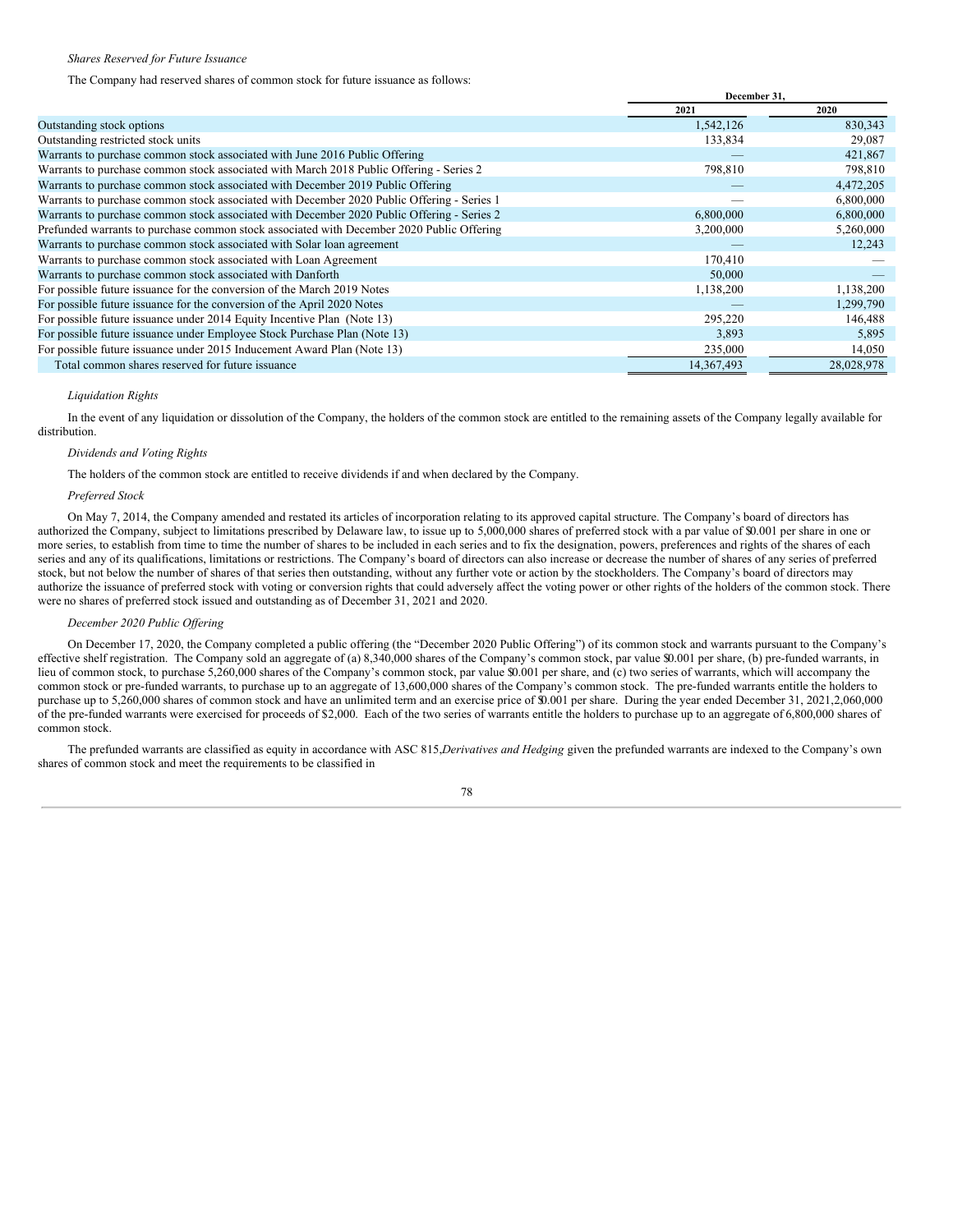equity. The prefunded warrants were recorded at their relative fair value at issuance in the stockholders' equity section of the balance sheet and the prefunded warrants are considered outstanding shares in the basic earnings per share calculation for the years ended December 31, 2021 and 2020 given their nominal exercise price.

The Series 1 warrants have a one-year term and an exercise price of \$7.33 per share, and Series 2 warrants have a three-and-a-half-year term and an exercise price of \$8.25 per share. There is not expected to be any trading market for the pre-funded warrants, the Series 1 warrants or the Series 2 warrants issued in the offering. Each warrant is exercisable immediately upon issuance, subject to certain limitations on beneficial ownership. The Series 1 and Series 2 warrants that accompany the pre-funded warrants have an additional provision, if certain beneficial ownership limitations are met, entitling the holder thereof to purchase a pre-funded warrant rather than a share of common stock at the warrant exercise price less the exercise price of the pre-funded warrant purchased. The price to the public in the offering was \$6.25 per share of common stock and accompanying warrants, or in the case of pre-funded warrants, \$6.249 per pre-funded warrant and accompanying warrants. The December 2020 Public Offering resulted in approximately \$79.5 million of net proceeds to the Company after deducting the underwriting discount and offering expenses. In June 2021,360,134 of the December 2020 Series 1 public offering warrants were exercised for proceeds of \$2.6 million.

On December 21, 2021, the Board of Directors approved a modified exercise price of \$6.25 per common share for up to6,100,000 of the Series 1 warrants. 5,980,800 of the Series 1 warrants were repriced at \$6.25 per common share and 3,370,800 were exercised for gross proceeds of \$21.1 million which was received by the Company in December 2021. Of the 3,370,800 warrants exercised by the warrant holders, 2,390,000 warrants were held by 5% beneficial owners of the Company for gross proceeds of \$14.9 million. The 3,370,800 Series 1 warrants were ultimately fair valued with the resulting change in fair value recognized in earnings. The resulting fair value of the 3,370,800 was \$1.9 million and the Company recognized the change in fair value in earnings of \$1.4 million. On the settlement date, the contractual liability value of \$1.9 million for the 3,370,800 Series 1 warrants was derecognized and included in additional paid in capital as part of the settlement. The remaining Series 1 warrants expired unexercised on December 21, 2021 and the remaining liability balance was derecognized.

On November 24, 2021, an investor provided a conversion notice of160,000 shares for gross proceeds to the Company of \$1.2 million which was received in November 2021. As a result, the 160,000 Series 1 warrants were fair valued with the resulting change in fair value recognized in earnings. The resulting fair value of the 160,000 Series 1 warrants was \$0.1 million and the Company recognized the change in fair value in earnings of \$0.1 million. On the settlement date, the contractual liability value of \$0.1 million for the 160,000 Series 1 warrants was derecognized and included in additional paid in capital as part of the settlement.

## *December 2019 Public Of ering*

On December 12, 2019, the Company completed a public offering (the "December 2019 Public Offering") of its common stock and warrants pursuant to the Company's effective Shelf Registration. The Company sold an aggregate of 3,888,888 shares of the Company's common stock and warrants to purchase up to an aggregate of3,888,888 shares of the Company's common stock at a public offering price of \$9.00 per share and accompanying warrant. Net proceeds from the December 2019 Public Offering were approximately \$32.5 million, after deducting the underwriting discount and offering expenses. In addition, the Company granted to the underwriters an option to purchase up to 583,333 additional shares of common stock and/or warrants to purchase up to an aggregate of an additional583,333 shares of common stock, in each case at the public offering price, less underwriting discounts and commissions. The underwriters exercised their option to purchase 583,333 warrants in December 2019. The option to purchase up to 583,333 additional shares of common stock was not exercised by the underwriters and the option expired inJanuary 2020.

The warrants to purchase shares of common stock are immediately exercisable and expire on the earlier of (i) such date that is six months after the Company publicly announces the approval from the U.S. Food and Drug Administration for ibrexafungerp for the treatment of vulvovaginal candidiasis and (ii) June 12, 2023, and have an exercise price of \$11.0 per share. There is not expected to be any trading market for the warrants. Each warrant is exercisable immediately upon issuance, subject to certain limitations on beneficial ownership.

On November 26, 2021, the Board of Directors approved a modified exercise price of \$6.50 per common share for1,111,111 of the warrants issued to a 5% beneficial owner and investor of the Company and no other terms of the original warrant were modified. On November 30, 2021, the investor provided a notice to exercise 1,111,111 of 2019 Warrants for proceeds of \$7.2 million which was received by the Company on December 1, 2021. On the settlement date, the contractual liability value of \$0.2 million for the 1,111,111 warrants was derecognized and included in additional paid in capital as part of the settlement. Additionally, on December 2, 2021, the Board of Directors also approved a reduced exercise price of \$6.50 per common share for361,111, 827,777, 194,444, and 111,111 of the warrants issued to certain investors. On December 2, 2021, one investor provided a notice to exercise 111,111 of the warrants for proceeds of \$0.7 million which was received by the Company in December 2021. As a result, the111,111 warrants were fair valued on December 2, 2021 with the resulting change in fair value recognized in earnings. The resulting fair value of the 111,111 warrants was \$19,000 and the Company recognized the change in fair value in earnings of \$18,000. On the settlement date, the contractual liability value of \$19,000 for

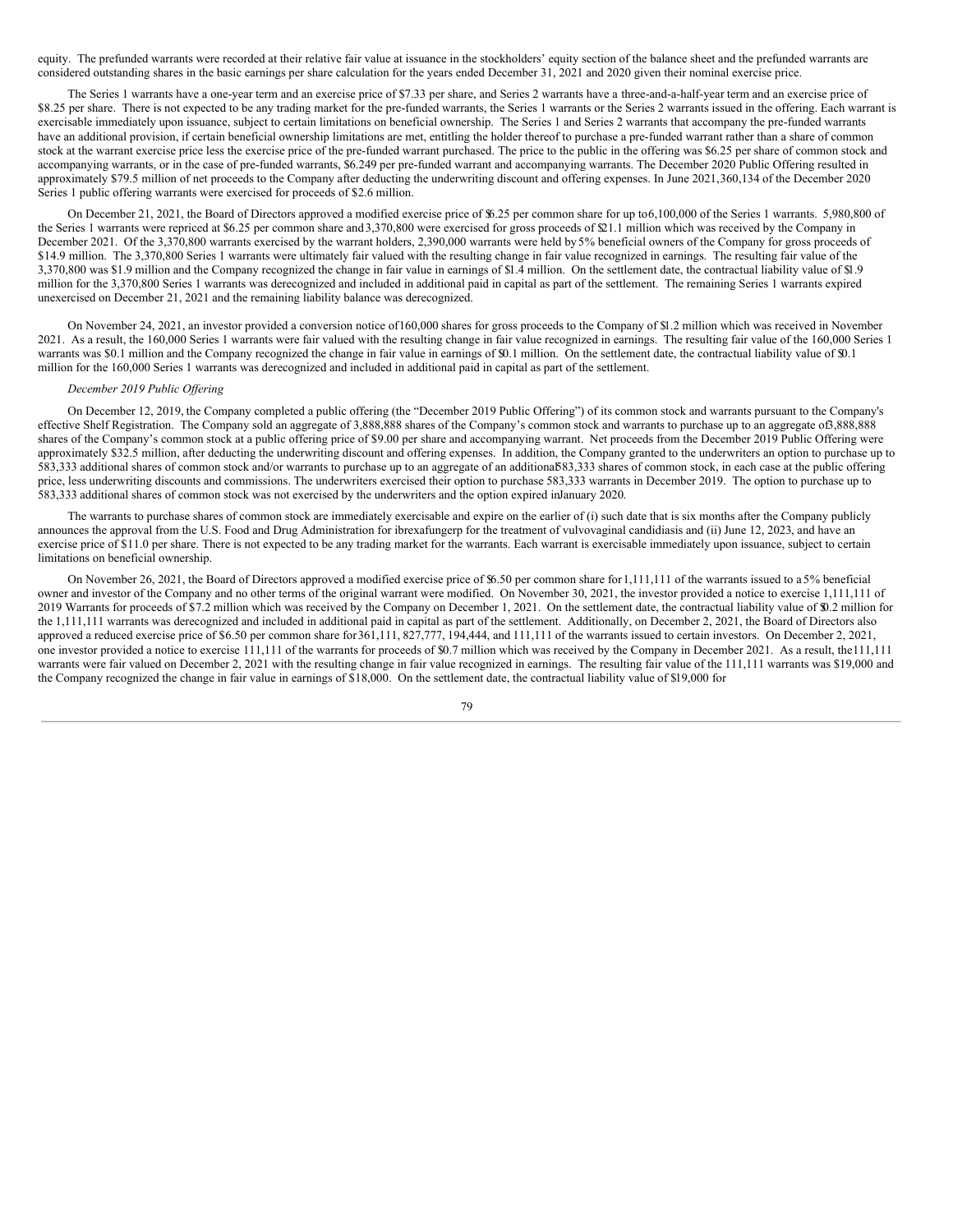the 111,111 warrants was derecognized and included in additional paid in capital as part of the settlement. The remaining 2019 Warrants expired unexercised (including the 2019 Warrants that had a revised exercise price that went unexercised) on December 2, 2021 and the remaining liability balance was derecognized.

# *March 2018 Public Of ering*

On March 8, 2018, the Company completed a public offering (the "March 2018 Public Offering") of its common stock and warrants pursuant to the Company's effective shelf registration. The Company sold an aggregate of 1,775,150 shares of the Company's common stock and warrants to purchase up to2,130,180 shares of the Company's common stock at a public offering price of \$16.90 per share.

Each purchaser received a warrant to purchase 0.75 of a share of common stock (the "March 2018 Series 1 warrants") and0.45 of a share of common stock (the "March 2018 Series 2 warrants") for each share purchased in the March 2018 Public Offering. The March 2018 Series 1 warrants to purchase in the aggregate up to 1,331,370 shares of common stock had a 53-week term and an exercise price of \$18.5 per share, and the March 2018 Series 2 warrants to purchase in the aggregate up to798,810 shares of common stock have a five-year term and an exercise price of \$20.0 per share. There is not expected to be any market for the warrants and each warrant is exercisable immediately upon issuance, subject to certain limitations on beneficial ownership.

## *June 2016 Public Of ering*

On June 21, 2016, the Company completed a public offering (the "June 2016 Public Offering") and sold937,500 shares of its common stock and warrants to purchase up to 421,867 shares of the Company's common stock. Each purchaser received a warrant to purchase0.45 of a share for each share purchased in the June 2016 Public Offering. There was not expected to be any trading market for the warrants. Each warrant was exercisable immediately upon issuance, will expire five years from the date of issuance, and had an exercise price of \$30.0 per share. The June 2016 Public Offering warrants expired inJune 2021.

#### *Public Of ering Warrant Liabilities*

The June 2016, March 2018, December 2019, and December 2020 warrants contain a provision where the warrant holder has the option to receive cash, equal to the Black-Scholes fair value of the remaining unexercised portion of the warrant, as cash settlement in the event that there is a fundamental transaction (contractually defined to include various merger, acquisition or stock transfer activities). Due to this provision, ASC 480, *Distinguishing Liabilities from Equity*, requires that these warrants be classified as liabilities. The fair values of these warrants have been determined using the Black-Scholes valuation model, and the changes in the fair value are recorded in the accompanying consolidated statements of operations. The June 2016 and December 2020 Series 1 warrant liabilities are recorded as current liabilities in the accompanying consolidated balance sheet as of December 31, 2020. During the years ended December 31, 2021 and 2020, the Company recorded a gain of \$30.4 million and a loss of \$5.2 million, respectively, due to the change in fair value of the warrant liabilities. Issuance costs of \$1.9 million and \$1.0 million initially allocated to the December 2020 Public Offering and December 2019 Public Offering warrant liabilities, respectively, were written off upon settlement and were recognized in the loss on the fair value adjustment for the warrant liabilities for the years ended December 31, 2021 and 2020, respectively. As of December 31, 2021, the fair value of the warrant liabilities was \$18.1 million.

#### *Common Stock Purchase Agreement*

On April 10, 2020, the Company entered into the Common Stock Purchase Agreement with Aspire Capital pursuant to which the Company has the right to sell to Aspire Capital from time to time in its sole discretion up to \$20.0 million in shares of the Company's common stock over the next 30 months, subject to certain limitations and conditions set forth in the Common Stock Purchase Agreement. The aggregate number of shares that the Company can sell to Aspire Capital under the Common Stock Purchase Agreement may in no case exceed 1,956,547 shares of the Company's common stock (which is equal to approximately19.99% of the common stock outstanding on the date of the Common Stock Purchase Agreement), including the 70,910 commitment shares (the Exchange Cap), unless either (a) shareholder approval is obtained to issue more, in which case the Exchange Cap will not apply, or (b) the average purchase price of all shares sold under the Common Stock Purchase Agreement exceeds \$8.461; provided that at no time shall Aspire Capital (together with its affiliates) beneficially own more than 19.99% of the Company's common stock. During the year ended December 31, 2021, the Company sold 400,000 shares of its common stock under the Common Stock Purchase Agreement for gross proceeds of \$2.6 million.

Under the Common Stock Purchase Agreement, on any trading day selected by the Company, the Company has the right, in its sole discretion, to present Aspire Capital with a purchase notice (each, a "Purchase Notice"), directing Aspire Capital (as principal) to purchase up to 25,000 shares of Common Stock per business day, up to \$20.0 million of common stock in the aggregate at a per share price (the "Purchase Price") equal to the lesser of:

- the lowest sale price of Common Stock on the purchase date; or
- the arithmetic average of the three (3) lowest closing sale prices for Common Stock during theten (10) consecutive trading days ending on the trading day immediately preceding the purchase date.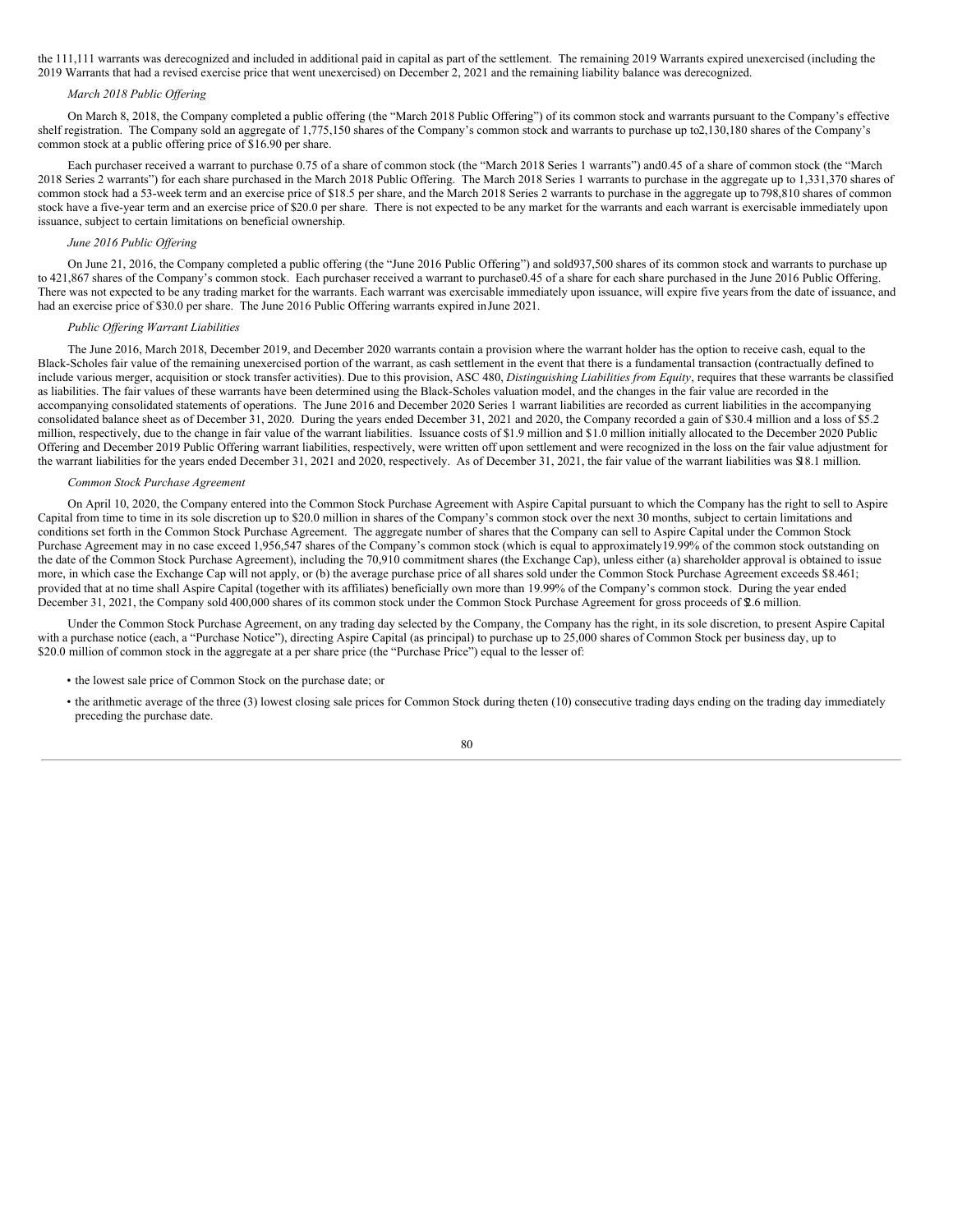The Company and Aspire Capital also may mutually agree to increase the number of shares that may be sold to as much as an additional200,000 shares per business day.

In addition, on any date on which the Company submits a Purchase Notice to Aspire Capital in an amount equal to at least25,000 shares, the Company also has the right, in its sole discretion, to present Aspire Capital with a volume-weighted average price purchase notice (each, a "VWAP Purchase Notice") directing Aspire Capital to purchase an amount of stock equal to up to 30% of the aggregate shares of Common Stock traded on its principal market on the next trading day (the "VWAP Purchase Date"), subject to a maximum number of shares the Company may determine. The purchase price per share pursuant to such VWAP Purchase Notice is generally the lessor of (i) the closing sale price on the VWAP Purchase Date, or (ii) 97% of the volume-weighted average price for common stock traded on its principal market on the VWAP Purchase Date.

The Purchase Price will be adjusted for any reorganization, recapitalization, non-cash dividend, stock split, or other similar transaction occurring during the period(s) used to compute the Purchase Price. The Company may deliver multiple Purchase Notices and VWAP Purchase Notices to Aspire Capital from time to time during the term of the Common Stock Purchase Agreement, so long as the most recent purchase has been completed.

The Common Stock Purchase Agreement provides that the Company and Aspire Capital shall not effect any sales under the Common Stock Purchase Agreement on any purchase date where the closing sale price of common stock is less than \$0.25. There are no trading volume requirements or restrictions under the Common Stock Purchase Agreement, and the Company will control the timing and amount of sales of common stock to Aspire Capital. Aspire Capital has no right to require any sales by the Company, but is obligated to make purchases from the Company as directed by the Company in accordance with the Common Stock Purchase Agreement. There are no limitations on use of proceeds, financial or business covenants, restrictions on future fundings, rights of first refusal, participation rights, penalties or liquidated damages in the Common Stock Purchase Agreement. In consideration for entering into the Common Stock Purchase Agreement, concurrently with the execution of the Common Stock Purchase Agreement, the Company issued to Aspire Capital 70,910 shares of common stock (the "Commitment Shares"). The fair value of the Commitment Shares of \$0.6 million was recognized in other expense in the consolidated statements of operations for the year ended December 31, 2020. The Common Stock Purchase Agreement may be terminated by the Company at any time, at its discretion, without any cost to the Company. Aspire Capital has agreed that neither it nor any of its agents, representatives and affiliates shall engage in any direct or indirect short-selling or hedging of common stock during any time prior to the termination of the Common Stock Purchase Agreement. Any proceeds that the Company receives under the Common Stock Purchase Agreement are expected to be used for general corporate purposes, including working capital.

### *Warrant Associated with Danforth Advisors*

Pursuant to a consulting agreement with Danforth Advisors ("Danforth"), the Company issued to Danforth a warrant to purchase50,000 shares of the Company's common stock at an exercise price of \$5.50 per share. The warrant will expire five years from the date of the grant and will vest ratably over 24 months from the date of grant. The warrant was classified as equity and was initially fair valued using the Black-Scholes model on the grant date. In accordance with ASC 718, the Company recognizes consulting expense for the non-employee share-based payment over the 24 months the Company expects to receive Danforth's services.

#### *Warrant Associated with Solar Loan Agreement*

Pursuant to a loan agreement, the Company issued to Solar a warrant to purchase an aggregate of up to12,243 shares of the Company's common stock at an exercise price of \$36.754 per share. The warrant will expire five years from the date of the grant. The warrant was classified as equity and recorded at its relative fair value at issuance in the stockholders' equity section of the balance sheet. The Solar loan agreement warrant expired in September 2021.

#### **11. Revenue**

## *Product Revenue, Net*

Net product revenue was \$1.1 million for the year ended December 31, 2021. Products are sold primarily to wholesalers and specialty pharmacies. Revenue is reduced from wholesaler list price at the time of recognition for expected chargebacks, rebates, discounts, incentives, and returns, which are referred to as gross to net ("GTN") adjustments. These reductions are currently attributed to various commercial arrangements. Chargebacks and discounts are recognized as a reduction in accounts receivable or as accrued expenses based on their nature and settled through the issuance of credits to the customer or through cash payments to the customer, respectively. All other returns, rebates, and incentives are reflected as accrued expenses and settled through cash payments to the customer. Three wholesalers comprised 47%, 25%, and 23% of the Company's gross revenue for the year ended December 31, 2021.

The following table summarizes activity in each of the Company's product revenue provision and allowance categories as of December 31, 2021 (in thousands):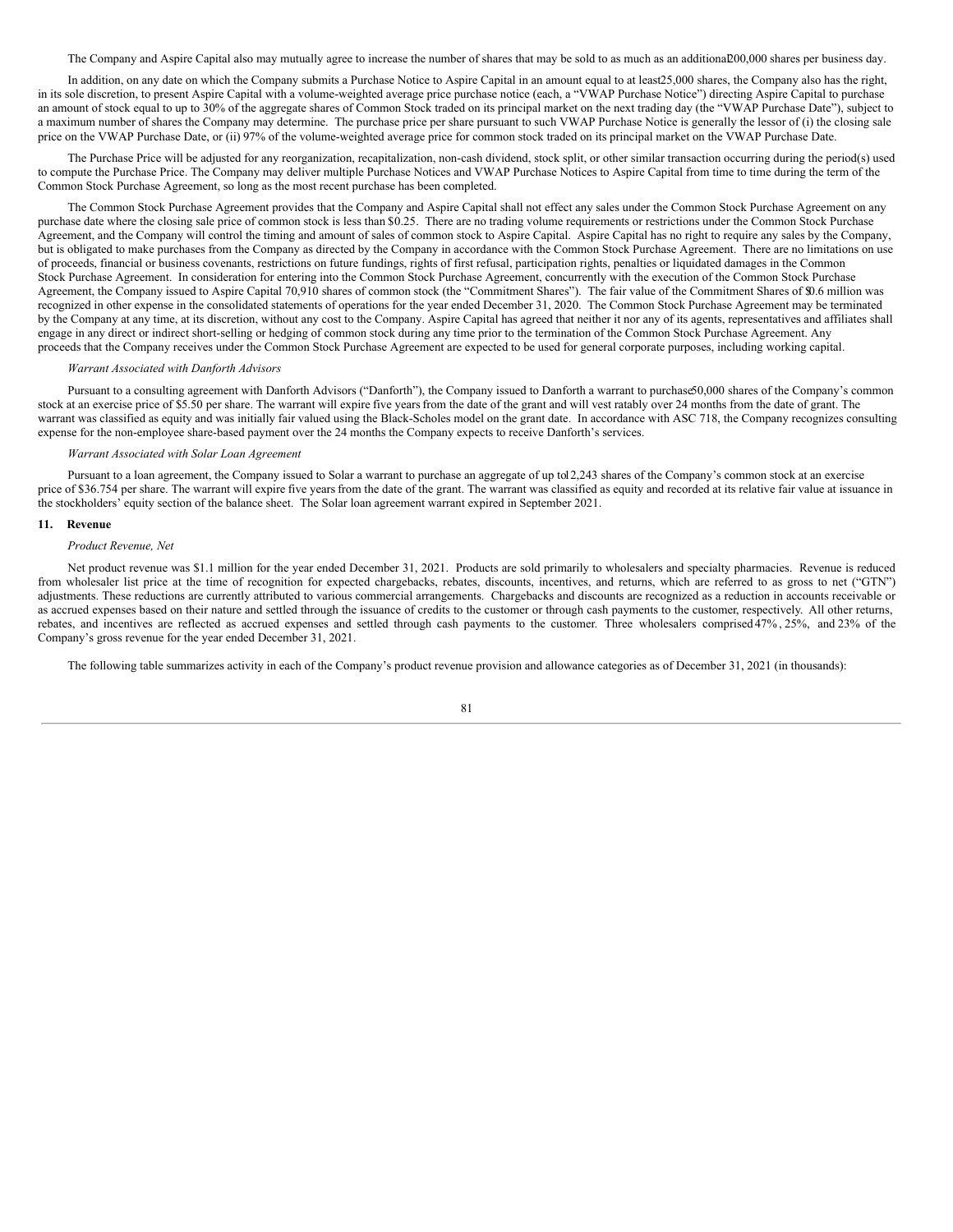|                                                     | Discounts and   |                            | <b>Rebates and</b> |         |
|-----------------------------------------------------|-----------------|----------------------------|--------------------|---------|
|                                                     | Chargebacks (1) | <b>Product Returns (2)</b> | Incentives (3)     | Total   |
| Balance as of December 31, 2020                     |                 | $-$                        |                    |         |
| Provision related to current period revenue         | 720             | 4                          | 2.365              | 3,106   |
| Changes in estimate related to prior period revenue | _               |                            |                    |         |
| Credit/payments                                     | (471            |                            | (1.255)            | (1.726) |
| Balance as of December 31, 2021                     | 249             | ∠⊥                         | .110               | .380    |

(1) Discounts and chargebacks include fees for wholesaler fees, prompt pay and other discounts, and chargebacks. Discounts and chargebacks are deducted from gross revenue at the time revenues are recognized and are included as a reduction in accounts receivable or as an accrued expense based on their nature on the Company's consolidated balance sheet.

(2) Provisions for product returns are deducted from gross revenues at the time revenues are recognized and are included in accrued expenses on the Company's consolidated balance sheet.

(3) Rebates and incentives include rebates and co-pay program incentives. Provisions for rebates and incentives are deducted from gross revenues at the time revenues are recognized and are included in accrued expenses on the Company's consolidated balance sheets.

#### *License Agreement Revenue*

In February 2021, the Company entered into an Exclusive License and Collaboration Agreement (the "Agreement") with Hansoh (Shanghai) Health Technology Co., Ltd., and Jiangsu Hansoh Pharmaceutical Group Company Limited (collectively, "Hansoh"), pursuant to which the Company granted to Hansoh an exclusive license to research, develop and commercialize ibrexafungerp in the Greater China region, including mainland China, Hong Kong, Macau, and Taiwan (the "Territory"). The Company also granted to Hansoh a non-exclusive license to manufacture ibrexafungerp solely for development and commercialization in the Territory. Under the terms of the Agreement, Hansoh shall be responsible for the development, regulatory approval and commercialization of ibrexafungerp in the Territory.

Pursuant to the terms of the Agreement, the Company received as consideration for the licenses a nonrefundable upfront cash payment of \$10.0 million and is entitled to an additional payment that was payable upon the transfer of certain data related to the manufacturing license. In addition, the Company will also be eligible to receive up to \$110.0 million in potential development and commercial milestones. In addition, during the term of the licensing agreement, the Company is entitled to low double-digit royalties on net product sales. The obligation to pay royalties with respect to sales in a specified region will continue until the later of the date of expiration of all intellectual property and regulatory exclusivity for the product in the region and ten years from the first commercial sale, unless earlier terminated by Hansoh with advanced notice for convenience or under other specified circumstances. The Company is also eligible to receive a milestone related to the successful completion of a manufacturing batch by Hansoh.

The Company evaluated the Agreement and concluded that it was subject to ASC 606 as the Company viewed the Agreement as a contract with a customer as the activities were central to its business operations. As such, the Company assessed the terms of the Agreement and identified one performance obligation for the licenses to research, develop, manufacture and commercialize ibrexafungerp in the Territory, including the underlying know-how related to such licenses. The Company also evaluated options for additional goods and services included in the Agreement related to (1) optional technical assistance related to development, regulatory or manufacturing activities and (2) a supply agreement for ibrexafungerp. Such options for additional goods or services were not considered to contain material rights as pricing approximated standalone selling prices and therefore the Company concluded that such options did not represent performance obligations and will be accounted for as separate transactions if and when they occur in the future.

The Company determined that the transaction price of \$12.1 million included the fixed upfront cash payment of \$10.0 million, an additional amount that was payable upon the transfer of certain data related to the manufacturing license, and \$1.1 million related to withholding tax obligations that Hansoh remitted on behalf of the Company. The remaining amounts related to the successful completion of a manufacturing batch by Hansoh and potential development milestones represent variable consideration and were constrained as it was concluded that it was not probable that a significant reversal in cumulative revenue recognized will not occur and therefore not included in the transaction price as of December 31, 2021. Potential commercial milestones and royalties on net product sales will be recognized in the same period that the underlying net product sales occur as they were determined to relate to the license. The transaction price was recorded in revenue during the year ended December 31, 2021 at a point in time upon control of the license transferring to Hansoh. The Company will reevaluate the transaction price at the end of each reporting period as uncertain events or resolved, or as other changes in circumstances occur.

Additionally, pursuant to the Agreement, both the Company and Hansoh agreed to make reasonable efforts to account for applicable taxes, fees, duties, levies, or similar amounts imposed on net income, franchise taxes and profits arising directly or indirectly from the activities of the Agreement. To the extent Hansoh is required by applicable laws to withhold or deduct any tax on any payment to the Company, Hansoh agreed to make certain increases on payments to the Company to ensure that the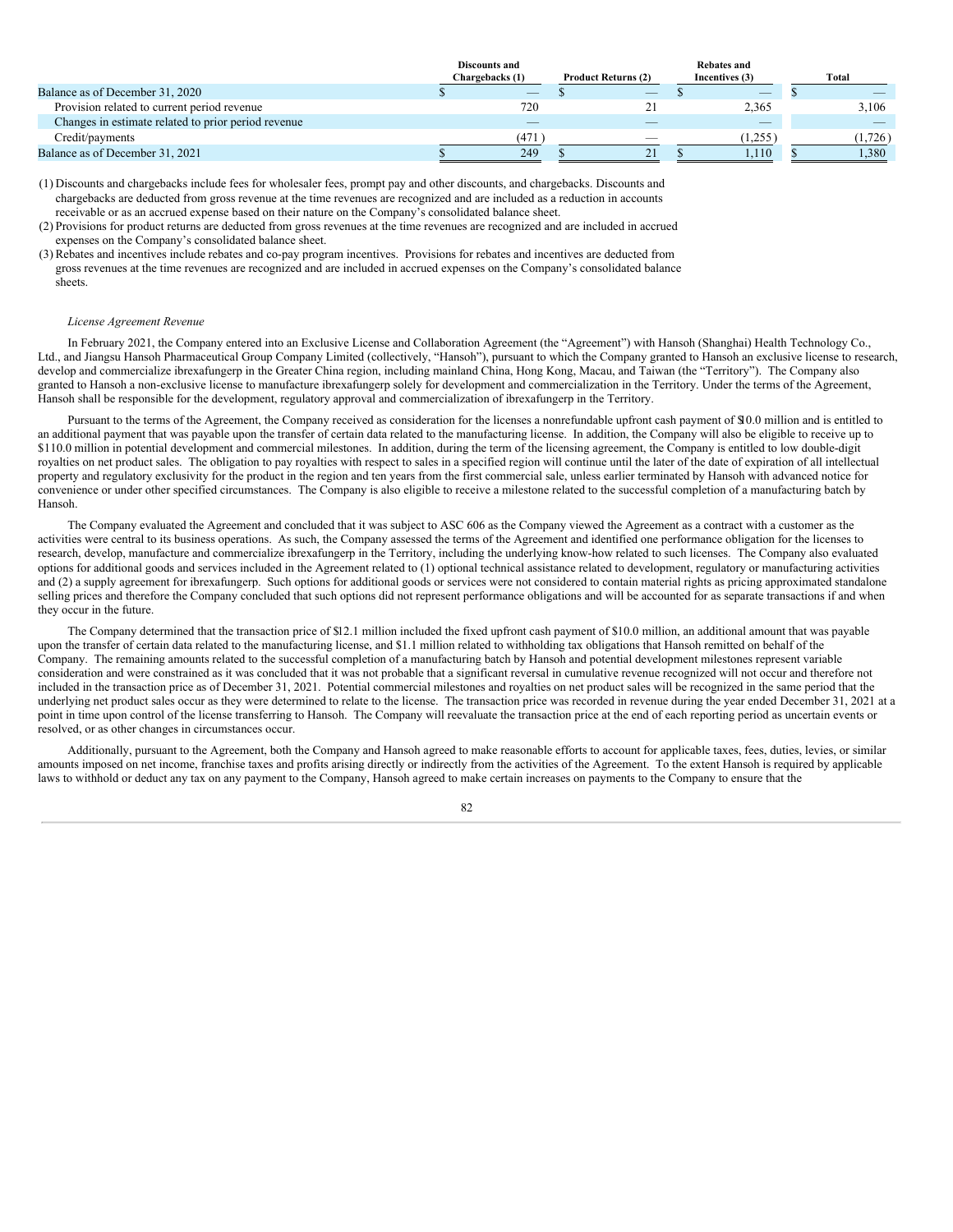Company receives a sum equal to what the Company would have received had there been no deduction or withholding. As a result, the Company has recorded revenue and tax withholding expense primarily associated with the up-front payment received by the Company on a gross basis. For the year ended December 31, 2021, the Company recognized \$1.1 million in revenue and \$1.1 million in income tax expense to account for the tax withholding expense primarily on the \$10.0 million up-front that the Company is responsible to remit under applicable tax law.

In July 2016, the Company entered into an asset purchase agreement with UK-based Cypralis Limited (or "Cypralis"), a life sciences company, for the sale of its cyclophilin inhibitor assets. Cypralis also acquired all patents, patent applications and know-how related to the acquired portfolio. In connection with the asset purchase agreement, the Company is eligible to receive milestone payments upon the successful progression of Cypralis clinical candidates into later stage clinical studies and royalties payable upon product commercialization. The Company retains the right to repurchase the portfolio assets from Cypralis if abandoned or deprioritized. For the years ended December 31, 2021 and 2020, there was no revenue recognized associated with this agreement given the variable consideration associated with the sale of intellectual property to Cypralis was fully constrained as of December 31, 2021. Additionally, in October 2014 the Company entered into a license agreement with Waterstone Pharmaceutical HK Limited (or "Waterstone") and granted Waterstone an exclusive, worldwide license to develop and commercialize certain non-strategic compounds. The Company is entitled to receive potential milestones and royalties from Waterstone; however, there was no revenue recognized by the Company associated with this agreement given the variable consideration was fully constrained as of December 31, 2021.

# **12. Income Taxes**

The Company's consolidated financial statements include a total tax benefit of \$3.1 million and \$3.1 million on loss before taxes of \$36.0 million and \$58.3 million for the years ended December 31, 2021 and 2020, respectively. The income tax benefit consisted of the following (dollars in thousands):

|                      | <b>Years Ended December 31,</b> |  |                          |  |
|----------------------|---------------------------------|--|--------------------------|--|
|                      | 2021                            |  | 2020                     |  |
| Current:             |                                 |  |                          |  |
| U.S.                 | (4,188)                         |  | (3, 148)                 |  |
| Non-U.S              | 1,100                           |  | $\overline{\phantom{a}}$ |  |
| <b>Total Current</b> | (3,088)                         |  | (3,148)                  |  |

Reconciliations of the differences between the benefit for income taxes and income taxes at the statutory U.S. federal income tax rate is as follows (dollars in thousands):

|                                                           | 2021     |                                    | 2020     |                                    |
|-----------------------------------------------------------|----------|------------------------------------|----------|------------------------------------|
|                                                           | Amount   | <b>Percent of Pretax</b><br>Income | Amount   | <b>Percent of Pretax</b><br>Income |
| Income taxes from continuing operations at statutory rate | (7, 781) | $21.0\%$                           | (12,250) | 21.0%                              |
| State income taxes                                        | (1,144)  | $3.1\%$                            | (4,108)  | $7.0\%$                            |
| State effect of permanent items                           | (906)    | $2.4\%$                            | 78       | (0.1)%                             |
| Foreign withholding taxes                                 | 1,100    | $(3.0)\%$                          | _        |                                    |
| Stock-based compensation                                  | 114      | $(0.3)\%$                          | 96       | $(0.2)\%$                          |
| Deferred rate change                                      | 339      | $(0.9)\%$                          |          |                                    |
| Warrants issuance                                         | (6,622)  | $17.9\%$                           | 131      | $(0.2)\%$                          |
| Other                                                     | (489)    | $1.3\%$                            | 206      |                                    |
| <b>NOL</b> sale                                           | 214      | $(0.6)\%$                          | 301      | $(0.5)\%$                          |
| R&D credit adjustment                                     |          |                                    |          |                                    |
| Increase in valuation allowance                           | 12,087   | $(32.6)\%$                         | 12,396   | $(21.3)\%$                         |
| Total income tax benefit                                  | (3,088)  | $8.3\%$                            | (3,148)  | 5.7%                               |

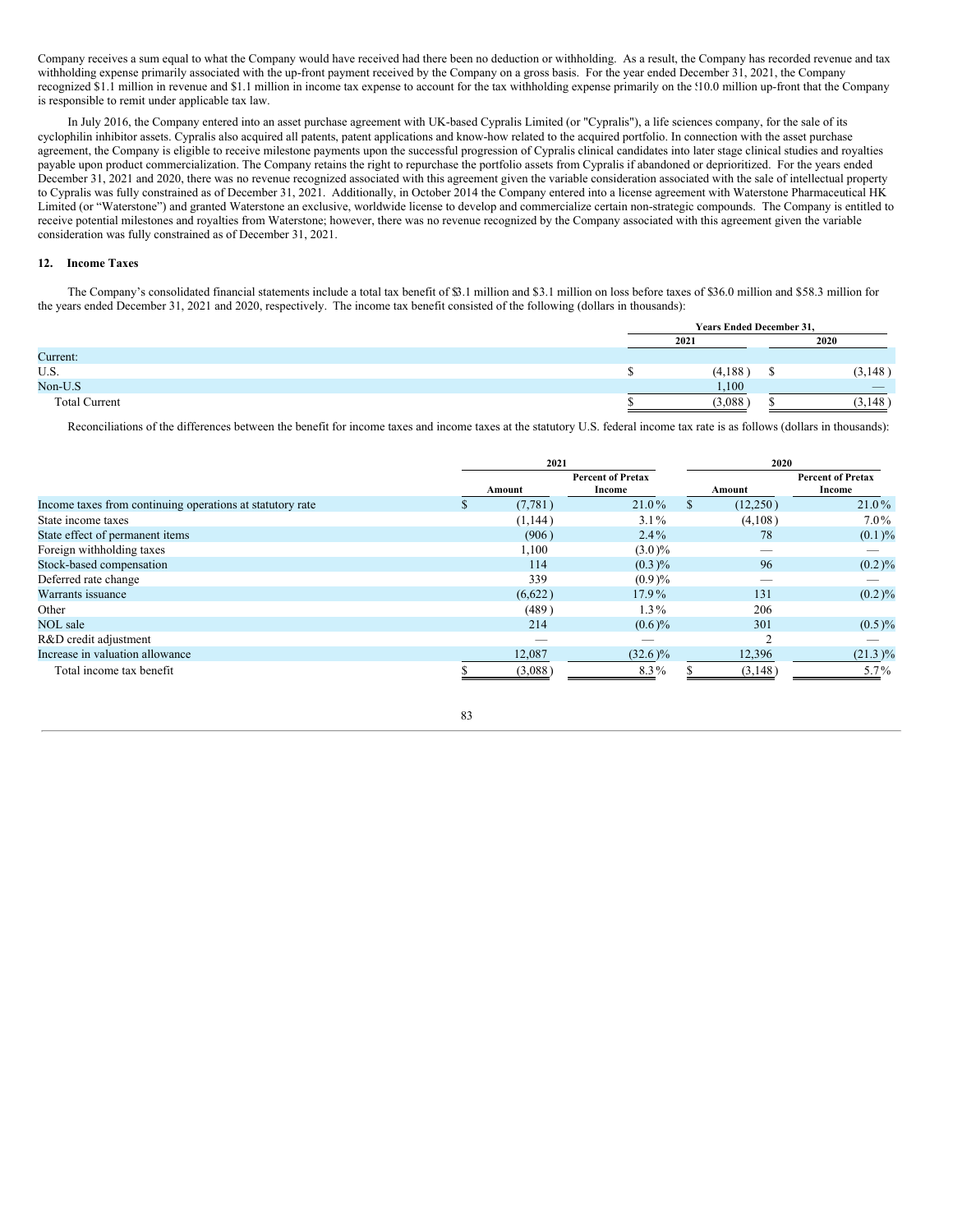The components of deferred tax assets and liabilities as of December 31, 2021 and 2020 are as follows (in thousands):

|                                              |  | 2021      |     | 2020     |
|----------------------------------------------|--|-----------|-----|----------|
| Noncurrent deferred tax assets (liabilities) |  |           |     |          |
| Accrued expenses                             |  | 1.264     | \$. | 148      |
| Stock-based compensation                     |  | 2,554     |     | 2,591    |
| Lease liability                              |  | 789       |     | 935      |
| Other                                        |  | (757)     |     | (823)    |
| Net operating loss carryforwards             |  | 80,453    |     | 70,936   |
| Research and development credits             |  | 6,839     |     | 5,291    |
| Total deferred tax assets                    |  | 91,142    |     | 79,078   |
| Valuation allowances                         |  | (91, 142) |     | (79,078) |
| Net deferred tax assets                      |  |           |     |          |

As of December 31, 2021 and 2020, the Company had available federal net operating loss ("NOL") carryforwards of approximately \$348.4 million and \$294.4 million, respectively, and state and net operating loss carryforwards of approximately \$186.3 million and \$202.7 million, respectively. Approximately \$169.6 million of the federal NOLs can be carried forward to future tax years and expire at various times through 2037. The federal NOLs generated in December 31, 2021 and 2020 of approximately \$55.7 million and \$52.0 million, respectively, are carried forward indefinitely and do not expire. The Company's state and net operating loss carryforwards began to expire in 2019. As of December 31, 2021, the Company had available federal research and development credit carryforwards of \$6.6 million which begin to expire in 2022.

The New Jersey Technology Business Tax Certificate Transfer (NOL) program, administered by the New Jersey Economic Development Authority, enables approved biotechnology companies to sell their unused net operating losses ("NOLs") and research and development tax credits to unaffiliated, profitable corporate taxpayers in the State of New Jersey ("NJ") up to a maximum lifetime benefit of \$20.0 million per business. As of December 31, 2021, the Company has received approximately \$14.0 million under the program. In April 2020, the Company received a cash receipt of approximately \$3.1 million, from the sale of its NJ state NOLs and research and development credits and recognized an income tax benefit of \$3.1 million for the year ended December 31, 2020 in the statement of operations. In April 2021 and February 2022, the Company received cash receipts of \$4.1 million and \$4.7 million, respectively, from the sale of its NJ state NOLS. The Company recognized an income tax benefit of \$4.1 million for the year ended December 31, 2021 in the statement of operations.

As part of the license agreement with Hansoh, the Company and Hansoh agreed to make reasonable efforts to account for applicable taxes, fees, duties, levies, or similar amounts imposed on net income, franchise taxes and profits arising directly or indirectly from the activities of the license agreement. To the extent Hansoh is required by applicable laws to withhold or deduct any tax on any payment to the Company, Hansoh agreed to make certain increases on payments to the Company to ensure that the Company receives a sum equal to what the Company would have received had there been no deduction or withholding. As a result, the Company has recorded revenue and tax withholding expense primarily associated with the up-front payment received by the Company on a gross basis. For the year ended December 31, 2021, the Company recognized \$1.1 million in license agreement revenue and \$1.1 million in income tax expense to account for the tax withholding expense primarily on the \$10.0 million up-front that the Company is responsible to remit under applicable tax law.

On December 22, 2017, the "Tax Cuts and Jobs Act" was signed into law. The tax reform has the following effects on the Company: (1) permanently reduces the maximum corporate income tax rate from 35% to 21% effective for tax years beginning after December 31, 2017, (2) allows temporary100% expensing for certain business assets and property placed in service after September 27, 2018 and before January 1, 2023, (3) disallows NOL carrybacks but allows for the indefinite carryforward of those NOLs which applies to losses arising in tax years beginning after December 31, 2018 and, (4) limits NOL deductions for each year equal to the lesser of the available carryover or 80% of a taxpayer's pre-NOL deduction taxable income. This applies to losses arising in tax years ending on or after December 31, 2017. As of December 31, 2021 and 2020, the Company has concluded that it is more likely than not that the Company will not realize the benefit of its deferred tax assets due to its history of losses. Accordingly, the net deferred tax assets have been fully reserved.

In accordance with Section 382 of the Internal Revenue Code of 1986, as amended, a change in equity ownership of greater than 50% within a three-year period results in an annual limitation on the Company's ability to utilize its NOL carryforwards created during the tax periods prior to the change in ownership. The Company has determined that ownership changes have occurred and as a result, a portion of the Company's NOL carryforwards are limited. Because the Company has incurred cumulative net operating losses since inception, all tax years remain open to examination by U.S. federal and state income tax authorities.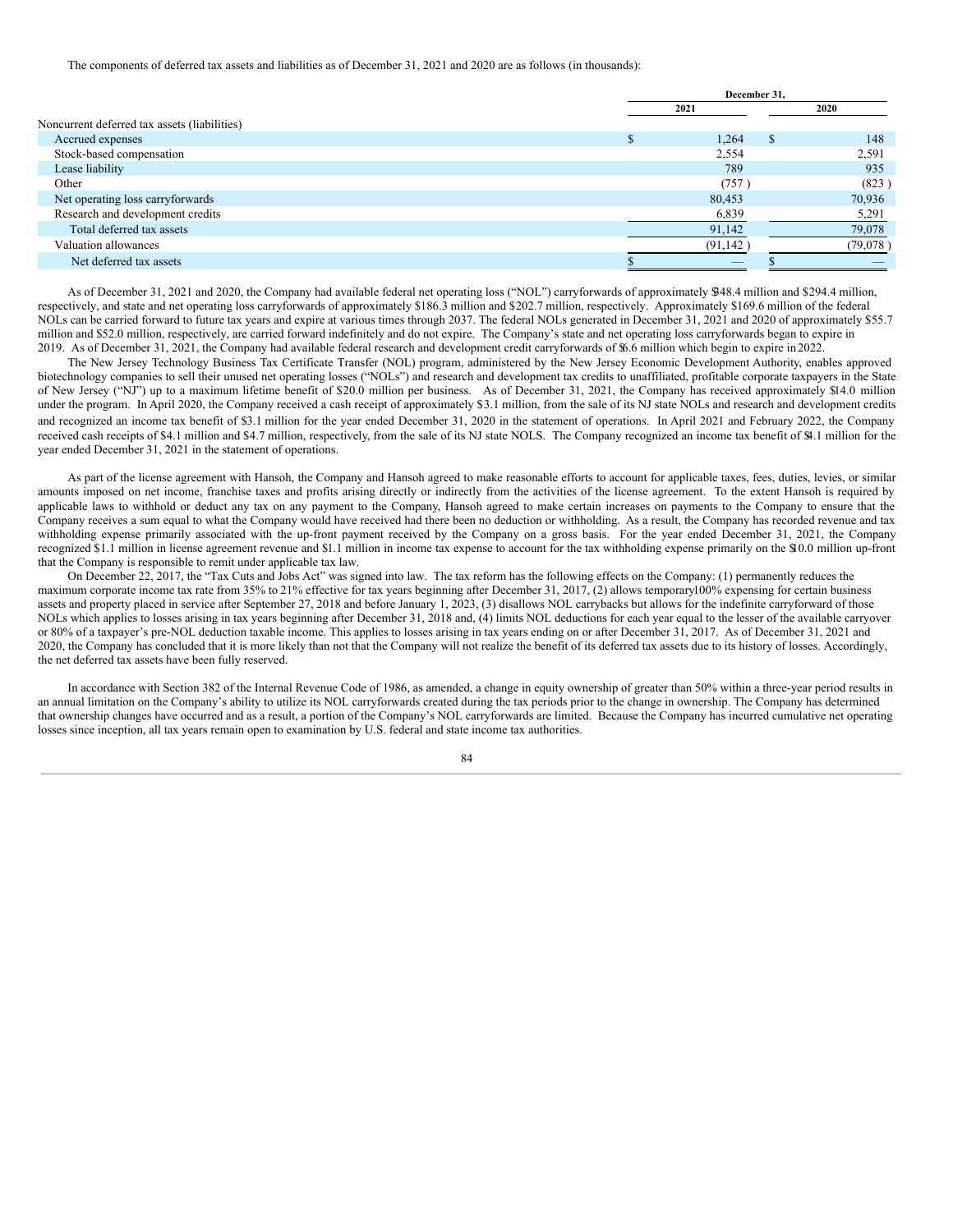The Company applies ASC 740-10-25-5,*Income Taxes*, formerly FASB Interpretation No. 48,*Accounting for Uncertainty in Income Taxes*, as amended, on January 1, 2009. The difference between the tax benefit recognized in the financial statements and the tax benefit claimed in the tax return is referred to as an unrecognized tax benefit.

The following is a tabular reconciliation of the total amounts of unrecognized tax benefits as of December 31, 2021 and 2020 (in thousands):

|                                               | December 31. |                          |  |      |
|-----------------------------------------------|--------------|--------------------------|--|------|
|                                               |              | 2021                     |  | 2020 |
| Unrecognized tax benefit—January 1            |              | 436                      |  | 436  |
| Additions for tax positions of current period |              |                          |  |      |
| Additions for tax positions of prior periods  |              | $\overline{\phantom{a}}$ |  |      |
| Deferred rate change                          |              |                          |  |      |
| Unrecognized tax benefit—December 31          |              | 436                      |  | 436  |

None of the unrecognized tax benefits would, if recognized, affect the effective tax rate because the Company has recorded a valuation allowance to fully offset federal and state deferred tax assets. The Company has no tax positions for which it is reasonably possible that the total amount of unrecognized tax benefits will significantly increase or decrease within the coming year. The Company has \$0 provided for interest and penalties associated with uncertain tax positions.

## **13. Stock-based Compensation**

## *2009 Stock Option Plan*

The Company had a share-based compensation plan (the "2009 Stock Option Plan") under which the Company granted options to purchase shares of common stock to employees, directors, and consultants as either incentive stock options or nonqualified stock options. Incentive stock options could be granted with exercise prices not less than 100% to 110% of the fair market value of the common stock. Options granted under the plan generally vest overthree to four years and expire in 10 years from the date of grant.

#### *2014 Equity Incentive Plan*

In February 2014, the Company's board of directors adopted the 2014 Equity Incentive Plan ("2014 Plan"), which was subsequently ratified by its stockholders and became effective on May 2, 2014 (the "Effective Date"). The 2014 Plan, as amended on June 18, 2014 and February 25, 2015, is the successor to and continuation of the 2009 Stock Option Plan. As of the Effective Date, no additional awards will be granted under the 2009 Stock Option Plan, but all stock awards granted under the 2009 Stock Option Plan prior to the Effective Date will remain subject to the terms of the 2009 Stock Option Plan. All awards granted on and after the Effective Date will be subject to the terms of the 2014 Plan. The 2014 Plan provides for the grant of the following awards: (i) incentive stock options, (ii) nonstatutory stock options, (iii) stock appreciation rights, (iv) restricted stock awards, (v) restricted stock unit awards, and (vi) other stock awards. Employees, directors, and consultants are eligible to receive awards. Options granted under the plan generally vest over three to four years and expire in 10 years from the date of grant.

Under the 2014 Plan, after giving effect to the increases to the share reserve approved by the Company's stockholders in September 2014, and June 2015, but excluding the automatic increases discussed below, the aggregate number of shares of common stock that could be issued from and after the Effective Date (the "share reserve") could not exceed the sum of (i) 112,273 new shares, (ii) the shares that represented the 2009 Stock Option Plan's available reserve on the Effective Date, and (iii) any returning shares from the 2009 Stock Option Plan. Under the 2014 Plan, the share reserve will automatically increase on January 1st of each year, for a period of not more than 10 years, commencing on January 1, 2015, and ending on January 1, 2024, in an amount equal to 4.0% of the total number of shares of capital stock outstanding on December 31st of the preceding calendar year. The board of directors may act prior to January 1st of a given year to provide that there will be no increase in the share reserve or that the increase will be a lesser number of shares than would otherwise occur.

Pursuant to the terms of the 2014 Plan, on January 1, 2021 and 2020, the Company automatically added786,547 and 389,650 shares to the total number shares of common stock available for future issuance under the 2014 Plan, respectively. As of December 31, 2021, there were 295,220 shares of common stock available for future issuance under the 2014 Plan.

#### *2015 Inducement Plan*

On March 26, 2015, the Company's board of directors adopted the 2015 Inducement Plan ("2015 Plan"). The 2015 Plan provides for the grant of nonstatutory stock options, stock appreciation rights, restricted stock awards, restricted stock unit awards, and other forms of equity compensation (collectively, stock awards), all of which may be granted to persons not previously employees or directors of the Company, or following a bona fide period of non-employment, as an inducement material to the individuals' entering into employment with the Company within the meaning of NASDAQ Listing Rule

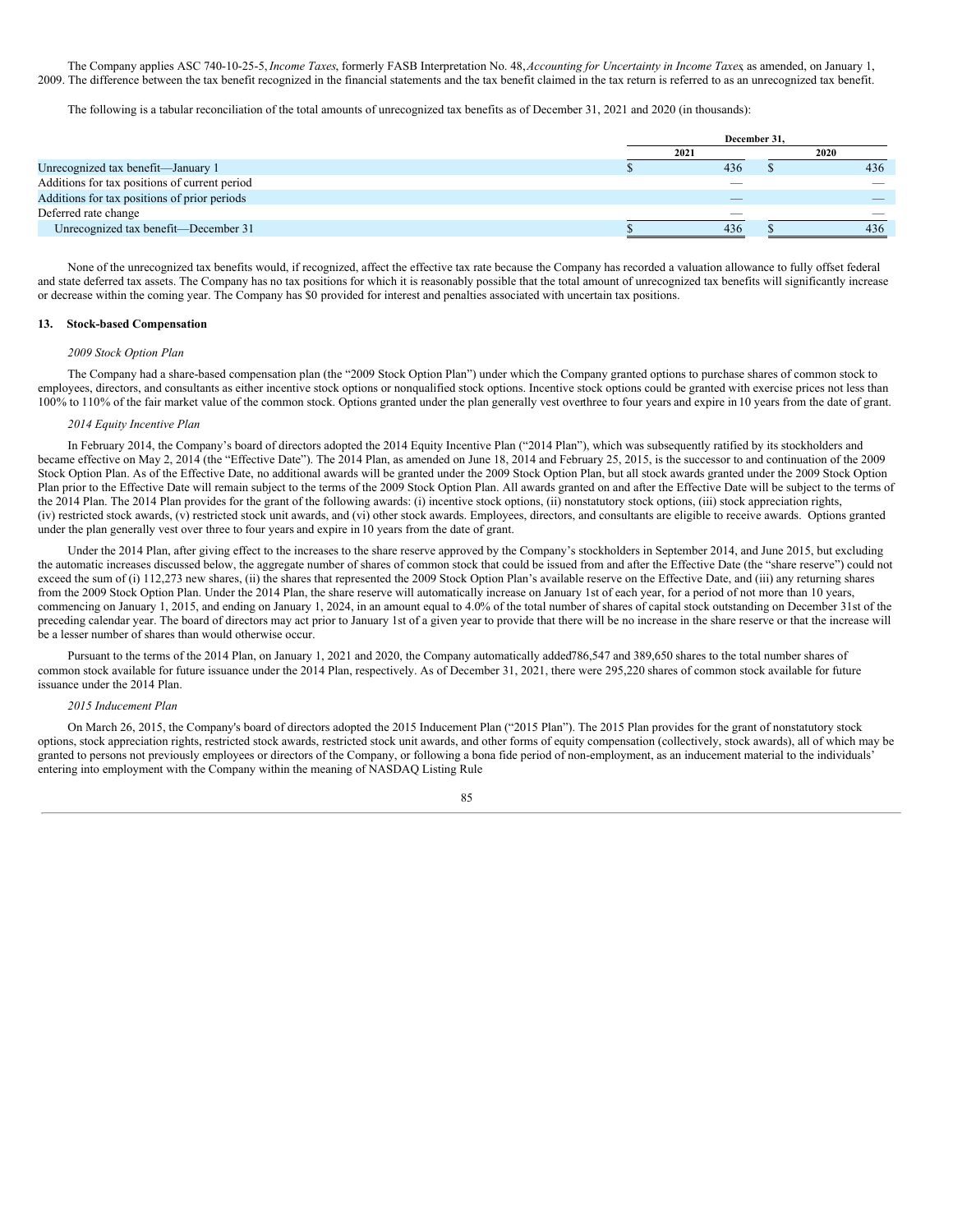5635I(4). The 2015 Plan had an initial share reserve covering45,000 shares of common stock. On June 9, 2019 and April 30, 2021, the Company's board of directors amended the 2015 Plan, and the initial share reserve for the 2015 Plan was increased from 45,000 to 90,000 and 500,000 shares of common stock, respectively. During the years ended December 31, 2021 and 2020, there were 187,800 and 17,500 granted options of the Company's common stock under the 2015 Plan, respectively. As of December 31, 2021 and 2020, there were 235,000 and 14,050 shares of common stock available for future issuance under the 2015 Plan, respectively.

#### *Option Valuation Method*

The fair value of a stock option is estimated using an option-pricing model that takes into account as of the grant date the exercise price and expected life of the option, the current price of the underlying stock and its expected volatility, expected dividends on the stock, and the risk-free interest rate for the expected term of the option. The Company has used the simplified method in calculating the expected term of all option grants based on the vesting period. Compensation costs related to share-based payment transactions are recognized in the financial statements upon satisfaction of the requisite service or vesting requirements and forfeitures are recorded as incurred.

The Company has elected to use the Black-Scholes option-pricing model. The Black-Scholes option-pricing model was developed for use in estimating the fair value of traded options that have no vesting restrictions and are fully transferable rather than for use in estimating the fair value of stock options subject to vesting and transferability restrictions. Using the Black-Scholes option-pricing model, the weighted-average fair value of options granted during 2021 and 2020 was \$4.63 and \$4.83 per option, respectively. The aggregate fair value of options granted during 2021 and 2020 was \$4.0 million and \$1.7 million, respectively. The assumptions used to estimate fair value and the resulting grant date fair values are as follows:

|                                           | Emplovees                       |          | Non-employee                    |          |
|-------------------------------------------|---------------------------------|----------|---------------------------------|----------|
|                                           | <b>Years Ended December 31.</b> |          | <b>Years Ended December 31.</b> |          |
|                                           | 2021                            | 2020     | 2021                            | 2020     |
| Weighted average expected volatility      | 62.10%                          | 64.67%   | 69.56%                          | 66.55%   |
| Weighted average risk-free interest rate  | $0.64\%$                        | $1.18\%$ | $0.74\%$                        | $0.36\%$ |
| Weighted average expected term (in years) | 5.15                            | 5.97     | 5.79                            | 5.50     |

**Weighted-**

The activity for the 2009 Plan, 2014 Plan and 2015 Plan for the years ended December 31, 2021 is summarized as follows:

|                                               | <b>Number</b><br>of<br><b>Shares</b> |   | Weighted-<br>Average<br>Exercise<br>Price | wegneer-<br>Average<br>Remaining<br>Contractual<br>Life (in years) | Aggregate<br>Intrinsic<br><b>Value (\$000)</b> |
|-----------------------------------------------|--------------------------------------|---|-------------------------------------------|--------------------------------------------------------------------|------------------------------------------------|
| Outstanding — December 31, 2020               | 830,343                              | S | 21.52                                     | 7.71                                                               | 96                                             |
| Granted                                       | 874,050                              | S | 7.30                                      |                                                                    |                                                |
| Forfeited/expired                             | (162, 267)                           | S | 7.95                                      |                                                                    |                                                |
| Outstanding — December 31, 2021               | 1,542,126                            | S | 14.89                                     | 7.45                                                               | 42                                             |
| Exercisable — December 31, 2021               | 739,332                              | S | 22.73                                     | 5.91                                                               |                                                |
| Vested or expected to vest —December 31, 2021 | 1,542,126                            |   | 14.89                                     | 7.45                                                               | 42                                             |

The intrinsic values in the table above represent the total intrinsic value (the difference between the Company's closing stock price as of December 31, 2021, and the exercise price multiplied by the number of options).

The total fair value of shares vested for both the years ended December 31, 2021 and 2020 was \$1.6 million and \$1.3 million, respectively.

As of December 31, 2021, there was approximately \$3.5 million of total unrecognized compensation cost related to unvested options granted under the plans. That cost is expected to be recognized over a weighted-average period of 2.7 years.

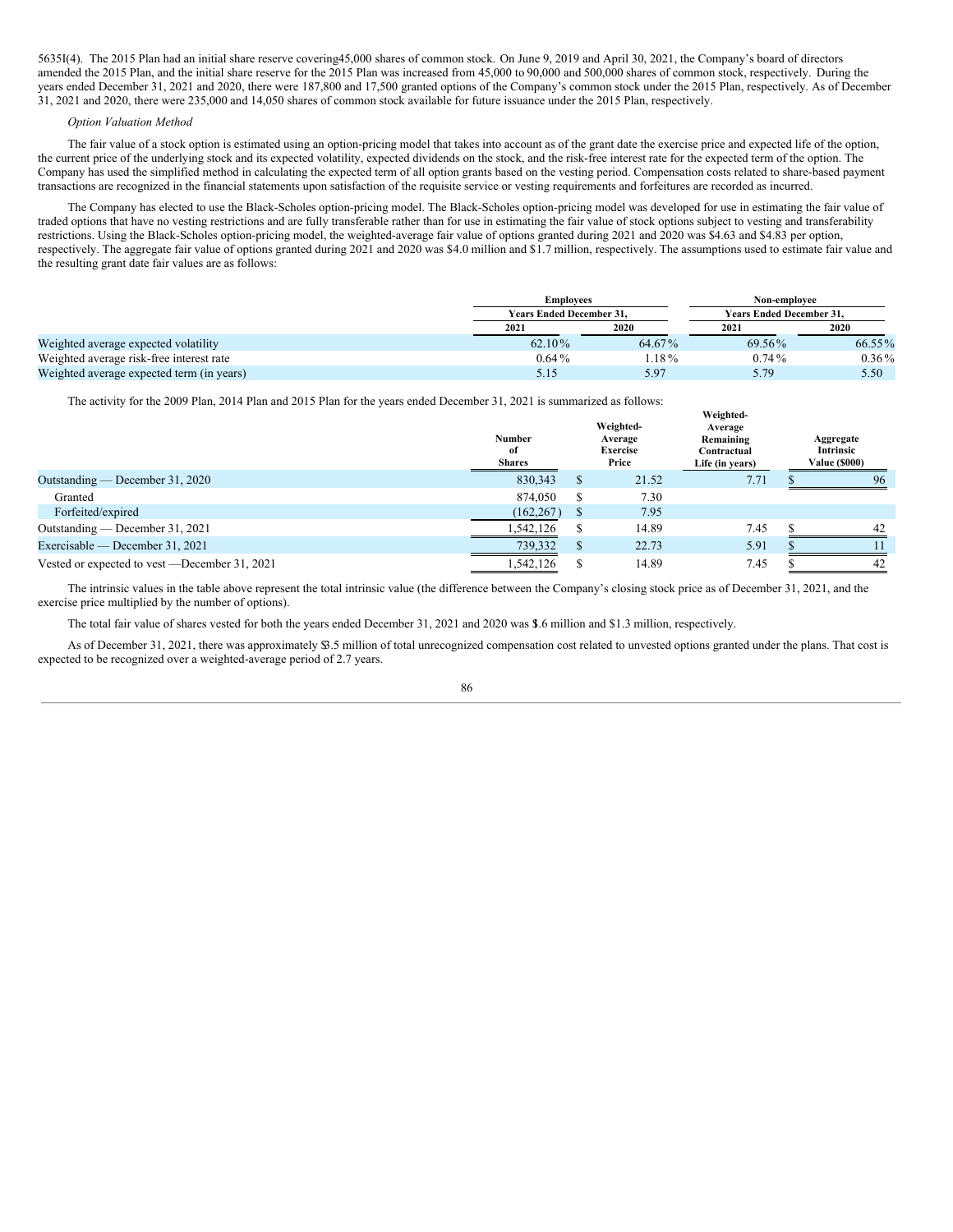Restricted stock unit ("RSU") activity under the 2014 Plan and 2015 Plan for the years ended December 31, 2021, is summarized as follows:

|                                 | Number of<br><b>Shares</b> | Average<br><b>Grant Date</b><br><b>Fair Value</b><br>Per Share |
|---------------------------------|----------------------------|----------------------------------------------------------------|
| Non-vested at December 31, 2020 | 29,087                     | 9.52                                                           |
| Granted                         | 130,175                    | 7.83                                                           |
| Vested                          | (10, 335)                  | 10.60                                                          |
| Forfeited                       | (15,093)                   | 7.85                                                           |
| Non-vested at December 31, 2021 | 133,834                    | 7.98                                                           |

**Weighted**

The fair value of RSUs is based on the market price of the Company's common stock on the date of grant. RSUs generally vestes the annually over a four year period from the date of grant. Upon vesting, the RSUs are net share settled to cover the required withholding tax with the remaining shares issued to the holder. The Company recognizes compensation expense for such awards ratably over the corresponding vesting period. As of December 31, 2021, there was approximately \$0.8 million of total unrecognized compensation cost related to unvested RSU share-based compensation. That cost is expected to be recognized over a weighted-average period of 2.5 years.

#### *2014 Employee Stock Purchase Plan*

In February 2014, the Company's board of directors adopted the 2014 Employee Stock Purchase Plan ("2014 ESPP"), which was subsequently ratified by the Company's stockholders and became effective on May 2, 2014. The purpose of the 2014 ESPP is to provide means by which eligible employees of the Company and of certain designated related corporations may be given an opportunity to purchase shares of the Company's common stock, and to seek and retain services of new and existing employees and to provide incentives for such persons to exert maximum efforts for the success of the Company. Common stock that may be issued under the 2014 ESPP will not exceed 4,779 shares, plus the number of shares of common stock that are automatically added on January 1st of each year for a period of ten years, commencing on January 1, 2015 and ending on January 1, 2024, in an amount equal to the lesser of (i) 0.8% of the total number of shares of outstanding common stock on December 31 of the preceding calendar year, and (ii) 2,941 shares of common stock. Similar to the 2014 Plan, the board of directors may act prior to January 1st of a given year to provide that there will bno increase in the share reserve or that the increase will be a lesser number of shares than would otherwise occur. The 2014 ESPP is intended to qualify as an "employee stock purchase plan" within the meaning of Section 423 of the Internal Revenue Code.

During the years ended December 31, 2021 and 2020, the Company issued4,943 and 4,497 shares of common stock under the 2014 ESPP, respectively. During the years ended December 31, 2021 and 2020, the number of shares of common stock available for issuance under the ESPP was automatically increased by 2,941 shares. As of December 31, 2021 and 2020, there were 3,893 and 5,895 shares of common stock available for future issuance under the 2014 ESPP, respectively.

#### *Compensation Cost*

The compensation cost that has been charged against income for stock awards under the 2009 Stock Option Plan, the 2014 Plan, the 2015 Plan, and the 2014 ESPP was \$2.1 million and \$2.2 million for the years ended December 31, 2021 and 2020, respectively. The total income tax benefit recognized in the consolidated statements of operations for share-based compensation arrangements was \$0 for the years ended December 31, 2021 and 2020, respectively. Cash received from options exercised waszero and \$2,000 for the years ended December 31, 2021 and 2020, respectively.

Stock-based compensation expense related to stock options is included in the following line items in the accompanying statements of operations (in thousands):

|                                        | <b>Years Ended December 31.</b> |  |       |
|----------------------------------------|---------------------------------|--|-------|
|                                        | 2021                            |  | 2020  |
| Research and development               | 63                              |  | 806   |
| Selling, general and administrative    | . 457                           |  | .414  |
| Total stock-based compensation expense | 2.088                           |  | 2.220 |

#### **14. Fair Value Measurements**

The carrying amounts of certain financial instruments, including cash and cash equivalents, accounts receivable, prepaid expenses and other current assets, accounts payable, and accrued expenses approximate their respective fair values due to the short-term nature of such instruments.

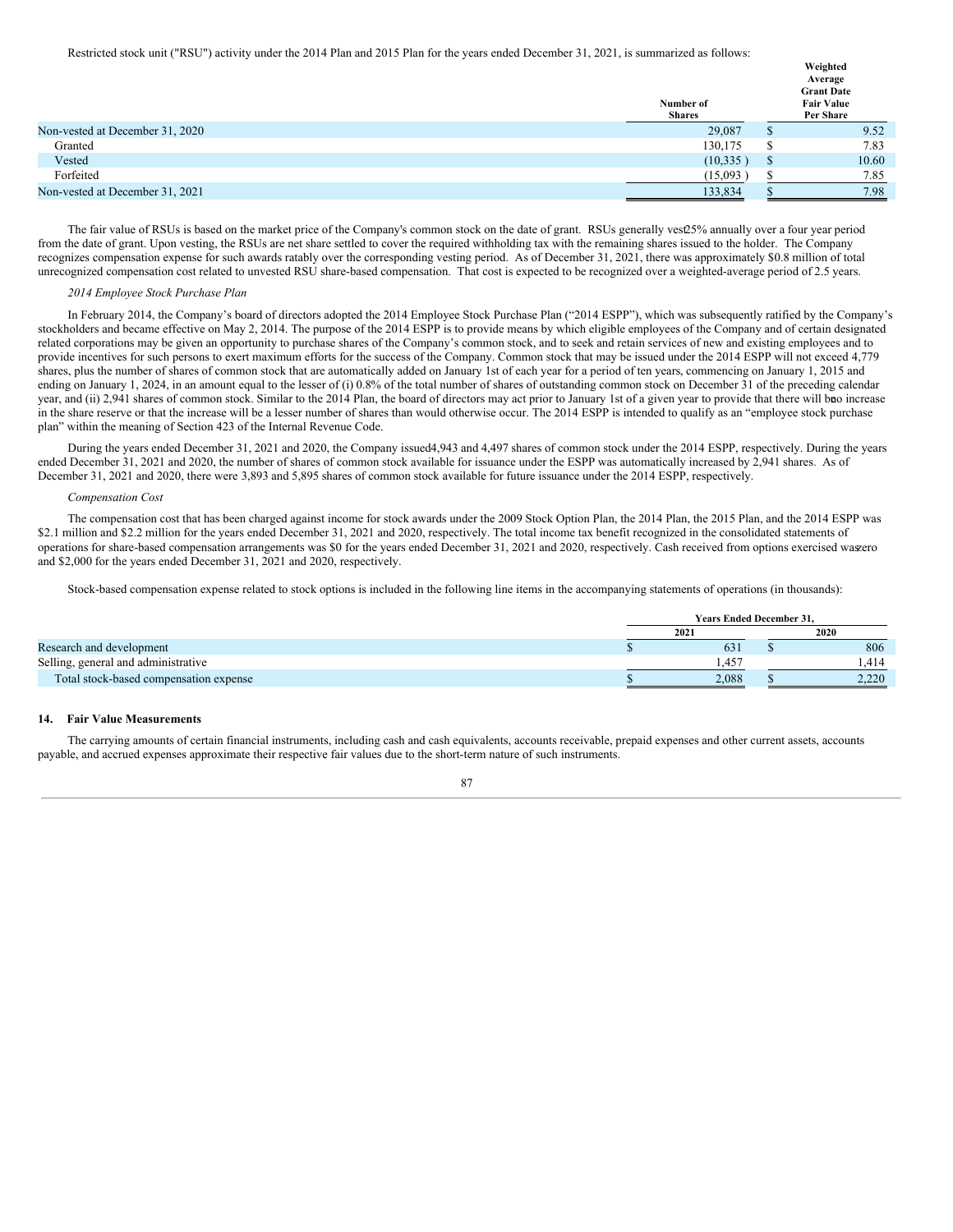## *Assets and Liabilities Measured at Fair Value on a Recurring Basis*

The Company evaluates its financial assets and liabilities subject to fair value measurements on a recurring basis to determine the appropriate level in which to classify them for each reporting period, pursuant to the policy described in Note 2. This determination requires significant judgments to be made. The following table summarizes the conclusions reached as of December 31, 2021 and 2020 for financial instruments measured at fair value on a recurring basis (in thousands):

|                          |              |                | <b>Fair Value Hierarchy Classification</b>                                         |         |                                                                   |                                                 |        |
|--------------------------|--------------|----------------|------------------------------------------------------------------------------------|---------|-------------------------------------------------------------------|-------------------------------------------------|--------|
|                          |              | <b>Balance</b> | <b>Quoted Prices in Active</b><br><b>Markets for Identical</b><br>Assets (Level 1) |         | <b>Significant Other</b><br>Observable<br><b>Inputs (Level 2)</b> | Significant<br>Unobservable<br>Inputs (Level 3) |        |
| December 31, 2021        |              |                |                                                                                    |         |                                                                   |                                                 |        |
| Cash                     | S            | 310            | S                                                                                  | 310     |                                                                   |                                                 |        |
| Restricted cash          |              | 218            |                                                                                    | 218     |                                                                   |                                                 |        |
| Money market funds       |              | 104,187        |                                                                                    | 104,187 |                                                                   |                                                 |        |
| Total assets             |              | 104,715        | S                                                                                  | 104,715 |                                                                   |                                                 |        |
| Warrant liabilities      | S            | 18,062         |                                                                                    |         |                                                                   | $\mathbb{S}$                                    | 18,062 |
| Derivative liabilities   |              | 1,358          |                                                                                    |         |                                                                   |                                                 | 1,358  |
| <b>Total liabilities</b> |              | 19,420         |                                                                                    |         |                                                                   |                                                 | 19,420 |
|                          |              |                |                                                                                    |         |                                                                   |                                                 |        |
| December 31, 2020        |              |                |                                                                                    |         |                                                                   |                                                 |        |
| Cash                     | $\mathbb{S}$ | 117            | $\mathbf{s}$                                                                       | 117     |                                                                   |                                                 |        |
| Restricted cash          |              | 273            |                                                                                    | 273     |                                                                   |                                                 |        |
| Money market funds       |              | 92,924         |                                                                                    | 92,924  | $\overline{\phantom{a}}$                                          |                                                 |        |
| Total assets             |              | 93,314         | S                                                                                  | 93,314  |                                                                   |                                                 |        |
| Warrant liabilities      | \$           | 51,156         |                                                                                    |         |                                                                   | \$                                              | 51,156 |
| Derivative liability     |              | 5,954          |                                                                                    |         |                                                                   |                                                 | 5,954  |
| <b>Total liabilities</b> |              | 57,110         |                                                                                    |         |                                                                   |                                                 | 57,110 |

The Company measures cash equivalents at fair value on a recurring basis. The fair value of cash equivalents is determined based on "Level 1" inputs, which consist of quoted prices in active markets for identical assets.

Level 3 financial liabilities consist of the warrant liabilities for which there is no current market such that the determination of fair value requires significant judgment or estimation. Changes in fair value measurements categorized within Level 3 of the fair value hierarchy are analyzed each period based on changes in estimates or assumptions and recorded as appropriate. The Company uses the Black-Scholes option valuation model to value the Level 3 warrant liabilities at inception and on subsequent valuation dates. This model incorporates transaction details such as the Company's stock price, contractual terms, maturity, risk free rates, as well as volatility. The unobservable input for all of the Level 3 warrant liabilities includes volatility. The historical and implied volatility of the Company, using its closing common stock prices and market data, is utilized to reflect future volatility over the expected term of the warrants. At December 31, 2021, the range and weighted average of the Level 3 volatilities utilized in the Black-Scholes model to fair value the warrant liabilities were 83.4% to 83.9% and 83.7%, respectively. The Company utilizes a probability assessment to estimate the likelihood of vesting for the remaining Loan Agreement warrants and allocated the probability of occurrence percentage to the fair values calculated. As of December 31, 2020, the expected term associated with the December 2019 Public Offering warrants was an unobservable input given that the expiration of the warrants was the earlier of (i) such date that is six months after the Company publicly announces the approval from the U.S. Food and Drug Administration for ibrexafungerp for the treatment of vulvovaginal candidiasis and (ii) June 12, 2023. The Company utilized a probability assessment to estimate the likelihood of occurrence for the two potential expiration dates and allocated the probability of occurrence percentage to the fair values calculated based on the two potential expected terms. The weighted average expected term was 1.2 years as of December 31, 2020 for the December 2019 Public Offering warrants with a range of 0.9 to 2.5 years.

The Company uses the binomial lattice valuation model to value the Level 3 derivative liabilities at inception and on subsequent valuation dates. This model incorporates transaction details such as the Company's stock price, contractual terms, dividend yield, risk-free rate, historical volatility, credit rating, market credit spread, and estimated effective yield. The unobservable inputs associated with the Level 3 derivative liabilities are adjusted equity volatility, market credit spread, and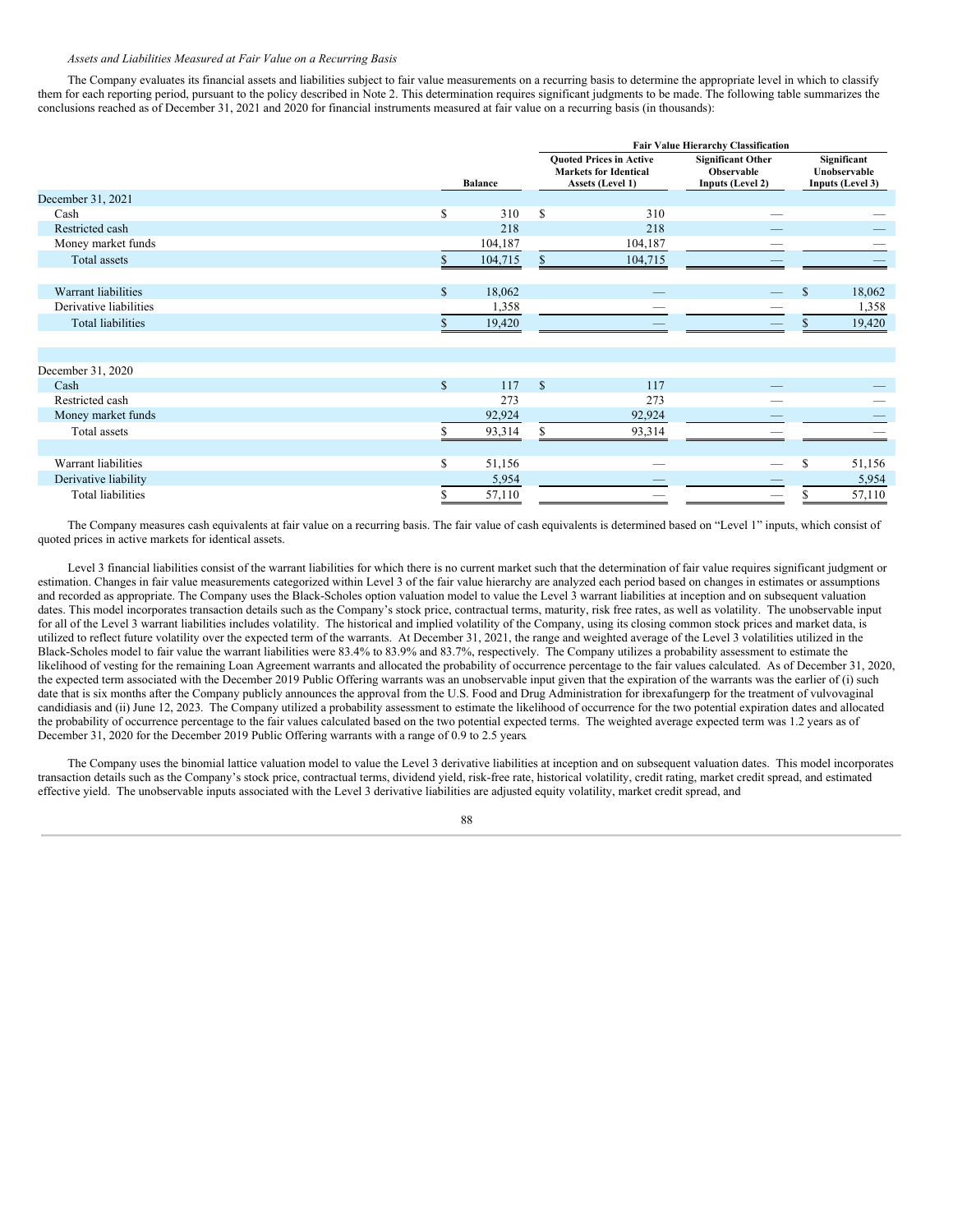estimated yield. As of December 31, 2021, these inputs were65.9%, 1,395 basis points, and 15.0%, respectively. The senior convertible notes are initially fair valued using the binomial lattice model and with the straight debt fair value calculated using the discounted cash flow method. The discount for lack of marketability, 6.7% as of December 31, 2021, is applied to the value of the March 2019 Notes. The residual difference represents the fair value of the embedded derivative liabilities and the fair value of the embedded derivative liabilities are reassessed using the binomial lattice valuation model on a quarterly basis.

A reconciliation of the beginning and ending balances for liabilities measured at fair value on a recurring basis using significant unobservable inputs (Level 3) is as follows (in thousands):

|                                                                           | <b>Warrant Liabilities</b>    |
|---------------------------------------------------------------------------|-------------------------------|
| Balance – January 1, 2021                                                 | 51,156                        |
| Loan agreement warrants                                                   | 362                           |
| Gain adjustment to fair value                                             | (30, 365)                     |
| Settlement for December 2020 Public Offering - Series 1 warrant exercises | (2,841)                       |
| Settlement for December 2019 Public Offering warrant exercises            | (250)                         |
| Balance – December 31, 2021                                               | 18,062                        |
|                                                                           | <b>Derivative Liabilities</b> |
| Balance – January 1, 2021                                                 | 5,954                         |
| Adjustment for conversion of April 2020 Notes                             | (3, 426)                      |
| Gain adjustment to fair value                                             | (1,170)                       |
| Balance – December 31, 2021                                               | 1,358                         |

### **15. Employee Benefit Plan**

The Company has a 401(k) retirement plan, which covers all U.S. employees scheduled for and working more than20 hours per week. The Company may provide a discretionary match with a maximum amount of 50% of the first 6% of eligible participant's compensation, which vests ratably over four years. Contributions under the plan were approximately \$0.3 million and \$0.1 million for the years ended December 31, 2021 and 2020, respectively.

#### **16. Subsequent Events**

Pursuant to the terms of the 2014 Plan (see Note 13), on January 1, 2022, the Company automatically added1, 148,213 shares to the total number shares of common stock available for future issuance under the 2014 Plan. Pursuant to the terms of the 2014 ESPP (see Note 13), on January 1, 2022, the Company automatically added 2,941 shares to the total number shares of common stock available for future issuance under the 2014 ESPP.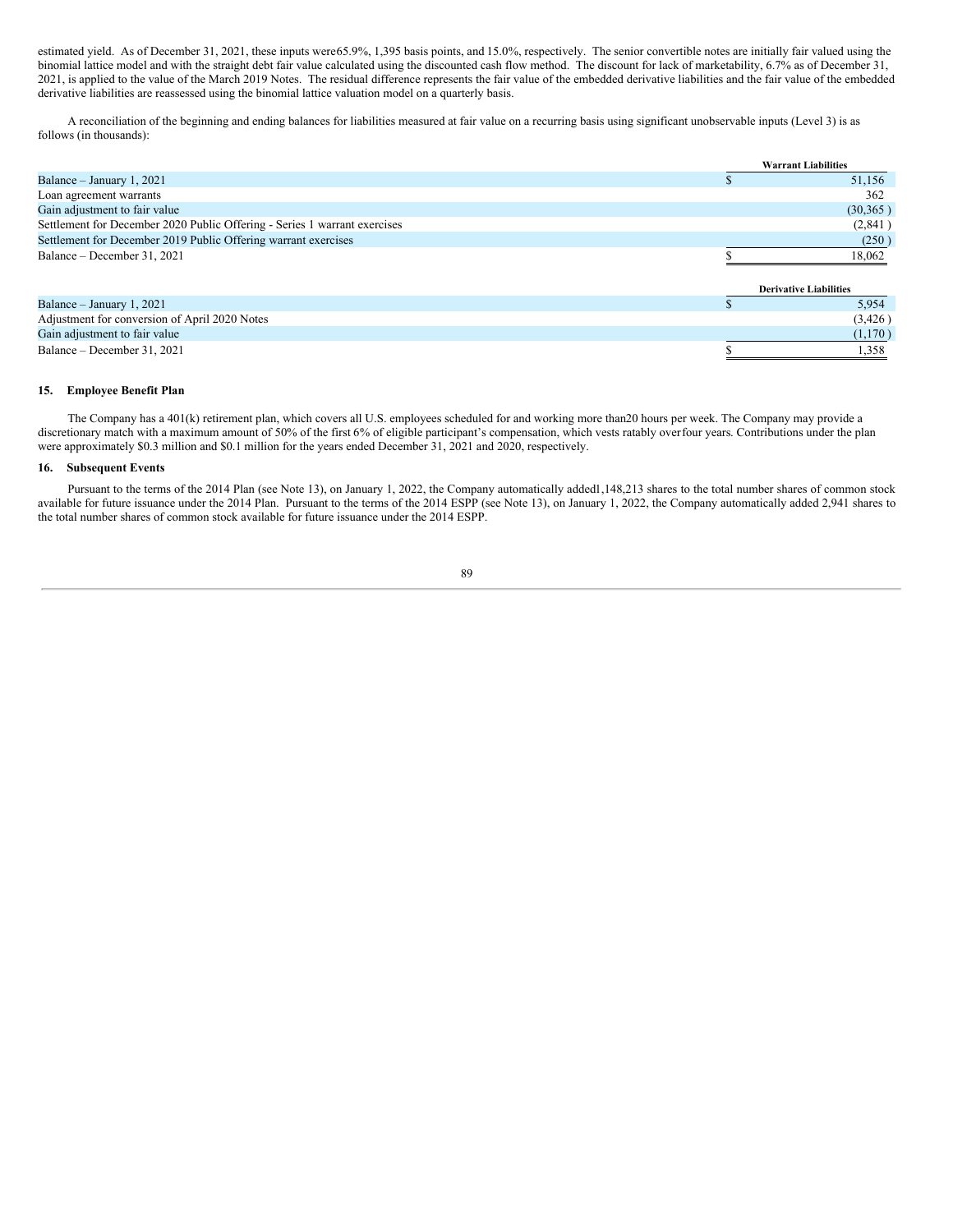## **ITEM 9. CHANGES IN AND DISAGREEMENTS WITH ACCOUNTANTS ON ACCOUNTING AND FINANCIAL DISCLOSURE**

None.

#### **ITEM 9A. CONTROLS AND PROCEDURES**

### *Management's Evaluation of our Disclosure Controls and Procedures*

We maintain disclosure controls and procedures that are designed to ensure that information required to be disclosed in the reports that we file or submit under the Securities Exchange Act of 1934 is (1) recorded, processed, summarized, and reported within the time periods specified in the SEC's rules and forms and (2) accumulated and communicated to our management, including our principal executive officer and principal financial officer, to allow timely decisions regarding required disclosure.

As of December 31, 2021, our management, with the participation of our principal executive officer and principal financial officer, evaluated the effectiveness of our disclosure controls and procedures (as defined in Rules 13a-15(e) and 15d-15(e) under the Securities Exchange Act of 1934). Our management recognizes that any controls and procedures, no matter how well designed and operated, can provide only reasonable assurance of achieving their objectives, and management necessarily applies its judgment in evaluating the cost-benefit relationship of possible controls and procedures. Our principal executive officer and principal financial officer have concluded based upon the evaluation described above that, as of December 31, 2021, our disclosure controls and procedures were effective at the reasonable assurance level.

## *Management's Report on Internal Control over Financial Reporting*

Our management is responsible for establishing and maintaining adequate internal control over financial reporting, as such term is defined in Exchange Act Rule 13a-15(f). Our internal control over financial reporting is designed to provide reasonable assurance to our management and board of directors regarding the preparation and fair presentation of published financial statements. A control system, no matter how well designed and operated, can only provide reasonable, not absolute, assurance that the objectives of the control system are met. Because of these inherent limitations, management does not expect that our internal controls over financial reporting will prevent all error and all fraud. Under the supervision and with the participation of our management, including our Chief Executive Officer and our Chief Financial Officer, we conducted an evaluation of the effectiveness of our internal control over financial reporting based on the framework in Internal Control—Integrated Framework (2013 Framework) issued by the Committee of Sponsoring Organizations of the Treadway Commission. Based on our evaluation under the framework in Internal Control—Integrated Framework, our management concluded that our internal control over financial reporting was effective as of December 31, 2021.

## *Changes in Internal Control Over Financial Reporting*

During the quarter ended December 31, 2021, there have been no changes in our internal control over financial reporting, as such term is defined in Rules 13a-15(f) and 15(d)-15(f) promulgated under the Securities Exchange Act of 1934, that have materially affected, or are reasonably likely to materially affect, our internal control over financial reporting.

# **ITEM 9B. OTHER INFORMATION**

None.

# **ITEM 9C. DISCLOSURE REGARDING FOREIGN JURISDICTIONS THAT PREVENT INSPECTIONS**

Not applicable.

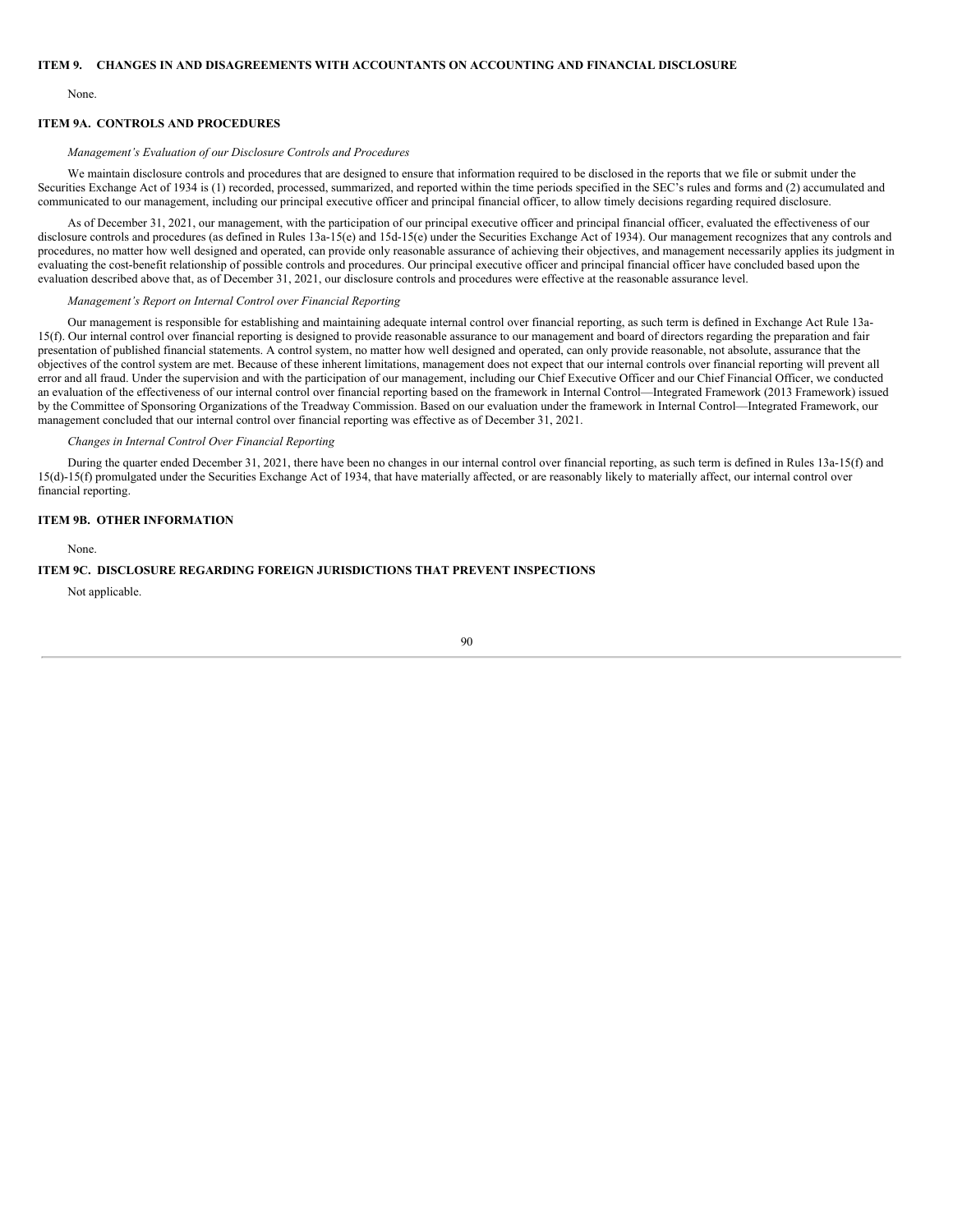### **PART III**

# **ITEM 10. DIRECTORS, EXECUTIVE OFFICERS AND CORPORATE GOVERNANCE**

The information required by this Item 10 is incorporated herein by reference from our Proxy Statement, which will be filed with the SEC within 120 days after the end of our 2021 fiscal year pursuant to Regulation 14A for our 2022 Annual Meeting of Stockholders (the "Proxy Statement"), under the captions "Executive Officers of the Company," "Proposal 1 − Election of Directors," "Information Regarding the Board and Its Committees," "Nominating and Corporate Governance Committee," "Delinquent Section Reports," (if required) and "Code of Business Conduct and Ethics."

A printed copy of the Proxy Statement will be sent, without charge, to any shareholder who requests it by writing to the Chief Financial Officer of SCYNEXIS, Inc., 1 Evertrust Plaza, 13th Floor, Jersey City, NJ 07302 - 6548.

## **ITEM 11. EXECUTIVE COMPENSATION**

The information required by this Item 11 is incorporated herein by reference from the Proxy Statement under the captions "Executive Compensation" and "Director Compensation."

# **ITEM 12. SECURITY OWNERSHIP OF CERTAIN BENEFICIAL OWNERS AND MANAGEMENT AND RELATED STOCKHOLDER MATTERS**

The information required by this Item 12 is incorporated herein by reference from the Proxy Statement, under the captions "Security Ownership of Certain Beneficial Owners and Management" and "Equity Compensation Plan Information."

## **ITEM 13. CERTAIN RELATIONSHIPS AND RELATED TRANSACTIONS, AND DIRECTOR INDEPENDENCE**

The information required by this Item 13 is incorporated herein by reference from the Proxy Statement, under the captions "Transactions with Related Persons" and "Independence of the Board."

## **ITEM 14. PRINCIPAL ACCOUNTING FEES AND SERVICES**

The information required by this Item 14 is incorporated herein by reference from the Proxy Statement, under the caption "Principal Accountant Fees and Services."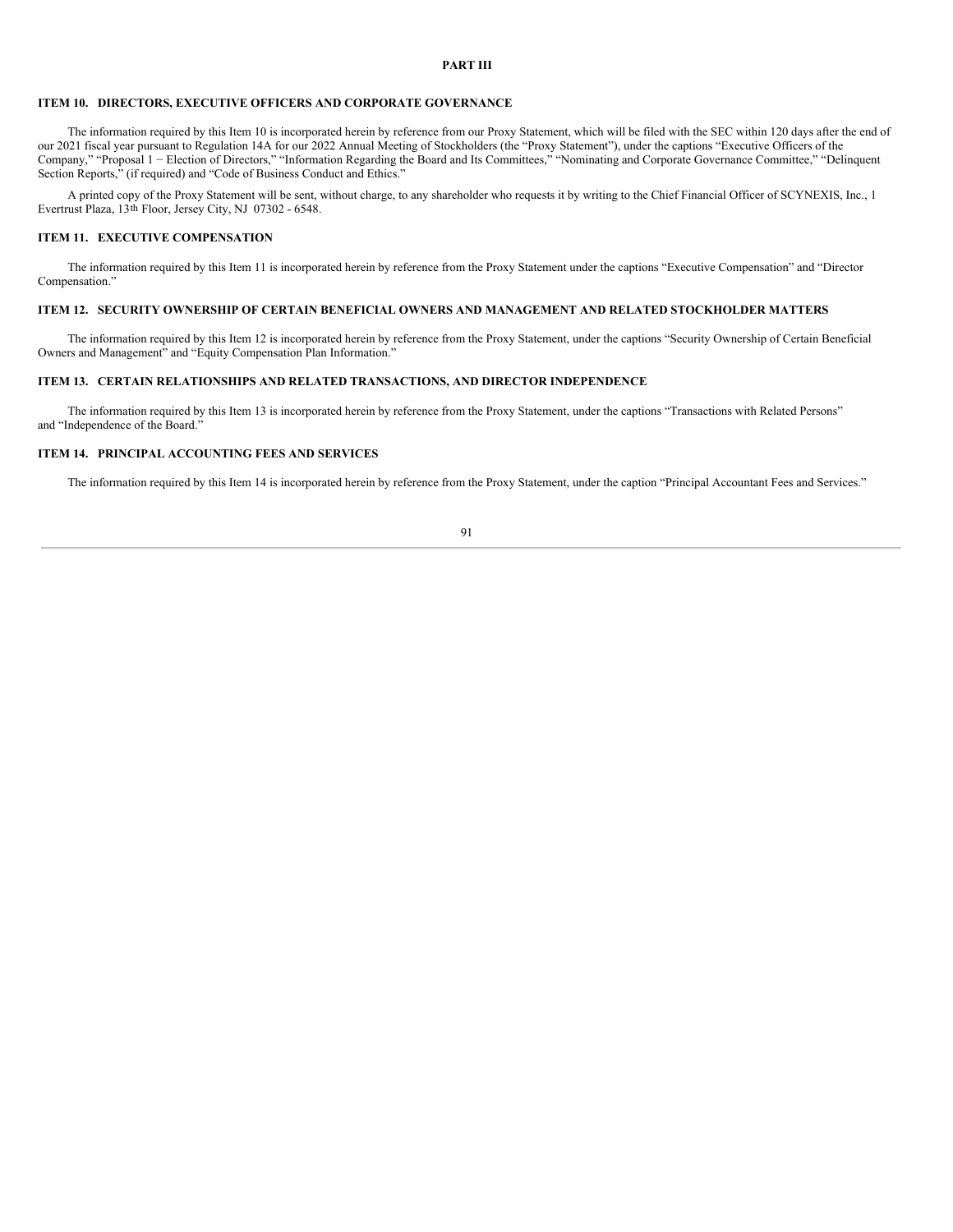# **ITEM 15. EXHIBITS AND FINANCIAL STATEMENT SCHEDULES**

## **Documents filed as part of this report:**

## **1. List of Financial Statements**

The financial statements required by this item are listed in Item 8, "Consolidated Financial Statements and Supplementary Data" and incorporated by reference herein.

# **2. List of Financial Statement Schedules**

All schedules are omitted because they are not applicable, not required or the required information is shown in the consolidated financial statements or notes thereto.

## **3. Exhibits**

**Exhibit**

# **EXHIBIT INDEX**

| Number  | <b>Description of Document</b>                                                                                                                                                                                                                                                                                                                                                       |
|---------|--------------------------------------------------------------------------------------------------------------------------------------------------------------------------------------------------------------------------------------------------------------------------------------------------------------------------------------------------------------------------------------|
| 3.1     | Amended and Restated Certificate of Incorporation. (Filed with the SEC as Exhibit 3.1 to our Current Report on Form 8-K, filed with the SEC on May 12,<br>2014. SEC File No. 001-36365, and incorporated by reference here).                                                                                                                                                         |
| 3.2     | Certificate of Amendment of Amended and Restated Certificate of Incorporation of SCYNEXIS, In. (Filed with the SEC as Exhibit 3.2 to our Form 10-O,<br>filed with the SEC on August 7, 2019, SEC File No. 001-36365, and incorporated by reference here).                                                                                                                            |
| 3.3     | Certificate of Amendment of Amended and Restated Certificate of Incorporation of SCYNEXIS, Inc. (Filed with the SEC as Exhibit 3.1 to our Form 8-K,<br>filed with the SEC on July 16, 2020, SEC File No. 001-36365, and incorporated by reference here).                                                                                                                             |
| 3.4     | Amended and Restated Bylaws, as amended and as currently in effect. (Filed with the SEC as Exhibit 3.4 to our Registration Statement on Form S-1, filed<br>with the SEC on February 27, 2014, SEC File No. 333-194192, and incorporated by reference here).                                                                                                                          |
| 4.1     | Reference is made to Exhibits 3.1 through 3.4                                                                                                                                                                                                                                                                                                                                        |
| $4.2**$ | Description of Common Stock.                                                                                                                                                                                                                                                                                                                                                         |
| 4.3     | Registration Rights Agreement, dated April 10, 2020, between SCYNEXIS, Inc. and Aspire Capital Fund, LLC(Filed with the SEC as Exhibit 4.1 to our<br>Current Report on Form 8-K, filed with the SEC on April 13, 2020, SEC File No. 001-36365, and incorporated by reference here).                                                                                                  |
| 10.1    | Form of Indemnity Agreement between the Registrant and its directors and officers. (Filed with the SEC as Exhibit 10.1 to our Amendment No. 1 to<br>Registration Statement on Form S-1, filed with the SEC on March 19, 2014, SEC File No. 333-194192, and incorporated by reference here).                                                                                          |
| $10.2*$ | SCYNEXIS, Inc. Stock Option Plan, as amended and restated. (Filed with the SEC as Exhibit 10.1 to our Quarterly Report on Form 10-Q, filed with the<br>SEC on August 10, 2020, SEC File No. 001-36365, and incorporated by reference here).                                                                                                                                          |
| $10.3*$ | Forms of Stock Option Grant Notice, Stock Option Agreement and Notice of Stock Option Exercise under the SCYNEXIS, Inc. Stock Option Plan, as<br>amended and restated. (Filed with the SEC as Annex B to our Proxy Statement on Schedule 14A, filed with the SEC on August 1, 2014, SEC File No. 001-<br>36365, and incorporated by reference here).                                 |
| $10.4*$ | SCYNEXIS, Inc. 2009 Stock Option Plan, as amended and restated. (Filed with the SEC as Exhibit 10.2 to our Ouarterly Report on Form 10-O, filed with<br>the SEC on August 10, 2020, SEC File No. 333-194192, and incorporated by reference here).                                                                                                                                    |
| $10.5*$ | Forms of Stock Option Grant Notice, Stock Option Agreement and Notice of Stock Option Exercise under the SCYNEXIS, Inc. 2009 Stock Option Plan, as<br>amended and restated. (Filed with the SEC as Exhibit 10.3 to our Amendment No. 1 to Registration Statement on Form S-1, filed with the SEC on March<br>19, 2014, SEC File No. 333-194192, and incorporated by reference here). |

10.6\* [SCYNEXIS,](http://www.sec.gov/Archives/edgar/data/1178253/000156459020038629/scyx-ex103_238.htm) Inc. 2014 Equity Incentive Plan, as amended and restated, (Filed with the SEC as Exhibit 10.3 to our Quarterly Report on Form 10-Q, filed with the SEC on August 10, 2020, SEC File No. 001-36365, and incorporated by reference here).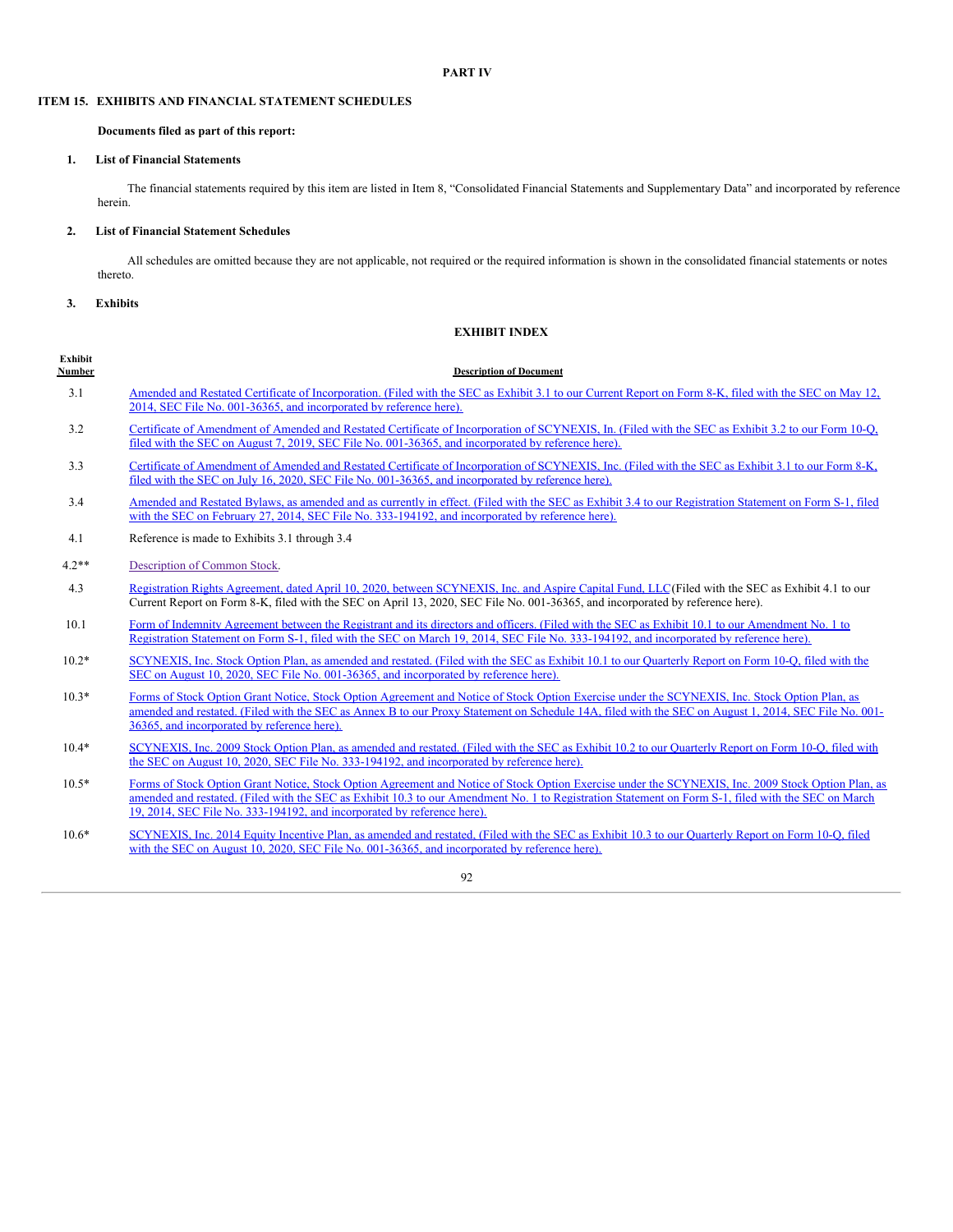- 10.7\* [SCYNEXIS,](http://www.sec.gov/Archives/edgar/data/1178253/000156459020038629/scyx-ex104_236.htm) Inc. 2014 Employee Stock Purchase Plan, as amended and restated. (Filed with the SEC as Exhibit 10.4 to our Quarterly Report on Form 10- Q, filed with the SEC on August 10, 2020, SEC File No. 333-196007, and incorporated by reference here).
- 10.8\* Form of Stock Option Agreement and Form of Stock Option Grant Notice under the [SCYNEXIS,](http://www.sec.gov/Archives/edgar/data/1178253/000119312514202532/d728193dex993.htm) Inc. 2014 Equity Incentive Plan (Filed with the SEC as Exhibit 99.3 to our Registration Statement on Form S-8, filed with the SEC on May 16, 2014, SEC File No. 333-196007, and incorporated by reference here).
- 10.9# [Development,](http://www.sec.gov/Archives/edgar/data/1178253/000119312514104715/d641160dex1010.htm) License and Supply Agreement, dated August 1, 2013, between SCYNEXIS, Inc. and R-Pharm, CJSC. (Filed with the SEC as Exhibit 10.10 to our Amendment No. 1 to Registration Statement on Form S-1, filed with the SEC on March 19, 2014, SEC File No. 333-194192, and incorporated by reference here).
- 10.10# Termination and License Agreement, dated May 24, 2013, between [SCYNEXIS.](http://www.sec.gov/Archives/edgar/data/1178253/000119312514104715/d641160dex1012.htm) Inc. and Merck Sharp & Dohme Corp. (Filed with the SEC as Exhibit 10.12 to our Amendment No. 1 to Registration Statement on Form S-1, filed with the SEC on March 19, 2014, SEC File No. 333-194192, and incorporated by reference here).
- 10.11\* [SCYNEXIS,](http://www.sec.gov/Archives/edgar/data/0001178253/000156459020038629/scyx-ex105_237.htm) Inc. Amended and Restated 2015 Inducement Award Plan, as amended and restated. (Filed with the SEC as Exhibit 10.3 to our Quarterly Report on Form 10-Q, filed with the SEC on August 16, 2021, SEC File No. 001-36365, and incorporated by reference here).
- 10.12\* Form of Stock Option Grant Notice and Stock Option Agreement under the [SCYNEXIS,](http://www.sec.gov/Archives/edgar/data/1178253/000119312515124365/d905519dex1034.htm) Inc. 2015 Inducement Award Plan. (Filed with the SEC as Exhibit 10.34 to our Registration Statement on Form S-1, filed with the SEC on April 9, 2015, SEC File No. 333-203314, and incorporated by reference here).
- 10.13\* [Employment](http://www.sec.gov/Archives/edgar/data/1178253/000117825315000120/exhibit991.htm) Agreement, effective November 1, 2015, between SCYNEXIS, Inc. and Eric Francois. (Filed with the SEC as Exhibit 99.1 to our current report on Form 8-K, filed with the SEC on November 2, 2015, SEC File No. 001-36365, and incorporated by reference here, and incorporated by reference here).
- 10.14\* [Employment](http://www.sec.gov/Archives/edgar/data/1178253/000117825316000144/a1024employmentagreement.htm) Agreement, effective June 1, 2015, between SCYNEXIS, Inc. and David Angulo (Filed with the SEC as Exhibit 10.24 to our Annual Report on Form 10-K, filed with the SEC on March 7, 2016, SEC file No. 001-36365, and incorporated by reference here).
- 10.15\* [Employment](http://www.sec.gov/Archives/edgar/data/1178253/000117825315000034/exhibit1027employmentagree.htm) Agreement, dated February 5, 2015, between SCYNEXIS, Inc. and Dr. Marco Taglietti. (Filed with the SEC as Exhibit 10.27 to our Annual Report on Form 10-K, filed with the SEC on March 30, 2015, SEC File No. 001-36365, and incorporated by reference here).
- 10.16 Patent Assignment, dated January 28, 2014, between [SCYNEXIS,](http://www.sec.gov/Archives/edgar/data/1178253/000119312514073292/d641160dex1028.htm) Inc. and Merck Sharpe & Dohme Corp. (Filed with the SEC as Exhibit 10.28 to our Registration Statement on Form S-1, filed with the SEC on February 27, 2014, SEC File No. 333-194192, and incorporated by reference here).
- 10.17# Exclusive License Agreement, dated October 29, 2014, between SCYNEXIS, Inc. and Waterstone [Pharmaceutical](http://www.sec.gov/Archives/edgar/data/1178253/000117825315000034/exhibit1032-waterstone.htm) (HK Limited). (Filed with the SEC as Exhibit 10.32 to our Annual Report on Form 10-K, filed with the SEC on March 30 2015, SEC File No. 001-36365, and incorporated by reference here).
- 10.18# Amendment to Termination and License Agreement, dated December 11, 2014, between [SCYNEXIS,](http://www.sec.gov/Archives/edgar/data/1178253/000117825315000034/exhibit1033-merckletter.htm) Inc. and Merck Sharp & Dohme Corp. (Filed with the SEC as Exhibit 10.33 to our Annual Report on Form 10-K, filed with the SEC on March 30, 2015, SEC File No. 001-36365, and incorporated by reference here).
- 10.19# Second Amendment to License Agreement between [SCYNEXIS,](http://www.sec.gov/Archives/edgar/data/1178253/000117825317000001/exhibit1030.htm) Inc. and Merck Sharp & Dohme Corp. dated December 21, 2016 (Filed with the SEC as Exhibit 10.30 to our Annual Report on Form 10-K, filed with the SEC on March 13, 2019, SEC file No. 001-36365, and incorporated by reference here).
- 10.20\* Amendment of [Employment](http://www.sec.gov/Archives/edgar/data/1178253/000162828016015866/q12016exhibit102.htm) Agreement, effective April 18, 2016, between SCYNEXIS, Inc. and Marco Taglietti. (Filed with the SEC as Exhibit 10.2 to our Quarterly Report on Form 10-Q, filed with the SEC on May 9, 2016, SEC File No. 001-36365, and incorporated by reference here).
- 10.21\* Amendment of [Employment](http://www.sec.gov/Archives/edgar/data/1178253/000162828016015866/q12016exhbiti103.htm) Agreement, effective April 18, 2016, between SCYNEXIS, Inc. and David Angulo. (Filed with the SEC as Exhibit 10.3 to our Quarterly Report on Form 10-Q, filed with the SEC on May 9, 2016, SEC File No. 001-36365, and incorporated by reference here).
- 10.22 Amendment to the [Development,](http://www.sec.gov/Archives/edgar/data/1178253/000156459017022215/scyx-ex101_148.htm) License and Supply Agreement, dated August 1st, 2013, between SCYNEXIS, Inc. and R-Pharm, CJSC (Filed with the SEC as Exhibit 10.1 to our Quarterly Report on Form 10-Q, filed with the SEC on November 11, 2019, SEC file No. 001-36365, and incorporated by reference here).
- 10.23 Additional Agreement No. 2 to the [Development,](http://www.sec.gov/Archives/edgar/data/1178253/000156459017022215/scyx-ex102_147.htm) License and Supply Agreement, dated August 1st, 2013, between SCYNEXIS, Inc. and R-Pharm, CJSC (Filed with the SEC as Exhibit 10.2 to our Quarterly Report on Form 10-Q, filed with the SEC on November 11, 2019, SEC file No. 001-36365, and incorporated by reference here).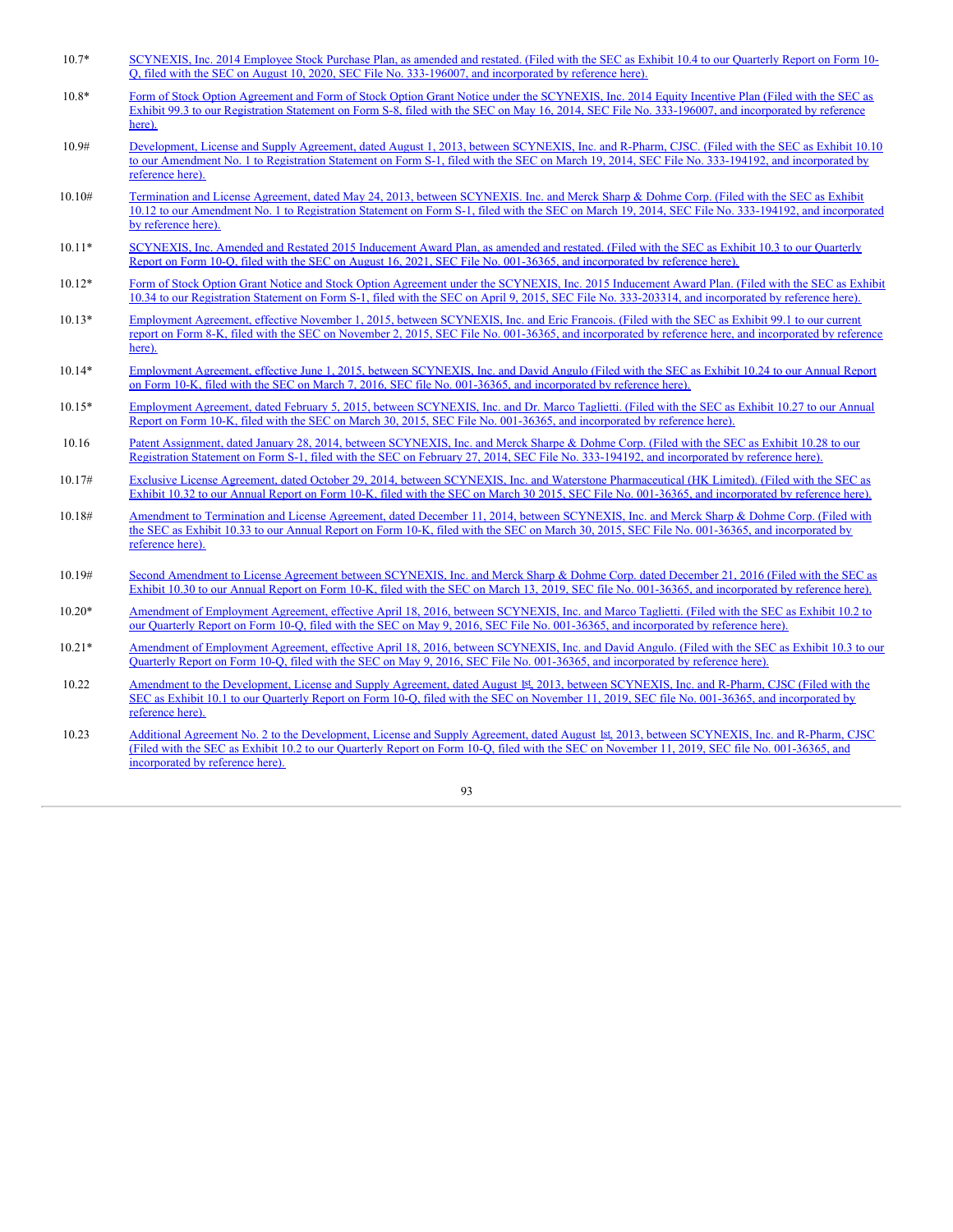| 10.24 | Additional Agreement No. 3 to the Development, License and Supply Agreement, dated August 1st, 2013, between SCYNEXIS, Inc. and R-Pharm, CJSC  |
|-------|------------------------------------------------------------------------------------------------------------------------------------------------|
|       | (Filed with the SEC as Exhibit 10.3 to our Ouarterly Report on Form 10-O, filed with the SEC on November 11, 2019, SEC file No. 001-36365, and |
|       | incorporated by reference here).                                                                                                               |

- 10.25 Third Amendment to Termination and License Agreement between [SCYNEXIS,](http://www.sec.gov/Archives/edgar/data/1178253/000156459018011781/scyx-ex101_169.htm) Inc. and Merck Sharp & Dohme Corp. dated January 5, 2018 (Filed with the SEC as Exhibit 10.1 to our Quarterly Report on Form 10-Q, filed with the SEC on May 8, 2019, SEC file No. 001-36365, and incorporated by reference here).
- 10.26\* [Non-Employee](http://www.sec.gov/Archives/edgar/data/0001178253/000156459020019188/scyx-ex1024_104.htm) Director Compensation Arrangements (Filed with the SEC as Exhibit 10.24 to our Annual Report on Form 10-K/A, filed with the SEC on April 28, 2020, SEC File No. 001-36365, and incorporated by reference here).
- 10.27 Senior Convertible Note Purchase Agreement, dated as of March 7, 2019, among SCYNEXIS, Inc., as Issuer, Puissance Capital [Management,](http://www.sec.gov/Archives/edgar/data/1178253/000156459019006994/scyx-ex101_25.htm) as the Investor (Filed with the SEC as Exhibit 10.1 to our current report on Form 8-K filed with the SEC on March 8, 2019, SEC File No 001-36365 and incorporated by reference here).
- 10.28 Common Stock Purchase Agreement, dated April 10, 2020, between [SCYNEXIS,](http://www.sec.gov/Archives/edgar/data/1178253/000156459020016331/scyx-ex101_7.htm) Inc. and Aspire Capital Fund, LLC (Filed with the SEC as Exhibit 10.1 to our Form 8-K, filed with the SEC on April 13, 2020, SEC File No. 001-36365, and incorporated by reference here).
- 10.29 Senior Convertible Note Purchase Agreement, dated as of April 9, 2020, among SCYNEXIS, Inc., as Issuer, Puissance Life Science [Opportunities](http://www.sec.gov/Archives/edgar/data/1178253/000156459020016151/scyx-ex101_14.htm) Fund IV, as the Investor, (including the form of Note attached thereto as Exhibit A). (Filed with the SEC as Exhibit 10.1 to our Form 8-K, filed with the SEC on April 9, 2020, SEC File No. 001-36365, and incorporated by reference here).
- 10.30 Fourth Amendment to Termination and License Agreement between [SCYNEXIS,](http://www.sec.gov/Archives/edgar/data/1178253/000156459021015962/scyx-ex1030_12.htm) Inc. and Merck Sharp & Dohme Corp. dated December 2, 2020.
- 10.31# Exclusive License and Collaboration Agreement, made as of February 11, 2021, by and between SCYNEXIS, Inc., Hansoh (Shanghai) Health Technology Co., Ltd. and Jiangsu Hansoh [Pharmaceutical](http://www.sec.gov/Archives/edgar/data/1178253/000156459021028188/scyx-ex101_86.htm) Group Company Limited (Filed with the SEC as Exhibit 10.1 to our Form 10-Q, filed with the SEC on May 17, 2021, SEC File No. 001-36365, and incorporated by reference here).
- 10.32# Master Services Agreement, effective as of February 4, 2021, by and between [SCYNEXIS,](http://www.sec.gov/Archives/edgar/data/1178253/000156459021028188/scyx-ex102_87.htm) Inc. and Amplity, Inc. (Filed with the SEC as Exhibit 10.2 to our Form 10-Q, filed with the SEC on May 17, 2021, SEC File No. 001-36365, and incorporated by reference here).
- 10.33 Loan and Security Agreement, dated May 13, 2021, among the Company, Hercules Capital Inc., and Silicon Valley Bank (Filed with the SEC as Exhibit 10.1 to our Form 10-Q, filed with the SEC on August 16, 2021, SEC File No. 001-36365, and [incorporated](http://www.sec.gov/Archives/edgar/data/1178253/000156459021044448/scyx-ex101_47.htm) by reference here).
- 10.34# [Non-employee](http://www.sec.gov/Archives/edgar/data/1178253/000156459021044448/scyx-ex102_65.htm) Director Compensation Policy (Filed with the SEC as Exhibit 10.2 to our Form 10-Q, filed with the SEC on August 16, 2021, SEC File No. 001-36365, and incorporated by reference here).
- 10.35# Form of Restricted Stock Unit Grant Notice and Award Agreement under the 2014 Equity Incentive Plan (Filed with the SEC as Exhibit 10.1 to our Form 8-K, filed with the SEC on February 8, 2022, SEC File No. 001-36365, and [incorporated](http://www.sec.gov/Archives/edgar/data/1178253/000156459022004229/scyx-ex101_7.htm) by reference here).
- 23.1\*\* Consent of [Independent](#page-98-0) Registered Public Accounting Firm.
- 24.1\*\* Power of Attorney (see [Signature](#page-95-0) page).
- 31.1\*\* Certification of Chief Executive Officer pursuant to Rule [13a-14\(a\)/15d-14\(a\)](#page-99-0)
- 31.2\*\* Certification of Chief Financial Officer pursuant to Rule [13\(a\)-14\(a\)/15d-14\(a\)](#page-101-0)
- 32.1\*\*\* Certification of Chief Executive Officer and Chief Financial Officer pursuant to 18 U.S.C. Section 1350 as Adopted pursuant to Section 906 of the [Sarbanes-Oxley](#page-103-0) Act of 2002.
- 101.INS XBRL Instance Document
- 101.SCH XBRL Taxonomy Schema Linkbase Document
- 101.CAL XBRL Taxonomy Calculation Linkbase Document
- 101.DEF XBRL Taxonomy Definition Linkbase Document
- 101.LAB XBRL Taxonomy Labels Linkbase Document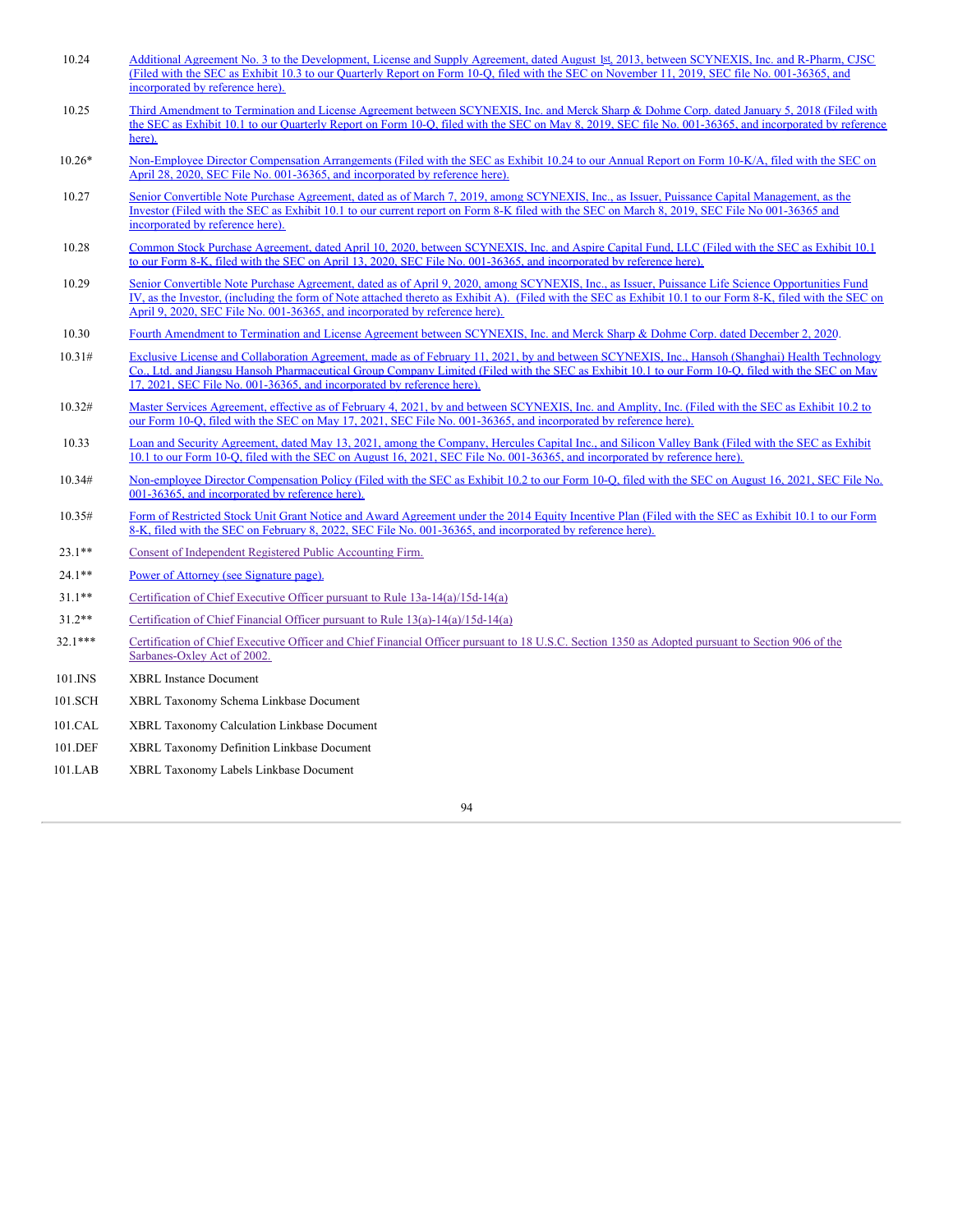101.PRE XBRL Taxonomy Presentation Linkbase Document

104 Cover Page Interactive Data File (formatted as Inline XBRL and contained in Exhibit 101).

# Portions of this exhibit have been omitted (a) pursuant to a request for confidential treatment, which portions were omitted and filed separately with the Securities and Exchange Commission or (b) because it is both (i) not material and (ii) is the type of information that SCYNEXIS, Inc. treats as private or confidential \* Designates management contract or compensatory plan or arrangement.

\*\* Filed herewith.

\*\*\* Furnished herewith.

# **ITEM 16. FORM 10-K SUMMARY**

None.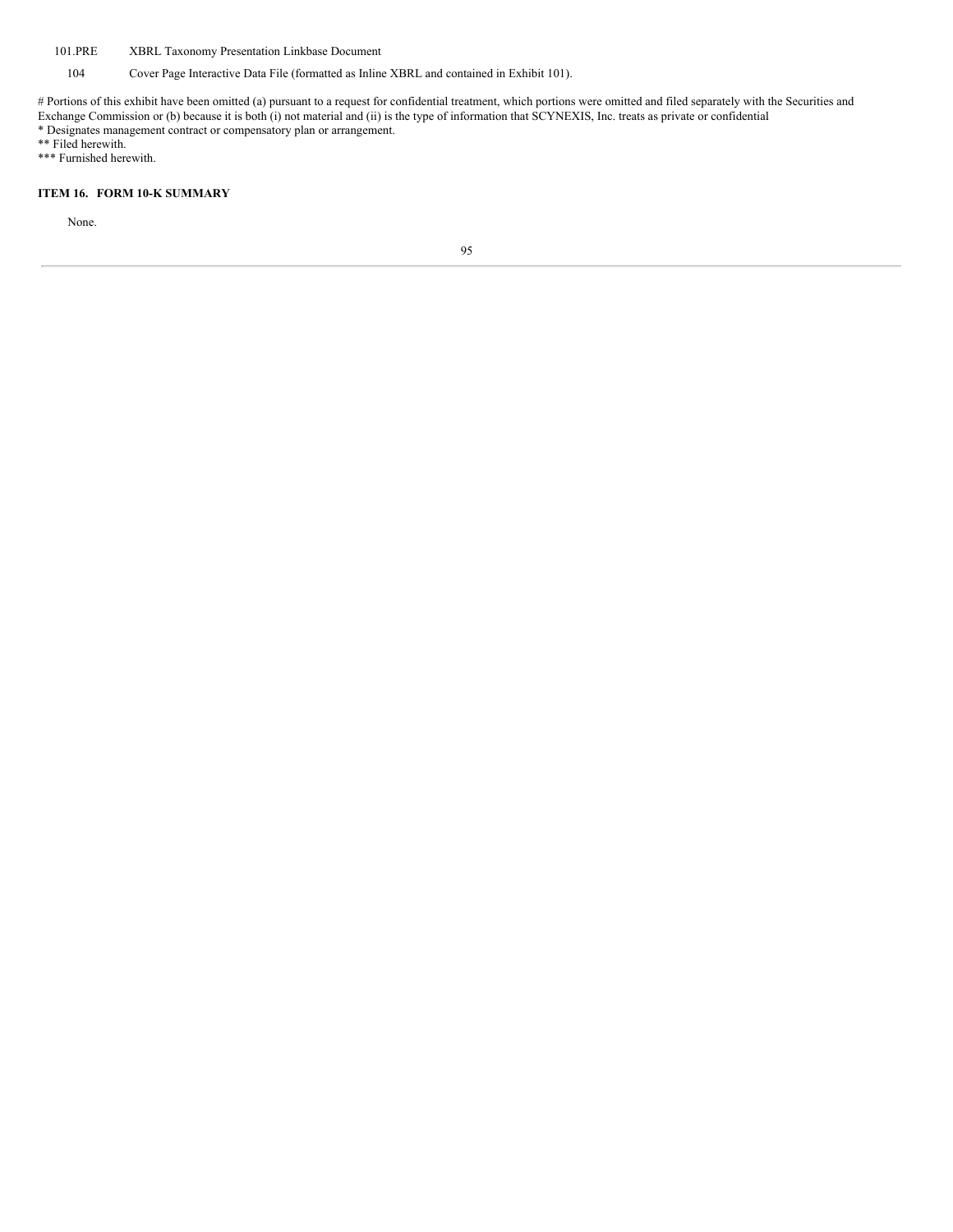# **SIGNATURES**

Pursuant to the requirements of Section 13 or 15(d) of the Securities Exchange Act of 1934, the registrant has duly caused this report to be signed on its behalf by the undersigned, thereunto duly authorized.

SCYNEXIS, INC.

| By: | /s/ Marco Taglietti, M.D.     |  |
|-----|-------------------------------|--|
|     | Marco Taglietti, M.D.         |  |
|     | Chief Executive Officer       |  |
|     | (Principal Executive Officer) |  |

Date: March 28, 2022

## **POWER OF ATTORNEY**

<span id="page-95-0"></span>KNOW ALL PERSONS BY THESE PRESENTS, that each person whose signature appears below constitutes and appointsMarco Taglietti and Scott Sukenick, as his true and lawful attorney-in-fact and agent, with full power of substitution for him or her, and in his or her name in any and all capacities, to sign any and all amendments to this Annual Report on Form 10-K, and to file the same, with exhibits thereto and other documents in connection therewith, with the Securities and Exchange Commission, granting unto said attorney-in-fact and agent, full power and authority to do and perform each and every act and thing requisite and necessary to be done therewith, as fully to all intents and purposes as he might or could do in person, hereby ratifying and confirming all that said attorney-in-fact and agent, and any of them or his or her substitute or substitutes, may lawfully do or cause to be done by virtue hereof.

Pursuant to the requirements of the Securities Exchange Act of 1934, as amended, this report has been signed below by the following persons on behalf of the registrant and in the capacities and on the dates indicated.

| Signature                                              | Title                                                                           | Date           |
|--------------------------------------------------------|---------------------------------------------------------------------------------|----------------|
| /s/ Marco Taglietti, M.D.<br>Marco Taglietti, M.D.     | Chief Executive Officer<br>(Principal Executive Officer)                        | March 28, 2022 |
| /s/ Lawrence R. Hoffman<br>Lawrence R. Hoffman         | Interim Chief Financial Officer<br>(Principal Financial and Accounting Officer) | March 28, 2022 |
| /s/ Guy Macdonald<br>Guy Macdonald                     | Director                                                                        | March 28, 2022 |
| /s/ David Hastings<br>David Hastings                   | Director                                                                        | March 28, 2022 |
| /s/ Steven C. Gilman, Ph.D.<br>Steven C. Gilman, Ph.D. | Director                                                                        | March 28, 2022 |
| /s/ Ann F. Hanham, Ph.D.<br>Ann F. Hanham, Ph.D.       | Director                                                                        | March 28, 2022 |
| /s/ Armando Anido<br>Armando Anido                     | Director                                                                        | March 28, 2022 |
| /s/ Brian Philippe Tinmouth                            | Director                                                                        | March 28, 2022 |

Brian Philippe Tinmouth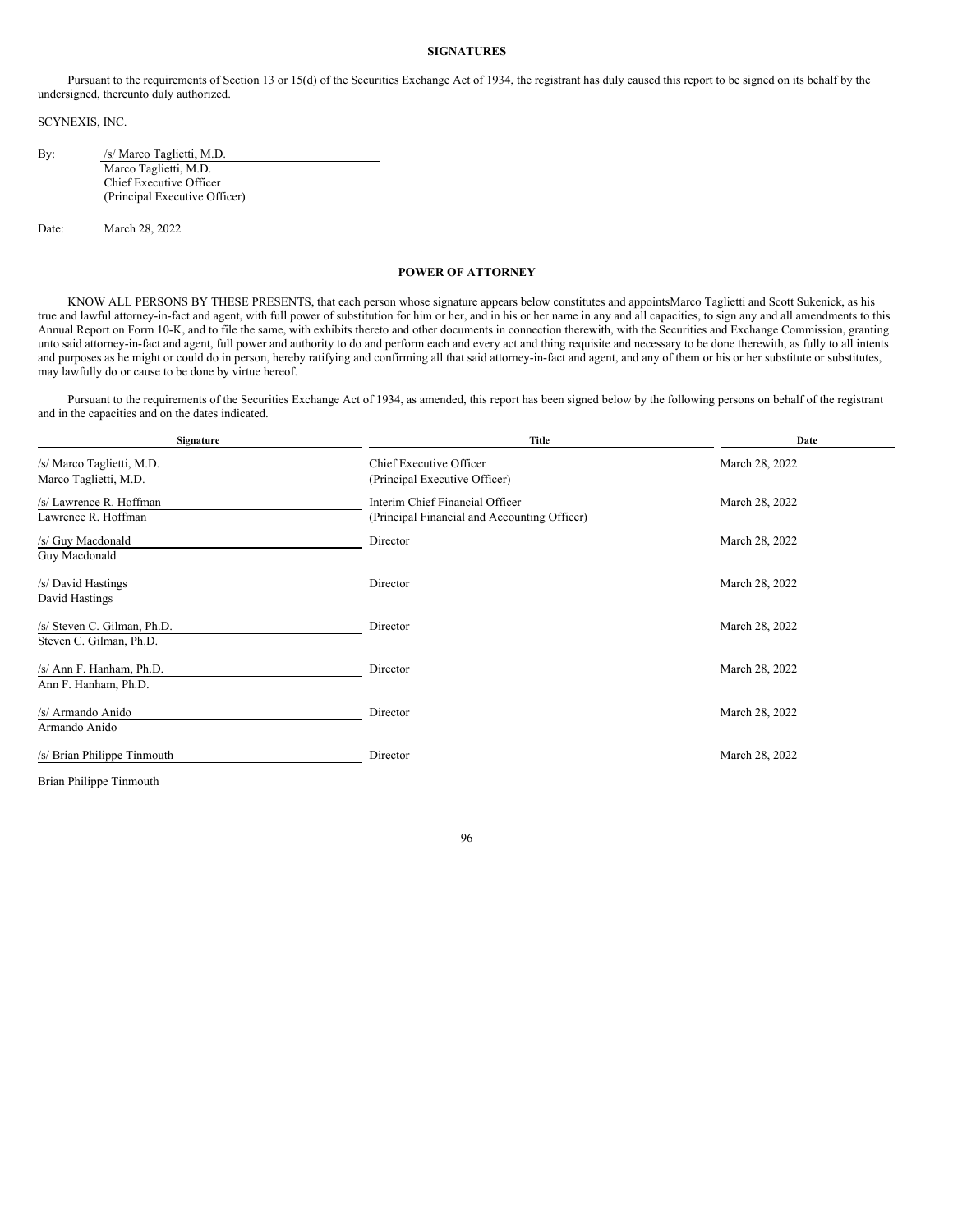# **SCYNEXIS, INC. DESCRIPTION OF COMMON STOCK**

<span id="page-96-0"></span>SCYNEXIS, Inc. ("*we*," "*our*," "*us*," or the "*Company*,") has one class of securities registered under Section 12 of the Securities Exchange Act of 1934, as amended (the "*Exchange Act*"): our common stock.

The following description of our common stock does not purport to be complete and is subject in all respects to applicable Delaware law and to the provisions of our amended and restated certificate of incorporation, and our amended and restated bylaws.

## **General**

Our amended and restated certificate of incorporation provides for common stock and authorized shares of undesignated preferred stock, the rights, preferences and privileges of which may be designated from time to time by our board of directors. Our authorized capital stock consists of 105,000,000 shares, all with a par value of \$0.001 per share, of which 100,000,000 shares are designated as common stock and 5,000,000 shares are designated as preferred stock.

## **Common Stock**

*Voting Rights.* Each holder of our common stock is entitled to one vote for each share of common stock held on all matters submitted to a vote of stockholders, except as otherwise expressly provided in our amended and restated certificate of incorporation or required by applicable law. Cumulative voting for the election of directors is not provided for in our amended and restated certificate of incorporation, which means that the holders of a majority of our shares of common stock can elect all of the directors then standing for election.

*Dividends and Distributions.* Subject to preferences that may apply to any shares of preferred stock outstanding at the time, the holders of outstanding shares of our common stock are entitled to receive dividends out of funds legally available if our board of directors, in its sole discretion, determines to issue dividends and only then at the times and in the amounts that our board of directors may determine.

*Liquidation Rights.* Upon our liquidation, dissolution or winding-up, the assets legally available for distribution to our stockholders would be distributable ratably among the holders of our common stock and any participating preferred stock outstanding at that time after payment of liquidation preferences, if any, on any outstanding shares of preferred stock and payment of other claims of creditors. The rights, preferences, and privileges of holders of our common stock are subject to, and may be adversely affected by, the rights of holders of shares of any series of preferred stock that we may designate and issue in the future.

*Preemptive or Similar Rights.* Our common stock is not entitled to preemptive rights and is not subject to conversion, redemption or sinking fund provisions.

#### **Anti-Takeover Provisions**

#### *Certificate of Incorporation and Bylaws*

Because our stockholders do not have cumulative voting rights, our stockholders holding a majority of the voting power of our shares of common stock outstanding will be able to elect all of our directors. Our amended and restated certificate of incorporation and amended and restated bylaws provide that all stockholder actions must be effected at a duly called meeting of stockholders and not by consent in writing. A special meeting of stockholders may be called only by a majority of our whole board of directors, the chair of our board of directors, or our chief executive officer.

Our amended and restated certificate of incorporation further provides that the affirmative vote of holders of at least sixty-six and two-thirds percent (66-2/3%) of the voting power of all of the then outstanding shares of voting stock, voting as a single class, are required to amend certain provisions of our certificate of incorporation, including provisions relating to the size of the board, removal of directors, special meetings, actions by written consent and cumulative voting. The affirmative vote of holders of at least sixty-six and two-thirds percent (66-2/3%) of the voting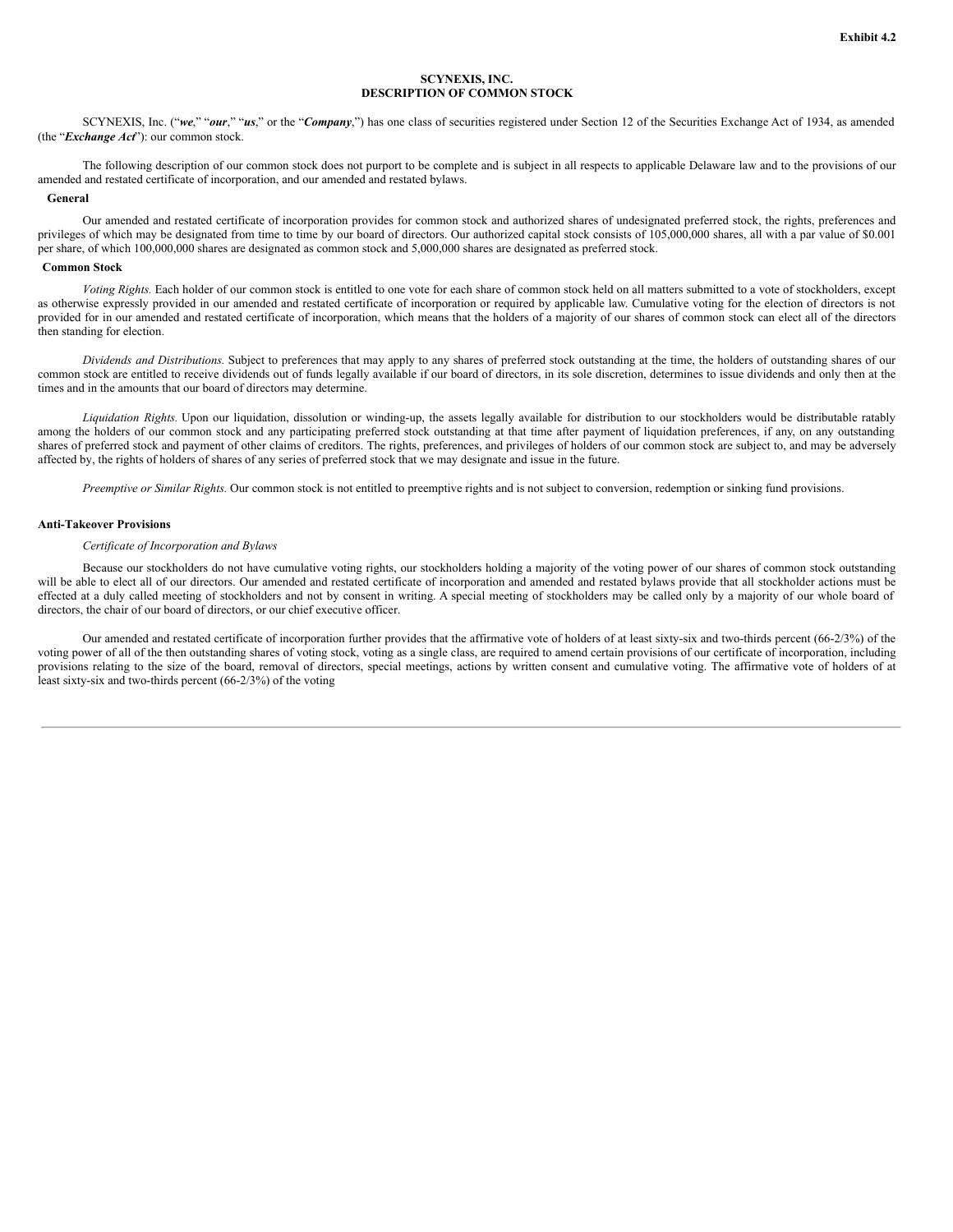power of all of the then outstanding shares of voting stock, voting as a single class, is required to amend or repeal our bylaws, although our bylaws may be amended by a simple majority vote of our board of directors.

The foregoing provisions will make it more difficult for our existing stockholders to replace our board of directors as well as for another party to obtain control of our company by replacing our board of directors. Since our board of directors has the power to retain and discharge our officers, these provisions could also make it more difficult for existing stockholders or another party to effect a change in management. In addition, the authorization of undesignated preferred stock makes it possible for our board of directors to issue preferred stock with voting or other rights or preferences that could impede the success of any attempt to change the control of our company.

These provisions are intended to enhance the likelihood of continued stability in the composition of our board of directors and its policies and to discourage certain types of transactions that may involve an actual or threatened acquisition of our company. These provisions are also designed to reduce our vulnerability to an unsolicited acquisition proposal and to discourage certain tactics that may be used in proxy rights. However, these provisions could have the effect of discouraging others from making tender offers for our shares and may have the effect of deterring hostile takeovers or delaying changes in control of our company or our management. As a consequence, these provisions also may inhibit fluctuations in the market price of our stock that could result from actual or rumored takeover attempts.

#### *Section 203 of the Delaware General Corporation Law*

We are subject to Section 203 of the Delaware General Corporation Law, which prohibits a Delaware corporation from engaging in any business combination with any interested stockholder for a period of three years after the date that such stockholder became an interested stockholder, with the following exceptions:

- before such date, the board of directors of the corporation approved either the business combination or the transaction that resulted in the stockholder becoming an interested stockholder;
- upon closing of the transaction that resulted in the stockholder becoming an interested stockholder, the interested stockholder owned at least 85% of the voting stock of the corporation outstanding at the time the transaction began, excluding for purposes of determining the voting stock outstanding (but not the outstanding voting stock owned by the interested stockholder) those shares owned by (1) persons who are directors and also officers and (2) employee stock plans in which employee participants do not have the right to determine confidentially whether shares held subject to the plan will be tendered in a tender or exchange offer; or
- on or after such date, the business combination is approved by the board of directors and authorized at an annual or special meeting of the stockholders, and not by written consent, by the affirmative vote of at least 66 2/3% of the outstanding voting stock that is not owned by the interested stockholder.

In general, Section 203 defines business combination to include the following:

- any merger or consolidation involving the corporation and the interested stockholder;
- any sale, transfer, pledge or other disposition of 10% or more of the assets of the corporation involving the interested stockholder;
- subject to certain exceptions, any transaction that results in the issuance or transfer by the corporation of any stock of the corporation to the interested stockholder;
- any transaction involving the corporation that has the effect of increasing the proportionate share of the stock or any class or series of the corporation beneficially owned by the interested stockholder; or
- the receipt by the interested stockholder of the benefit of any loss, advances, guarantees, pledges or other financial benefits by or through the corporation.

In general, Section 203 defines an "interested stockholder" as an entity or person who, together with the person's affiliates and associates, beneficially owns, or within three years prior to the time of determination of interested stockholder status did own, 15% or more of the outstanding voting stock of the corporation.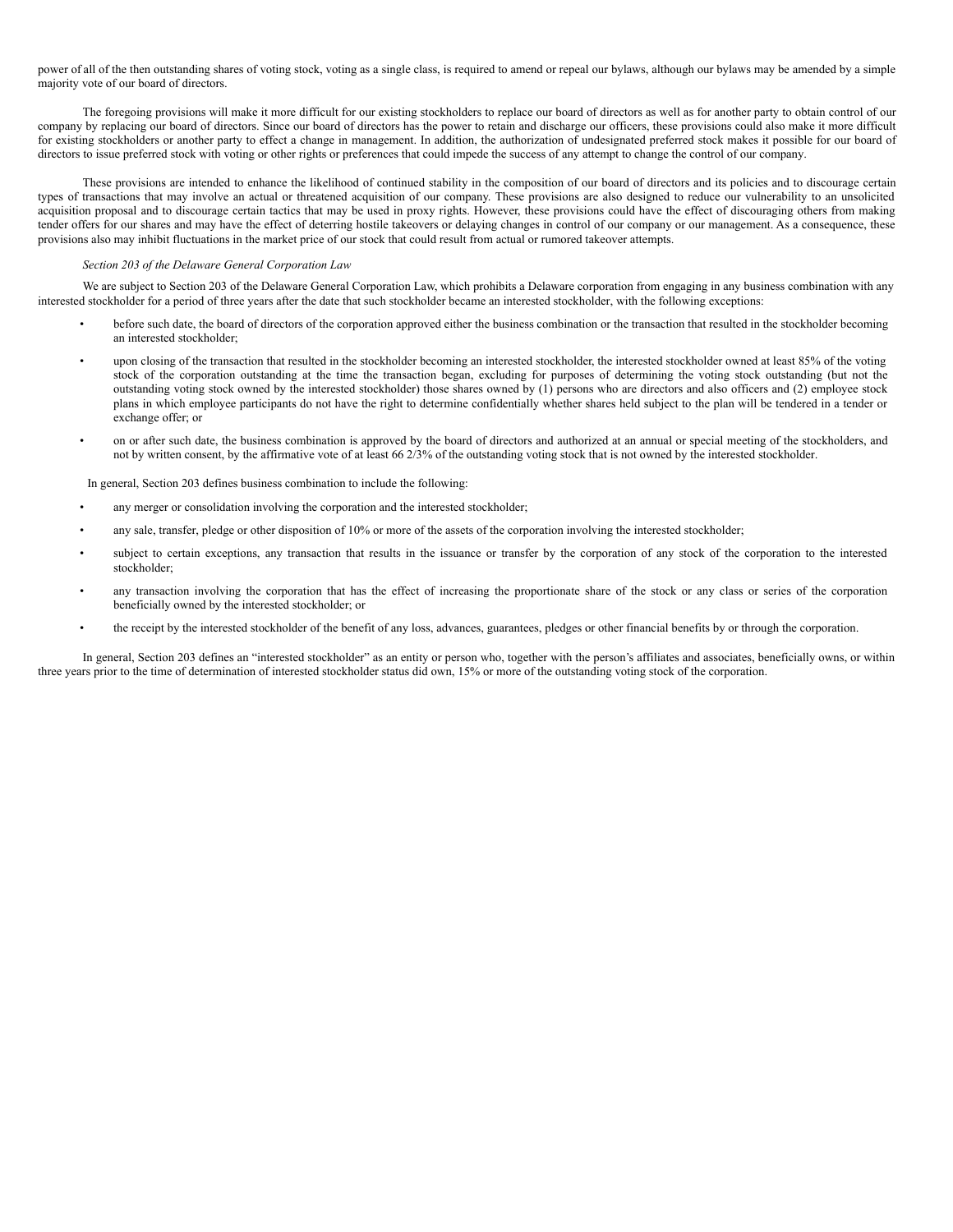# <span id="page-98-0"></span>**CONSENT OF INDEPENDENT REGISTERED PUBLIC ACCOUNTING FIRM**

We consent to the incorporation by reference in Registration Statement Nos. 333-230449, 333-237952, 333-248751, 333-251851, and 333-259300 on Form S-3 and Registration Statement Nos. 333-196007, 333-201048, 333-202830, 333-204770, 333-204771, 333-209997, 333-216652, 333-223624, 333-230278, 333-233804, 333-237077, 333-254831, and 333-255967 on Form S-8 of our report dated March 29, 2022, relating to the financial statements of SCYNEXIS, Inc. appearing in this Annual Report on Form 10-K of SCYNEXIS, Inc., for the year ended December 31, 2021.

*/s/ DELOITTE & TOUCHE LLP*

Parsippany, New Jersey March 29, 2022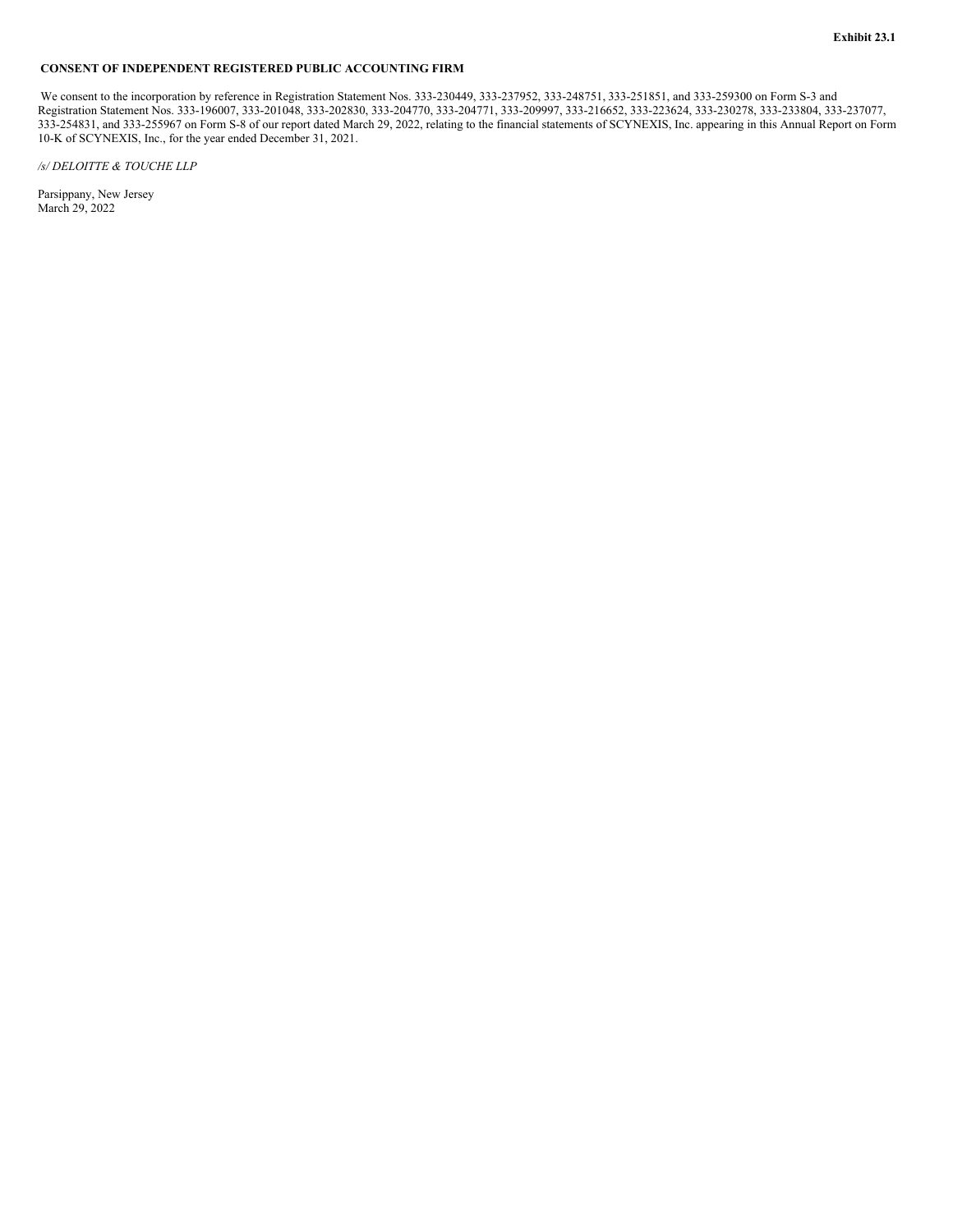<span id="page-99-0"></span>I, Marco Taglietti, certify that:

- 1. I have reviewed this Form 10-K of SCYNEXIS, Inc.;
- 2. Based on my knowledge, this report does not contain any untrue statement of a material fact or omit to state a material fact necessary to make the statements made, in light of the circumstances under which such statements were made, not misleading with respect to the period covered by this report;
- 3. Based on my knowledge, the financial statements, and other financial information included in this report, fairly present in all material respects the financial condition, results of operations and cash flows of the registrant as of, and for, the periods presented in this report;
- 4. The registrant's other certifying officer(s) and I are responsible for establishing and maintaining disclosure controls and procedures (as defined in Exchange Act Rules 13a-15(e) and 15d-15(e)) and internal control over financial reporting (as defined in Exchange Act Rules 13a-15(f) and 15d-15(f)) for the registrant and have:
	- a) Designed such disclosure controls and procedures, or caused such disclosure controls and procedures to be designed under our supervision, to ensure that material information relating to the registrant, including its consolidated subsidiaries, is made known to us by others within those entities, particularly during the period in which this report is being prepared;
	- b) Designed such internal control over financial reporting, or caused such internal control over financial reporting to be designed under our supervision, to provide reasonable assurance regarding the reliability of financial reporting and the preparation of financial statements for external purposes in accordance with generally accepted accounting principles;
	- c) Evaluated the effectiveness of the registrant's disclosure controls and procedures and presented in this report our conclusions about the effectiveness of the disclosure controls and procedures, as of the end of the period covered by this report based on such evaluation; and
	- d) Disclosed in this report any change in the registrant's internal control over financial reporting that occurred during the registrant's most recent fiscal quarter (the registrant's fourth fiscal quarter in the case of an annual report) that has materially affected, or is reasonably likely to materially affect, the registrant's internal control over financial reporting; and
- 5. The registrant's other certifying officer(s) and I have disclosed, based on our most recent evaluation of internal control over financial reporting, to the registrant's auditors and the audit committee of the registrant's board of directors (or persons performing the equivalent functions):
	- a) All significant deficiencies and material weaknesses in the design or operation of internal control over financial reporting which are reasonably likely to adversely affect the registrant's ability to record, process, summarize and report financial information; and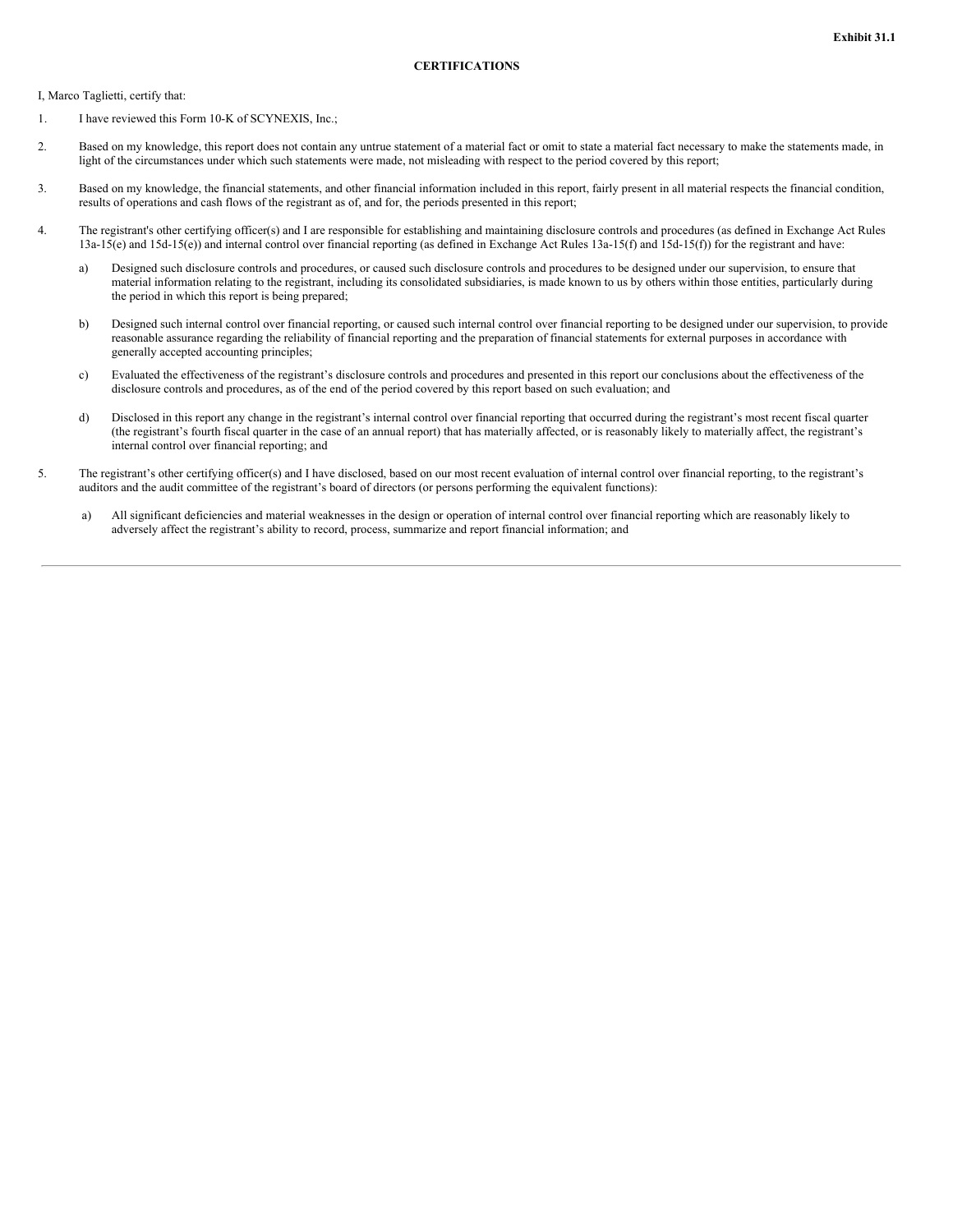b) Any fraud, whether or not material, that involves management or other employees who have a significant role in the registrant's internal control over financial reporting.

Date: March 28, 2022

/s/ Marco Taglietti, M.D.

Marco Taglietti, M.D. Chief Executive Officer Principal Executive Officer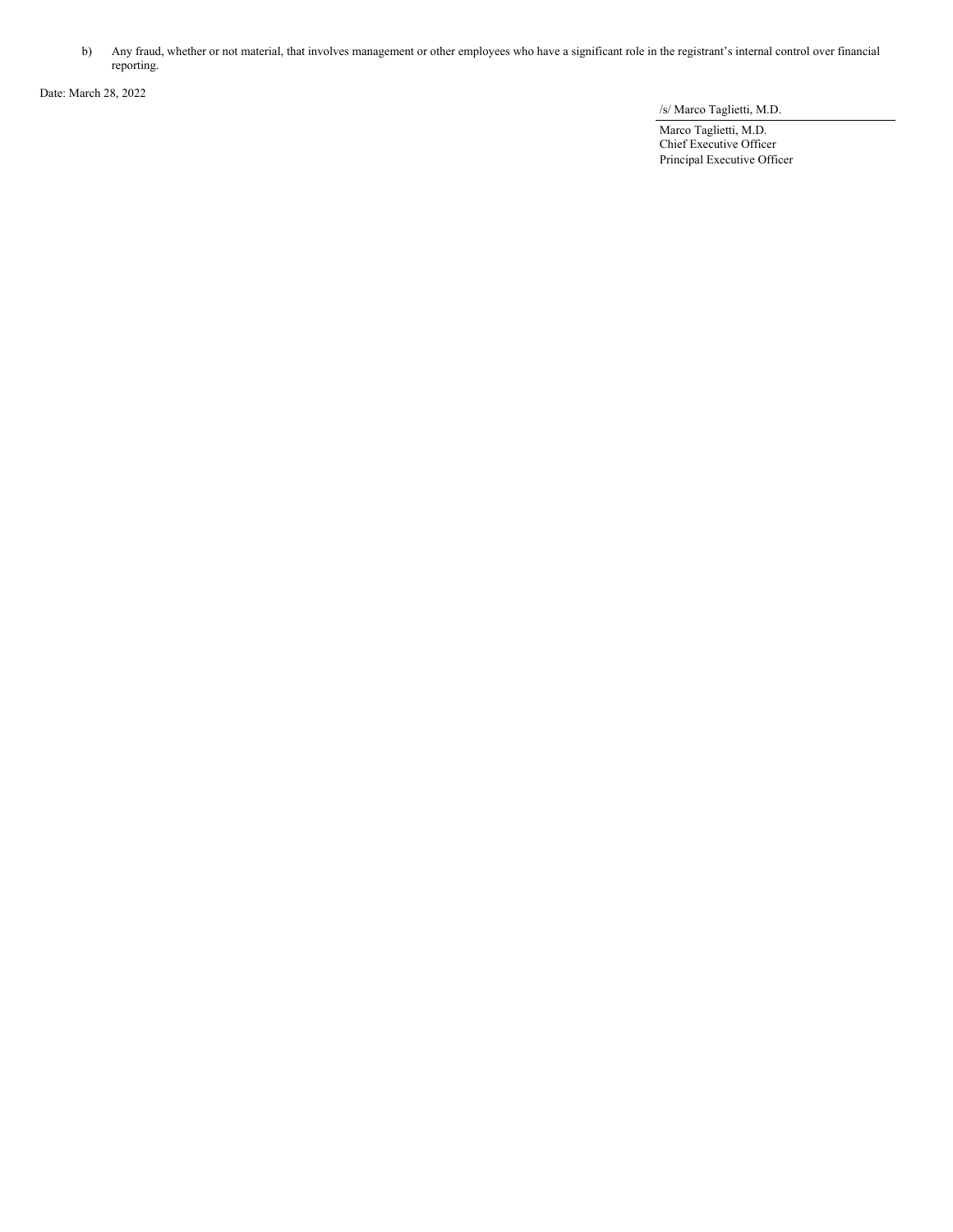<span id="page-101-0"></span>I, Lawrence R. Hoffman, certify that:

- 1. I have reviewed this Form 10-K of SCYNEXIS, Inc.;
- 2. Based on my knowledge, this report does not contain any untrue statement of a material fact or omit to state a material fact necessary to make the statements made, in light of the circumstances under which such statements were made, not misleading with respect to the period covered by this report;
- 3. Based on my knowledge, the financial statements, and other financial information included in this report, fairly present in all material respects the financial condition, results of operations and cash flows of the registrant as of, and for, the periods presented in this report;
- 4. The registrant's other certifying officer(s) and I are responsible for establishing and maintaining disclosure controls and procedures (as defined in Exchange Act Rules 13a-15(e) and 15d-15(e)) and internal control over financial reporting (as defined in Exchange Act Rules 13a-15(f) and 15d-15(f)) for the registrant and have:
	- a) Designed such disclosure controls and procedures, or caused such disclosure controls and procedures to be designed under our supervision, to ensure that material information relating to the registrant, including its consolidated subsidiaries, is made known to us by others within those entities, particularly during the period in which this report is being prepared;
	- b) Designed such internal control over financial reporting, or caused such internal control over financial reporting to be designed under our supervision, to provide reasonable assurance regarding the reliability of financial reporting and the preparation of financial statements for external purposes in accordance with generally accepted accounting principles;
	- c) Evaluated the effectiveness of the registrant's disclosure controls and procedures and presented in this report our conclusions about the effectiveness of the disclosure controls and procedures, as of the end of the period covered by this report based on such evaluation; and
	- d) Disclosed in this report any change in the registrant's internal control over financial reporting that occurred during the registrant's most recent fiscal quarter (the registrant's fourth fiscal quarter in the case of an annual report) that has materially affected, or is reasonably likely to materially affect, the registrant's internal control over financial reporting; and
- 5. The registrant's other certifying officer(s) and I have disclosed, based on our most recent evaluation of internal control over financial reporting, to the registrant's auditors and the audit committee of the registrant's board of directors (or persons performing the equivalent functions):
	- a) All significant deficiencies and material weaknesses in the design or operation of internal control over financial reporting which are reasonably likely to adversely affect the registrant's ability to record, process, summarize and report financial information; and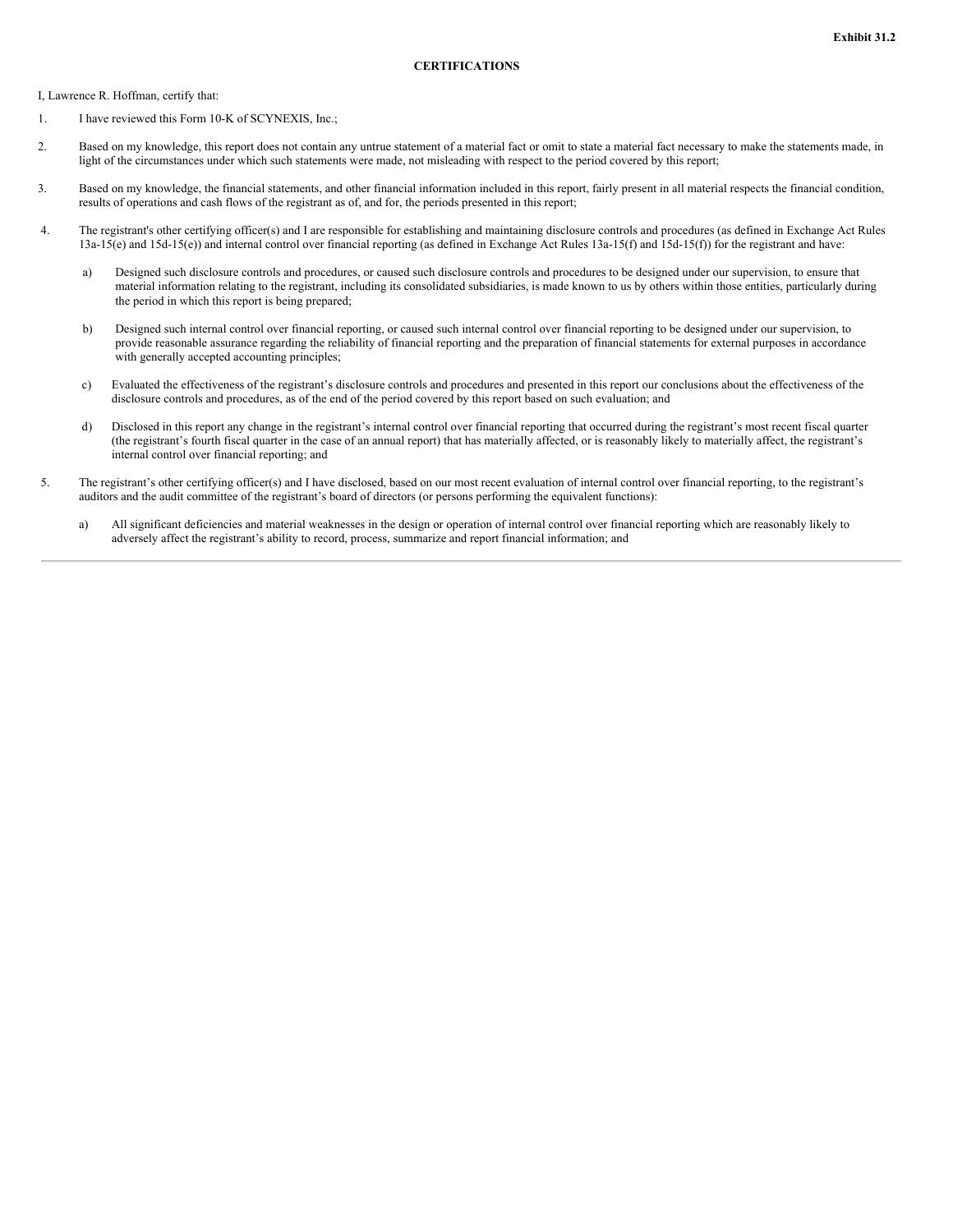b) Any fraud, whether or not material, that involves management or other employees who have a significant role in the registrant's internal control over financial reporting.

Date: March 28, 2022

/s/ Lawrence R. Hoffman

Lawrence R. Hoffman Interim Chief Financial Officer Principal Financial Officer